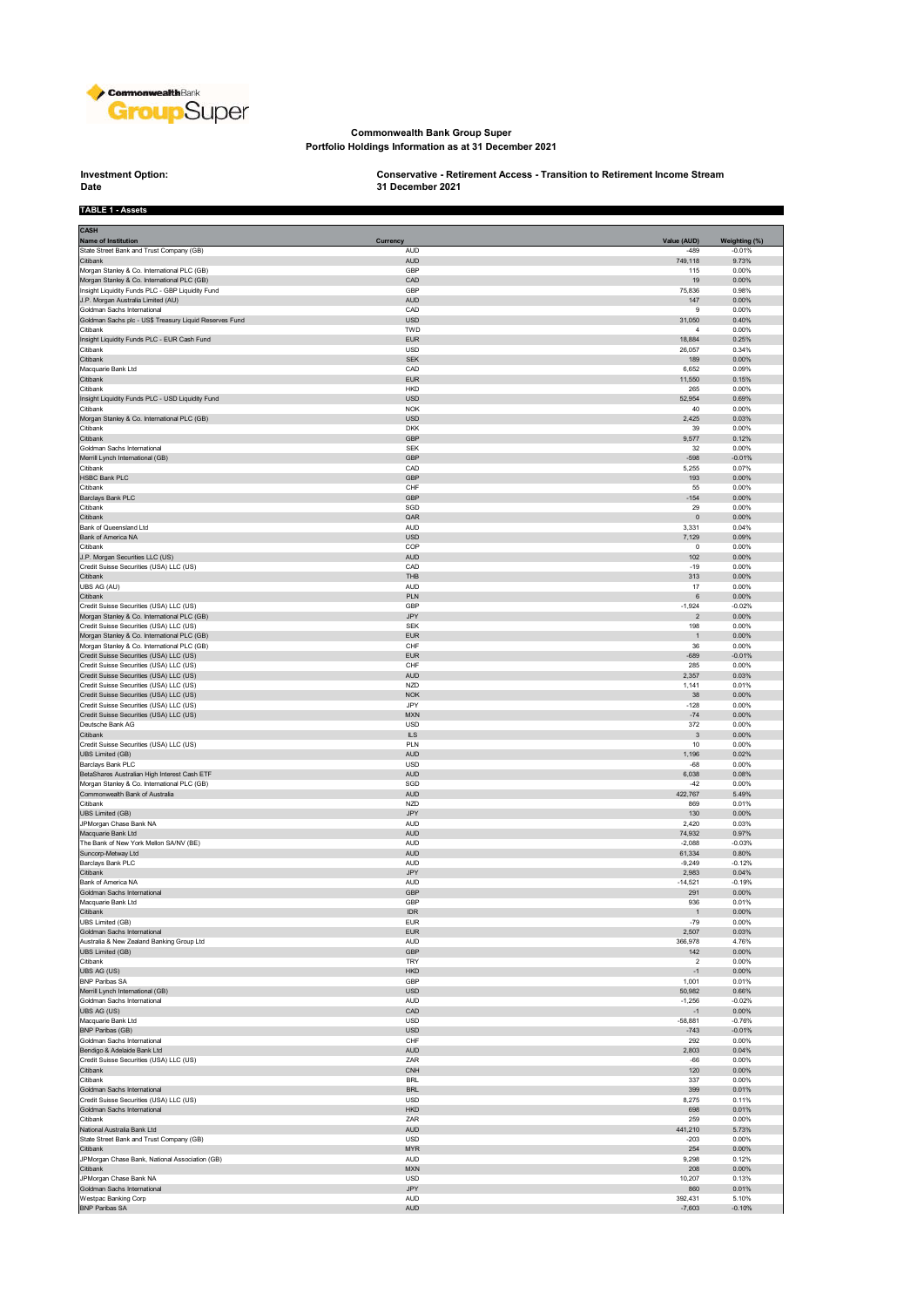| Goldman Sachs International                    | <b>USD</b> | 4,461          | 0.06%    |
|------------------------------------------------|------------|----------------|----------|
| UBS AG (US)                                    | GBP        | $-1$           | 0.00%    |
| Citibank                                       | <b>AED</b> | $\mathbf{0}$   | 0.00%    |
| Macquarie Bank Ltd                             | <b>EUR</b> | $-3,724$       | $-0.05%$ |
| Merrill Lynch International (GB)               | <b>EUR</b> | $-1.255$       | $-0.02%$ |
| Citibank                                       | <b>KRW</b> | 253            | 0.00%    |
| <b>UBS Limited (GB)</b>                        | CAD        | 41             | 0.00%    |
| Citibank                                       | PHP        | 2              | 0.00%    |
| UBS AG (GB)                                    | AUD        | $-220$         | 0.00%    |
| Merrill Lynch International (GB)               | <b>NZD</b> | 3,835          | 0.05%    |
| <b>UBS Limited (GB)</b>                        | <b>USD</b> | 777            | 0.01%    |
| Westpac Banking Corp/New Zealand               | <b>AUD</b> | $-5,962$       | $-0.08%$ |
| Citibank                                       | <b>INR</b> | 16             | 0.00%    |
| JPMorgan Chase Bank, National Association (GB) | GBP        | 661            | 0.01%    |
| Morgan Stanley & Co. International PLC (GB)    | <b>AUD</b> | $-4,731$       | $-0.06%$ |
| Citibank                                       | CNY        | $\overline{4}$ | 0.00%    |
| Merrill Lynch International (GB)               | CAD        | $-10,930$      | $-0.14%$ |
| Merrill Lynch International (GB)               | <b>AUD</b> | 3,138          | 0.04%    |
| Goldman Sachs International                    | <b>KRW</b> | 1,743          | 0.02%    |
| Citibank                                       | CZK        | $\Omega$       | 0.00%    |
| Canadian Imperial Bank of Commerce/Australia   | AUD        | 207            | 0.00%    |
| UBS AG (US)                                    | <b>USD</b> | $-37$          | 0.00%    |
| UBS AG (US)                                    | <b>EUR</b> | 75             | 0.00%    |
| Goldman Sachs International                    | ZAR        | 113            | 0.00%    |
| <b>Total</b>                                   |            | 2,758,583      | 35.82%   |

| <b>FIXED INCOME</b>                                                              |                    |                        |
|----------------------------------------------------------------------------------|--------------------|------------------------|
| Investment in non-associated entities;                                           |                    |                        |
| Held directly or by associated entities or by PSTs                               |                    |                        |
| Externally managed                                                               |                    |                        |
| Name of Fund Manager                                                             | Value (AUD)<br>413 | Weighting (%)<br>0.01% |
| Iliad Holding SAS<br>Series 2015-1 WST Trust                                     | 578                | 0.01%                  |
| Vmed O2 UK Financing I PLC                                                       | 1,671              | 0.02%                  |
| <b>Barclays PLC</b>                                                              | 7,881              | 0.10%                  |
| Morgan Stanley                                                                   | 902                | 0.01%                  |
| Series 2014-1 WST Trust                                                          | 1,290              | 0.02%                  |
| ABN AMRO Bank NV                                                                 | 834                | 0.01%                  |
| Mitsubishi UFJ Financial Group Inc<br>KREF 2021-FL2 Ltd                          | 1,165<br>1,689     | 0.02%<br>0.02%         |
| Triton Bond Trust 2021-2 in respect of Series 1                                  | 4,192              | 0.05%                  |
| Credit Suisse Group AG                                                           | 2,574              | 0.03%                  |
| Airservices Australia                                                            | 2,506              | 0.03%                  |
| CVS Health Corp                                                                  | 336                | 0.00%                  |
| Banco Santander SA                                                               | 7,206              | 0.09%                  |
| Scania CV AB                                                                     | 970                | 0.01%                  |
| Thailand Government Bond                                                         | 4,294              | 0.06%                  |
| New South Wales Treasury Corp<br>Nederlandse Waterschapsbank NV                  | 106,734<br>3,960   | 1.39%<br>0.05%         |
| Banco Bilbao Vizcaya Argentaria SA                                               | 692                | 0.01%                  |
| Malaysia Government Bond                                                         | 2,950              | 0.04%                  |
| Peruvian Government International Bond                                           | 118                | 0.00%                  |
| Spain Government Bond                                                            | 13,151             | 0.17%                  |
| iShares USD High Yield Corp Bond ESG UCITS ETF                                   | 1,167              | 0.02%                  |
| United Energy Distribution Pty Ltd                                               | 2,466              | 0.03%                  |
| Mexico City Airport Trust                                                        | 1,399              | 0.02%                  |
| Edith Cowan University<br>CIP Funding Pty Ltd                                    | 95                 | 0.00%                  |
| Ameren Corp                                                                      | 1,224<br>175       | 0.02%<br>0.00%         |
| Allianz SE                                                                       | 1,433              | 0.02%                  |
| Fannie Mae                                                                       | 3                  | 0.00%                  |
| Verus Securitization Trust 2021-8                                                | 338                | 0.00%                  |
| AbbVie Inc                                                                       | 2,733              | 0.04%                  |
| Hyundai Capital America                                                          | 2,750              | 0.04%                  |
| Blackstone Property Partners Europe Holdings Sarl                                | 3,365              | 0.04%                  |
| IDOL 2013-2 Trust                                                                | 1,884              | 0.02%                  |
| Credit Suisse AG/New York NY                                                     | 1,247              | 0.02%                  |
| <b>CSMC 2021-NQM8</b>                                                            | 338                | 0.00%                  |
| Colombia Government International Bond<br>Romanian Government International Bond | 614                | 0.01%                  |
| PACCAR Financial Pty Ltd                                                         | 2,889<br>3,743     | 0.04%<br>0.05%         |
| Ivory Coast Government International Bond                                        | 1,212              | 0.02%                  |
| La Mondiale SAM                                                                  | 386                | 0.01%                  |
| CNH Industrial Capital Australia Pty Ltd                                         | 1,471              | 0.02%                  |
| Charter Communications Operating LLC / Charter Communications                    | 2,669              | 0.03%                  |
| <b>Operating Capital</b>                                                         |                    |                        |
| Heimstaden Bostad AB                                                             | 4,304              | 0.06%                  |
| Springleaf Finance Corp<br>Telecom Italia SpA/Milano                             | 382<br>719         | 0.00%<br>0.01%         |
| Atkore International Group Inc                                                   | 365                | 0.00%                  |
| SLG Office Trust 2021-OVA                                                        | 1,217              | 0.02%                  |
| Volkswagen Financial Services Australia Pty Ltd                                  | 4,936              | 0.06%                  |
| Glencore Funding LLC                                                             | 4,173              | 0.05%                  |
| Fannie Mae Pool                                                                  | 12,669             | 0.16%                  |
| Royal Bank of Scotland Group PLC                                                 | 6,595              | 0.09%                  |
| National Highways Authority of India                                             | 202                | 0.00%                  |
| Valeant Pharmaceuticals International Inc                                        | 1,344              | 0.02%                  |
| Legal & General Group PLC                                                        | 721                | 0.01%                  |
| Metro Finance 2021-1 Trust<br>GPT Wholesale Shopping Centre Fund No 1            | 1,791<br>1,286     | 0.02%<br>0.02%         |
| PUMA SERIES 2021-2                                                               | 6,702              | 0.09%                  |
| South Australian Government Financing Authority                                  | 77,332             | 1.00%                  |
| Pinewood Finance Co Ltd                                                          | 717                | 0.01%                  |
| Intesa Sanpaolo SpA                                                              | 3,034              | 0.04%                  |
| Wintershall Dea Finance BV                                                       | 391                | 0.01%                  |
| Medtronic Global Holdings SCA                                                    | 581                | 0.01%                  |
| Danske Rank A/S                                                                  | 332                | 0.03%                  |
| Progress 2014-1 Trust                                                            | 2,709              | 0.04%                  |
| BioPharma Credit PLC/The Fund                                                    | 1,444              | 0.02%<br>0.03%         |
| Portugal Obrigacoes do Tesouro OT<br>TORRENS Series 2014-1 Trust                 | 2,155              | 0.03%                  |
| MF1 2021-FL6 Ltd                                                                 | 2,251<br>1,180     | 0.02%                  |
| Finsbury Square                                                                  | 3,096              | 0.04%                  |
| Freddie Mac STACR REMIC Trust 2020-DNA5                                          | 353                | $0.00\%$               |
| Babcock International Group PLC                                                  | 782                | 0.01%                  |
| Zip Master Trust Series 2020-1                                                   | 2,982              | 0.04%                  |
| Banijay Entertainment SASU                                                       | 128                | 0.00%                  |
| Victoria Power Networks Finance Pty Ltd                                          | 6,368              | 0.08%                  |
| JDE Peet's BV                                                                    | 502                | 0.01%                  |
| New Zealand Government Bond                                                      | 10,750             | 0.14%                  |
| Citigroup Commercial Mortgage Trust 2017-P7                                      | 359                | 0.00%                  |
| T-Mobile USA Inc<br>Summer BC Holdco B SARL                                      | 2,426              | 0.03%                  |
| CaixaBank SA                                                                     | 392<br>2,459       | 0.01%<br>0.03%         |
| Westpac Banking Corp/New Zealand                                                 | 715                | 0.01%                  |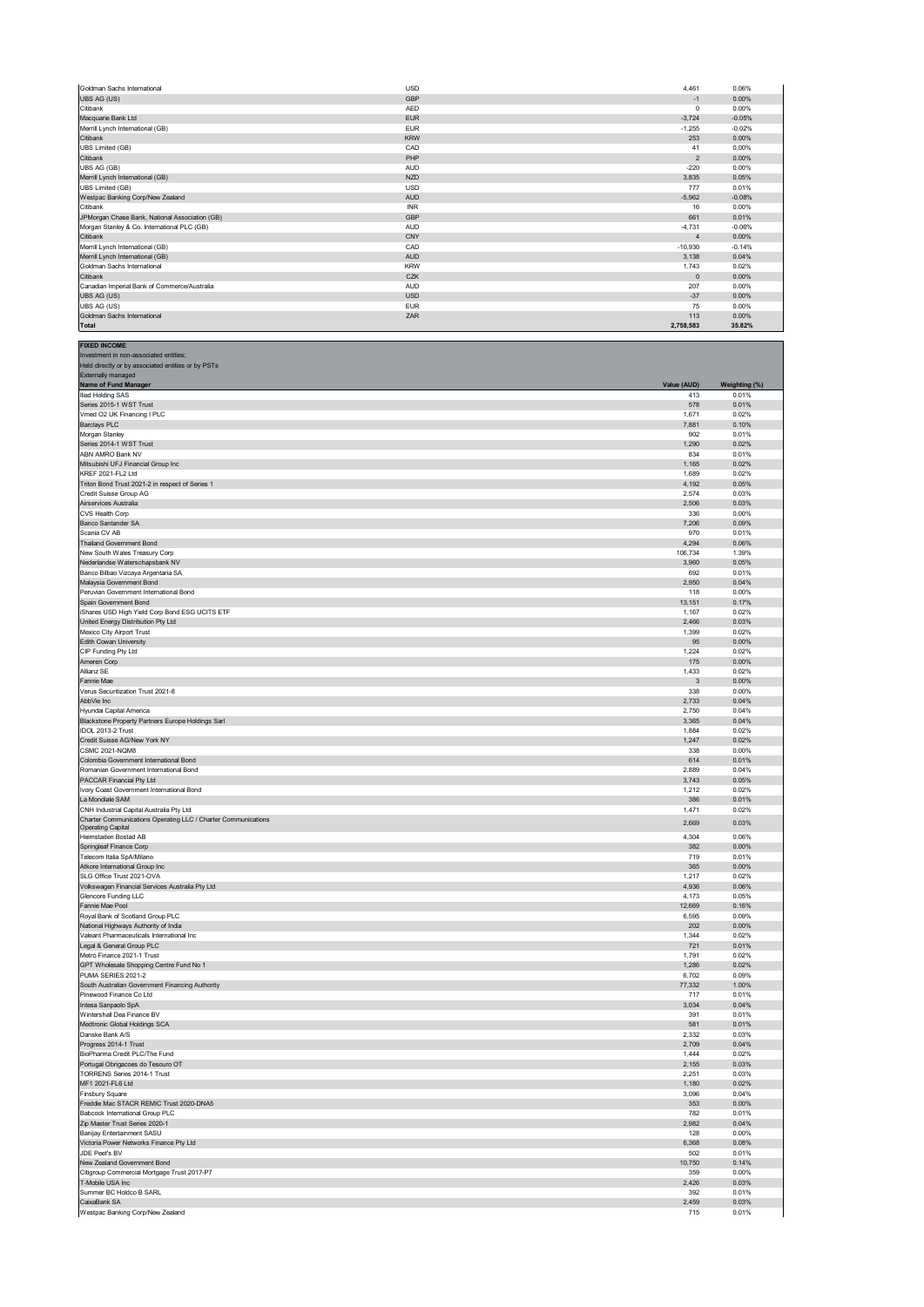| United States Treasury Note/Bond                                                                       | 131,653         | 1.71%          |
|--------------------------------------------------------------------------------------------------------|-----------------|----------------|
| Newmont Mining Corp                                                                                    | 424             | 0.01%          |
| Wesfarmers Ltd                                                                                         | 171             | 0.00%          |
| Zip Master Trust Series 2021-2<br>AusNet Services Holdings Pty Ltd                                     | 4,886<br>4,016  | 0.06%<br>0.05% |
| Llitst Finance Pty Ltd                                                                                 | 167             | 0.00%          |
| UniCredit SpA                                                                                          | 1,796           | 0.02%          |
| Medallion Trust Series 2012-1                                                                          | 12              | 0.00%          |
| DBS Group Holdings Ltd                                                                                 | 3,510           | 0.05%          |
| VER Finco Pty Ltd                                                                                      | 1,183           | 0.02%          |
| Harbour<br>Essilor International Cie Generale d'Optique SA                                             | 3,653           | 0.05%          |
| Virgin Media Secured Finance PLC                                                                       | 1,382<br>477    | 0.02%<br>0.01% |
| NXP BV / NXP Funding LLC / NXP USA Inc                                                                 | 852             | 0.01%          |
| Samhallsbyggnadsbolaget i Norden AB                                                                    | 1,242           | 0.02%          |
| Sedibelo Platinum Mines Ltd                                                                            | 10              | 0.00%          |
| Volkswagen Bank GmbH                                                                                   | 405             | 0.01%          |
| Energy Transfer Equity LP                                                                              | 780             | 0.01%          |
| Moody's Corp                                                                                           | 863             | 0.01%          |
| Vale Overseas Ltd<br>Calpine Corp                                                                      | 80<br>416       | 0.00%<br>0.01% |
| Woolworths Group Ltd                                                                                   | 713             | 0.01%          |
| Delta Air Lines Inc / SkyMiles IP Ltd                                                                  | 506             | 0.01%          |
| Westpac Banking Corp                                                                                   | 13,263          | 0.17%          |
| Schroder International Selection Fund - Global Corporate Bond                                          | 7,411           | 0.10%          |
| Italy Buoni Poliennali Del Tesoro<br>Air Canada                                                        | 22,039<br>26    | 0.29%<br>0.00% |
| Tudor Rose Mortgages                                                                                   | 3,199           | 0.04%          |
| Bank 2019-BNK19                                                                                        | 309             | 0.00%          |
| Ziggo BV                                                                                               | 201             | 0.00%          |
| Societe Generale SA                                                                                    | 1,843           | 0.02%          |
| AIB Group PLC                                                                                          | 3,909           | 0.05%          |
| Perth Airport Pty Ltd                                                                                  | 89              | 0.00%          |
| Mercury NZ Ltd                                                                                         | 1,235           | 0.02%          |
| First-Citizens Bank & Trust Co<br>Liberty Interactive Corp QVC Group                                   | 1,701<br>7      | 0.02%<br>0.00% |
| Series 2013-2 WST Trust                                                                                | 28              | 0.00%          |
| Marble Point Clo X Ltd                                                                                 | 1,021           | 0.01%          |
| PACCAR Financial Corp                                                                                  | 841             | 0.01%          |
| Japan Government Two Year Bond                                                                         | 21,640          | 0.28%          |
| Steele Creek CLO 2019-1 LTD                                                                            | 1,871           | 0.02%          |
| <b>TOTAL SA</b><br>Norinchukin Bank/The                                                                | 1,372<br>1,505  | 0.02%<br>0.02% |
| American Express Co                                                                                    | 265             | 0.00%          |
| Progress Residential 2021-SFR11 Trust                                                                  | 435             | 0.01%          |
| Mexico Government International Bond                                                                   | 2,016           | 0.03%          |
| National Retail Properties Inc                                                                         | 411             | 0.01%          |
| Connecticut Avenue Securities Trust 2021-R03                                                           | 396             | 0.01%          |
| Walgreens Boots Alliance Inc                                                                           | 1,522           | 0.02%          |
| Patrizia                                                                                               | 511<br>257      | 0.01%<br>0.00% |
| Western Digital Corp<br>JPMorgan Chase Bank NA                                                         | 1,593           | 0.02%          |
| Freddie Mac STACR Remic Trust 2020-DNA2                                                                | 960             | 0.01%          |
| JPMorgan Chase & Co                                                                                    | 1,622           | 0.02%          |
| Thermo Fisher Scientific Finance I BV                                                                  | 862             | 0.01%          |
| Korea Development Bank/The                                                                             | 3,685           | 0.05%          |
|                                                                                                        | 491             | 0.01%          |
| SGSP Australia Assets Pty Ltd                                                                          |                 |                |
| Berry Global Inc                                                                                       | 1,447           | 0.02%          |
| Agence Francaise de Developpement                                                                      | 1,879           | 0.02%          |
| Anheuser-Busch InBev SA/NV                                                                             | 739             | 0.01%          |
| Progress 2019-1 Trust                                                                                  | 2,213           | 0.03%          |
| Freddie Mac Pool<br>Kreditanstalt fuer Wiederaufbau                                                    | 9,704<br>12,356 | 0.13%<br>0.16% |
| Vicinity Centres Trust                                                                                 | 6,879           | 0.09%          |
| Mirvac Group Finance Ltd                                                                               | 271             | 0.00%          |
| Federal Home Loan Mortgage Corp                                                                        | 2,909           | 0.04%          |
| International Flavors & Fragrances Inc                                                                 | 1,380           | 0.02%          |
| European Union                                                                                         | 9,838           | 0.13%          |
| WP Carey Inc                                                                                           | 510             | 0.01%          |
| Isle of Man Government International Bond<br>AerCap Ireland Capital DAC / AerCap Global Aviation Trust | 561<br>2.714    | 0.01%<br>0.04% |
| CPPIB Capital Inc                                                                                      | 85              | 0.00%          |
| Ramsay Health Care Ltd                                                                                 | 169             | 0.00%          |
| Harben Finance 2017-1 Plc                                                                              | 1,226           | 0.02%          |
| Australian Gas Networks Ltd                                                                            | 2,651           | 0.03%          |
| <b>MSCI</b> Inc                                                                                        | 350             | 0.00%          |
| Hewlett Packard Enterprise Co                                                                          | 1,696           | 0.02%          |
| Indonesia Government International Bond<br>Freddie Mac Structured Agency Credit Risk Debt Notes        | 8,247<br>780    | 0.11%<br>0.01% |
| Indonesia Treasury Bond                                                                                | 1,085           | 0.01%          |
| Japan Government Twenty Year Bond                                                                      | 13,749          | 0.18%          |
| EQT Corp                                                                                               | 59              | 0.00%          |
| State of Illinois                                                                                      | 632             | 0.01%          |
| Towers Watson & Co                                                                                     | 271,126         | 3.52%          |
| Firstmac Mortgage Funding Trust No 4 Series 2-2014<br>AIG Global Funding                               | 1,334<br>258    | 0.02%<br>0.00% |
| Ginnie Mae II Pool                                                                                     | 22,664          | 0.29%          |
| CF Industries Inc                                                                                      | 367             | 0.00%          |
| State of California                                                                                    | 1,706           | 0.02%          |
| Freeport-McMoRan Inc                                                                                   | 894             | 0.01%          |
| Avolon Holdings Funding Ltd                                                                            | 541             | 0.01%          |
| <b>Bellis Acquisition Co PLC</b>                                                                       | 445             | 0.01%<br>0.05% |
| <b>HBS Trust 2017-1</b><br>Denmark Government Bond                                                     | 3,749<br>1,473  | 0.02%          |
| SASOL Financing USA LLC                                                                                | 734             | 0.01%          |
| Dell International LLC / EMC Corp                                                                      | 1,941           | 0.03%          |
| <b>BNP Paribas SA</b>                                                                                  | 4,037           | 0.05%          |
| BP Capital Markets PLC                                                                                 | 2,262           | 0.03%          |
| Sirius XM Radio Inc                                                                                    | 1,382           | 0.02%          |
| Singapore Government Bond                                                                              | 2,040<br>3,323  | 0.03%<br>0.04% |
| Tryon Park CLO Ltd<br>Crown City CLO II                                                                | 1,874           | 0.02%          |
| ING Groep NV                                                                                           | 1,157           | 0.02%          |
| Madison Park Funding XXX LTD                                                                           | 6,399           | 0.08%          |
| PHEAA Student Loan Trust 2016-1                                                                        | 1,857           | 0.02%          |
| METLIFE SECURITIZATION TRUST 2019-1                                                                    | 1,197           | 0.02%          |
| UBS AG/London                                                                                          | 2,381           | 0.03%          |
| <b>Highland Holdings Sarl</b>                                                                          | 673<br>1,835    | 0.01%<br>0.02% |
| Viridis European Loan Conduit No 38 DAC<br>Simon Property Group LP                                     | 651             | 0.01%          |
| Iberdrola Finanzas SA                                                                                  | 384             | 0.00%          |
| Mexican Bonos                                                                                          | 320             | 0.00%          |
| SLM Student Loan Trust 2003-1                                                                          | 1,683           | 0.02%          |
| DCP Midstream Operating LP<br>General Motors Financial Co Inc                                          | 371<br>1,632    | 0.00%<br>0.02% |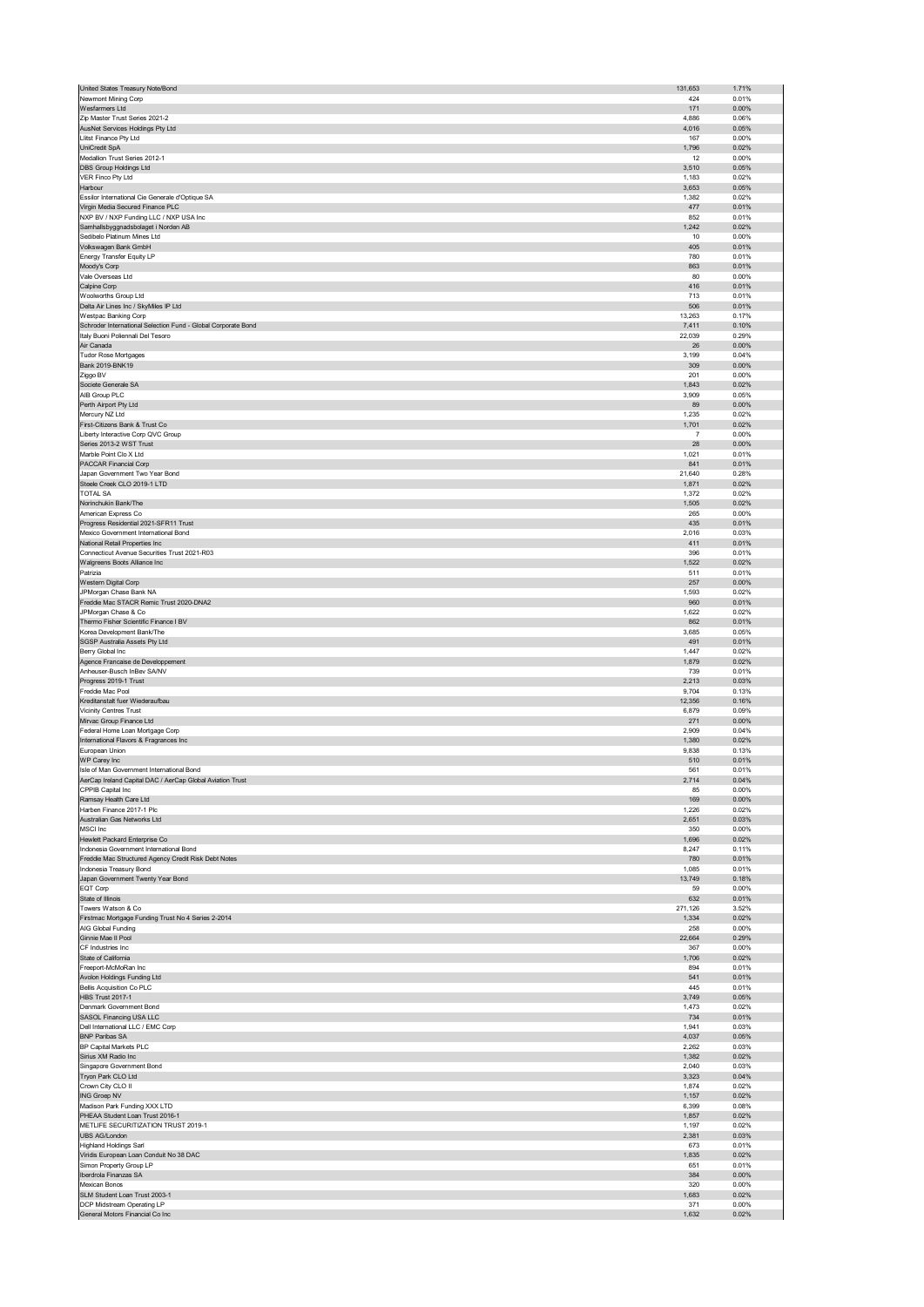| <b>BANK 2018-BNK10</b>                                                           | 588            | 0.01%           |
|----------------------------------------------------------------------------------|----------------|-----------------|
| Commerzbank AG<br>Province of Quebec Canada                                      | 2,424<br>1,055 | 0.03%<br>0.01%  |
| Cantor Commercial Real Estate Lending 2019-CF2                                   | 856            | 0.01%           |
| AGI Finance Pty Ltd                                                              | 4,634          | 0.06%           |
| WaMu Mortgage Pass-Through Certificates Series 2005-AR6 Trust                    | 390            | 0.01%           |
| Mortgage Funding 2008-1 PLC                                                      | 232            | 0.00%           |
| International Finance Corp<br>FCC Aqualia SA                                     | 10,689<br>756  | 0.14%<br>0.01%  |
| APPF Commercial Finance Pty Ltd                                                  | 1,687          | 0.02%           |
| European Investment Bank<br>Magnetite XVI Ltd                                    | 3,513<br>8,912 | 0.05%<br>0.12%  |
| Macquarie Bank Ltd/London                                                        | 708            | 0.01%           |
| Province of British Columbia Canada                                              | 1,788          | 0.02%           |
| CSAIL 2018-C14 Commercial Mortgage Trust<br>Idol 2014-1 Trust                    | 705<br>2,887   | 0.01%<br>0.04%  |
| Dominican Republic International Bond                                            | 773            | 0.01%           |
| Netflix Inc                                                                      | 350            | 0.00%           |
| ONE Gas Inc<br>Citizens Bank NA/Providence RI                                    | 1,434<br>856   | 0.02%<br>0.01%  |
| Becton Dickinson and Co                                                          | 1,128          | 0.01%           |
| Progress 2021-1 Trust                                                            | 3,126          | 0.04%           |
| Province of Ontario Canada<br><b>AECOM</b>                                       | 4,164<br>355   | 0.05%<br>0.00%  |
| Galaxy Pipeline Assets Bidco Ltd                                                 | 3,281          | 0.04%           |
| Precise Mortgage Funding 2017-1B PLC                                             | 2,155          | 0.03%           |
| Akelius Residential Property Financing BV<br>Higher Education Funding I          | 824<br>1,688   | 0.01%<br>0.02%  |
| Bank of America Corp                                                             | 1,284          | 0.02%           |
| <b>Enterprise Products Operating LLC</b>                                         | 910            | 0.01%           |
| Vistra Operations Co LLC<br>United Airlines Inc                                  | 889<br>92      | 0.01%<br>0.00%  |
| PUMA Series 2014-2                                                               | 2,573          | 0.03%           |
| Australia & New Zealand Banking Group Ltd                                        | 1,496          | 0.02%           |
| Optus Finance Pty Ltd<br>Series 2018-1 REDS EHP Trust                            | 173<br>1,065   | 0.00%<br>0.01%  |
| Valeo SA                                                                         | 753            | 0.01%           |
| Korea Treasury Bond                                                              | 5,497          | 0.07%           |
| Freddie Mac STACR REMIC Trust 2020-HQA4<br>General Property Trust                | 290<br>260     | 0.00%<br>0.00%  |
| Abbott Ireland Financing DAC                                                     | 1,178          | 0.02%           |
| IDOL 2015-1 Trust                                                                | 1,221          | 0.02%           |
| Mueller Water Products Inc<br>Macquarie Group Ltd                                | 359<br>497     | 0.00%<br>0.01%  |
| Credit Agricole SA                                                               | 896            | 0.01%           |
| Wells Fargo Commercial Mortgage Trust 2021-C59                                   | 1,402          | 0.02%           |
| Ireland Government Bond<br>Newell Brands Inc                                     | 1,791<br>352   | 0.02%<br>0.00%  |
| Woodside Finance Ltd                                                             | 385            | 0.00%           |
| Republic of South Africa Government International Bond                           | 971            | 0.01%           |
| <b>BANK 2017-BNK6</b><br>Toronto-Dominion Bank/The                               | 1,076<br>5,758 | 0.01%<br>0.07%  |
| Belden Inc                                                                       | 1,003          | 0.01%           |
| Aviation Capital Group LLC                                                       | 499            | 0.01%           |
| Metropolitan Life Global Funding I<br>VICI Properties LP / VICI Note Co Inc      | 1,335          | 0.02%<br>0.00%  |
| AGL CLO 5 Ltd                                                                    | 365<br>4,154   | 0.05%           |
| Bayerische Landesbank                                                            | 767            | 0.01%           |
| AT&T Inc<br>Pilgrim's Pride Corp                                                 | 6,729<br>358   | 0.09%<br>0.00%  |
| Zurich Finance Ireland Designated Activity Co                                    | 924            | 0.01%           |
| Israel Government International Bond                                             | 967            | 0.01%           |
| Comcast Corp<br>Macquarie Bank Ltd                                               | 2,383<br>8,082 | 0.03%<br>0.10%  |
| DowDuPont Inc                                                                    | 751            | 0.01%           |
| Trinitas CLO XVI Ltd                                                             | 12,333         | 0.16%           |
| Australia Government Bond<br>DTE Energy Co                                       | 971,875<br>557 | 12.62%<br>0.01% |
| Bank of Montreal                                                                 | 8,775          | 0.11%           |
| National Express Group PLC                                                       | 1,179          | 0.02%           |
| <b>Lincoln Financing SARL</b><br>Fidelity National Information Services Inc      | 1,566<br>390   | 0.02%<br>0.01%  |
| Network Finance Co Pty Ltd                                                       | 1,059          | 0.01%           |
| Credit Suisse Group Funding Guernsey Ltd                                         | 779            | 0.01%           |
| Enel Finance International NV<br>Standard Chartered PLC                          | 743<br>2,651   | 0.01%<br>0.03%  |
| SFR Group SA                                                                     | 636            | 0.01%           |
| Targa Resources Partners LP / Targa Resources Partners Finance<br>Corp           | 578            | 0.01%           |
| <b>HSBC Holdings PLC</b>                                                         | 2,870          | 0.04%           |
| Transurban Queensland Finance Pty Ltd<br>Brazilian Government International Bond | 592            | 0.01%           |
|                                                                                  | 658            | 0.01%<br>0.02%  |
| Sabine Pass Liquefaction LLC                                                     | 1,707          |                 |
| Saudi Government International Bond                                              | 670            | 0.01%           |
| Croatia Government International Bond                                            | 763            | 0.01%           |
| Benchmark 2019-B13 Mortgage Trust                                                | 587            | 0.01%           |
| Volkswagen International Finance NV<br>BENCHMARK 2018-B6 Mortgage Trust          | 2,144<br>526   | 0.03%<br>0.01%  |
| Qatar Government International Bond                                              | 1,758          | 0.02%           |
| Barclays Bank PLC                                                                | 9,509          | 0.12%           |
| International Bank for Reconstruction & Development<br>WSO Finance Pty Ltd       | 554<br>472     | 0.01%<br>0.01%  |
| Inflation Linked Korea Treasury Bond                                             | 2,033          | 0.03%           |
| <b>MPLX LP</b><br>Dell Bank International DAC                                    | 1,728<br>2,558 | 0.02%<br>0.03%  |
| Cheniere Energy Partners LP                                                      | 621            | 0.01%           |
| Fannie Mae Connecticut Avenue Securities                                         | 2,285          | 0.03%           |
| MPT Operating Partnership LP / MPT Finance Corp<br>Finsbury Square 2018-2 PLC    | 2,196<br>1,216 | 0.03%<br>0.02%  |
| Diameter Capital Partners LP                                                     | 4,082          | 0.05%           |
| HCA Inc                                                                          | 567            | 0.01%           |
| Navient Student Loan Trust 2017-2<br>Morgan Stanley Capital I Trust 2021-L5      | 3,817<br>1,409 | 0.05%<br>0.02%  |
| ADO Properties SA                                                                | 656            | 0.01%           |
| Occidental Petroleum Corp                                                        | 1,011          | 0.01%           |
| Mattel Inc<br>Qatar Petroleum                                                    | 346<br>2,186   | 0.00%<br>0.03%  |
| ArcelorMittal                                                                    | 358            | 0.00%           |
| Treasury Corp of Victoria                                                        | 95,678         | 1.24%           |
| Scentre Group Trust 1 / Scentre Group Trust 2<br>United Kingdom Gilt             | 131<br>65,225  | 0.00%<br>0.85%  |
| Broadcom Inc                                                                     | 1,990          | 0.03%           |
| ConnectEast Finance Pty Ltd<br>Energy Partnership Gas Pty Ltd                    | 1,285<br>185   | 0.02%<br>0.00%  |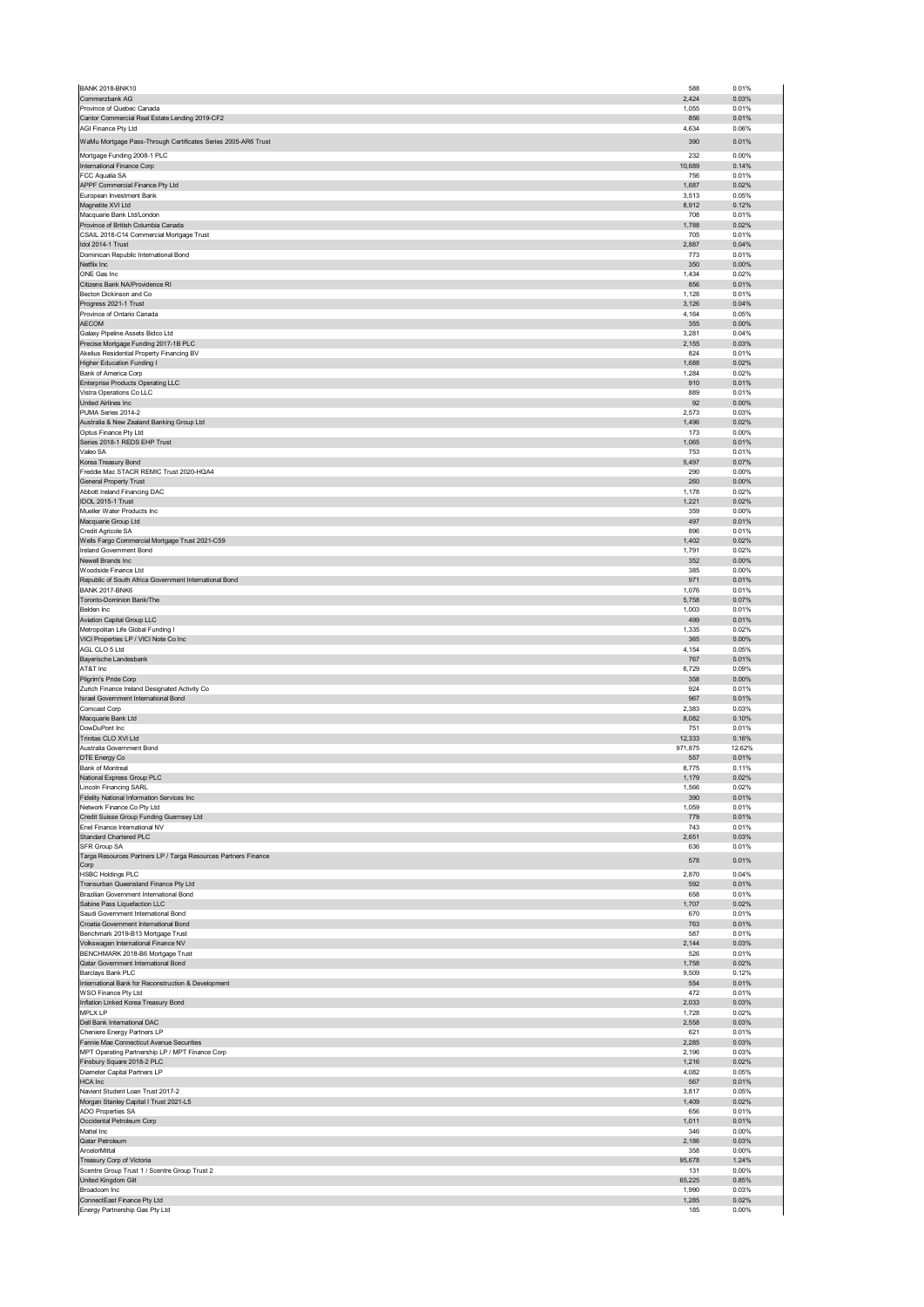| BNY Mellon Global Funds PLC - Bny Mellon Efficient US Fallen Angels<br>Beta Fund                 | 3,484          | 0.05%          |
|--------------------------------------------------------------------------------------------------|----------------|----------------|
| SMART ABS Series 2019-1 Trust                                                                    | 683            | 0.01%          |
| Sumitomo Chemical Co Ltd                                                                         | 7,577          | 0.10%          |
| Firstmac Mortgage Funding Trust No. 4 Series 2021-2<br>Deutsche Telekom International Finance BV | 4,005<br>1,735 | 0.05%<br>0.02% |
| ConQuest 2019-2 Trust                                                                            | 4,976          | 0.06%          |
| Scentre Group Trust 2<br>General Motors Co                                                       | 1,101<br>733   | 0.01%<br>0.01% |
| Republic of Austria Government Bond                                                              | 1,406          | 0.02%          |
| Western Sydney University                                                                        | 1,393          | 0.02%          |
| Hongkong & Shanghai Banking Corp Ltd/Sydney The<br>Insurance Australia Group Ltd                 | 2,451<br>2,200 | 0.03%<br>0.03% |
| Minerals Technologies Inc                                                                        | 1,436          | 0.02%          |
| Progress 2020-1 Trust<br>Ensemble Investment Corp SA                                             | 204<br>3,205   | 0.00%<br>0.04% |
| Japan Government Ten Year Bond                                                                   | 32,226         | 0.42%          |
| QPH Finance Co Pty Ltd                                                                           | 725            | 0.01%          |
| Quintiles IMS Inc<br>Lloyds Banking Group PLC                                                    | 483<br>2,628   | 0.01%<br>0.03% |
| Japan Government Thirty Year Bond                                                                | 7,511          | 0.10%          |
| Driver Australia Six Trust                                                                       | 1,487          | 0.02%          |
| Charter Hall Exchange Finance Pty Ltd<br>Western Australian Treasury Corp                        | 670<br>18,472  | 0.01%<br>0.24% |
| Export-Import Bank of Korea                                                                      | 1,232          | 0.02%          |
| Progress 2012-2 Trust<br>Logicor Financing Sarl                                                  | 1,524<br>1,979 | 0.02%<br>0.03% |
| Wellfleet CLO X LTD                                                                              | 9,816          | 0.13%          |
| Bendigo & Adelaide Bank Ltd                                                                      | 1,243          | 0.02%          |
| DBNGP Finance Co Pty Ltd<br>Boeing Co/The                                                        | 94<br>2,074    | 0.00%<br>0.03% |
| Arconic Inc                                                                                      | 342            | 0.00%          |
| Australia Pacific Airports Melbourne Pty Ltd                                                     | 2,106<br>3,689 | 0.03%<br>0.05% |
| Verizon Communications Inc<br>Playtech Plc                                                       | 1,371          | 0.02%          |
| Durst Organization Inc/The                                                                       | 1,776          | 0.02%          |
| <b>CSC Holdings LLC</b><br>WestConnex Finance Co Pty Ltd                                         | 707<br>3,270   | 0.01%<br>0.04% |
| Ale Direct Property Trust                                                                        | 355            | 0.00%          |
| Caltex Australia Ltd                                                                             | 2,975          | 0.04%          |
| Pension Insurance Corp PLC<br>BPCE SA                                                            | 777<br>2,956   | 0.01%<br>0.04% |
| BNY Mellon Efficient U.S. High Yield Beta Fund                                                   | 2,341          | 0.03%          |
| Fonterra Co-operative Group Ltd<br>Kingdom of Belgium Government Bond                            | 136<br>2,565   | 0.00%<br>0.03% |
| Volvo Treasury AB                                                                                | 1,737          | 0.02%          |
| Nexi SpA                                                                                         | 474            | 0.01%          |
| <b>APT Pipelines Ltd</b><br>NBN Co Ltd                                                           | 486<br>8,494   | 0.01%<br>0.11% |
| ETSA Utilities Finance Pty Ltd                                                                   | 298            | 0.00%          |
| Qantas Airways Ltd                                                                               | 3,924          | 0.05%          |
| Teledyne Technologies Inc<br>Santos Finance Ltd                                                  | 1,426<br>542   | 0.02%<br>0.01% |
| Dryden 77 CLO Ltd                                                                                | 9,137          | 0.12%          |
| Huarong Finance 2019 Co Ltd                                                                      | 664            | 0.01%          |
| Kraft Heinz Foods Co<br>ING Bank Australia Ltd                                                   | 826<br>1,232   | 0.01%<br>0.02% |
| GPT Wholesale Office Fund No 1                                                                   | 1,282          | 0.02%          |
| Light Trust 2019-1<br>Commonwealth Bank of Australia                                             | 5,315<br>161   | 0.07%<br>0.00% |
| NSW Electricity Networks Finance Pty Ltd                                                         | 1,925          | 0.02%          |
| Gazprom OAO Via Gaz Capital SA                                                                   | 1,317          | 0.02%          |
| <b>Lukoil Securities BV</b><br><b>CYBG PLC</b>                                                   | 2,149<br>1,608 | 0.03%<br>0.02% |
| Electricite de France SA                                                                         | 2,057          | 0.03%          |
| CFCRE Commercial Mortgage Trust 2016-C6                                                          | 466            | 0.01%          |
| New Terminal Financing Co Pty Ltd<br>Ginnie Mae                                                  | 590<br>$-4$    | 0.01%<br>0.00% |
| Bank of Nova Scotia/The                                                                          | 2,150          | 0.03%          |
| Bank of Ireland Group PLC                                                                        | 2,194<br>3,643 | 0.03%<br>0.05% |
| Paragon Mortgages No 12 PLC<br>Tesco Corporate Treasury Services PLC                             | 1,135          | 0.01%          |
| GTA Finance Co Pty Ltd                                                                           | 1,195          | 0.02%          |
| DWPF Finance Pty Ltd<br>QBE Insurance Group Ltd                                                  | 84<br>2,708    | 0.00%<br>0.04% |
| John Deere Financial Ltd                                                                         | 1,527          | 0.02%          |
| United Technologies Corp                                                                         | 32             | 0.00%          |
| Enel SpA<br>Banco Mercantil del Norte SA/Grand Cayman                                            | 2,528<br>679   | 0.03%<br>0.01% |
| Firstmac Mortgage Funding Trust No. 4 Series 2-2020                                              | 2,809          | 0.04%          |
| Telefonica Europe BV<br>Heimstaden Bostad Treasury BV                                            | 1,126<br>1,065 | 0.01%<br>0.01% |
| Mizuho Bank Ltd/Sydney                                                                           | 6,889          | 0.09%          |
| Aurizon Network Pty Ltd                                                                          | 423            | 0.01%          |
| Pacific Gas & Electric Co<br>Ausgrid Finance Pty Ltd                                             | 1,485<br>3,053 | 0.02%<br>0.04% |
| CPIF Finance Pty Ltd                                                                             | 700            | 0.01%          |
| Silver Arrow Australia Series 2019-1 Trust<br>MasTec Inc                                         | 1,629<br>1,429 | 0.02%<br>0.02% |
| Volksbank Wien AG                                                                                | 1,567          | 0.02%          |
| iShares China CNY Bond UCITS ETF                                                                 | 2,881          | 0.04%          |
| CANPACK SA / Eastern PA Land Investment Holding LLC<br>Ford Motor Credit Co LLC                  | 505<br>358     | 0.01%<br>0.00% |
| National Australia Bank Ltd                                                                      | 9,212          | 0.12%          |
| DP World Crescent Ltd                                                                            | 807<br>498     | 0.01%<br>0.01% |
| Ingevity Corp<br>Suncorp Group Ltd                                                               | 540            | 0.01%          |
| Pioneer Natural Resources Co                                                                     | 165            | 0.00%          |
| Lonsdale Finance Pty Ltd<br>Canadian Imperial Bank of Commerce                                   | 1,312<br>3,705 | 0.02%<br>0.05% |
| Centene Corp                                                                                     | 433            | 0.01%          |
| AFG 2021-2 Trust                                                                                 | 3,765          | 0.05%          |
| Australia & New Zealand Banking Group Ltd/United Kingdom<br>Schroder ISF Securitised Credit      | 660<br>7,402   | 0.01%<br>0.10% |
| METRO Finance 2020-1 Trust                                                                       | 1,707          | 0.02%          |
| Cellnex Finance Co SA                                                                            | 1,884          | 0.02%          |
| Mill City Mortgage Loan Trust 2017-2<br>European Financial Stability Facility                    | 349<br>618     | 0.00%<br>0.01% |
| Deutsche Bank AG/New York NY                                                                     | 3,195          | 0.04%          |
| Wells Fargo Commercial Mortgage Trust 2019-C53<br>IHO Verwaltungs GmbH                           | 1,787<br>1,582 | 0.02%<br>0.02% |
| Sydney Airport Finance Co Pty Ltd                                                                | 258            | 0.00%          |
| Asian Development Bank                                                                           | 3,102          | 0.04%          |
| Zip Master Trust Series 2021-1<br>London Wall Mortgage Capital PLC                               | 7,732<br>918   | 0.10%<br>0.01% |
|                                                                                                  |                |                |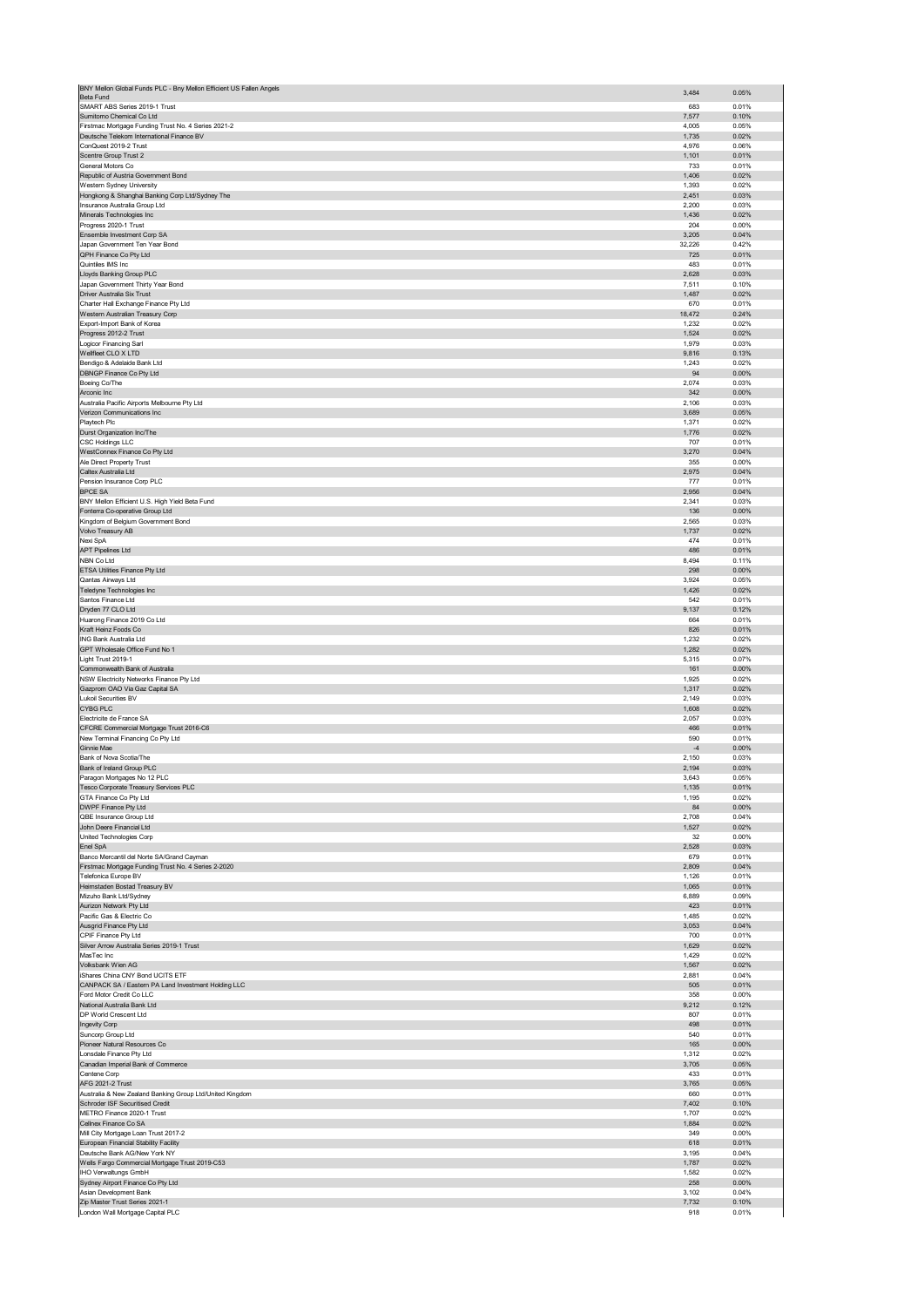| Deutsche Bank AG                                                      | 2,061     | 0.03%  |
|-----------------------------------------------------------------------|-----------|--------|
| Australia Treasury Bill                                               | 28,631    | 0.37%  |
| Primrose Residential 2021-1 DAC                                       | 1,807     | 0.02%  |
| Vertical Midco GmbH                                                   | 325       | 0.00%  |
| Russian Foreign Bond - Eurobond                                       | 5.943     | 0.08%  |
| Gatwick Funding Ltd                                                   | 459       | 0.01%  |
| Trustee for Series 2021-1 Reds Ehp Trust/ The                         | 6,318     | 0.08%  |
| AMP Life Ltd                                                          | 1,808     | 0.02%  |
| Prosus NV                                                             | 1,328     | 0.02%  |
| Adevinta ASA                                                          | 396       | 0.01%  |
| Series 2021-1 Harvey Trust                                            | 2,289     | 0.03%  |
| Bundesrepublik Deutschland Bundesanleihe                              | 31,355    | 0.41%  |
| French Republic Government Bond OAT                                   | 4.057     | 0.05%  |
| Light Trust 2018-1                                                    | 1,747     | 0.02%  |
| Solaris Trust 2021-1                                                  | 973       | 0.01%  |
| Anheuser-Busch Cos LLC / Anheuser-Busch InBev Worldwide Inc           | 327       | 0.00%  |
| Mileage Plus Holdings LLC / Mileage Plus Intellectual Property Assets |           |        |
| Ltd                                                                   | 487       | 0.01%  |
| Schroder International Selection Fund - Emerging Markets Debt         | 4,379     | 0.06%  |
| Absolute Return                                                       |           |        |
| Seagate HDD Cayman                                                    | 1,657     | 0.02%  |
| Realty Income Corp                                                    | 1,321     | 0.02%  |
| Citycon OYJ                                                           | 1,474     | 0.02%  |
| Vermilion Bond Trust 2021 in respect of Series 1                      | 3,386     | 0.04%  |
| Haus European Loan Conduit No 39 DAC                                  | 1,921     | 0.02%  |
| ICG US CLO 2017-1 Ltd                                                 | 2,034     | 0.03%  |
| DEXUS Finance Pty Ltd                                                 | 121       | 0.00%  |
| Santander UK Group Holdings PLC                                       | 2,765     | 0.04%  |
| Aurizon Finance Pty Ltd                                               | 172       | 0.00%  |
| Japan Government Forty Year Bond                                      | 5,311     | 0.07%  |
| ZF Finance GmbH                                                       | 1,201     | 0.02%  |
| <b>Heathrow Funding Ltd</b>                                           | 768       | 0.01%  |
| FP Turbo Series 2021-1 Trust                                          | 4,398     | 0.06%  |
| STACR Trust 2018-HRP1                                                 | 870       | 0.01%  |
| Level 3 Financing Inc                                                 | 1,364     | 0.02%  |
| American International Group Inc.                                     | 91        | 0.00%  |
| Landwirtschaftliche Rentenbank                                        | 8,392     | 0.11%  |
| <b>BWP Trust</b>                                                      | 92        | 0.00%  |
| Tasmanian Public Finance Corp                                         | 13,876    | 0.18%  |
| Citibank                                                              | 3,209     | 0.04%  |
| Air Lease Corp                                                        | 2,849     | 0.04%  |
| Coles Group Treasury Pty Ltd                                          | 848       | 0.01%  |
| Benchmark 2021-B26 Mortgage Trust                                     | 1,226     | 0.02%  |
| Schroder ISF Asian Credit Opportunities                               | 10,371    | 0.13%  |
| Toyota Finance Australia Ltd                                          | 6,680     | 0.09%  |
| Queensland Treasury Corp                                              | 195,744   | 2.54%  |
| Mortgage House RMBS Series 2021-2                                     | 4,158     | 0.05%  |
| Computershare US Inc                                                  | 1,245     | 0.02%  |
| American Airlines Inc                                                 | 769       | 0.01%  |
| iShares EUR High Yield Corp Bond ESG UCITS ETF                        | 4,962     | 0.06%  |
| AFG 2021-1 Trust                                                      | 5,360     | 0.07%  |
| Freddie Mac Stacr Remic Trust 2020-DNA1                               | 726       | 0.01%  |
| Wells Fargo Commercial Mortgage Trust 2016-C37                        | 315       | 0.00%  |
| Origin Energy Finance Ltd                                             | 777       | 0.01%  |
| Triton Bond Trust 2021 in respect of Series 1                         | 5,182     | 0.07%  |
| Asciano Finance Ltd                                                   | 1,943     | 0.03%  |
| Salute Series 2021-1                                                  | 908       | 0.01%  |
| Mahle GmbH                                                            | 380       | 0.00%  |
| <b>BANK 2018-BNK14</b>                                                | 530       | 0.01%  |
| Stratton Mortgage Funding 2019-1 PLC                                  | 3,100     | 0.04%  |
| <b>Total</b>                                                          | 3,078,877 | 39.97% |

| <b>LISTED EQUITY</b>                 |                            |                         |                |               |
|--------------------------------------|----------------------------|-------------------------|----------------|---------------|
| Name/kind of investment item         | <b>Security Identifier</b> | <b>Units held</b>       | Value (AUD)    | Weighting (%) |
| 1Life Healthcare Inc                 | BBG0026ZDDQ0               | 17                      | 423            | 0.01%         |
| 29Metals Ltd                         | BBG0118S6QD8               | 237                     | 728            | 0.01%         |
| 3M Co                                | BBG000BP52R2               | $\overline{1}$          | 230            | 0.00%         |
| 3i Group PLC                         | BBG000BZZ876               | 55                      | 1,486          | 0.02%         |
| 3i Infrastructure PLC                | BBG000QZY041               | 772                     | 5,099          | 0.07%         |
| <b>ABB Ltd</b>                       | BBG000DM2M32               | 3                       | 178            | 0.00%         |
| ABN AMRO Bank NV                     | BBG00BDTXC59               | $\overline{\mathbf{2}}$ | 37             | 0.00%         |
| ABS-CBN Holdings Corp                | BBG000BF6R34               | 145                     | 47             | 0.00%         |
| ACS Actividades de Construccio       | BBG000BMW3R7               | $\overline{1}$          | 43             | 0.00%         |
| ADT Inc                              | BBG000BP9WJ1               | $\overline{1}$          | 12             | 0.00%         |
| AEON Financial Service Co Ltd        | BBG000DR42B4               | $\pmb{0}$               | 3              | 0.00%         |
| AES Corp/The                         | BBG000C23KJ3               | $\overline{2}$          | 81             | 0.00%         |
| AGC Inc                              | BBG000BG8RD9               | $\mathbf 0$             | 32             | 0.00%         |
| AGCO Corp                            | BBG000DCCZW2               | $\mathbf 0$             | 15             | 0.00%         |
| <b>AGNC Investment Corp</b>          | BBG000TJ8XZ7               | $\overline{1}$          | 21             | 0.00%         |
| Al-Media Technologies Ltd            | BBG00V95C7C8               | 551                     | 389            | 0.01%         |
| AIA Group Ltd                        | BBG0016XR1Q8               | 325                     | 4,512          | 0.06%         |
| ALD SA                               | BBG00GQ97286               | 5                       | 99             | 0.00%         |
| ALS Ltd                              | BBG000BRV2C5               | 79                      | 1,029          | 0.01%         |
| AMA Group Ltd                        | BBG000BRYKK3               | 16                      | $\overline{7}$ | 0.00%         |
| AMC Entertainment Holdings Inc       | BBG000TDCVT6               | $\mathbf 0$             | 13             | 0.00%         |
| <b>AMC Networks Inc</b>              |                            | $\overline{1}$          | 60             | 0.00%         |
|                                      | BBG000H01H92               | 12                      |                |               |
| AMETEK Inc                           | BBG000B9XG87               |                         | 2,369          | 0.03%         |
| <b>AMMB Holdings Bhd</b>             | BBG000BF49B7               | 40                      | 42             | 0.00%         |
| AMOREPACIFIC Group                   | BBG000BDQ5M4               | $^{\circ}$              | 25             | 0.00%         |
| AMP Ltd                              | BBG000C2W693               | 2,630                   | 2,656          | 0.03%         |
| ANA Holdings Inc                     | BBG000BH20P9               | 0                       | 3              | 0.00%         |
| <b>ANSYS</b> Inc                     | BBG000GXZ4W7               | $\overline{1}$          | 406            | 0.01%         |
| AP Moller - Maersk A/S               | BBG000BLYN39               | $\mathbf 0$             | 924            | 0.01%         |
| <b>APA Corp</b>                      | BBG00YTS96G2               | 3                       | 119            | 0.00%         |
| ARB Corp Ltd                         | BBG000BFQ4P9               | 3                       | 149            | 0.00%         |
| ASE Technology Holding Co Ltd        | BBG00JVDCH13               | $\overline{4}$          | 23             | 0.00%         |
| <b>ASML Holding NV</b>               | BBG000C1HT47               | 3                       | 3,346          | 0.04%         |
| ASOS PLC                             | BBG000KL73H8               | 16                      | 701            | 0.01%         |
| ASR Nederland NV                     | BBG00CWZ0HG5               | 0                       | 18             | 0.00%         |
| <b>ASX Ltd</b>                       | BBG000BQ3V25               | 9                       | 858            | 0.01%         |
| AU Optronics Corp                    | BBG000C3V3K6               | 33                      | 38             | 0.00%         |
| <b>AUB Group Ltd</b>                 | BBG000JQB909               | $\overline{4}$          | 99             | 0.00%         |
| <b>AURELIUS Equity Opportunities</b> | BBG000PN3YM9               | $\overline{1}$          | 58             | 0.00%         |
| <b>AVEVA Group PLC</b>               | BBG000C21Y87               | 5                       | 325            | 0.00%         |
| AXA SA                               | BBG000BC8029               | 33                      | 1,350          | 0.02%         |
| AbbVie Inc                           | BBG0025Y4RY4               | $\overline{2}$          | 424            | 0.01%         |
| Abbott Laboratories                  | BBG000B9ZXB4               | 20                      | 3,918          | 0.05%         |
| Absa Group Ltd                       | BBG000BF9DG8               | 5                       | 64             | 0.00%         |
| Abu Dhabi Commercial Bank PJSC       | BBG000DKRVC9               | 19                      | 61             | 0.00%         |
| Accent Group Ltd                     | BBG000CHSVJ9               | 8                       | 19             | 0.00%         |
| Accenture PLC                        | BBG000D9D830               | 5                       | 2,848          | 0.04%         |
| Accor SA                             | BBG000BB4980               | 13                      | 569            | 0.01%         |
| Activision Blizzard Inc              | BBG000CVWGS6               | 3                       | 235            | 0.00%         |
| Acuity Brands Inc                    | BBG000BJ5HK0               | 3                       | 934            | 0.01%         |
|                                      |                            |                         |                |               |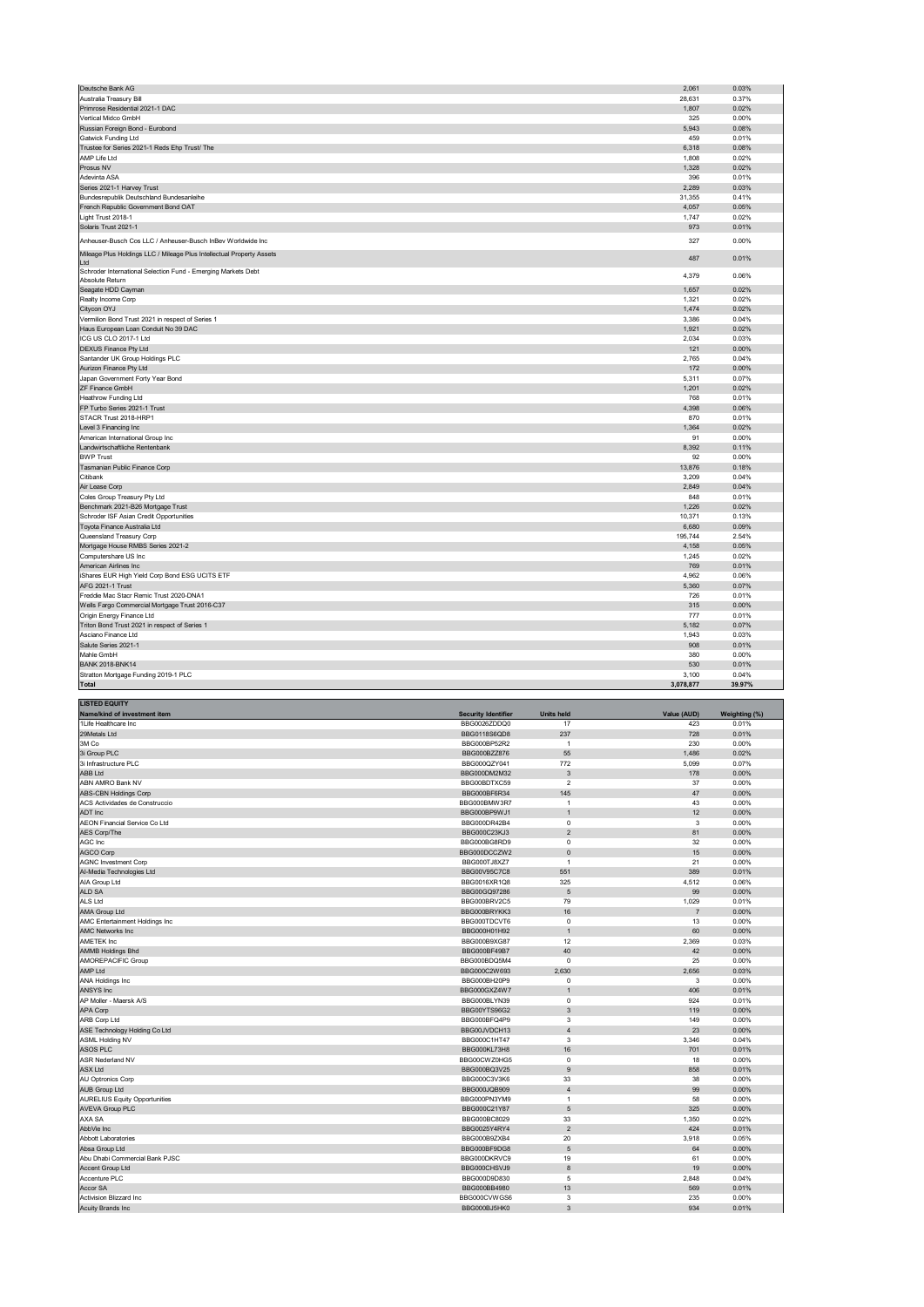| Adairs Ltd                                                       | BBG009BJSP55                 | 3                                         | 13           | 0.00%             |
|------------------------------------------------------------------|------------------------------|-------------------------------------------|--------------|-------------------|
| Adani Enterprises Ltd<br>Adani Green Energy Ltd                  | BBG000DRTF73<br>BBG00BQZTW52 | 3<br>$\sqrt{4}$                           | 98<br>97     | 0.00%<br>0.00%    |
| Adbri Ltd                                                        | BBG000BFQ6R2                 | $\overline{\mathfrak{z}}$                 | 20           | 0.00%             |
| Adecco Group AG                                                  | BBG000BSK6S9                 | $\mathbf 0$                               | 20           | 0.00%             |
| Adevinta ASA                                                     | BBG00N6FR9F4                 | $\mathbf 2$                               | 45           | 0.00%             |
| Adient PLC<br>Adobe Inc                                          | BBG009PN0C87<br>BBG000BB5006 | 3<br>$\mathbf 5$                          | 171<br>3,716 | 0.00%<br>0.05%    |
| Adore Beauty Group Ltd                                           | BBG00HBPXWQ9                 | 3                                         | 10           | 0.00%             |
| Advance Auto Parts Inc                                           | BBG000F7RCJ1                 | 3                                         | 867          | 0.01%             |
| Advanced Micro Devices Inc<br>Advantest Corp                     | BBG000BBQCY0<br>BBG000BGN014 | $\pmb{0}$<br>14                           | 39<br>1,803  | 0.00%<br>0.02%    |
| Adyen NV                                                         | BBG00L088N79                 | $\mathbf 0$                               | 294          | 0.00%             |
| Aegon NV                                                         | BBG000JN9DM6                 | 11                                        | 77           | 0.00%             |
| Aeon Co Ltd                                                      | BBG000BN0FD8                 | $\sqrt{4}$                                | 122          | 0.00%             |
| AerCap Holdings NV<br>Aeris Resources Ltd                        | BBG000Q9FZL4                 | $\mathbf{1}$                              | 71           | 0.00%             |
| Aeroflot PJSC                                                    | BBG001CMJ1Q4<br>BBG000CT9JX5 | 70<br>8                                   | 11<br>45     | 0.00%<br>0.00%    |
| Affirm Holdings Inc                                              | BBG00Y7BP8Y1                 | $\boldsymbol{2}$                          | 308          | 0.00%             |
| Aflac Inc                                                        | BBG000BBBNC6                 | $\mathbf{1}$                              | 80           | 0.00%             |
| Ageas SA/NV                                                      | BBG000BPXHT6                 | $\Omega$                                  | 27           | 0.00%             |
| Agile Group Holdings Ltd<br>Agilent Technologies Inc             | BBG000BM9384<br>BBG000C2V3D6 | 39<br>2                                   | 29<br>414    | 0.00%<br>0.01%    |
| Agnico Eagle Mines Ltd                                           | BBG000CZ8PQ6                 | 8                                         | 621          | 0.01%             |
| Agricultural Bank of China Ltd                                   | BBG000T9PJD5                 | 95                                        | 45           | 0.00%             |
| Aimia Inc                                                        | BBG000BVSVK7                 | $\ensuremath{\mathsf{3}}$                 | 14           | 0.00%             |
| Air Canada<br>Air Liquide SA                                     | BBG000PV7F57<br>BBG000BLGLW1 | 6<br>10                                   | 141<br>2,298 | 0.00%<br>0.03%    |
| Air Products and Chemicals Inc                                   | BBG000BC4JJ4                 | $\pmb{0}$                                 | 203          | 0.00%             |
| Airbnb Inc                                                       | BBG001Y2XS07                 | $\pmb{0}$                                 | 37           | 0.00%             |
| Airbus SE                                                        | BBG000CSHLR0                 | 0                                         | 67           | 0.00%             |
| Airtac International Group<br>Aisin Corp                         | BBG0014M8L81<br>BBG000BMCGL6 | $\mathbf{1}$<br>$\mathbf{1}$              | 46<br>57     | $0.00\%$<br>0.00% |
| Aitken Spence PLC                                                | BBG000FPCT37                 | 99                                        | 56           | 0.00%             |
| Ajinomoto Co Inc                                                 | BBG000BJ8LL7                 | 3                                         | 115          | 0.00%             |
| Akamai Technologies Inc                                          | BBG000BJQWD2                 | $\pmb{0}$                                 | $\mathbf{3}$ | $0.00\%$          |
| Akbank TAS                                                       | BBG000BV9XY9                 | 22                                        | 16           | 0.00%             |
| Aker BP ASA                                                      | BBG000QJ5Q24<br>BBG000BW45W5 | 3<br>$\overline{4}$                       | 148          | $0.00\%$          |
| Akzo Nobel NV<br>Albemarle Corp                                  | BBG000BJ26K7                 | $\pmb{0}$                                 | 652<br>85    | 0.01%<br>0.00%    |
| Albertsons Cos Inc                                               | BBG009KG1750                 | 3                                         | 145          | 0.00%             |
| Alcoa Corp                                                       | BBG00B3T3HD3                 | 6                                         | 509          | 0.01%             |
| Alcon Inc                                                        | BBG00NPWGYJ9                 | 21                                        | 2,546        | 0.03%             |
| Alfa SAB de CV                                                   | BBG000BQC6W7<br>BBG000NZ2MN0 | 20                                        | 21           | 0.00%             |
| Alibaba Group Holding Ltd<br>Align Technology Inc                | BBG000BRNLL2                 | 102<br>$\pmb{0}$                          | 2,700<br>441 | 0.04%<br>0.01%    |
| Alimentation Couche-Tard Inc                                     | BBG000DMT4D2                 | 3                                         | 176          | 0.00%             |
| Alkane Resources Ltd                                             | BBG000BRN1P2                 | 16                                        | 14           | $0.00\%$          |
| Alleghany Corp                                                   | BBG000BX6BJ3                 | $\mathbf 0$                               | 10           | 0.00%             |
| Alliance Aviation Services Ltd                                   | BBG0029TR2P1                 | 5                                         | 22           | 0.00%             |
| Alliance Data Systems Corp<br>Allianz SE                         | BBG000BFNR17<br>BBG000BBF8T7 | 0<br>$\mathbf{1}$                         | 34<br>297    | 0.00%<br>0.00%    |
| Allison Transmission Holdings                                    | BBG001KY3845                 | $\mathbf{1}$                              | 43           | 0.00%             |
| Allkem Ltd                                                       | BBG000TT96V7                 | 138                                       | 1,436        | 0.02%             |
| Allstate Corp/The                                                | BBG000BVMGF2                 | $\mathbf{1}$                              | 137          | 0.00%             |
| Ally Financial Inc                                               | BBG000BC2R71                 | $\mathbf{1}$                              | 38           | 0.00%             |
| Alpargatas SA<br>Alphabet Inc                                    | BBG000BC1CL9<br>BBG009S39JX6 | 3<br>$\sqrt{3}$                           | 27<br>13,340 | 0.00%<br>0.17%    |
| Alstom SA                                                        | BBG000DQ7884                 | $\pmb{0}$                                 | 10           | 0.00%             |
| Alteogen Inc                                                     | BBG007H0XZW6                 | $\pmb{0}$                                 | 39           | 0.00%             |
| Altice USA Inc                                                   | BBG00GFMPRK0                 | $\sqrt{4}$                                | 92           | 0.00%             |
| Altium Ltd                                                       | BBG000DTL0Z9                 | 33                                        | 1,506        | 0.02%             |
| Altius Minerals Corp<br>Alumina Ltd                              | BBG000BW8GN7<br>BBG000C0Y6Y7 | $\sqrt{4}$<br>2,208                       | 76<br>4,119  | 0.00%<br>0.05%    |
| Aluminum Corp of China Ltd                                       | BBG000CN0Y73                 | 8                                         | 6            | 0.00%             |
| Amadeus IT Group SA                                              | BBG000QSDXN7                 | $\mathbf{1}$                              | 110          | 0.00%             |
| Amazon.com Inc                                                   | BBG000BVPV84                 | 3                                         | 13,153       | 0.17%             |
| Ambev SA                                                         | BBG000BN5VZ4                 | 71                                        | 271          | 0.00%             |
| Ambuja Cements Ltd<br>Amcor PLC                                  | BBG000CRXFR7<br>BBG00LNJRQ09 | 6<br>59                                   | 44<br>967    | 0.00%<br>0.01%    |
| Amdore Ltr                                                       | BBG000C3MXG                  |                                           | 14           | n nn%             |
| Amedeo Air Four Plus Ltd                                         | BBG008N0NY51                 | 171                                       | 91           | 0.00%             |
| American Airlines Group Inc                                      | BBG005P7Q881                 | 11                                        | 273          | 0.00%             |
| American Express Co                                              | BBG000BCQZS4                 | 14                                        | 3,162        | 0.04%             |
| American Financial Group Inc/O<br>American International Group I | BBG000DPKKK0<br>BBG000BBDZG3 | $^{\circ}$<br>12                          | 17<br>959    | 0.00%<br>0.01%    |
| Americanas SA                                                    | BBG000BP7BR0                 | 9                                         | 70           | 0.00%             |
| Ameriprise Financial Inc                                         | BBG000G3QLY3                 | $\pmb{0}$                                 | 59           | 0.00%             |
| AmerisourceBergen Corp                                           | BBG000MDCQC2                 | $\pmb{0}$                                 | 30           | 0.00%             |
| Amgen Inc<br>Amorepacific Corp                                   | BBG000BBS2Y0<br>BBG000M38MQ3 | $\mathbf{1}$<br>0                         | 391<br>84    | 0.01%<br>0.00%    |
| Amphenol Corp                                                    | BBG000B9YJ35                 | $\sqrt{4}$                                | 520          | 0.01%             |
| Ampol Ltd                                                        | BBG000BKC8M7                 | 98                                        | 2,910        | 0.04%             |
| Amundi SA                                                        | BBG009F4JBN5                 | $\mathbf 0$                               | 19           | 0.00%             |
| Anadolu Efes Biracilik Ve Malt                                   | BBG000BGCSN1                 | 9                                         | 29           | 0.00%             |
| Analog Devices Inc<br>Anglo American PLC                         | BBG000BB6G37<br>BBG000BWF7M0 | $\sqrt{2}$<br>21                          | 429<br>1,158 | 0.01%<br>0.02%    |
| Anglo American Platinum Ltd                                      | BBG000BTXNT5                 | $\mathbf{1}$                              | 127          | $0.00\%$          |
| Anheuser-Busch InBev SA/NV                                       | BBG00DQ4YZ45                 | 6                                         | 463          | 0.01%             |
| Anhui Conch Cement Co Ltd                                        | BBG000BVKWW0                 | 25                                        | 171          | $0.00\%$          |
| Ansell Ltd                                                       | BBG000D9RSX8                 | 24                                        | 754          | 0.01%             |
| Anthem Inc<br>Antofagasta PLC                                    | BBG000BCG930<br>BBG000BD4SC9 | $\mathbf{1}$<br>18                        | 530<br>436   | 0.01%<br>0.01%    |
| Aon PLC                                                          | BBG00SSQFPK6                 | $\mathbf 2$                               | 965          | 0.01%             |
| Appen Ltd                                                        | BBG007NJYHP5                 | 6                                         | 68           | 0.00%             |
| Apple Inc                                                        | BBG000B9XRY4                 | 11                                        | 2,700        | 0.04%             |
| Applied Materials Inc<br>Aptiv PLC                               | BBG000BBPFB9<br>BBG001QD41M9 | 3<br>$\boldsymbol{9}$                     | 689<br>2,085 | 0.01%<br>0.03%    |
| Aquila European Renewables Inc                                   | BBG00PBBHWF2                 | 425                                       | 678          | 0.01%             |
| Arca Continental SAB de CV                                       | BBG000BJPM18                 | $\sqrt{2}$                                | 17           | 0.00%             |
| ArcelorMittal SA                                                 | BBG000BYLJ52                 | 4                                         | 194          | 0.00%             |
| Arch Capital Group Ltd                                           | BBG000HXNN20                 | $\pmb{0}$                                 | 22           | $0.00\%$          |
| Archer-Daniels-Midland Co<br>Argenx SE                           | BBG000BB6WG8<br>BBG006MF2DW2 | $\mathbf{1}$<br>$\mathbf{1}$              | 101<br>252   | 0.00%<br>$0.00\%$ |
| Aristocrat Leisure Ltd                                           | BBG000G2SMB6                 | 110                                       | 4,782        | 0.06%             |
| Arkema SA                                                        | BBG000KJS442                 | $\pmb{0}$                                 | $18$         | $0.00\%$          |
| Aroundtown SA                                                    | BBG00B6S34Y8                 | 3                                         | 28           | 0.00%             |
| Arrow Electronics Inc                                            | BBG000BCD3D5                 | $\pmb{0}$                                 | 64           | 0.00%             |
| Arthur J Gallagher & Co<br>Asahi Group Holdings Ltd              |                              | 0                                         | 19           | 0.00%             |
| Asahi Intecc Co Ltd                                              | BBG000BBHXQ3                 |                                           |              |                   |
|                                                                  | BBG000BFVY31                 | $\ensuremath{\mathsf{3}}$<br>$\mathbf{1}$ | 149<br>38    | $0.00\%$          |
| Asahi Kasei Corp                                                 | BBG000BYXN05<br>BBG000BFYC09 | $\sqrt{2}$                                | 32           | 0.00%<br>0.00%    |
| Ascential PLC                                                    | BBG00BWCTGG9                 | 62                                        | 464          | 0.01%             |
| Ashtead Group PLC<br>Asian Paints Ltd                            | BBG000BD42C6<br>BBG000CNL074 | 16<br>$\overline{\mathbf{c}}$             | 1,822<br>120 | 0.02%<br>0.00%    |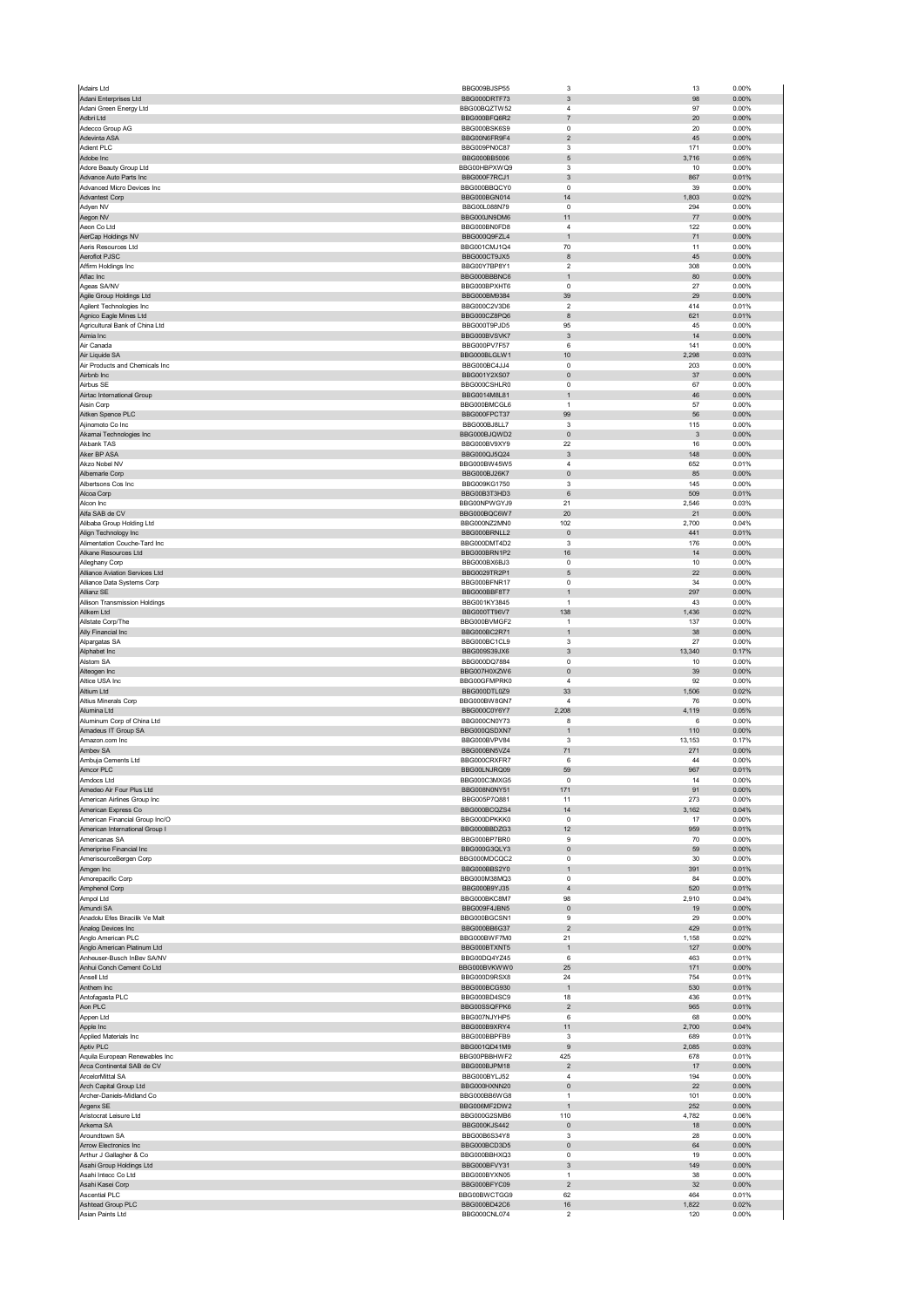| Assa Abloy AB                                                    | BBG000BGRY70                 | $\mathbf 5$                    | 200                     | 0.00%             |
|------------------------------------------------------------------|------------------------------|--------------------------------|-------------------------|-------------------|
| Assicurazioni Generali SpA                                       | BBG000BC1V91                 | 6                              | 162                     | 0.00%             |
| Associated British Foods PLC                                     | BBG000BD3SC0                 | 47                             | 1,745                   | 0.02%             |
| Assurant Inc                                                     | BBG000BZX1N5                 | 0                              | 20                      | 0.00%             |
| <b>Assured Guaranty Ltd</b>                                      | BBG000CQB185                 | $\pmb{0}$                      | 21                      | 0.00%             |
| Astellas Pharma Inc                                              | BBG000BCLDW3                 | 80                             | 1,798                   | 0.02%             |
| Astra International Tbk PT                                       | BBG000BDMXJ1                 | 56                             | 31                      | 0.00%             |
| AstraZeneca PLC<br>Asustek Computer Inc                          | BBG000C0YGH4<br>BBG000HPV974 | 40<br>$\mathbf{1}$             | 6,393<br>24             | 0.08%<br>0.00%    |
| Atacadao SA                                                      | BBG000BPWJV0                 | 9                              | 33                      | 0.00%             |
| Atlas Copco AB                                                   | BBG000BB5SQ7                 | $\sqrt{2}$                     | 199                     | 0.00%             |
| Atlassian Corp PLC                                               | BBG00BDQ1H13                 | $\mathbf{1}$                   | 379                     | 0.00%             |
| Atomos Ltd                                                       | BBG00MS383F3                 | $\,6\,$                        | $\overline{7}$          | 0.00%             |
| Atos SE                                                          | BBG000BHPQX8                 | $\pmb{0}$                      | 10                      | 0.00%             |
| Atrato Onsite Energy PLC                                         | BBG0135FRBD5                 | 278                            | 568                     | 0.01%             |
| Audinate Group Ltd                                               | BBG00GXS6LM9                 | $\overline{1}$                 | 13                      | 0.00%             |
| Aurelia Metals Ltd                                               | BBG000R5D3F1                 | 99                             | 41                      | 0.00%             |
| Aurizon Holdings Ltd                                             | BBG00171FVP5                 | 710                            | 2,479                   | 0.03%             |
| Austal Ltd                                                       | BBG000BHLC18                 | 19                             | 38                      | 0.00%             |
| Australia & New Zealand Bankin                                   | BBG000BB79Q7                 | 151                            | 4,155                   | 0.05%             |
| Australian Agricultural Co Ltd                                   | BBG000JWXFW3                 | 11                             | 17                      | 0.00%             |
| Australian Ethical Investment                                    | BBG000PKD4T3                 | 6                              | 84                      | 0.00%             |
| Australian Finance Group Ltd                                     | BBG000Q6DRL0                 | 3                              | 8                       | $0.00\%$          |
| Australian Pharmaceutical Indu<br>Australian Strategic Materials | BBG000BW27C5<br>BBG00BN4ZM13 | 9<br>$\ensuremath{\mathsf{3}}$ | 16<br>31                | 0.00%<br>$0.00\%$ |
| Auto Trader Group PLC                                            | BBG0086LKMG1                 | 3                              | 37                      | 0.00%             |
| AutoNation Inc                                                   | BBG000BBXLW4                 | 1                              | 104                     | 0.00%             |
| AutoZone Inc                                                     | BBG000C7LMS8                 | $\overline{1}$                 | 1,623                   | 0.02%             |
| Autodesk Inc                                                     | BBG000BM7HL0                 | $\pmb{0}$                      | 14                      | 0.00%             |
| Autohellas Tourist and Trading                                   | BBG000C1XKH4                 | $\overline{\mathbf{c}}$        | 31                      | 0.00%             |
| Autoliv Inc                                                      | BBG000BVLRY8                 | $\pmb{0}$                      | 16                      | 0.00%             |
| Automatic Data Processing Inc                                    | BBG000JG0547                 | 0                              | 59                      | 0.00%             |
| Avantor Inc                                                      | BBG00G2HHYD7                 | 41                             | 2,363                   | 0.03%             |
| Avenue Supermarts Ltd                                            | BBG002PWG795                 | $\pmb{0}$                      | 21                      | 0.00%             |
| Avery Dennison Corp                                              | BBG000BCQ4P6                 | 0                              | 57                      | 0.00%             |
| Avis Budget Group Inc                                            | BBG000FLPRH1                 | $\mathbf{1}$                   | 164                     | 0.00%             |
| Aviva PLC                                                        | BBG000DCK9D2                 | 17                             | 127                     | 0.00%             |
| Avnet Inc                                                        | BBG000BCPB71                 | $\mathbf 0$                    | 16                      | 0.00%             |
| Axis Bank Ltd                                                    | BBG000BD5ZZ7                 | $\sqrt{4}$                     | 45                      | 0.00%             |
| Axis Capital Holdings Ltd                                        | BBG000FLF615                 | 0                              | 12                      | 0.00%             |
| B3 SA - Brasil Bolsa Balcao<br><b>BAE Systems PLC</b>            | BBG000FYRGX7<br>BBG000BD5TW4 | 483<br>82                      | 1,328<br>839            | 0.02%<br>0.01%    |
|                                                                  |                              |                                |                         |                   |
| <b>BAIC Motor Corp Ltd</b><br><b>BASF SE</b>                     | BBG007PQF8H7<br>BBG000BBVT77 | 201<br>3                       | 119<br>274              | 0.00%<br>0.00%    |
| BB Seguridade Participacoes SA                                   | BBG004DK6P91                 | 8                              | 41                      | 0.00%             |
| <b>BBMG Corp</b>                                                 | BBG000GMYY92                 | 77                             | 16                      | 0.00%             |
| <b>BCI Minerals Ltd</b>                                          | BBG000BK6540                 | 20                             | 8                       | 0.00%             |
| <b>BGF retail Co Ltd</b>                                         | BBG00GW74856                 | 0                              | 31                      | 0.00%             |
| <b>BHP Group Ltd</b>                                             | BBG000D0D358                 | 271                            | 11,263                  | 0.15%             |
| <b>BIM Birlesik Magazalar AS</b>                                 | BBG000BWQN43                 | 61                             | 389                     | 0.01%             |
| BJ's Wholesale Club Holdings I                                   | BBG00FQ8T4G3                 | $\overline{4}$                 | 388                     | 0.01%             |
| <b>BNP Paribas SA</b>                                            | BBG000BBXJ95                 | 3                              | 325                     | 0.00%             |
| BOC Hong Kong Holdings Ltd                                       | BBG000F6F1G3                 | 9                              | 42                      | 0.00%             |
| BP PLC                                                           | BBG000BT4FC2                 | 110                            | 1,174                   | 0.02%             |
| <b>BPER Banca</b>                                                | BBG000BJ5FG9                 | $\mathbf 5$                    | 13                      | 0.00%             |
| <b>BRF SA</b>                                                    | BBG000BGPWS3                 | 9                              | 50                      | 0.00%             |
| <b>BWX Ltd</b>                                                   | BBG00B8PZ128                 | 8                              | 36                      | 0.00%             |
| <b>BYD Co Ltd</b>                                                | BBG000G6RLL9                 | 0                              | 21                      | 0.00%             |
| <b>Baby Bunting Group Ltd</b>                                    | BBG00B2G61D4                 | $\sqrt{3}$                     | 15                      | 0.00%             |
| Baidu Inc                                                        | BBG000Q1VPS8                 | 10                             | 915                     | 0.01%             |
| Bajaj Auto Ltd                                                   | BBG000CKDY02                 | $\mathbf{1}$                   | 42                      | 0.00%             |
| Bajaj Finance Ltd                                                | BBG000DBLZQ1                 | 0                              | 58                      | 0.00%             |
| <b>Baker Hughes Co</b>                                           | BBG00GBVBK51                 | $\sqrt{3}$                     | 105                     | 0.00%             |
| Balkrishna Industries Ltd                                        | BBG000CNXZC8                 | $\mathbf{1}$                   | 40                      | 0.00%             |
| <b>Ball Corp</b><br><b>Baloise Holding AG</b>                    | BBG000BDDNH5<br>BBG000BVQZ75 | $\mathbf{1}$<br>0              | 105                     | 0.00%<br>0.00%    |
| Banca IFIS SpA                                                   | BBG000BDNHG8                 | $\sqrt{4}$                     | 14<br>98                | 0.00%             |
| Banco BPM SpA                                                    | BBG00FN3C910                 | 30                             | 123                     | 0.00%             |
| Banco BTG Pactual SA                                             | BBG00FZW5NH3                 | 11                             | 57                      | 0.00%             |
| Banco Bilbao Vizcaya Argentari                                   | BBG000H90QG6                 | 25                             | 202                     | 0.00%             |
| Banco Bradesco SA                                                | BBG000BBKOT1                 | 36                             | 170                     | 0.00%             |
| Banco Santander Brasil SA                                        | BBG000QP1F00                 | 10                             | 76                      | 0.00%             |
| <b>Banco Santander Chile</b>                                     | BBG000BCZQ13                 | $\pmb{0}$                      | 11                      | 0.00%             |
| Banco Santander SA                                               | BBG000K65GY5                 | 61                             | 280                     | 0.00%             |
| Banco de Chile                                                   | BBG000BHC3Z1                 | 92                             | 10                      | 0.00%             |
| Banco de Sabadell SA                                             | BBG000BC1543                 | 10                             | 9                       | 0.00%             |
| Banco do Brasil SA                                               | BBG000BG5VC4                 | $\mathbf 2$                    | 13                      | 0.00%             |
| Bandai Namco Holdings Inc                                        | BBG000BKJ7P9                 | 0                              | $\overline{4}$          | 0.00%             |
| Bang & Olufsen A/S                                               | BBG000BSFT05                 | $\mathsf g$                    | 55                      | 0.00%             |
| Bangkok Bank PCL                                                 | BBG000BDGM57                 | 20                             | 101                     | 0.00%             |
| Bank Central Asia Tbk PT                                         | BBG000CC3P00                 | 414                            | 292                     | 0.00%             |
| Bank Hapoalim BM<br>Bank Leumi Le-Israel BM                      | BBG000F23M06<br>BBG000BXB0V7 | 2<br>$\sqrt{4}$                | 23<br>60                | 0.00%<br>0.00%    |
| Bank Mandiri Persero Tbk PT                                      | BBG000CGNY64                 | 169                            | 114                     | 0.00%             |
| Bank Negara Indonesia Persero                                    | BBG000HNGYH0                 | 88                             | 57                      | 0.00%             |
| Bank Polska Kasa Opieki SA                                       | BBG000F714H9                 | $\mathbf{1}$                   | 44                      | 0.00%             |
| Bank Rakyat Indonesia Persero                                    | BBG000MJGQ35                 | 486                            | 193                     | $0.00\%$          |
| Bank of America Corp                                             | BBG000BCTLF6                 | 78                             | 4,796                   | 0.06%             |
| Bank of Beijing Co Ltd                                           | BBG00709J9F8                 | 11                             | 10                      | $0.00\%$          |
| Bank of China Ltd                                                | BBG000NQGF05                 | 381                            | 189                     | 0.00%             |
| Bank of Communications Co Ltd                                    | BBG000FTZ082                 | 290                            | 241                     | $0.00\%$          |
| Bank of East Asia Ltd/The                                        | BBG000BDTKJ2                 | 3                              | 5                       | 0.00%             |
| Bank of Georgia Group PLC                                        | BBG00KTG3KG3                 | $\pmb{0}$                      | 9                       | 0.00%             |
| Bank of Ireland Group PLC                                        | BBG00GDCWJB4                 | 40                             | 311                     | 0.00%             |
| Bank of Montreal<br>Bank of New York Mellon Corp/T               | BBG000BXSQ97<br>BBG000BD8PN9 | 1<br>$\boldsymbol{2}$          | 95<br>129               | $0.00\%$<br>0.00% |
| Bank of Nova Scotia/The                                          | BBG000BXSXH3                 | $\mathbf{1}$                   | 145                     | 0.00%             |
| Bank of Queensland Ltd                                           | BBG000ML20Q7                 | 144                            | 1,166                   | 0.02%             |
| Bank of Shanghai Co Ltd                                          | BBG00GVXBQZ9                 | $\mathbf 2$                    | 3                       | $0.00\%$          |
| Bapcor Ltd                                                       | BBG0068LJSL6                 | $\overline{7}$                 | 50                      | 0.00%             |
| <b>Barclays PLC</b>                                              | BBG000C04D57                 | 91                             | 317                     | 0.00%             |
| Barratt Developments PLC                                         | BBG000BD6DG6                 | 135                            | 1,885                   | 0.02%             |
| <b>Barrick Gold Corp</b>                                         | BBG000BB07P9                 | $\mathbf{1}$                   | 22                      | $0.00\%$          |
| <b>Barry Callebaut AG</b>                                        | BBG000C35LZ9                 | $\pmb{0}$                      | 283                     | 0.00%             |
| <b>Base Resources Ltd</b>                                        | BBG000HK0Q35                 | 6                              | $\overline{\mathbf{c}}$ | $0.00\%$          |
| Bath & Body Works Inc                                            | BBG000BNGTQ7                 | 0                              | 45                      | 0.00%             |
| Bausch Health Cos Inc                                            | BBG000DC8RC7                 | 1                              | 41                      | $0.00\%$          |
| Baxter International Inc                                         | BBG000BCVJ77                 | $\mathbf{1}$                   | 81                      | 0.00%             |
| <b>Bayer AG</b>                                                  | BBG000BBWDG1                 | 27                             | 2,000                   | 0.03%             |
| Bayerische Motoren Werke AG                                      | BBG000BBX8Q0                 | 2                              | 290                     | 0.00%             |
| BeNext-Yumeshin Group Co                                         | BBG000CYN6W7<br>BBG000MBHMY6 | $\mathbf 2$<br>103             | 50<br>130               | $0.00\%$<br>0.00% |
| Beach Energy Ltd<br>Becton Dickinson and Co                      | BBG000BCZYD3                 | $\overline{4}$                 | 1,535                   | 0.02%             |
|                                                                  |                              |                                |                         |                   |
| Bed Bath & Beyond Inc                                            | BBG000CSY9H9                 | 10                             | 203                     | 0.00%             |
| Bega Cheese Ltd                                                  | BBG000BXVLV9                 | $\overline{\mathfrak{c}}$      | 38                      | $0.00\%$          |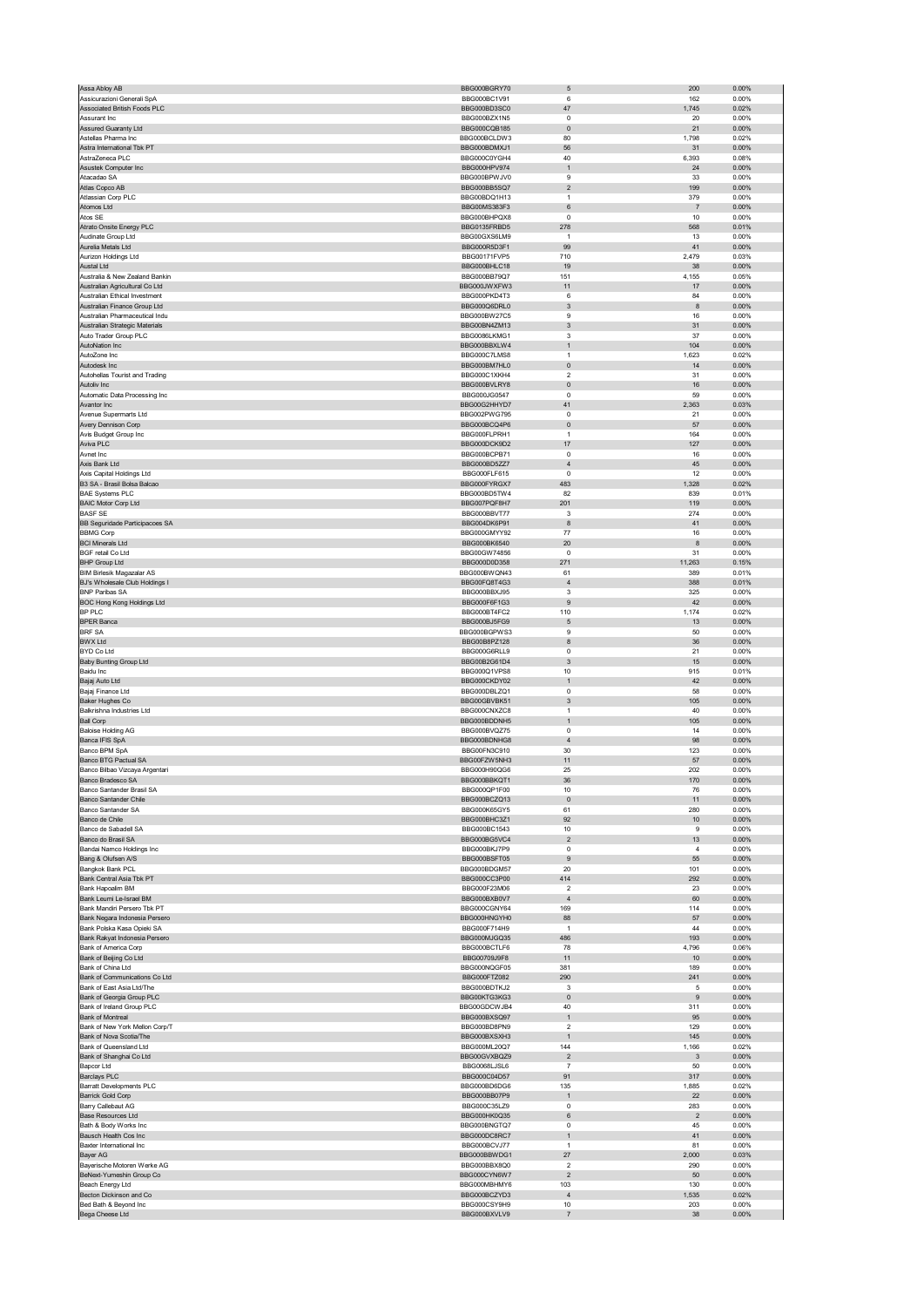| <b>BeiGene Ltd</b>                                           | BBG00B6WF7T5                 | $\mathbf 0$                  | 34             | 0.00%             |
|--------------------------------------------------------------|------------------------------|------------------------------|----------------|-------------------|
| <b>Beiersdorf AG</b>                                         | BBG000BBKL21                 | $\overline{1}$               | 135            | 0.00%             |
| Bellevue Gold Ltd                                            | BBG000K5PKD9                 | 17                           | 14             | 0.00%             |
| Bendigo & Adelaide Bank Ltd<br>Berkeley Group Holdings PLC   | BBG000BW9FP6<br>BBG000BD7064 | 12<br>$\mathbf 0$            | 106<br>3       | $0.00\%$<br>0.00% |
| Berkshire Hathaway Inc                                       | BBG000DWG505                 | 6                            | 2,611          | 0.03%             |
| Best Buy Co Inc                                              | BBG000BCWCG1                 | $\overline{1}$               | 82             | 0.00%             |
| Betmakers Technology Group Ltd                               | BBG00BLSPJX5                 | 11                           | 9              | 0.00%             |
| <b>Bharat Electronics Ltd</b>                                | BBG000CP4T57                 | 16                           | 61             | 0.00%             |
| <b>Bharat Forge Ltd</b>                                      | BBG000CP4ZP1                 | $\overline{\mathbf{c}}$      | 20             | $0.00\%$          |
| Bharat Petroleum Corp Ltd                                    | BBG000CP6CT6                 | 5                            | 32             | 0.00%             |
| <b>Bid Corp Ltd</b>                                          | BBG00CP99BP5<br>BBG000BFBR74 | 19<br>$\overline{2}$         | 537<br>31      | 0.01%<br>0.00%    |
| <b>Bidvest Group Ltd/The</b><br>Bio-Rad Laboratories Inc     | BBG000DY28W5                 | $\overline{1}$               | 821            | 0.01%             |
| Biogen Inc                                                   | BBG000C17X76                 | 3                            | 901            | 0.01%             |
| <b>BlackRock Inc</b>                                         | BBG000C2PW58                 | $\pmb{0}$                    | 215            | $0.00\%$          |
| <b>Blackmores Ltd</b>                                        | BBG000BK90X6                 | $\overline{1}$               | 87             | 0.00%             |
| <b>Blackstone Inc</b>                                        | BBG000BH0106                 | $\overline{1}$               | 149            | 0.00%             |
| <b>Block Inc</b>                                             | BBG0018SLC07                 | $\mathbf{1}$                 | 330            | 0.00%             |
| <b>BlueBet Holdings Ltd</b>                                  | BBG011CLL985<br>BBG000KPMQF3 | 3                            | $\overline{4}$ | $0.00\%$          |
| <b>BlueScope Steel Ltd</b>                                   | BBG000BD7YV2                 | 11<br>41                     | 223<br>665     | 0.00%<br>0.01%    |
| Bodycote PLC<br>Boeing Co/The                                | BBG000BCSST7                 | $\overline{0}$               | 108            | 0.00%             |
| <b>Boliden AB</b>                                            | BBG000C2VT85                 | $\overline{c}$               | 89             | 0.00%             |
| <b>Bollore SE</b>                                            | BBG000BNKMR6                 | 3                            | 20             | 0.00%             |
| Booking Holdings Inc                                         | BBG000BLBVN4                 | $\mathbf{1}$                 | 4,437          | 0.06%             |
| <b>Boral Ltd</b>                                             | BBG000CBQJR2                 | $\overline{7}$               | 45             | 0.00%             |
| BorgWarner Inc                                               | BBG000BJ49H3                 | $\pmb{0}$                    | 19             | 0.00%             |
| <b>Boston Scientific Corp</b>                                | BBG000C0LW92                 | 34                           | 2,001          | 0.03%             |
| <b>Bouygues SA</b><br>BrainChip Holdings Ltd                 | BBG000BBXV34<br>BBG0022SXS49 | $\overline{2}$<br>22         | 97<br>15       | 0.00%<br>0.00%    |
| <b>Brambles Ltd</b>                                          | BBG000Q8XH27                 | 179                          | 1,903          | 0.02%             |
| Braskem SA                                                   | BBG000BSD386                 | $\overline{1}$               | 19             | 0.00%             |
| Bravura Solutions Ltd                                        | BBG00F461MF2                 | 12                           | 30             | 0.00%             |
| <b>Brenntag SE</b>                                           | BBG000CVSV53                 | $^{\circ}$                   | 15             | 0.00%             |
| <b>Breville Group Ltd</b>                                    | BBG000BV79S1                 | $\overline{4}$               | 133            | 0.00%             |
| <b>Brickworks Ltd</b>                                        | BBG000BMCRH7                 | $\overline{4}$               | 107            | 0.00%             |
| <b>Bridgestone Corp</b>                                      | BBG000BG87J7                 | $\overline{2}$               | 120            | $0.00\%$          |
| Brighthouse Financial Inc                                    | BBG00DYPZ4T0<br>BBG000DQLV23 | $\overline{1}$<br>23         | 105<br>1,949   | 0.00%<br>0.03%    |
| Bristol-Myers Squibb Co<br>Broadcom Inc                      | BBG00KHY5S69                 | $\pmb{0}$                    | 428            | 0.01%             |
| Brookfield Asset Management In                               | BBG000C9KL89                 | $\pmb{0}$                    | 17             | 0.00%             |
| Brother Industries Ltd                                       | BBG000BLR8D9                 | $\mathbf{1}$                 | 32             | 0.00%             |
| Brown-Forman Corp                                            | BBG000BD2NY8                 | $\pmb{0}$                    | 48             | 0.00%             |
| <b>Bunge Ltd</b>                                             | BBG000DGPR66                 | $\overline{1}$               | 129            | 0.00%             |
| <b>Bunzl PLC</b>                                             | BBG000BD7MX6                 | 5                            | 283            | 0.00%             |
| Burberry Group PLC                                           | BBG000NSXQ99                 | $^{\circ}$                   | 9              | 0.00%             |
| <b>Bureau Veritas SA</b>                                     | BBG000LHT4L5                 | 48                           | 2,193          | 0.03%             |
| <b>Burlington Stores Inc</b>                                 | BBG004S641N5                 | $\mathbf{1}$                 | 421            | 0.01%             |
| CBRE Group Inc                                               | BBG000C04224                 | 10                           | 1,462          | 0.02%             |
| CDW Corp/DE                                                  | BBG001P63B80<br>BBG000H4S5W5 | $^{\circ}$<br>$\overline{7}$ | 20<br>40       | 0.00%<br>0.00%    |
| <b>CECONOMY AG</b><br>CF Industries Holdings Inc             | BBG000BWJFZ4                 | $\mathbf{1}$                 | 121            | 0.00%             |
| CGI Inc                                                      | BBG000BYYC35                 | $\pmb{0}$                    | 56             | $0.00\%$          |
| CGN Power Co Ltd                                             | BBG00732Y4J0                 | 98                           | 41             | 0.00%             |
| CH Robinson Worldwide Inc                                    | BBG000BTCH57                 | $\pmb{0}$                    | 14             | $0.00\%$          |
| CIMB Group Holdings Bhd                                      | BBG000BQFHV1                 | 127                          | 229            | 0.00%             |
| CIMIC Group Ltd                                              | BBG000BC3DG1                 | $\overline{1}$               | 22             | 0.00%             |
| CITIC Ltd                                                    | BBG000BF0V40                 | 68                           | 93             | 0.00%             |
| CITIC Securities Co Ltd                                      | BBG001MM1RL0                 | 9                            | 34             | $0.00\%$          |
| CJ CheilJedang Corp                                          | BBG000RSMDH7                 | 0                            | 80             | 0.00%             |
| CJ Corp<br>CK Asset Holdings Ltd                             | BBG000BCRJD5<br>BBG007WDD4B5 | $\pmb{0}$<br>10              | 24<br>91       | $0.00\%$<br>0.00% |
| CK Hutchison Holdings Ltd                                    | BBG0087DLDQ6                 | 31                           | 277            | 0.00%             |
| CME Group Inc                                                | BBG000BHLYP4                 | 22                           | 6,824          | 0.09%             |
| CNH Industrial NV                                            | BBG005C4M644                 | $\sqrt{4}$                   | 108            | $0.00\%$          |
| CNOOC Ltd                                                    | BBG000DCXP06                 | 31                           | 44             | 0.00%             |
| <b>CNP Assurances</b>                                        | BBG000J355V1                 | $\overline{\mathbf{c}}$      | 61             | 0.00%             |
| CRH PLC                                                      | BBG000BDCN13                 | 37                           | 2,687          | 0.03%             |
| CRRC Corp Ltd<br>CSI Ltd                                     | BBG000BGGR86                 |                              |                |                   |
|                                                              |                              | 8                            |                | 0.00%             |
|                                                              | <b>BRG000BKBN81</b>          | 42                           | 12 270         | 0.16%             |
| CSN Mineracao SA                                             | BBG00DW0M9Q3                 | 10                           | 16             | 0.00%             |
| CSPC Pharmaceutical Group Ltd                                | BBG000C3N3B5                 | 27                           | 40             | 0.00%             |
| CSR Ltd<br>CSX Corp                                          | BBG000BCQ0T0<br>BBG000BGJRC8 | 22<br>61                     | 127<br>3,170   | 0.00%<br>0.04%    |
| CT Holdings PLC                                              | BBG000BY1FR8                 | 39                           | 44             | $0.00\%$          |
| CTBC Financial Holding Co Ltd                                | BBG000N1KTQ7                 | 22                           | 28             | 0.00%             |
| CVS Health Corp                                              | BBG000BGRY34                 | 13                           | 1,839          | 0.02%             |
| Cadence Design Systems Inc                                   | BBG000C13CD9                 | $\overline{2}$               | 412            | 0.01%             |
| Caesars Entertainment Inc                                    | BBG0074Q3NK6                 | $\mathbf{1}$                 | 94             | 0.00%             |
| CaixaBank SA                                                 | BBG000TFZP37                 | 19                           | 72             | 0.00%             |
| Calix Ltd<br>Cameco Corp                                     | BBG0032WNXX6<br>BBG000BXYMJ8 | $\sqrt{5}$<br>3              | 34<br>96       | $0.00\%$<br>0.00% |
| Campbell Soup Co                                             | BBG000BG4202                 | $\pmb{0}$                    | 14             | $0.00\%$          |
| Canadian Imperial Bank of Comm                               | BBG000BY34Q2                 | $\overline{1}$               | 95             | 0.00%             |
| Canadian National Railway Co                                 | BBG000GLP2C0                 | 14                           | 2,375          | 0.03%             |
| Canadian Pacific Railway Ltd                                 | BBG000BCVMH9                 | 25                           | 2,496          | 0.03%             |
| Canadian Tire Corp Ltd                                       | BBG000BYD2V9                 | $\pmb{0}$                    | 28             | $0.00\%$          |
| Canon Inc                                                    | BBG000BBZM32                 | $\sqrt{4}$                   | 139            | 0.00%             |
| Capgemini SE                                                 | BBG000BBY7M5                 | $\pmb{0}$                    | 104            | 0.00%             |
| Capita PLC                                                   | BBG000BDCHL4<br>BBG000BGKTF9 | 62<br>$\mathbf{3}$           | 42<br>612      | 0.00%<br>0.01%    |
| Capital One Financial Corp<br>Capitaland Investment Ltd/Sing | BBG01231SS06                 | 15                           | 52             | 0.00%             |
| Capitec Bank Holdings Ltd                                    | BBG000D4HYB1                 | $\mathbf{3}$                 | 506            | 0.01%             |
| Capri Holdings Ltd                                           | BBG0029SNR63                 | $\mathbf 5$                  | 430            | 0.01%             |
| Capricorn Metals Ltd                                         | BBG000C0X7Y6                 | 6                            | 19             | 0.00%             |
| CarMax Inc                                                   | BBG000BLMZK6                 | $\mathbf 0$                  | 15             | 0.00%             |
| Carbon Revolution Ltd                                        | BBG00QS6J846                 | 433                          | 444            | 0.01%             |
| Cardinal Health Inc                                          | BBG000D898T9                 | $\mathbf{1}$                 | 42             | 0.00%             |
| Carlsberg AS                                                 | BBG000BLW5N8                 | $\pmb{0}$                    | 28             | 0.00%             |
| Carnarvon Energy Ltd                                         | BBG000BT7Q71<br>BBG000BF6LY3 | 126<br>$\overline{c}$        | 43<br>43       | 0.00%<br>0.00%    |
| Carnival Corp<br>Carrefour SA                                | BBG000BBY8X1                 | 6                            | 154            | 0.00%             |
| Carrier Global Corp                                          | BBG00RP5HYS8                 | $\mathbf{1}$                 | 83             | $0.00\%$          |
| Casino Guichard Perrachon SA                                 | BBG000BBYC08                 | $\overline{1}$               | 27             | 0.00%             |
| Catalent Inc                                                 | BBG005XR47P5                 | $\pmb{0}$                    | 29             | 0.00%             |
| Catapult Group International L                               | BBG007MKF9M5                 | 433                          | 671            | 0.01%             |
| Catcher Technology Co Ltd                                    | BBG000DB0YY8                 | $\mathbf{1}$                 | 10             | 0.00%             |
| Caterpillar Inc                                              | BBG000BF0K17                 | $\overline{2}$               | 658            | 0.01%             |
| Cathay Financial Holding Co Lt<br>Cathay Pacific Airways Ltd | BBG000LMMWC9<br>BBG000BDTXH6 | 20<br>3                      | 61<br>3        | 0.00%<br>0.00%    |
| Cedar Woods Properties Ltd                                   | BBG000DDCL79                 | $\overline{4}$               | 20             | 0.00%             |
| Celanese Corp                                                | BBG000JYP7L8                 | $\mathbf 0$                  | 114            | 0.00%             |
| Celltrion Healthcare Co Ltd<br>Celltrion Inc                 | BBG0027SL6Q1<br>BBG000F7P1Y0 | $\mathbf{1}$<br>$\mathbf{1}$ | 129<br>323     | 0.00%<br>0.00%    |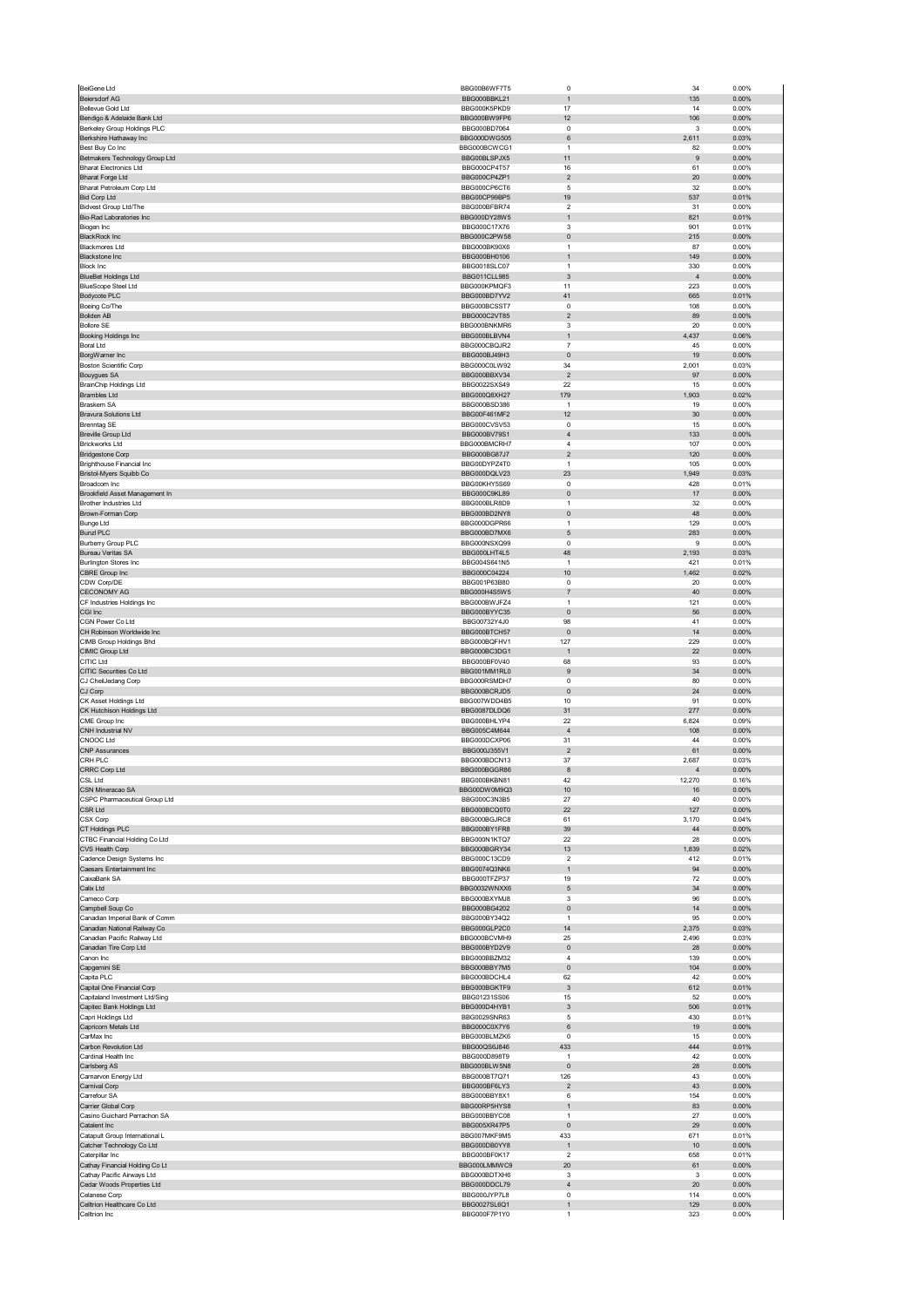|                                                                  | BBG000L3VNR5                 | $\pmb{0}$                      | 39             | 0.00%          |
|------------------------------------------------------------------|------------------------------|--------------------------------|----------------|----------------|
| Cemex SAB de CV                                                  | BBG000BJK182                 | 125                            | 459            | 0.01%          |
| Cencosud SA<br>Centene Corp                                      | BBG000PPDZT3<br>BBG000BDXCJ5 | $\overline{7}$<br>$\mathbf{1}$ | 15<br>119      | 0.00%<br>0.00% |
| Central Japan Railway Co                                         | BBG000JD6QG9                 | 13                             | 2,309          | 0.03%          |
| Cerner Corp                                                      | BBG000BFDLV8                 | $\mathbf{1}$                   | 77             | 0.00%          |
| Cettire Ltd                                                      | BBG00YD15921                 | 12                             | 42             | 0.00%          |
| Ceylon Guardian Investment Tru                                   | <b>BBG000F2GV57</b>          | 19                             | 13             | 0.00%          |
| Chalice Mining Ltd                                               | BBG000MVBFP3<br>BBG000TGKHT1 | $\bf8$<br>28                   | 76<br>8        | 0.00%<br>0.00% |
| Challenger Exploration Ltd<br>Challenger Ltd                     | BBG000DY11K4                 | 12                             | 79             | 0.00%          |
| Champion Iron Ltd                                                | BBG000R65Y33                 | 32                             | 175            | 0.00%          |
| Charles Schwab Corp/The                                          | BBG000BSLZY7                 | 26                             | 2,950          | 0.04%          |
| Charoen Pokphand Foods PCL                                       | BBG000BMC8H9                 | 9                              | 10             | 0.00%          |
| Charter Communications Inc                                       | BBG000VPGNR2                 | $\mathbf{1}$                   | 1,078          | 0.01%          |
| Check Point Software Technolog<br>Chevron Corp                   | BBG000K82ZT8<br>BBG000K4ND22 | 8<br>6                         | 1,309<br>1,015 | 0.02%<br>0.01% |
| Chiba Bank Ltd/The                                               | BBG000BHLL18                 | $\mathbf{1}$                   | 11             | 0.00%          |
| Chimera Investment Corp                                          | BBG000PFLGY2                 | $\pmb{0}$                      | 9              | 0.00%          |
| China CITIC Bank Corp Ltd                                        | BBG000J7DX33                 | 41                             | 24             | 0.00%          |
| China Cinda Asset Management C                                   | BBG005LZHGL0                 | 133                            | 33             | $0.00\%$       |
| China Coal Energy Co Ltd<br>China Communications Construct       | BBG000NYJKS4<br>BBG000M0JS84 | 10<br>22                       | 8<br>16        | 0.00%<br>0.00% |
| China Construction Bank Corp                                     | BBG000NW2S18                 | 248                            | 236            | 0.00%          |
| China Eastern Airlines Corp Lt                                   | BBG00709HFJ2                 | 25                             | 28             | 0.00%          |
| China Everbright Bank Co Ltd                                     | BBG001R0MC06                 | 62                             | 30             | 0.00%          |
| China Feihe Ltd                                                  | BBG00QPY7B08<br>BBG004JC5VD6 | 10<br>10                       | 19             | 0.00%<br>0.00% |
| China Galaxy Securities Co Ltd<br>China Hongqiao Group Ltd       | BBG001DMCGS5                 | 19                             | 8<br>28        | 0.00%          |
| China Huarong Asset Management                                   | BBG00B6CF032                 | 58                             | $10$           | 0.00%          |
| China Life Insurance Co Ltd                                      | BBG000FD8023                 | 13                             | 30             | 0.00%          |
| China Longyuan Power Group Cor                                   | BBG000P2MRM9                 | 15                             | 49             | 0.00%          |
| China Mengniu Dairy Co Ltd                                       | BBG000PXTGY5                 | $\,6\,$                        | 44             | 0.00%          |
| China Merchants Bank Co Ltd<br>China Minsheng Banking Corp Lt    | BBG000DVPPK1<br>BBG000DHR8R1 | 21<br>197                      | 228<br>103     | 0.00%<br>0.00% |
| China National Building Materi                                   | BBG000BLBWT6                 | 79                             | 133            | 0.00%          |
| China Oilfield Services Ltd                                      | BBG000PH54R1                 | 24                             | 29             | 0.00%          |
| China Overseas Land & Investme                                   | BBG000BGD8W4                 | 14                             | 45             | 0.00%          |
| China Pacific Insurance Group                                    | BBG000KVB7C7                 | 18                             | 67             | 0.00%          |
| China Petroleum & Chemical Cor<br>China Railway Construction Cor | BBG000MQF8G6<br>BBG000QNN9H7 | 343<br>31                      | 228<br>28      | 0.00%<br>0.00% |
| China Railway Group Ltd                                          | BBG000TTDDN6                 | 49                             | 36             | 0.00%          |
| China Resources Beer Holdings                                    | BBG000BKWM80                 | $\ensuremath{\mathsf{3}}$      | 29             | 0.00%          |
| China Resources Cement Holding                                   | BBG000SZV3K8                 | 62                             | 65             | 0.00%          |
| China Resources Land Ltd                                         | BBG000HPNDX5                 | 9                              | 54             | 0.00%          |
| China Resources Power Holdings                                   | BBG000C1DC75                 | 10                             | 48<br>107      | 0.00%          |
| China Shenhua Energy Co Ltd<br>China Southern Airlines Co Ltd    | BBG000BX4MS1<br>BBG00709HBR2 | 31<br>23                       | 34             | 0.00%<br>0.00% |
| China State Construction Engin                                   | BBG00709JCW2                 | 20                             | 22             | 0.00%          |
| China Steel Corp                                                 | BBG000BDBXZ5                 | 33                             | 58             | 0.00%          |
| China Taiping Insurance Holdin                                   | BBG000BY28H4                 | $\overline{7}$                 | 14             | 0.00%          |
| China Vanke Co Ltd                                               | BBG006KY4KF4                 | 13                             | 40             | 0.00%          |
| China Yangtze Power Co Ltd<br>Chipotle Mexican Grill Inc         | BBG00709J6L7<br>BBG000QX74T1 | 16<br>$\pmb{0}$                | 81<br>44       | 0.00%<br>0.00% |
| Chocoladefabriken Lindt & Spru                                   | BBG000BC5J58                 | $\pmb{0}$                      | 267            | 0.00%          |
| Chongqing Rural Commercial Ban                                   | BBG0018HRM67                 | 42                             | 21             | 0.00%          |
| Chow Tai Fook Jewellery Group                                    | BBG00299NPM1                 | 27                             | 67             | 0.00%          |
| Chr Hansen Holding A/S                                           | BBG000QTX0M6                 | $\mathbf{1}$                   | 154            | 0.00%          |
| Chubb Ltd<br>Chugai Pharmaceutical Co Ltd                        | BBG000BR14K5<br>BBG000BJVLC1 | 16<br>3                        | 4,153<br>129   | 0.05%<br>0.00% |
| Church & Dwight Co Inc                                           | BBG000BFJT36                 | $\mathbf{1}$                   | 71             | 0.00%          |
| Cia Siderurgica Nacional SA                                      | BBG000BT9WZ5                 | $\sqrt{4}$                     | 26             | 0.00%          |
| Cie Financiere Richemont SA                                      | BBG000BSJVR7                 | $\mathbf{1}$                   | 274            | 0.00%          |
|                                                                  | BBG000BC84V9                 | 0                              |                | 0.00%          |
| Cie Generale des Etablissement                                   |                              |                                | 59             |                |
| Cie de Saint-Gobain                                              | BBG000BCCNZ8                 | $\sqrt{4}$                     | 397            | 0.01%          |
| Cielo SA                                                         | BBG000QVRYS8                 | 15                             | 9              | 0.00%          |
| Cigna Corp<br>Cincinnati Financial Corp                          | BBG00KXRCDP0<br>BBG000BFPK65 | $\mathbf{1}$<br>0              | 271<br>21      | 0.00%<br>0.00% |
| Cintas Corp                                                      | BBG000H3YXF8                 | $\mathbf 0$                    | 91             | 0.00%          |
| Cisco Systems Inc                                                | BBG000C3J3C9                 | 26                             | 2,265          | 0.03%          |
| tigroup Inc                                                      | BBG000EY4S11                 | 16                             | 302            | 0.02%          |
| Citizens Financial Group Inc                                     | BBG006Q0HY77                 | 5                              | 303            | 0.00%          |
| Citrix Systems Inc<br>City Chic Collective Ltd                   | BBG000FQ6PY6<br>BBG000BD42V5 | $\pmb{0}$<br>13                | $17\,$<br>71   | 0.00%<br>0.00% |
| Cleanaway Waste Management Ltd                                   | BBG000F6PFP1                 | 137                            | 430            | 0.01%          |
| ClearView Wealth Ltd/Australia                                   | BBG000BZ6SW6                 | 22                             | 17             | 0.00%          |
| Clicks Group Ltd                                                 | BBG000BWY9T8                 | $\ensuremath{\mathsf{3}}$      | 88             | 0.00%          |
| Clinuvel Pharmaceuticals Ltd                                     | BBG000C41K83                 | 3                              | 68             | 0.00%          |
| Clorox Co/The<br>Cloudflare Inc                                  | BBG000BFS7D3<br>BBG001WMKHH5 | $\pmb{0}$<br>2                 | 58<br>304      | 0.00%<br>0.00% |
| Clover Corp Ltd                                                  | BBG000DGNF37                 | $\pmb{0}$                      | $\mathbf 0$    | $0.00\%$       |
| CoStar Group Inc                                                 | BBG000D7JKW9                 | $\mathbf 0$                    | 39             | 0.00%          |
| Coal India Ltd                                                   | BBG000C45298<br>BBG000BMX289 | 8                              | 23             | 0.00%          |
| Coca-Cola Co/The<br>Coca-Cola Europacific Partners               | BBG00B6BFWH9                 | 40<br>$\mathbf{1}$             | 3,243<br>79    | 0.04%<br>0.00% |
| Coca-Cola Femsa SAB de CV                                        | BBG00N86FP14                 | $\overline{7}$                 | 52             | 0.00%          |
| Coca-Cola HBC AG                                                 | BBG004HJRJ19                 | $\pmb{0}$                      | 15             | $0.00\%$       |
| Cochlear Ltd                                                     | BBG000FT0MR1                 | 9                              | 1,951          | 0.03%          |
| Codan Ltd/Australia                                              | BBG000C0YHF4                 | 8                              | 77             | 0.00%          |
| Cognizant Technology Solutions<br>Cogstate Ltd                   | BBG000BBDV81<br>BBG000H3XD72 | 6<br>$\,6\,$                   | 792<br>14      | 0.01%<br>0.00% |
| Coles Group Ltd                                                  | BBG00MK2SRM0                 | 210                            | 3,767          | 0.05%          |
| Colgate-Palmolive Co                                             | BBG000BFQYY3                 | $\mathbf 2$                    | 186            | 0.00%          |
| Colgate-Palmolive India Ltd                                      | BBG000CQ3326                 | $\mathbf{1}$                   | 35             | 0.00%          |
| Collins Foods Ltd<br>Coloplast A/S                               | BBG001WF3F10<br>BBG000BLV8Z0 | $\sqrt{2}$<br>$\mathbf 0$      | 33<br>3        | 0.00%<br>0.00% |
| Comcast Corp                                                     | BBG000BFT2L4                 | 19                             | 1,321          | 0.02%          |
| Comerica Inc                                                     | BBG000C75N77                 | 0                              | 31             | 0.00%          |
| Commercial Bank PSQC/The                                         | BBG000FG8ZR2                 | 13                             | 34             | 0.00%          |
| Commerzbank AG                                                   | BBG000BBYDZ8                 | $\overline{2}$                 | 16             | 0.00%          |
| Commonwealth Bank of Australia<br>Compass Group PLC              | BBG000BS8L64<br>BBG000FNNYW7 | 70<br>$\mathbf{1}$             | 7,120<br>29    | 0.09%<br>0.00% |
| Computershare Ltd                                                | BBG000BKP120                 | 25                             | 499            | 0.01%          |
| Conagra Brands Inc                                               | BBG000BDXGP9                 | $\mathbf{1}$                   | 48             | 0.00%          |
| Concordia Financial Group Ltd                                    | BBG00B0HC6V6                 | $\mathbf 2$                    | 10             | 0.00%          |
| ConocoPhillips                                                   | BBG000BQQH30                 | 24                             | 2,354          | 0.03%          |
| Consorcio ARA SAB de CV<br><b>Constellation Brands Inc</b>       | BBG000LXWD18<br>BBG000J1QLT0 | 90<br>$^{\circ}$               | 26<br>85       | 0.00%<br>0.00% |
| Constellation Software Inc/Can                                   | BBG000BMZ5P1                 | $\pmb{0}$                      | 683            | 0.01%          |
| Container Corp Of India Ltd                                      | BBG000DC6HC1                 | 2                              | 26             | 0.00%          |
| Contemporary Amperex Technolog                                   | BBG00MYKWDB3                 | $\mathbf{0}$                   | 32             | 0.00%          |
| Continental AG                                                   | BBG000BBZ9D0                 | 19                             | 2,771          | 0.04%          |
| Continental Resources Inc/OK<br>Cooper Energy Ltd                | BBG000BHBGN6<br>BBG000M5T289 | $\mathbf{1}$<br>79             | 36<br>22       | 0.00%<br>0.00% |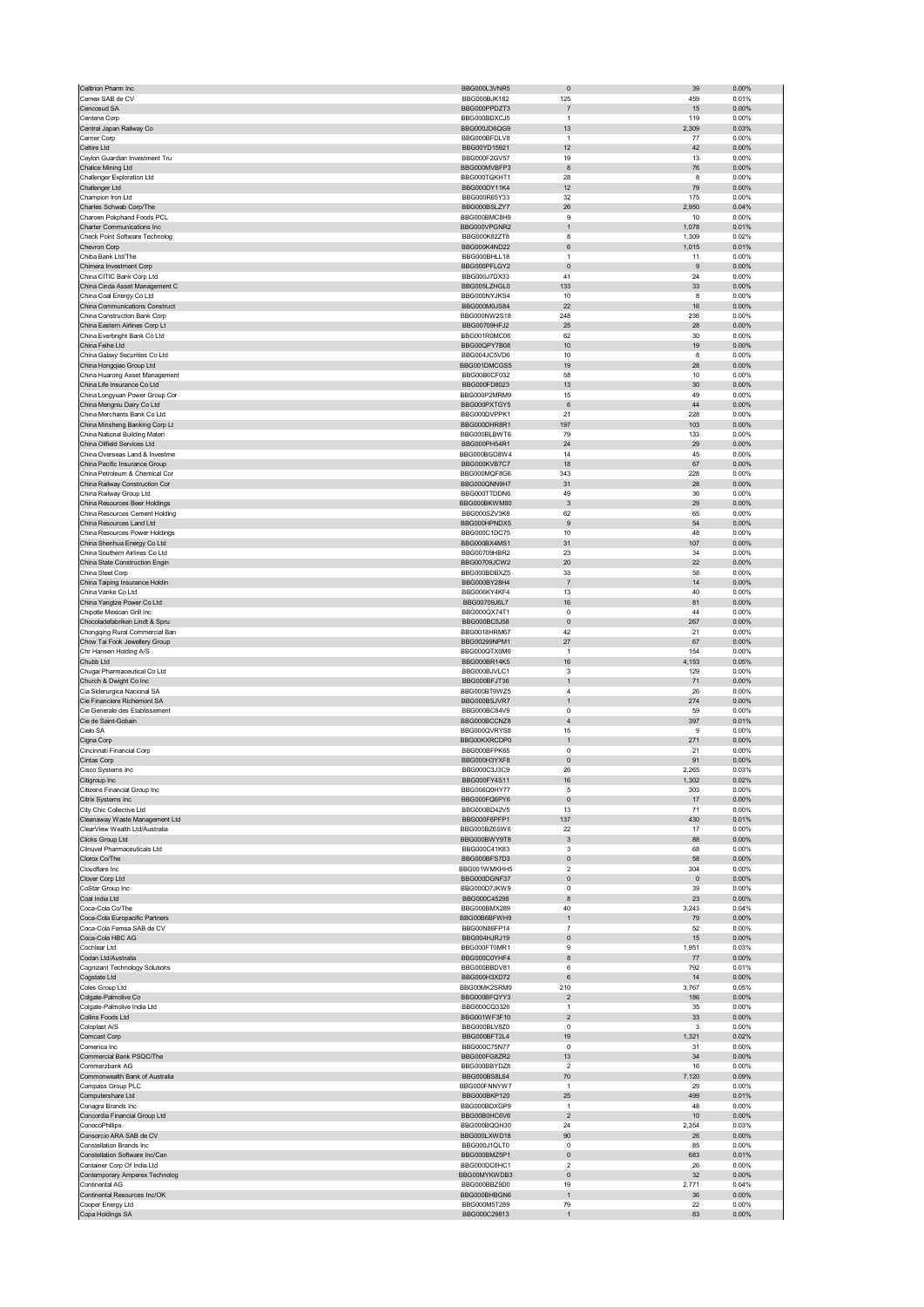| Copart Inc                                                    | BBG000BM9RH1                 | $\circ$                                   | 57                   | 0.00%             |
|---------------------------------------------------------------|------------------------------|-------------------------------------------|----------------------|-------------------|
| Cordiant Digital Infrastructur<br>Corning Inc                 | BBG00Z160FF7<br>BBG000BKFZM4 | 324<br>3                                  | 681<br>173           | 0.01%<br>0.00%    |
| Coronado Global Resources Inc                                 | BBG00M30ZGN8                 | 17                                        | 22                   | 0.00%             |
| Corporate Travel Management Lt                                | BBG00192DRH1                 | 40                                        | 878                  | 0.01%             |
| Corteva Inc<br>Cosan SA                                       | BBG00BN969C1<br>BBG000QC7H36 | $\overline{4}$<br>$\overline{7}$          | 244<br>35            | 0.00%<br>0.00%    |
| Cosmos Pharmaceutical Corp                                    | BBG000Q2PV82                 | $\pmb{0}$                                 | 52                   | 0.00%             |
| Costa Group Holdings Ltd                                      | BBG009HXK7X5<br>BBG000F6H8W8 | $10$<br>3                                 | 29<br>2,348          | 0.00%<br>0.03%    |
| Costco Wholesale Corp<br>Coterra Energy Inc                   | BBG000C3GN47                 | $\sqrt{2}$                                | 55                   | 0.00%             |
| Country Garden Holdings Co Ltd                                | BBG000QQCY41                 | 50                                        | 61                   | 0.00%             |
| Country Garden Services Holdin<br>Covestro AG                 | BBG00L3B3R02<br>BBG009YTYWV7 | $\sqrt{4}$<br>$\overline{4}$              | 30<br>309            | 0.00%<br>0.00%    |
| Coway Co Ltd                                                  | BBG000DBD5Z6                 | $\pmb{0}$                                 | 26                   | 0.00%             |
| Credicorp Ltd                                                 | BBG000FKX7Z8                 | $\,6\,$                                   | 1,074                | 0.01%             |
| Credit Agricole SA<br>Credit Corp Group Ltd                   | BBG000DVJ6L9<br>BBG000C0WPF8 | 5<br>32                                   | 104<br>1,061         | 0.00%<br>0.01%    |
| Credit Saison Co Ltd                                          | BBG000BGVW33                 | $\mathbf{1}$                              | 15                   | 0.00%             |
| Credit Suisse Group AG                                        | BBG000BVPZL0                 | $\overline{4}$                            | 53                   | 0.00%             |
| Crown Holdings Inc<br>Crown Resorts Ltd                       | BBG000BF6756<br>BBG000PFQHS2 | $\overline{0}$<br>16                      | 31<br>187            | 0.00%<br>0.00%    |
| Cummins Inc                                                   | BBG000BGPTV6                 | 0                                         | 101                  | 0.00%             |
| Currys PLC                                                    | BBG000Q950P8                 | 35                                        | 74                   | 0.00%             |
| CyberAgent Inc<br>CyberArk Software Ltd                       | BBG000BQZ1C5<br>BBG006Q52QV2 | 8<br>$\pmb{0}$                            | 191<br>43            | 0.00%<br>0.00%    |
| D-MARKET Elektronik Hizmetler                                 | BBG0118LTKW0                 | 23                                        | 61                   | 0.00%             |
| DB Insurance Co Ltd                                           | BBG000BD1BC9<br>BBG000BFDGY6 | $\pmb{0}$<br>17                           | 14<br>562            | 0.00%<br>0.01%    |
| DBS Group Holdings Ltd<br>DDH1 Ltd                            | BBG009S5BM89                 | 10                                        | 11                   | 0.00%             |
| DENTSPLY SIRONA Inc                                           | BBG000BX57K1                 | 0                                         | $\overline{7}$       | 0.00%             |
| DGL Group Ltd/Au<br><b>DISH Network Corp</b>                  | BBG010W1SLP6<br>BBG000C2YHG9 | 9<br>$\overline{1}$                       | 28<br>23             | $0.00\%$<br>0.00% |
| DMG Mori Co Ltd                                               | BBG000BLJ688                 | 3                                         | 67                   | 0.00%             |
| <b>DNB Bank ASA</b>                                           | BBG011M0SYC3                 | $\overline{4}$                            | 126                  | 0.00%             |
| DP Eurasia NV<br>DR Horton Inc.                               | BBG00GVW8TX1<br>BBG000DQTXY6 | 17<br>$\mathbf 0$                         | 27<br>67             | $0.00\%$<br>0.00% |
| DS Smith PLC                                                  | BBG000BF1LF9                 | $\overline{\mathbf{c}}$                   | 11                   | $0.00\%$          |
| DSV A/S                                                       | BBG000BSNXK5                 | 0                                         | 110                  | 0.00%             |
| DXC Technology Co<br>DaVita Inc.                              | BBG00FN64XT9<br>BBG000MQ1SN9 | $\sqrt{4}$<br>$\mathbf 0$                 | 194<br>50            | 0.00%<br>0.00%    |
| Dabur India Ltd                                               | BBG000D3C4H8                 | $\mathbf{3}$                              | 36                   | 0.00%             |
| Dai Nippon Printing Co Ltd                                    | BBG000BMJDM5                 | $\mathbf{1}$                              | 23                   | 0.00%             |
| Dai-ichi Life Holdings Inc                                    | BBG000HRVPM7<br>BBG000BWPLT1 | 3<br>5                                    | 77<br>178            | 0.00%<br>0.00%    |
| Daiichi Sankyo Co Ltd<br>Daikin Industries Ltd                | BBG000BLNXT1                 | $\pmb{0}$                                 | 39                   | 0.00%             |
| Daimler Truck Holding AG                                      | BBG012SQ7SX1                 | 3                                         | 135                  | 0.00%             |
| Dairy Farm International Holdi                                | BBG000BRMBY1                 | $\overline{\mathbf{c}}$                   | $\bf8$               | $0.00\%$          |
| Daito Trust Construction Co Lt<br>Daiwa House Industry Co Ltd | BBG000BNKQL3<br>BBG000BFTDT2 | 5<br>$\mathbf{1}$                         | 757<br>41            | 0.01%<br>0.00%    |
| Daiwa Securities Group Inc                                    | BBG000BGW979                 | 10                                        | 76                   | 0.00%             |
| Danaher Corp                                                  | BBG000BH3JF8                 | $\mathbf{1}$                              | 638                  | 0.01%             |
| Danone SA<br>Danske Bank A/S                                  | BBG000BBY1B0<br>BBG000BR5TK6 | 10<br>$\overline{4}$                      | 859<br>95            | 0.01%<br>0.00%    |
| Daqin Railway Co Ltd                                          | BBG00709J7W3                 | 39                                        | 54                   | 0.00%             |
| Darden Restaurants Inc                                        | BBG000BBNYF6                 | $\pmb{0}$                                 | 17                   | 0.00%             |
| Dassault Aviation SA<br>Dassault Systemes SE                  | BBG000BBR565<br>BBG000GVXC37 | $\pmb{0}$<br>$\overline{4}$               | 11<br>310            | 0.00%<br>0.00%    |
| Data#3 Ltd                                                    | BBG000BBPHM3                 | 3                                         | 20                   | 0.00%             |
| Datadog Inc                                                   | BBG003NJHZT9                 | $\overline{\mathbf{c}}$                   | 377                  | 0.00%             |
| Davide Campari-Milano NV<br>De Grey Mining Ltd                | BBG000G00TW2<br>BBG000N29K41 | 12<br>23                                  | 248<br>27            | 0.00%<br>0.00%    |
| Deere & Co                                                    | BBG000BH1NH9                 | $\pmb{0}$                                 | 145                  | 0.00%             |
| Dell Technologies Inc                                         | BBG00DW3SZS1                 | $\overline{7}$                            | 569                  | 0.01%             |
| Delta Air Lines Inc<br>Delta Electronics Inc                  | BBG000R7Z112<br>BBG000BDXMZ5 | 10<br>$\overline{1}$                      | 513<br>19            | 0.01%<br>0.00%    |
| Denso Corp                                                    | BBG000BGN9N1                 | $\mathbf{1}$                              | 105                  | 0.00%             |
| Dentsu Group Inc                                              | BBG000BT53Q3                 | $\pmb{0}$                                 | 21                   | 0.00%             |
| Deterra Royalties Ltd<br>Deutsche Bank AG                     | BBG00RTWXWG4<br>BBG000BBZTH2 | 109<br>5                                  | 471<br>94            | 0.01%<br>0.00%    |
| Deutsche Boerse AC                                            | <b>RRG000D54HT0</b>          |                                           | 54                   | n nn%             |
| Deutsche Lufthansa AG                                         | BBG000BC6K90                 | $\mathbf{1}$                              | $\sqrt{7}$           | 0.00%             |
| Deutsche Post AG<br>Deutsche Wohnen SE                        | BBG000LW3MC0<br>BBG000GM5V54 | $\mathbf 5$<br>$\pmb{0}$                  | 404<br>12            | 0.01%<br>0.00%    |
| Deutz AG                                                      | BBG000BN8Y58                 | $\overline{4}$                            | 37                   | 0.00%             |
| Devon Energy Corp                                             | BBG000BBVJZ8                 | $\overline{1}$                            | 66                   | 0.00%             |
| Dexcom Inc<br>Diageo PLC                                      | BBG000QTF8K1<br>BBG000BS69D5 | $\pmb{0}$<br>47                           | 40<br>3,519          | 0.00%<br>0.05%    |
| Diamondback Energy Inc                                        | BBG002PHSYX9                 | $\overline{1}$                            | 131                  | 0.00%             |
| Diana Shipping Inc                                            | BBG000BV1NV2                 | 33                                        | 179                  | 0.00%             |
| Dick's Sporting Goods Inc<br>Dicker Data Ltd                  | BBG000F6ZWH2<br>BBG00191RKK9 | $\pmb{0}$<br>$\mathbf{1}$                 | 46<br>$17$           | 0.00%<br>0.00%    |
| Digital 9 Infrastructure PLC/F                                | BBG00Z3T0YF4                 | 834                                       | 1,767                | 0.02%             |
| Direct Line Insurance Group PL                                | BBG003CZ6DZ9<br>BBG000QBR5J5 | 3<br>0                                    | 15<br>65             | 0.00%<br>0.00%    |
| <b>Discover Financial Services</b><br>Discovery Inc           | BBG000CHWP52                 | $\mathbf{1}$                              | 25                   | $0.00\%$          |
| Discovery Ltd                                                 |                              |                                           |                      |                   |
| Dollar General Corp                                           | BBG000DD6054                 | 12                                        | 153                  | 0.00%             |
| Dollar Tree Inc<br>Dollarama Inc                              | BBG000NV1KK7                 | $\pmb{0}$                                 | 103                  | $0.00\%$          |
|                                                               | BBG000BSC0K9                 | $\overline{\mathbf{c}}$                   | 459                  | 0.01%             |
| Domain Holdings Australia Ltd                                 | BBG000P87B57<br>BBG00HTD4B94 | $\mathbf{1}$<br>18                        | 60<br>101            | $0.00\%$<br>0.00% |
| Domino's Pizza Enterprises Ltd                                | BBG000BLRB60                 | 14                                        | 1,709                | 0.02%             |
| Domino's Pizza Inc<br>Dongfeng Motor Group Co Ltd             | BBG000P458P3<br>BBG000PCLZV0 | 0<br>8                                    | 14<br>9              | 0.00%<br>$0.00\%$ |
| DoorDash Inc                                                  | BBG005D7QCJ3                 | $\mathbf 0$                               | 22                   | 0.00%             |
| Doosan Co Ltd                                                 | BBG000BCX192                 | $\pmb{0}$                                 | 18                   | 0.00%             |
| Doosan Heavy Industries & Cons<br>Dover Corp                  | BBG000C4SV53<br>BBG000BHB3M6 | 0<br>$\pmb{0}$                            | 5<br>20              | 0.00%<br>$0.00\%$ |
| Dow Inc.                                                      | BBG00BN96922                 | 3                                         | 255                  | 0.00%             |
| Downer EDI Ltd                                                | BBG000CPKJJ6                 | 15                                        | 90                   | 0.00%             |
| Dr Reddy's Laboratories Ltd                                   | BBG000CQNB44                 | 0                                         | 27                   | 0.00%             |
| DraftKings Inc<br>Drilling Co of 1972 A/S/The                 | BBG00TCBG714<br>BBG00NSHY281 | $\mathbf{1}$<br>$\mathbf 0$               | 23<br>19             | $0.00\%$<br>0.00% |
| DuPont de Nemours Inc                                         | BBG00BN961G4                 | $\overline{c}$                            | 167                  | $0.00\%$          |
| Dubai Islamic Bank PJSC                                       | BBG000BFMXR7                 | 6                                         | 12                   | 0.00%             |
| Dubber Corp Ltd<br>Dufry AG                                   | BBG000BTCD38<br>BBG000HHBQD9 | $\sqrt{5}$<br>$\mathbf 0$                 | 14<br>$\overline{2}$ | $0.00\%$<br>0.00% |
| E-MART Inc                                                    | BBG001J399N6                 | $\pmb{0}$                                 | 66                   | $0.00\%$          |
| EDP Renovaveis SA<br><b>EML Payments Ltd</b>                  | BBG000PRGX02<br>BBG000KSJCT7 | $\overline{\mathbf{c}}$<br>$\overline{7}$ | 80<br>24             | 0.00%<br>$0.00\%$ |
| <b>ENEOS Holdings Inc</b>                                     | BBG000QDR164                 | 54                                        | 280                  | 0.00%             |
| <b>EOG Resources Inc</b>                                      | BBG000BZ9223                 | 16                                        | 1,899                | 0.02%             |
| EPAM Systems Inc<br>EQT Corp                                  | BBG000MHTV89<br>BBG000BHZ5J9 | 0<br>$\mathbf{1}$                         | 412<br>18            | 0.01%<br>0.00%    |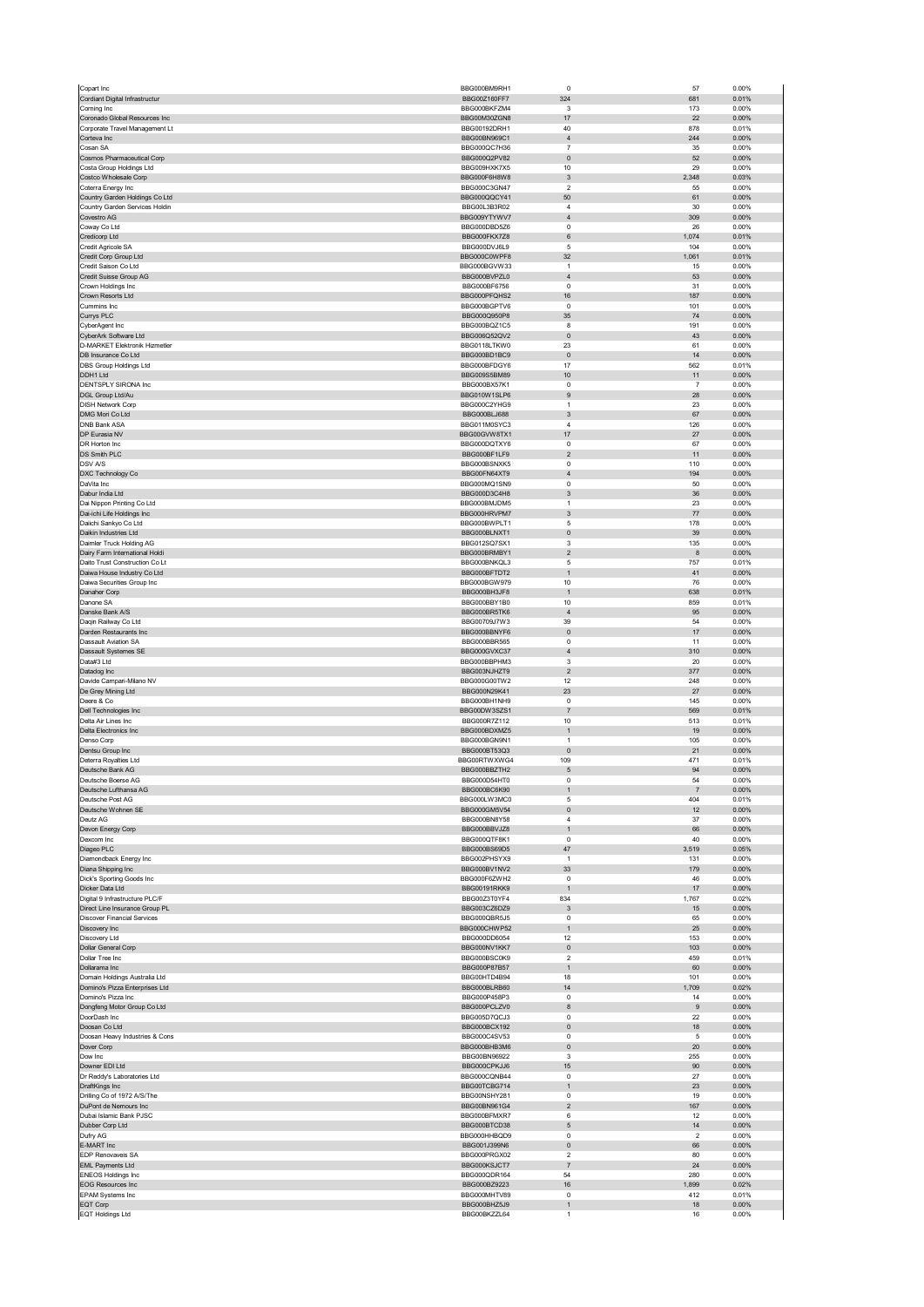| ESR Cayman Ltd                                             | BBG00P4RD0R6                 | $\mathbf 5$                              | 23             | 0.00%          |
|------------------------------------------------------------|------------------------------|------------------------------------------|----------------|----------------|
| EVENT Hospitality and Entertai                             | BBG000BGGX29                 | 2                                        | 34             | 0.00%          |
| <b>EXOR NV</b>                                             | BBG00FH38TD5                 | $\pmb{0}$                                | $\overline{2}$ | 0.00%          |
| Eagers Automotive Ltd                                      | BBG000BT8TB9                 | $\sqrt{4}$                               | 48             | 0.00%          |
| Eagle Materials Inc                                        | BBG000BJW241                 | $\overline{c}$                           | 416            | 0.01%          |
| East Japan Railway Co                                      | BBG000BJ2DR5                 | $\mathbf 0$                              | 20             | 0.00%          |
| East West Bancorp Inc                                      | BBG000CR20B1                 | $\sqrt{4}$                               | 401            | 0.01%          |
| Eastman Chemical Co                                        | BBG000BLW530<br>BBG000BJ3PD2 | $\mathbf{1}$                             | 103            | 0.00%          |
| Eaton Corp PLC                                             |                              | $\mathbf{1}$<br>8                        | 170            | 0.00%<br>0.01% |
| Ebara Corp<br>Eclat Textile Co Ltd                         | BBG000BLN558<br>BBG000HCLBQ8 | $\sqrt{2}$                               | 636<br>51      | 0.00%          |
| Eclipx Group Ltd                                           | BBG008DWVPJ7                 | 6                                        | 14             | 0.00%          |
| Ecofin US Renewables Infrastru                             | BBG00Y4YFL21                 | 332                                      | 452            | 0.01%          |
| Ecolab Inc                                                 | BBG000BHKYH4                 | 10                                       | 3,087          | 0.04%          |
| Ecopetrol SA                                               | BBG000QCHTL9                 | 16                                       | 14             | 0.00%          |
| Edwards Lifesciences Corp                                  | BBG000BRXP69                 | 3                                        | 500            | 0.01%          |
| Eicher Motors Ltd                                          | BBG000COTR98                 | $\mathbf{1}$                             | 49             | 0.00%          |
| Eiffage SA                                                 | BBG000BC1SB5                 | $\mathbf 0$                              | 20             | 0.00%          |
| Eisai Co Ltd                                               | BBG000BG6F83                 | $\mathbf{1}$                             | 69             | 0.00%          |
| El Puerto de Liverpool SAB de                              | BBG000BQXXV6                 | $\boldsymbol{2}$                         | 14             | 0.00%          |
| Elanco Animal Health Inc                                   | BBG00LJYS1P8                 | 20                                       | 793            | 0.01%          |
| Elastic NV                                                 | BBG00LWZDYB9                 | $\overline{2}$                           | 309            | 0.00%          |
| Elders Ltd                                                 | BBG000BKCVW5                 | 8                                        | 104            | 0.00%          |
| Electric Power Development Co                              | BBG000P26QQ5                 | 1                                        | 14             | 0.00%          |
| Electro Optic Systems Holdings                             | BBG000DYTNY1                 | $\mathbf 2$                              | 5              | 0.00%          |
| Electrolux AB                                              | BBG000BC1188                 | $\overline{\mathbf{c}}$                  | 55             | 0.00%          |
| Electronic Arts Inc                                        | BBG000BP0KQ8                 | 3                                        | 498            | 0.01%          |
| Eli Lilly & Co                                             | BBG000BNBDC2                 | 3                                        | 1,070          | 0.01%          |
| <b>Emaar Properties PJSC</b>                               | BBG000BV4SB0                 | 15                                       | 27             | 0.00%          |
| Embracer Group AB                                          | BBG00F7Z9CB3                 | 5                                        | 72             | 0.00%          |
| Emeco Holdings Ltd                                         | BBG000BVHXT6                 | $\overline{\mathfrak{c}}$                | 6              | 0.00%          |
| Emerson Electric Co                                        | BBG000BHX7N2                 | $\mathbf{1}$                             | 132            | 0.00%          |
| Emirates NBD Bank PJSC                                     | BBG000TGY889                 | 13                                       | 66             | 0.00%          |
| Empire Co Ltd                                              | BBG000BYMXV1                 | $\mathbf{1}$                             | 54             | 0.00%          |
| Empresas CMPC SA<br>Empresas COPEC SA                      | BBG000BF50K5                 | 3                                        | 8              | 0.00%          |
|                                                            | BBG000BF4Z74                 | 2                                        | 20             | 0.00%          |
| Endeavour Group Ltd/Australia<br>Enero Group Ltd           | BBG006YQKTG8<br>BBG000NPXV94 | 46<br>3                                  | 308<br>10      | 0.00%<br>0.00% |
|                                                            | BBG000FVRV79                 | 34                                       | 659            | 0.01%          |
| Eni SpA<br>Enphase Energy Inc                              | BBG001R3MNY9                 | $\mathbf{1}$                             | 295            | 0.00%          |
|                                                            | BBG00JWT5W30                 |                                          | 254            | 0.00%          |
| Epiroc AB<br>Equifax Inc.                                  | BBG000BHPL78                 | $\overline{\mathfrak{c}}$<br>$\mathbf 0$ | 51             | 0.00%          |
|                                                            | BBG000NSV6T3                 | 14                                       | 530            | 0.01%          |
| <b>Equinor ASA</b>                                         | BBG00J7CBVW8                 | 1                                        | 37             | 0.00%          |
| Equitable Holdings Inc<br>Eregli Demir ve Celik Fabrikal   | BBG000BVCBJ0                 | $\overline{4}$                           | 13             | 0.00%          |
| Erste Group Bank AG                                        | BBG000BMV263                 | $\overline{\mathbf{c}}$                  | 103            | 0.00%          |
| Esprit Holdings Ltd                                        | BBG000BLPR85                 | 239                                      | 30             | 0.00%          |
| EssilorLuxottica SA                                        | BBG000BC16D1                 | 6                                        | 1,658          | 0.02%          |
| Essity AB                                                  | BBG00GV10DH0                 | 6                                        | 249            | 0.00%          |
| Estee Lauder Cos Inc/The                                   | BBG000FKJRC5                 | $\mathbf{1}$                             | 555            | 0.01%          |
| Etsy Inc                                                   | BBG000N7MXL8                 | $\pmb{0}$                                | 38             | 0.00%          |
| Eurazeo SE                                                 | BBG000BC18W6                 | 0                                        | 6              | 0.00%          |
| Eurofins Scientific SE                                     | BBG000BH7B07                 | $\pmb{0}$                                | 74             | 0.00%          |
| Euronext NV                                                | BBG006KCQPV9                 | 8                                        | 1,091          | 0.01%          |
| Everest Re Group Ltd                                       | BBG000C1XVK6                 | $\sqrt{3}$                               | 1,248          | 0.02%          |
| Evergreen Marine Corp Taiwan L                             | BBG000BDC3S8                 | 10                                       | 68             | 0.00%          |
| Evolution AB                                               | BBG0088M4LQ6                 | $\pmb{0}$                                | 52             | 0.00%          |
| <b>Evolution Mining Ltd</b>                                | BBG000NF2249                 | 39                                       | 156            | 0.00%          |
| Evonik Industries AG                                       | BBG000DD3GQ9                 |                                          | 32             | 0.00%          |
|                                                            |                              | $\overline{1}$                           |                |                |
| Evraz PLC                                                  | BBG0027J63T2                 | 9                                        | 101            | 0.00%          |
| Expedia Group Inc                                          | BBG000QY3XZ2                 | $\pmb{0}$                                | 5              | 0.00%          |
| Experian PLC                                               | BBG000FBCMD2                 | $\mathbf{1}$                             | 79             | 0.00%          |
| Exponent Inc                                               | BBG000F31Z34                 | $\sqrt{2}$                               | 383            | 0.00%          |
| Exxon Mobil Corp                                           | BBG000GZQ728                 | 6                                        | 497            | 0.01%          |
| F5 Inc                                                     | BBG000CXYSZ6                 | $\pmb{0}$                                | 6              | 0.00%          |
| <b>FANUC Corp</b>                                          | BBG000BM3TW6                 | $\boldsymbol{2}$                         | 539            | 0.01%          |
| FMC Corp                                                   | BBG000BJP882                 | $\pmb{0}$                                | 59             | 0.00%          |
| FTI Consulting Inc                                         | BBG000K88H58                 | $\overline{4}$                           | 925            | 0.01%          |
| <b>FUJIFILM Holdings Corp</b>                              | BBG000BTG7G3                 | 1                                        | 59             | 0.00%          |
| Fairfax Financial Holdings Ltd                             | BBG000BYQVJ5                 | 0                                        | 135            | 0.00%          |
| Fairfax India Holdings Corp.                               | BBG007MSNOV1                 | 5                                        | 95             | 0.00%          |
| Falabella SA                                               | BBG000HJFWF6                 | $\overline{4}$                           | 17             | 0.00%          |
| Far East Horizon Ltd                                       | BBG001KKX325                 | 12                                       | 15             | 0.00%          |
| Far Eastern New Century Corp                               | BBG000BCTZT0                 | 10                                       | 14             | 0.00%          |
| Fast Retailing Co Ltd                                      | BBG000CLY9H4                 | $\mathsf 0$                              | 14             | 0.00%          |
| Fastenal Co                                                | BBG000BJ8YN7                 | 5                                        | 454            | 0.01%          |
| Faurecia SE                                                | BBG000BC12V0                 | $\pmb{0}$                                | 26             | 0.00%          |
| FedEx Corp                                                 | BBG000BJF1Z8                 | 0                                        | 144            | 0.00%          |
| Feng TAY Enterprise Co Ltd                                 | BBG000BJBVS4                 | $\sqrt{4}$                               | 42             | 0.00%          |
| Ferguson PLC                                               | BBG00NZJ0JG0                 | 6                                        | 1,443          | 0.02%          |
| Ferrari NV                                                 | BBG00BS9K4L1                 | $\pmb{0}$                                | 68             | 0.00%          |
| Ferroglobe PLC                                             | BBG00B6BGD99<br>BBG006N7S6K9 | 25                                       | 217            | 0.00%          |
| Fidelity National Financial In                             | BBG000BK2F42                 | $\pmb{0}$                                | 36             | 0.00%          |
| <b>Fidelity National Information</b>                       | BBG000BJL3N0                 | 5<br>$\mathbf{1}$                        | 771            | 0.01%          |
| Fifth Third Bancorp                                        |                              |                                          | 53             | 0.00%          |
| FinecoBank Banca Fineco SpA<br>Fineos Corp Ltd             | BBG006C09JD7<br>BBG00PX8CSR6 | 11<br>$\mathbf{3}$                       | 269<br>14      | 0.00%<br>0.00% |
|                                                            | BBG000Q3DTC3                 |                                          | 33             |                |
| Firefinch Ltd                                              |                              | 38                                       |                | 0.00%          |
| First Abu Dhabi Bank PJSC<br>First American Financial Corp | BBG000DHGTK4<br>BBG000V78V75 | 24<br>0                                  | 166<br>18      | 0.00%<br>0.00% |
| First Financial Bankshares Inc                             | BBG000BL8476                 | 6                                        | 395            | 0.01%          |
| First Financial Holding Co Ltd                             | BBG000LY7BY2                 | 11                                       | 13             | 0.00%          |
| First Quantum Minerals Ltd                                 | BBG000BX7818                 | 17                                       | 570            | 0.01%          |
| FirstCash Holdings Inc                                     | BBG0145KL747                 | 1                                        | 133            | 0.00%          |
| FirstRand Ltd                                              | BBG000BNTS67                 | 35                                       | 182            | 0.00%          |
| Fisher & Paykel Healthcare Cor                             | BBG000CLWTV6                 | 83                                       | 2,545          | 0.03%          |
| Flat Glass Group Co Ltd                                    | BBG00BGJYS07                 | 114                                      | 797            | 0.01%          |
| FleetCor Technologies Inc                                  | BBG000GPXKX9                 | 0                                        | 11             | 0.00%          |
| Fletcher Building Ltd                                      | BBG000GVQGL6                 | 80                                       | 542            | 0.01%          |
| Flex Ltd                                                   | BBG000BP5YT0                 | $\mathbf{1}$                             | 14             | 0.00%          |
| Flight Centre Travel Group Ltd                             | BBG000BCSM38                 | 3                                        | 54             | 0.00%          |
| Flutter Entertainment PLC                                  | BBG000DWL6M3                 | 10                                       | 2,260          | 0.03%          |
| Fomento Economico Mexicano SAB                             | BBG000BD33X2                 | $\boldsymbol{9}$                         | 107            | 0.00%          |
| Fomento de Construcciones y Co                             | BBG000BBZ3Z9                 | $\sqrt{4}$                               | 73             | 0.00%          |
| Foot Locker Inc                                            | BBG000BX8DC4                 | $\pmb{0}$                                | 15             | $0.00\%$       |
| Ford Motor Co                                              | BBG000BQPC32                 | 18                                       | 517            | 0.01%          |
| Formosa Chemicals & Fibre Corp                             | BBG000BCW4G9                 | 16                                       | 64             | $0.00\%$       |
| Formosa Petrochemical Corp                                 | BBG000D0FJX0                 | 3                                        | 15             | 0.00%          |
| Formosa Plastics Corp                                      | BBG000BCW5G6                 | 5                                        | 25             | 0.00%          |
| Fortescue Metals Group Ltd                                 | BBG000J47TP2                 | 120                                      | 2,313          | 0.03%          |
| Fortive Corp                                               | BBG00BLVZ228<br>BBG001B4BV87 | $\overline{4}$                           | 454            | 0.01%          |
| Fortune Brands Home & Security                             |                              | $\pmb{0}$<br>1                           | 16             | 0.00%          |
| Fox Corp<br>Foxtons Group PLC                              | BBG00JHNJW99<br>BBG00563QG83 | 251                                      | 35<br>185      | 0.00%<br>0.00% |
| Franco-Nevada Corp                                         | BBG000RD3CL8                 | $\overline{1}$                           | 110            | $0.00\%$       |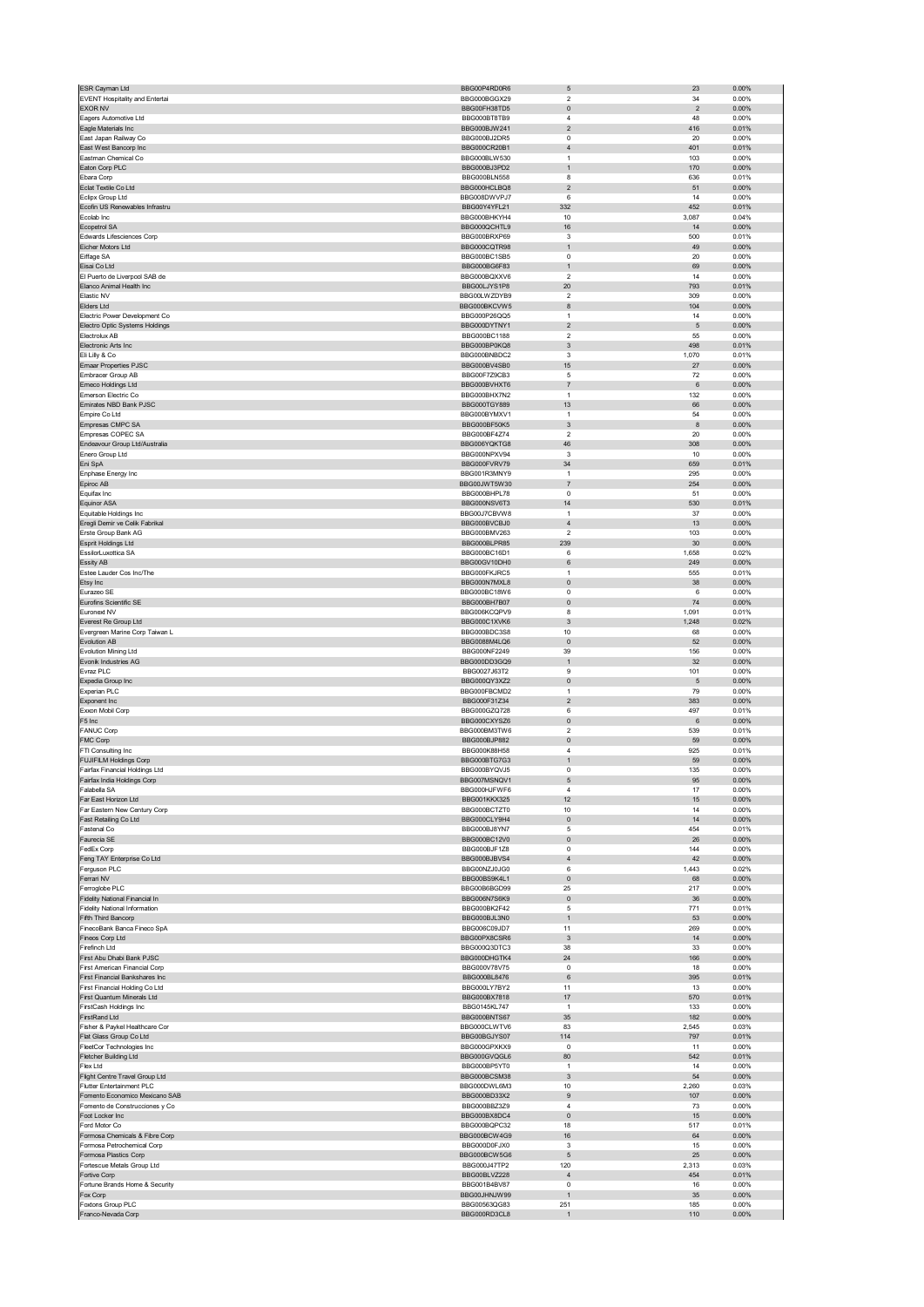|                                                              | BBG000BD0TF8                 | $\mathbf{1}$                           | 54                      | 0.00%             |
|--------------------------------------------------------------|------------------------------|----------------------------------------|-------------------------|-------------------|
| Frasers Group PLC                                            | BBG000DPM932                 | $\overline{4}$                         | 63                      | 0.00%             |
| Freeport-McMoRan Inc                                         | BBG000BJDB15                 | 14                                     | 819                     | 0.01%             |
| Fresenius Medical Care AG & Co                               | BBG000DHXQT2                 | 6<br>$\overline{1}$                    | 529                     | 0.01%             |
| Fresenius SE & Co KGaA<br>Fubon Financial Holding Co Ltd     | BBG000BS3BJ7<br>BBG000LH09B6 | 15                                     | 60<br>56                | 0.00%<br>$0.00\%$ |
| Fujitsu Ltd                                                  | BBG000BGJWM6                 | $\mathbf 0$                            | 49                      | 0.00%             |
| G5 Entertainment AB                                          | BBG000BMQJ99                 | 1                                      | 66                      | 0.00%             |
| GDS Holdings Ltd                                             | BBG00DYK7TL5                 | $\pmb{0}$                              | 22                      | 0.00%             |
| <b>GEA Group AG</b>                                          | BBG000BSV6W2                 | $\overline{4}$                         | 291                     | 0.00%             |
| GF Securities Co Ltd                                         | BBG007WL04J3                 | 15                                     | 38                      | 0.00%             |
| GMO Payment Gateway Inc                                      | BBG000BD0YH5                 | $\sqrt{2}$                             | 363                     | 0.00%             |
| GN Store Nord AS                                             | BBG000BVGZ03                 | $\mathbf{1}$                           | 86                      | 0.00%             |
| GQG Partners Inc                                             | BBG0131F7BW0                 | 481<br>$\mathbf 0$                     | 847<br>22               | 0.01%             |
| GS Holdings Corp<br><b>GUD Holdings Ltd</b>                  | BBG000P3K9R4<br>BBG000BRSJ32 | $\overline{c}$                         | 28                      | 0.00%<br>0.00%    |
| GWA Group Ltd                                                | BBG000BHBZY2                 | 6                                      | 16                      | 0.00%             |
| <b>GXO Logistics Inc</b>                                     | BBG00YDGX945                 | $16\,$                                 | 2,047                   | 0.03%             |
| Galaxy Entertainment Group Ltd                               | BBG000BG5LL6                 | 16                                     | 112                     | 0.00%             |
| Galp Energia SGPS SA                                         | BBG000F7KWG7                 | $\sqrt{2}$                             | 21                      | 0.00%             |
| Gap Inc/The                                                  | BBG000BKLH74                 | $\mathbf{1}$                           | 21                      | 0.00%             |
| Garmin Ltd                                                   | BBG000C4LN67                 | $\mathbf{1}$                           | 273                     | $0.00\%$          |
| Gartner Inc                                                  | BBG000BB65D0                 | $\overline{1}$                         | 345                     | 0.00%             |
| Gazprom PJSC                                                 | BBG000KGYRF8                 | 31                                     | 390                     | 0.01%             |
| Geberit AG<br>Geely Automobile Holdings Ltd                  | BBG000FHLJD6<br>BBG000BZ3PX4 | $\pmb{0}$<br>$\ensuremath{\mathsf{3}}$ | 119<br>12               | 0.00%<br>0.00%    |
| Gem Diamonds Ltd                                             | BBG000QWK819                 | 42                                     | 37                      | 0.00%             |
| Generac Holdings Inc                                         | BBG000PQ4W72                 | $\pmb{0}$                              | 35                      | $0.00\%$          |
| General Dynamics Corp                                        | BBG000BK67C7                 | 0                                      | 67                      | 0.00%             |
| General Electric Co                                          | BBG000BK6MB5                 | $\sqrt{2}$                             | 295                     | 0.00%             |
| General Mills Inc                                            | BBG000BKCFC2                 | $\mathbf{1}$                           | 115                     | 0.00%             |
| General Motors Co                                            | BBG000NDYB67                 | $\overline{4}$                         | 334                     | 0.00%             |
| Genmab A/S                                                   | BBG000BKPC99                 | $\pmb{0}$                              | 62                      | 0.00%             |
| Genting Bhd                                                  | BBG000BF3RW5<br>BBG000BDYR29 | 5<br>142                               | $\boldsymbol{8}$<br>135 | 0.00%<br>0.00%    |
| Genting Malaysia Bhd<br>Genuine Parts Co                     | BBG000BKL348                 | $\pmb{0}$                              | 28                      | $0.00\%$          |
| Genworth Financial Inc                                       | BBG000J5Q6L2                 | 15                                     | 85                      | 0.00%             |
| Genworth Mortgage Insurance Au                               | BBG006DB5P33                 | 368                                    | 853                     | 0.01%             |
| George Weston Ltd                                            | BBG000BD1VR9                 | $\mathbf 0$                            | 61                      | 0.00%             |
| Georgia Capital PLC                                          | BBG00KTP3406                 | $\pmb{0}$                              | $\overline{4}$          | 0.00%             |
| Gerdau SA                                                    | BBG000N89B84                 | 11                                     | 74                      | 0.00%             |
| Giant Manufacturing Co Ltd                                   | BBG000DYGNB0                 | $\ensuremath{\mathsf{3}}$              | 53                      | 0.00%             |
| Gildan Activewear Inc                                        | BBG000BQ5ZN1                 | $\overline{1}$                         | 40                      | 0.00%             |
| Gilead Sciences Inc                                          | BBG000CKGBP2                 | $\mathbf{3}$                           | 286                     | $0.00\%$          |
| Givaudan SA                                                  | BBG000DB0Q75                 | 0                                      | 79                      | 0.00%             |
| <b>Gjensidige Forsikring ASA</b><br>GlaxoSmithKline PLC      | BBG00188QF09                 | $\sqrt{2}$<br>68                       | 66                      | 0.00%             |
| Glencore PLC                                                 | BBG000CT5GJ1<br>BBG001MM1KV4 | 68                                     | 2,021<br>478            | 0.03%<br>0.01%    |
| Globe Life Inc                                               | BBG000BVD6X4                 | $\mathbf 0$                            | 13                      | 0.00%             |
| GoDaddy Inc                                                  | BBG006MDLY05                 | $\sqrt{4}$                             | 451                     | 0.01%             |
| Godrej Consumer Products Ltd                                 | BBG000H370F0                 | $\overline{2}$                         | 43                      | 0.00%             |
| Gold Fields Ltd                                              | BBG000G5S250                 | 12                                     | 173                     | 0.00%             |
| Gold Road Resources Ltd                                      | BBG000PK8TF9                 | 47                                     | 74                      | 0.00%             |
| Golden Ocean Group Ltd                                       | BBG00GX8R037                 | $\sqrt{4}$                             | 48                      | 0.00%             |
| Goldman Sachs Group Inc/The<br>Goodyear Tire & Rubber Co/The | BBG000C6CFJ5<br>BBG000BKNX95 | 3<br>1                                 | 1,351<br>32             | 0.02%<br>$0.00\%$ |
| Graco Inc                                                    | BBG000BK9W84                 | $\mathbf{1}$                           | 133                     | 0.00%             |
| GrainCorp Ltd                                                | BBG000C0H499                 | 5                                      | 40                      | 0.00%             |
| Grange Resources Ltd                                         | BBG000D7VNB2                 | 35                                     | 27                      | 0.00%             |
| Grasim Industries Ltd                                        | BBG000BK6YB9                 | $\mathbf{1}$                           | 31                      | 0.00%             |
| Great Eastern Holdings Ltd                                   | BBG000BFBC59                 | $\overline{4}$                         | 76                      | 0.00%             |
| Great Wall Motor Co Ltd                                      | BBG000CYZ1K8                 | $\overline{4}$                         | 18                      | 0.00%             |
| Great-West Lifeco Inc                                        | BBG000BZ2Y20                 | $\mathbf{1}$                           | 62                      | 0.00%             |
| Green Cross Corp/South Korea<br>Greencoat Renewables PLC     | BBG000BGY8Z8                 | $\pmb{0}$                              | 26                      | 0.00%             |
| Greenyard NV                                                 | BBG00GZRZBQ5<br>BBG000BXB6B6 | 256<br>1                               | 449<br>15               | 0.01%<br>0.00%    |
| Greggs PLC                                                   | BBG000BDKLH1                 | 6                                      | 369                     | 0.00%             |
| Grifols SA                                                   | BBG000KXQMX1                 | $\overline{2}$                         | 49                      | 0.00%             |
| Groupe Bruxelles Lambert SA                                  | BBG000BSDBX0                 | $\mathbf 0$                            | 16                      | 0.00%             |
| Gruma SAB de CV                                              | BBG000LXPLN4                 | 1                                      |                         |                   |
| Grupo Aval Acciones y Valores                                |                              |                                        | 25                      | 0.00%             |
| Grupo Bimbo SAB de CV                                        | BBG001NNHMV0                 | 48                                     | 17                      | 0.00%             |
|                                                              | BBG000BQC7M6                 | $16\,$                                 | 66                      | 0.00%             |
| Grupo Carso SAB de CV                                        | BBG000BQXSD7                 | 4                                      | 19                      | 0.00%             |
| Grupo Financiero Banorte SAB d                               | BBG000LXL8D8                 | $\ensuremath{\mathsf{3}}$              | 29                      | 0.00%             |
| Grupo Financiero Inbursa SAB d                               | BBG000LXS146<br>BBG000BQCB47 | 14<br>32                               | 23<br>192               | 0.00%<br>0.00%    |
| Grupo Mexico SAB de CV<br>Grupo Televisa SAB                 | BBG000BJDPF9                 | 15                                     | 47                      | 0.00%             |
| Guangzhou R&F Properties Co Lt                               | BBG000H80SY4                 | 16                                     | 8                       | 0.00%             |
| Gulf Oil Lubricants India Ltd                                | BBG005YZYRZ8                 | $\sqrt{2}$                             | 19                      | 0.00%             |
| Guotai Junan Securities Co Ltd                               | BBG00GBHRNH6                 | 15                                     | 33                      | 0.00%             |
| H & M Hennes & Mauritz AB                                    | BBG000BM9JH9                 | $\overline{4}$                         | 98                      | 0.00%             |
| H&R Block Inc                                                | BBG000BLDV98                 | 1                                      | 48                      | 0.00%             |
| <b>HAL Trust</b>                                             | BBG000BGG9X8                 | $\mathbf 0$                            | 41                      | 0.00%             |
| <b>HCL Technologies Ltd</b><br>HDFC Bank Ltd                 | BBG000C68V87<br>BBG000NWKS18 | $\sqrt{2}$<br>22                       | 40<br>2,010             | $0.00\%$<br>0.03% |
| <b>HEICO Corp</b>                                            | BBG000BL16Q7                 | 12                                     | 2,320                   | 0.03%             |
| HMM Co Ltd                                                   | BBG000FQW6G9                 | $\mathbf{1}$                           | 25                      | 0.00%             |
| HOCHTIEF AG                                                  | BBG000BC3V44                 | $\mathbf 0$                            | 15                      | $0.00\%$          |
| HP Inc                                                       | BBG000KHWT55                 | 5                                      | 285                     | 0.00%             |
| <b>HSBC Holdings PLC</b>                                     | BBG000BS1N49                 | 35                                     | 292                     | 0.00%             |
| HT&E Ltd                                                     | BBG000BSXX88                 | 8                                      | 17                      | 0.00%             |
| HUB24 Ltd                                                    | BBG000RHK9T9                 | 23                                     | 657<br>15               | 0.01%             |
| Haci Omer Sabanci Holding AS                                 | BBG000HN1YR5                 | 11                                     |                         | 0.00%             |
| Hackett Group Inc/The<br>Haidilao International Holding      | BBG000BBLQV7<br>BBG00LWM0XR7 | 5<br>20                                | 140<br>63               | $0.00\%$<br>0.00% |
| Haier Smart Home Co Ltd                                      | BBG00Y6QRDM9                 | $\mathbf 5$                            | 30                      | 0.00%             |
| Haitong Securities Co Ltd                                    | BBG0029103Q8                 | 28                                     | 34                      | 0.00%             |
| Halliburton Co                                               | BBG000BKTFN2                 | $\sqrt{4}$                             | 110                     | 0.00%             |
| Halma PLC                                                    | BBG000BDLT47                 | $\overline{2}$                         | 99                      | 0.00%             |
| Hamamatsu Photonics KK                                       | BBG000BKP2Q2                 | $\mathbf 5$                            | 404                     | 0.01%             |
| Hana Financial Group Inc                                     | BBG000J3FZK6                 | $\overline{2}$                         | 79                      | 0.00%             |
| Hanesbrands Inc                                              | BBG000D2ZTS8                 | 5                                      | 106                     | $0.00\%$          |
| Hang Lung Group Ltd<br>Hang Lung Properties Ltd              | BBG000BDWB08<br>BBG000BDTCX4 | 4<br>6                                 | 12<br>18                | 0.00%<br>0.00%    |
| Hang Seng Bank Ltd                                           | BBG000BDWBR9                 | $\overline{2}$                         | 49                      | 0.00%             |
| Hankook Tire & Technology Co L                               | BBG002Y0WN38                 | $\mathbf 0$                            | 17                      | 0.00%             |
| Hankyu Hanshin Holdings Inc                                  | BBG000BH0115                 | 0                                      | 9                       | 0.00%             |
| Hanmi Pharm Co Ltd                                           | BBG000QKWS63                 | $\mathbf 0$                            | 41                      | 0.00%             |
| Hannover Rueck SE                                            | BBG000MDN4R3                 | $\mathbf 0$                            | 33                      | 0.00%             |
| Hansen Technologies Ltd                                      | BBG000BV22G4                 | $\sqrt{4}$                             | 20                      | $0.00\%$          |
| Harley-Davidson Inc                                          | BBG000BKZTP3                 | 0                                      | 17                      | 0.00%             |
| Hartford Financial Services Gr                               | BBG000G0Z878                 | $16\,$                                 | 1,479                   | 0.02%             |
| Harvey Norman Holdings Ltd<br>Hasbro Inc                     | BBG000BKF0L2<br>BBG000BKVJK4 | 186<br>$\pmb{0}$                       | 920<br>18               | 0.01%<br>$0.00\%$ |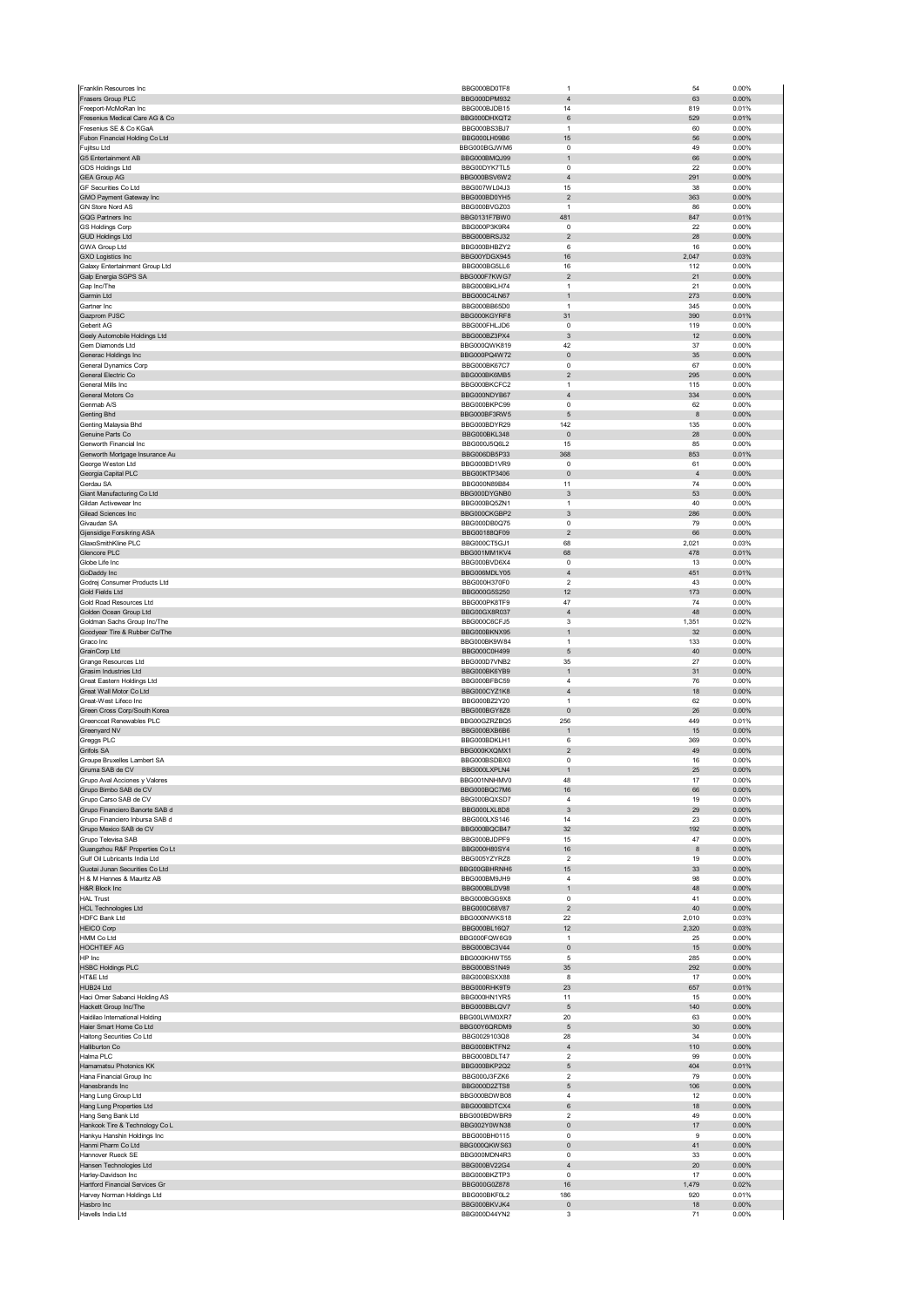| Hays PLC                                                         | BBG000BKFPY3                 | 698                              | 1,901          | 0.02%             |
|------------------------------------------------------------------|------------------------------|----------------------------------|----------------|-------------------|
| HeadHunter Group PLC                                             | BBG00KHGQ0H4                 | 3                                | 230            | 0.00%             |
| <b>Healius Ltd</b>                                               | BBG000BBDPW7                 | 55                               | 289            | 0.00%             |
| HeidelbergCement AG                                              | BBG000BC1HT0                 | $\overline{1}$                   | 48             | 0.00%             |
| Heineken Holding NV<br>Heineken NV                               | BBG000BC36N8<br>BBG000BW4R84 | $\mathbf{1}$<br>28               | 93<br>4,276    | $0.00\%$<br>0.06% |
| Hella GmbH & Co KGaA                                             | BBG000BLNNJ4                 | $\pmb{0}$                        | 5              | 0.00%             |
| Hellenic Bank PCL                                                | BBG000GJ6MT4                 | 19                               | 25             | 0.00%             |
| HelloFresh SE                                                    | BBG003Q1CF78                 | $\overline{1}$                   | 98             | 0.00%             |
| Helvetia Holding AG                                              | BBG000GR9XT9                 | 0                                | 12             | 0.00%             |
| Henderson Land Development Co                                    | BBG000BDWF36                 | 21                               | 123            | 0.00%             |
| Hengan International Group Co                                    | BBG000CJXNB5                 | 6                                | 39             | 0.00%             |
| Henkel AG & Co KGaA                                              | BBG000BC3925                 | 13                               | 1,430          | 0.02%             |
| Henry Schein Inc<br>Herbalife Nutrition Ltd                      | BBG000BNMMJ3<br>BBG000MM5VL9 | $\overline{4}$<br>$\overline{1}$ | 433<br>77      | 0.01%<br>$0.00\%$ |
| Hermes International                                             | BBG000BDYY97                 | $\mathbf 0$                      | 306            | 0.00%             |
| Hero MotoCorp Ltd                                                | BBG000CSDVY4                 | $\mathbf{1}$                     | 24             | 0.00%             |
| Hershey Co/The                                                   | BBG000BLHRS2                 | $\overline{0}$                   | 79             | 0.00%             |
| Hertz Global Holdings Inc                                        | BBG011N57109                 | $\pmb{0}$                        | $\overline{2}$ | $0.00\%$          |
| <b>Hess Corp</b>                                                 | BBG000BBD070                 | $\overline{1}$                   | 122            | 0.00%             |
| Hewlett Packard Enterprise Co                                    | BBG0078W3NQ3                 | 6                                | 139            | $0.00\%$          |
| Hexagon AB<br>Hicl Infrastructure PLC                            | BBG000BF1LW0<br>BBG00NR9B1V1 | 10<br>1,470                      | 225<br>4,836   | 0.00%<br>0.06%    |
| Hilton Worldwide Holdings Inc                                    | BBG0058KMH30                 | 0                                | 19             | 0.00%             |
| Hindalco Industries Ltd                                          | BBG000CSJQQ8                 | 8                                | 70             | 0.00%             |
| Hindustan Petroleum Corp Ltd                                     | BBG000CSNVZ2                 | 5                                | 25             | 0.00%             |
| Hindustan Unilever Ltd                                           | BBG000CSMG04                 | $\overline{4}$                   | 185            | 0.00%             |
| Hino Motors Ltd                                                  | BBG000BGPYD5                 | $\overline{1}$                   | 15             | 0.00%             |
| Hipgnosis Songs Fund Ltd/The F                                   | BBG00H13L4V8                 | 1,170                            | 2,726          | 0.04%             |
| Hitachi Construction Machinery<br>Hitachi Ltd                    | BBG000BGGQ06<br>BBG000C2QRN8 | $\overline{0}$<br>3              | 8<br>209       | 0.00%<br>0.00%    |
| Holcim Ltd                                                       | BBG000BWZDP2                 | $\overline{\mathbf{c}}$          | 107            | 0.00%             |
| Home Depot Inc/The                                               | BBG000BKZB36                 | $\overline{2}$                   | 973            | 0.01%             |
| Hon Hai Precision Industry Co                                    | BBG000BHCH17                 | 33                               | 195            | 0.00%             |
| Honda Motor Co Ltd                                               | BBG000C27673                 | $\sqrt{5}$                       | 184            | 0.00%             |
| Honeywell International Inc                                      | BBG000H556T9                 | $\overline{1}$                   | 231            | 0.00%             |
| Hong Kong Exchanges & Clearing                                   | BBG000BGW354                 | 29                               | 2,311          | 0.03%             |
| Hong Leong Bank Bhd                                              | BBG000BTPCC6                 | $\overline{4}$                   | 24             | 0.00%             |
| Hong Leong Financial Group Bhd                                   | BBG000BF4CF6                 | 5                                | $30\,$         | 0.00%             |
| Hongkong & Shanghai Hotels Ltd<br>Hongkong Land Holdings Ltd     | BBG000BDWVZ6<br>BBG000BFLFW1 | 112<br>5                         | 136<br>36      | 0.00%<br>0.00%    |
| Hormel Foods Corp                                                | BBG000BLF8D2                 | $\mathbf{1}$                     | 35             | 0.00%             |
| Hosken Consolidated Investment                                   | BBG000BFH308                 | 29                               | 185            | 0.00%             |
| Hotai Motor Co Ltd                                               | BBG000BPMGX5                 | 3                                | 77             | 0.00%             |
| Housing Development Finance Co                                   | BBG000CSRXZ4                 | 124                              | 5,931          | 0.08%             |
| Howden Joinery Group PLC                                         | BBG000BRYT97                 | 21                               | 358            | 0.00%             |
| Howmet Aerospace Inc                                             | BBG00DYNJGH9                 | $\pmb{0}$                        | $17\,$         | 0.00%             |
| Hoya Corp<br>Huatai Securities Co Ltd                            | BBG000BGSH67<br>BBG008QGHMG4 | 11                               | 2,223<br>23    | 0.03%<br>0.00%    |
| Huaxia Bank Co Ltd                                               | BBG00709HB38                 | 10<br>6                          | $\overline{7}$ | 0.00%             |
| HubSpot Inc                                                      | BBG000N7MZ06                 | $\pmb{0}$                        | 312            | 0.00%             |
| Hubbell Inc                                                      | BBG000BLK267                 | $\overline{4}$                   | 1,235          | 0.02%             |
| Hufvudstaden AB                                                  | BBG000BDSFG7                 | 11                               | 229            | $0.00\%$          |
| Humana Inc                                                       | BBG000BLKK03                 | $\overline{1}$                   | 519            | 0.01%             |
| Hummingbird Resources PLC                                        | BBG0019W9XB3                 | 27                               | $\overline{7}$ | 0.00%             |
| Hunan Valin Steel Co Ltd                                         | BBG00F136Q77                 | 14                               | 16             | 0.00%             |
| Huntington Bancshares Inc/OH<br>Huntington Ingalls Industries    | BBG000BKWSR6<br>BBG001KJ2HM9 | $\mathbf{3}$<br>$\mathbf 0$      | 57<br>9        | 0.00%<br>0.00%    |
| Huntsman Corp                                                    | BBG000NS26Q8                 | $\pmb{0}$                        | 16             | 0.00%             |
| Hyundai Mobis Co Ltd                                             | BBG000BK3C57                 | 0                                | 64             | 0.00%             |
| Hyundai Motor Co                                                 | BBG000BCVDK5                 | $\overline{1}$                   | 172            | 0.00%             |
| Hyundai Steel Co                                                 | BBG000BCVFZ4                 | $\mathbf{1}$                     | 38             | 0.00%             |
| <b>ICICI Bank Ltd</b>                                            | BBG000BBL437                 | 11                               | 149            | 0.00%             |
| ICL Group Ltd                                                    | BBG000BJCNC8                 | $\overline{\mathbf{c}}$          | 22             | 0.00%             |
| <b>ICON PLC</b><br><b>IDEXX Laboratories Inc</b>                 | BBG000CTSZQ6<br>BBG000BLRT07 | $\,6$<br>$\overline{\mathbf{2}}$ | 2,512<br>1,390 | 0.03%<br>0.02%    |
| IGM Financial Inc                                                | BBG000BZ6FG2                 | $\overline{1}$                   | 42             | 0.00%             |
| <b>IGO Ltd</b>                                                   | BBG000BB1BP9                 | 253                              | 2,898          | 0.04%             |
| IHI Corp                                                         | BBG000BM7CD0                 | $\overline{1}$                   | 14             | 0.00%             |
| ING Groep NV                                                     | BBG000BW4SZ2                 | 9                                | 171            | 0.00%             |
| PH Ltd                                                           | BBG007913K76                 |                                  |                | n nn%             |
| <b>IQVIA Holdings Inc.</b>                                       | BBG00333FYS2                 | $\overline{1}$                   | 520            | 0.01%             |
| <b>IRESS Ltd</b>                                                 | BBG000DP09M5                 | 36                               | 453            | 0.01%             |
| <b>ITOCHU Corp</b>                                               | BBG000B9WJ55                 | $\overline{\mathbf{2}}$          | 72             | 0.00%             |
| <b>ITV PLC</b><br>Idemitsu Kosan Co Ltd                          | BBG000DW76R4<br>BBG000BD7F98 | 144<br>$\overline{4}$            | 296<br>136     | $0.00\%$<br>0.00% |
| lida Group Holdings Co Ltd                                       | BBG005CJZ9F9                 | $\overline{\mathbf{c}}$          | 52             | $0.00\%$          |
| Illinois Tool Works Inc                                          | BBG000BMBL90                 | $\mathbf 0$                      | 116            | 0.00%             |
| Illumina Inc                                                     | BBG000DSMS70                 | $\overline{1}$                   | 466            | 0.01%             |
| Iluka Resources Ltd                                              | BBG000C13PJ4                 | 18                               | 178            | 0.00%             |
| Imdex Ltd                                                        | BBG000BQ5WY6                 | 28                               | 83             | $0.00\%$          |
| Impala Platinum Holdings Ltd                                     | BBG000BTZK82                 | 5                                | 93             | 0.00%             |
| Imugene Ltd<br>Incitec Pivot Ltd                                 | BBG000BZ3T48<br>BBG000PTL148 | 106<br>1,060                     | 42<br>3,436    | 0.00%<br>0.04%    |
| Indian Railway Catering & Tour                                   | BBG001HSFFN2                 | $\overline{c}$                   | 32             | 0.00%             |
| Industria de Diseno Textil SA                                    | BBG000C1W6R5                 | $\overline{7}$                   | 334            | 0.00%             |
| Industrial & Commercial Bank o                                   | BBG000Q16VR4                 | 152                              | 118            | $0.00\%$          |
| Industrial Bank Co Ltd                                           | BBG00709J995                 | 6                                | 25             | 0.00%             |
| Industrial Bank of Korea                                         | BBG000C40K84                 | $\mathbf{1}$                     | 6              | 0.00%             |
| Industrias Penoles SAB de CV                                     | BBG000LXSL15                 | $\overline{1}$                   | 21             | 0.00%             |
| Infineon Technologies AG                                         | BBG000C8L0S4                 | $\mathbf{1}$<br>$\overline{2}$   | 55             | 0.00%             |
| Info Edge India Ltd<br>Infomedia Ltd                             | BBG000HS7804<br>BBG000BZDK82 | 18                               | 189<br>27      | 0.00%<br>0.00%    |
| Informa PLC                                                      | BBG000BLHQP7                 | 105                              | 1,009          | 0.01%             |
| Infosys Ltd                                                      | BBG000BSGQL7                 | 5                                | 171            | 0.00%             |
| Ingevity Corp                                                    | BBG009LM28K6                 | $\sqrt{4}$                       | 393            | 0.01%             |
| Inghams Group Ltd                                                | BBG00DZTFM86                 | 8                                | 26             | 0.00%             |
| Inmobiliaria del Sur SA                                          | BBG000BH18T9                 | $\overline{1}$                   | 15             | 0.00%             |
| Innolux Corp                                                     | BBG000QY03R0                 | 16                               | 15             | 0.00%             |
| Innovent Biologics Inc                                           | BBG00M8832B5                 | 3                                | 25             | 0.00%             |
| Inpex Corp<br>Insignia Financial Ltd                             | BBG000DJ3642<br>BBG000P5Q6C5 | 28<br>628                        | 340<br>2,273   | 0.00%<br>0.03%    |
| Insurance Australia Group Ltd                                    | BBG000PBLS20                 | 1,152                            | 4,906          | 0.06%             |
| Intact Financial Corp                                            | BBG000QDQ4F9                 | $^{\circ}$                       | 23             | 0.00%             |
| Integral Diagnostics Ltd                                         | BBG00B2FQPN0                 | $\overline{4}$                   | 18             | 0.00%             |
| Intel Corp                                                       | BBG000C0G1D1                 | 9                                | 640            | 0.01%             |
| InterGlobe Aviation Ltd                                          |                              | $\mathbf{1}$                     | 51             | 0.00%             |
| Intercontinental Exchange Inc                                    | BBG000H3G1B2                 |                                  | 2,151          | 0.03%             |
|                                                                  | BBG000C1FB75                 | 11                               |                |                   |
| International Business Machine                                   | BBG000BLNNH6                 | $\overline{c}$                   | 341            | 0.00%             |
| International Consolidated Air                                   | BBG000C04GS5                 | 27                               | 71             | 0.00%             |
| International Flavors & Fragra                                   | BBG000BLSL58                 | $\pmb{0}$<br>$\pmb{0}$           | 85<br>9        | 0.00%             |
| International Game Technology<br>International Paper Co          | BBG0081VHTP3<br>BBG000BM5SR2 | $\overline{\mathbf{c}}$          | 97             | 0.00%<br>0.00%    |
| International Public Partnersh<br>Interpublic Group of Cos Inc/T | BBG000Q4KTS6<br>BBG000C90DH9 | 2,197<br>$\pmb{0}$               | 6,959<br>14    | 0.09%<br>$0.00\%$ |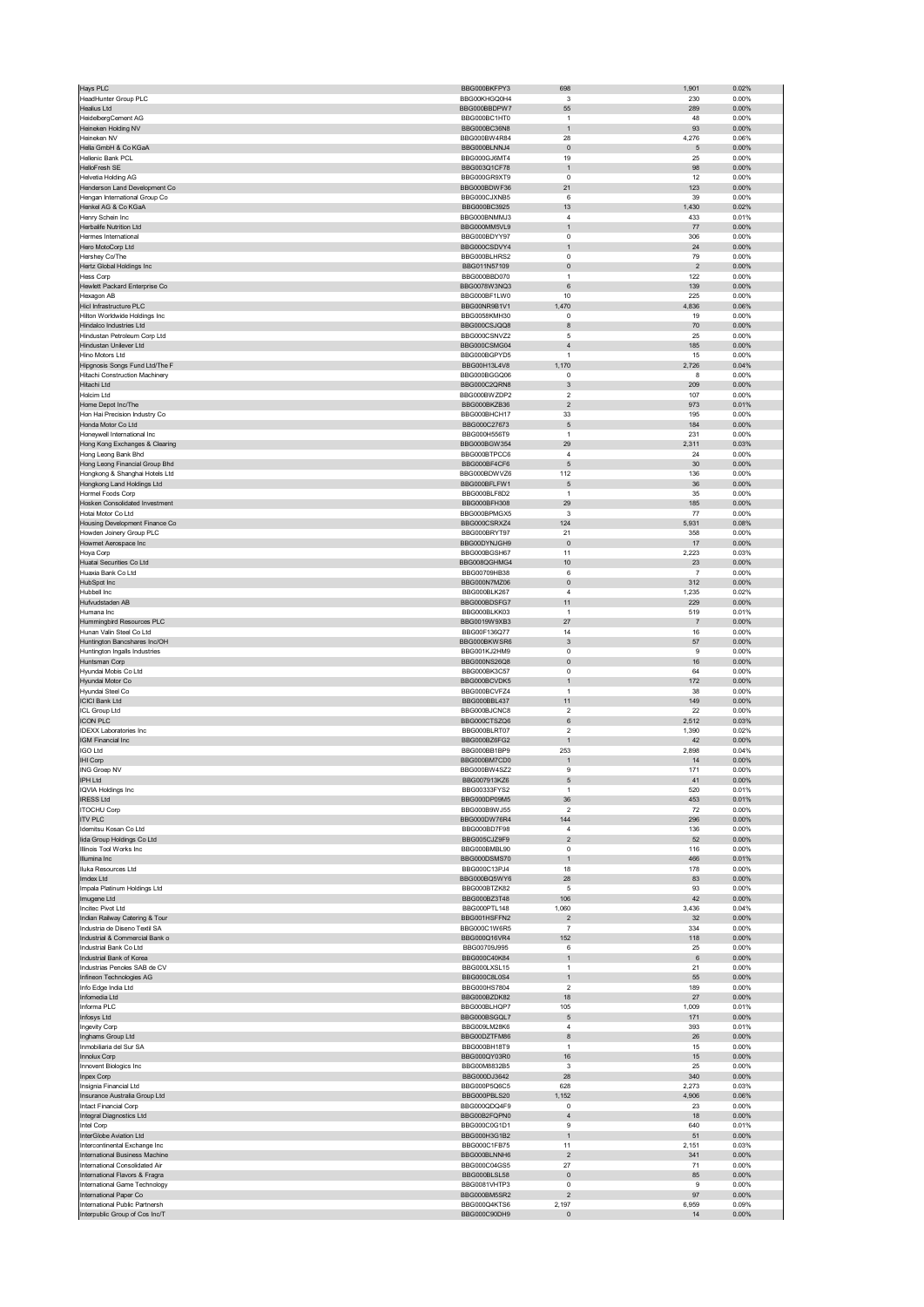|                                                              | BBG000BNSF93                        | 107                             | 380                   | 0.00%             |
|--------------------------------------------------------------|-------------------------------------|---------------------------------|-----------------------|-------------------|
| Intuit Inc                                                   | BBG000BH5DV1                        | $\mathbf{0}$                    | 59                    | 0.00%             |
| Intuitive Surgical Inc                                       | BBG000BJPDZ1                        | 2                               | 1,090                 | 0.01%             |
| Invesco Ltd<br><b>Investor AB</b>                            | BBG000BY2Y78<br><b>BBG000BG97S6</b> | $\mathbf{1}$<br>6               | 27<br>193             | 0.00%<br>0.00%    |
| InvoCare Ltd                                                 | BBG000C63188                        | 3                               | 35                    | 0.00%             |
| Ionis Pharmaceuticals Inc                                    | BBG000JH6683                        | $\overline{7}$                  | 284                   | 0.00%             |
| Isetan Mitsukoshi Holdings Ltd                               | BBG000MF3SX0                        | $\mathbf{1}$                    | $\,6\,$               | 0.00%             |
| <b>Israel Discount Bank Ltd</b>                              | BBG000HVQG80                        | 6                               | 56                    | 0.00%             |
| <b>Isuzu Motors Ltd</b>                                      | BBG000BM8G22                        | $\overline{2}$                  | 33                    | 0.00%             |
| Itau Unibanco Holding SA                                     | BBG000BF0HQ7                        | 33                              | 172                   | 0.00%             |
| Itausa SA<br>Ito En Ltd                                      | BBG000BY9ZS5<br>BBG000BSVM57        | 55<br>$\mathbf 0$               | 122<br>17             | 0.00%<br>0.00%    |
| Ivanhoe Mines Ltd                                            | BBG003CSCHG0                        | 5                               | 52                    | 0.00%             |
| J D Wetherspoon PLC                                          | BBG000BT7S04                        | 17                              | 310                   | 0.00%             |
| J M Smucker Co/The                                           | BBG000BT1715                        | $\pmb{0}$                       | 47                    | $0.00\%$          |
| J Sainsbury PLC                                              | BBG000BF0KW3                        | $\sqrt{4}$                      | 22                    | 0.00%             |
| JB Hi-Fi Ltd                                                 | BBG000BQWJY5                        | 18                              | 881                   | 0.01%             |
| <b>JBS SA</b>                                                | BBG000N6Q0M7                        | 23                              | 214                   | 0.00%             |
| JD.com Inc                                                   | BBG005YHY0Q7                        | 15                              | 776                   | 0.01%             |
| JFE Holdings Inc                                             | BBG000BQWB27<br>BBG005ZHDC56        | $\boldsymbol{2}$                | 30<br>2,073           | 0.00%<br>0.03%    |
| JLEN Environmental Assets Grou<br>JPMorgan Chase & Co        | BBG000DMBXR2                        | 1,060<br>23                     | 5,046                 | 0.07%             |
| JSW Steel Ltd                                                | BBG000C1ZGP2                        | $\sqrt{5}$                      | 61                    | 0.00%             |
| JTEKT Corp                                                   | BBG000BLSMV7                        | 1                               | 14                    | 0.00%             |
| Jabil Inc                                                    | BBG000BJNGN9                        | $\pmb{0}$                       | 17                    | 0.00%             |
| Jackson Financial Inc                                        | BBG00922Y5Z6                        | $\pmb{0}$                       | 4                     | 0.00%             |
| Jacobs Engineering Group Inc                                 | BBG000BMFFQ0                        | $\pmb{0}$                       | 17                    | 0.00%             |
| James Hardie Industries PLC                                  | BBG000D01850                        | 86                              | 4,775                 | 0.06%             |
| Janus Henderson Group PLC                                    | BBG000BZY4K1<br>BBG0038LG5T8        | $\sqrt{2}$<br>3                 | 106<br>73             | 0.00%<br>0.00%    |
| Japan Airlines Co Ltd<br>Japan Petroleum Exploration Co      | BBG000CTVC65                        | $\mathbf{1}$                    | 39                    | 0.00%             |
| Japan Post Holdings Co Ltd                                   | BBG000HS7047                        | 13                              | 135                   | 0.00%             |
| Japan Post Insurance Co Ltd                                  | BBG000C15837                        | $\mathbf{1}$                    | 16                    | 0.00%             |
| Jardine Cycle & Carriage Ltd                                 | BBG000BDGG14                        | $\overline{4}$                  | 78                    | 0.00%             |
| Jardine Matheson Holdings Ltd                                | BBG000BKGRX9                        | 9                               | 663                   | 0.01%             |
| Jefferies Financial Group Inc                                | BBG000BNHSP9                        | 6                               | 311                   | 0.00%             |
| Jeronimo Martins SGPS SA                                     | BBG000BHWX29                        | $\mathbf{1}$                    | 22                    | 0.00%             |
| John Keells Holdings PLC                                     | BBG000FNYMJ6                        | 63                              | 65                    | 0.00%             |
| John Wood Group PLC<br>Johns Lyng Group Ltd                  | BBG000BCGVQ6<br>BBG00HVW0FB1        | $\overline{7}$                  | 23                    | 0.00%             |
| Johnson & Johnson                                            | BBG000BMHYD1                        | 11<br>$\ensuremath{\mathsf{3}}$ | 97<br>693             | 0.00%<br>0.01%    |
| Johnson Controls International                               | BBG000BVWLJ6                        | $\overline{2}$                  | 206                   | 0.00%             |
| Johnson Electric Holdings Ltd                                | BBG000BDXKS7                        | 18                              | 53                    | 0.00%             |
| Johnson Matthey PLC                                          | BBG000BDNS10                        | $\pmb{0}$                       | 9                     | 0.00%             |
| Jollibee Foods Corp                                          | BBG000BKTFZ9                        | $\overline{7}$                  | 41                    | 0.00%             |
| Jones Lang LaSalle Inc                                       | BBG000C2L2L0                        | $\pmb{0}$                       | $\overline{7}$        | 0.00%             |
| Jubilant Foodworks Ltd                                       | BBG000PPXMG4                        | $\pmb{0}$                       | 31                    | 0.00%             |
| Julius Baer Group Ltd                                        | BBG000PJ8DQ5                        | 5                               | 438                   | 0.01%             |
| Jumbo Interactive Ltd                                        | BBG000BLQB52                        | $\ensuremath{\mathsf{3}}$       | 59                    | 0.00%             |
| Juniper Networks Inc                                         | BBG000BY33P5                        | $\mathbf{1}$                    | 31                    | 0.00%             |
| Jupiter Mines Ltd<br><b>KB Financial Group Inc</b>           | BBG000QDWX59<br>BBG000BPHXR1        | 52<br>15                        | 12<br>949             | 0.00%<br>0.01%    |
| <b>KBC Group NV</b>                                          | BBG000BMVX65                        | $\mathbf{1}$                    | 103                   | 0.00%             |
| <b>KE Holdings Inc</b>                                       | BBG00W9L9LX1                        | $\mathbf{1}$                    | 16                    | 0.00%             |
| KGHM Polska Miedz SA                                         | BBG000CJ6JT5                        | $\mathbf{1}$                    | 66                    | 0.00%             |
| <b>KION Group AG</b>                                         | BBG000BX9VY9                        | 0                               | 14                    | 0.00%             |
| KKR & Co Inc                                                 | BBG000BCQ6J8                        | $\pmb{0}$                       | 22                    | $0.00\%$          |
| <b>KLA Corp</b>                                              | BBG000BMTFR4                        | $\mathbf{1}$                    | 783                   | 0.01%             |
| KMD Brands Ltd                                               | BBG000PQGRY0                        | 556                             | 796                   | 0.01%             |
| <b>KOC Holding AS</b>                                        | BBG000BVCWT3                        | 29                              | 85                    | 0.00%             |
| KR1 PLC                                                      | BBG000Q7Z863                        | 38                              | 71                    | 0.00%             |
| Kajima Corp<br>Kakao Corp                                    | BBG000BFRXZ3                        | 5                               | 81                    | 0.00%             |
| Kao Corp                                                     | BBG000C3SL93<br>BBG000BG5Y92        | $\mathbf{1}$<br>3               | 80<br>180             | 0.00%<br>0.00%    |
| Karoon Energy Ltd                                            | BBG000N80D34                        | 41                              | 69                    | $0.00\%$          |
|                                                              |                                     |                                 | 18                    | 0.00%             |
| Kasikornbank PCL                                             | BBG000BSM796                        | 3                               |                       |                   |
| Kawasaki Heavy Industries Ltd                                | BBG000BM72Q8                        | $\mathbf{0}$                    | 12                    | 0.00%             |
| Kazia Therapeutics Ltd                                       | BBG000DDCNH4                        | 300                             | 377                   | 0.00%             |
| Keisei Electric Railway Co Ltd                               | BBG000BN4GC3                        | 63                              | 2,355                 | 0.03%             |
| Cellogg Co                                                   | BBG000BMKDM3                        |                                 | 64                    | 0.00%             |
| Kelsian Group Ltd                                            | BBG001WW8JB9                        | 3                               | 21                    | $0.00\%$          |
| Keppel Corp Ltd                                              | BBG000BFDJJ7                        | 2                               | 9                     | 0.00%             |
| Kering SA                                                    | BBG000BCB150                        | $\pmb{0}$                       | 50                    | $0.00\%$          |
| Kerry Group PLC                                              | BBG000BHKB48                        | $\overline{\mathbf{2}}$<br>22   | 394                   | 0.01%             |
| Kerry Properties Ltd<br>Keurig Dr Pepper Inc                 | BBG000H62G63<br>BBG000TJM7F0        | $\mathbf{1}$                    | 79<br>64              | 0.00%<br>0.00%    |
| KeyCorp                                                      | BBG000BMQPL1                        | $\mathbf{1}$                    | 45                    | $0.00\%$          |
| Keyence Corp                                                 | BBG000BQF869                        | $\mathbf{1}$                    | 453                   | 0.01%             |
| Keysight Technologies Inc                                    | BBG0059FN811                        | $\overline{7}$                  | 1,862                 | 0.02%             |
| Kia Corp                                                     | BBG000BCL1T3                        | 6                               | 541                   | 0.01%             |
| Kikkoman Corp                                                | BBG000BJ89N2                        | $\mathbf{1}$                    | 84                    | $0.00\%$          |
| Kimberly-Clark Corp<br>Kina Securities Ltd                   | BBG000BMW2Z0<br>BBG009HXGTS8        | $\mathbf{1}$<br>8               | 139<br>$\overline{7}$ | 0.00%<br>0.00%    |
| Kingfisher PLC                                               | BBG000BKH1W6                        | 5                               | 31                    | 0.00%             |
| Kinnevik AB                                                  | BBG000BP73C4                        | $\mathbf{1}$                    | 51                    | 0.00%             |
| Kinross Gold Corp                                            | BBG000BK4N16                        | 91                              | 729                   | 0.01%             |
| Kirin Holdings Co Ltd                                        | BBG000BFW551                        | $\mathbf 5$                     | 110                   | $0.00\%$          |
| Knorr-Bremse AG                                              | BBG000FMSMX9                        | $\mathbf 0$                     | 12                    | 0.00%             |
| Kobayashi Pharmaceutical Co Lt                               | BBG000BSYLZ3                        | $\pmb{0}$                       | 35                    | 0.00%             |
| Kobe Bussan Co Ltd                                           | BBG000BX7GB9                        | 24                              | 1,286                 | 0.02%             |
| Kobe Steel Ltd                                               | BBG000BGBGH5                        | $\overline{2}$                  | 13                    | 0.00%             |
| Kogan.com Ltd<br>Kohľ's Corp                                 | BBG00D2480S1<br>BBG000CS7CT9        | 68<br>6                         | 603<br>425            | 0.01%<br>0.01%    |
| Koito Manufacturing Co Ltd                                   | BBG000BMDLF1                        | $\pmb{0}$                       | 9                     | 0.00%             |
| Komatsu Ltd                                                  | BBG000BGGD50                        | 13                              | 429                   | 0.01%             |
| Kone Oyj                                                     | BBG000C3VY91                        | $\mathbf{1}$                    | 140                   | 0.00%             |
| Konica Minolta Inc                                           | BBG000BKYL35                        | 3                               | 19                    | 0.00%             |
| Koninklijke Ahold Delhaize NV                                | BBG000BBBC58                        | $\sqrt{5}$                      | 250                   | 0.00%             |
| Koninklijke DSM NV                                           | BBG000BC0L94                        | $\pmb{0}$                       | 136                   | 0.00%             |
| Koninklijke Philips NV                                       | BBG000JX4KH9                        | $\mathbf{1}$                    | 44                    | 0.00%             |
| Korea Shipbuilding & Offshore                                | BBG000DBLYN7                        | $\pmb{0}$                       | 30<br>34              | 0.00%             |
| Korea Zinc Co Ltd<br>Korean Air Lines Co Ltd                 | BBG000BGZQ96<br>BBG000BDSVK7        | 0<br>$\mathbf{1}$               | 33                    | 0.00%<br>$0.00\%$ |
| Kose Corp                                                    | BBG000DHJ5F9                        | $\mathbf 0$                     | 28                    | 0.00%             |
| Kotak Mahindra Bank Ltd                                      | BBG000CVD592                        | $\mathbf{1}$                    | 41                    | 0.00%             |
| Kraft Heinz Co/The                                           | BBG005CPNTQ2                        | 3                               | 141                   | 0.00%             |
| Kroger Co/The                                                | BBG000BMY992                        | 17                              | 1,052                 | 0.01%             |
| Kubota Corp                                                  | BBG000BGGYY2                        | 28                              | 841                   | 0.01%             |
| Kuehne + Nagel International A                               | BBG000HXJ2N8                        | $\pmb{0}$                       | 23                    | 0.00%             |
| Kumba Iron Ore Ltd                                           | BBG000PPVK43                        | $\boldsymbol{2}$                | 96                    | 0.00%             |
| Kuraray Co Ltd                                               | BBG000BFY586<br>BBG00709HTQ4        | $\pmb{0}$<br>$\mathsf 0$        | $\sqrt{5}$<br>112     | 0.00%<br>0.00%    |
| Kweichow Moutai Co Ltd<br>Kyocera Corp<br>Kyowa Kirin Co Ltd | BBG000C26Y00<br>BBG000BG3926        | 0<br>$\mathbf{1}$               | 28<br>35              | $0.00\%$<br>0.00% |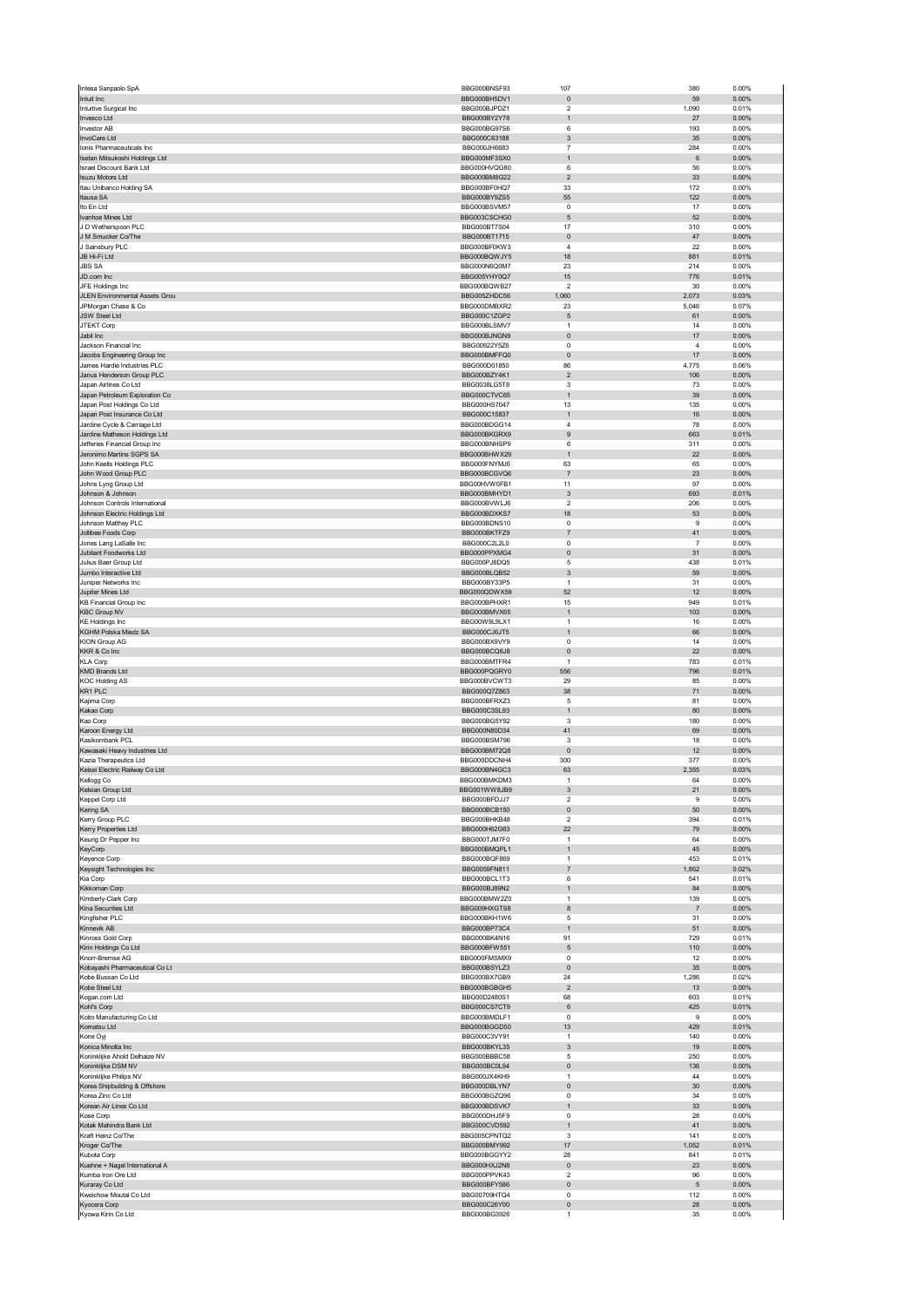| L'Oreal SA                                                  | BBG000BC98G6                 | $\overline{4}$                 | 2,852                          | 0.04%             |
|-------------------------------------------------------------|------------------------------|--------------------------------|--------------------------------|-------------------|
| L3Harris Technologies Inc                                   | BBG000BLGFJ9                 | $^{\circ}$                     | 54                             | 0.00%             |
| <b>LANXESS AG</b>                                           | BBG000Q9TVP4                 | $\pmb{0}$                      | 12                             | 0.00%             |
| LEG Immobilien SE                                           | BBG003T0P9C1                 | 0                              | 34                             | 0.00%             |
| LG Chem Ltd                                                 | BBG000HPD1L5                 | $\pmb{0}$                      | 75                             | 0.00%             |
| LG Corp                                                     | BBG000BCXCN2                 | $\mathbf{1}$                   | 50                             | 0.00%             |
| LG Display Co Ltd<br>LG Electronics Inc                     | BBG000F5DG01<br>BBG000MND269 | $\mathbf{1}$<br>1              | 34<br>162                      | 0.00%<br>0.00%    |
| LG Household & Health Care Ltd                              | BBG000BB23H5                 | $\pmb{0}$                      | 191                            | 0.00%             |
| LIC Housing Finance Ltd                                     | BBG000DSZX48                 | 65                             | 447                            | 0.01%             |
| LKQ Corp                                                    | BBG000PXDL44                 | $\pmb{0}$                      | 22                             | 0.00%             |
| <b>LSL Property Services PLC</b>                            | BBG000QCS940                 | 11                             | 82                             | 0.00%             |
| LUKOIL PJSC                                                 | BBG000NN8497                 | $\overline{2}$                 | 289                            | 0.00%             |
| LVMH Moet Hennessy Louis Vuitt                              | BBG000BC7Q05                 | 3                              | 3,631                          | 0.05%             |
| Laboratory Corp of America Hol                              | BBG000D9DMK0                 | $\pmb{0}$                      | 24                             | 0.00%             |
| Lam Research Corp<br>Land & Houses PCL                      | BBG000BNFLM9<br>BBG000BDHY77 | 1<br>103                       | 610<br>37                      | 0.01%<br>0.00%    |
| Lark Distilling Co Ltd                                      | BBG000BTMZ29                 | $\overline{1}$                 | $\overline{4}$                 | 0.00%             |
| Larsen & Toubro Ltd                                         | BBG000CVM7D3                 | $\overline{7}$                 | 257                            | 0.00%             |
| Las Vegas Sands Corp                                        | BBG000JWD753                 | 14                             | 747                            | 0.01%             |
| Latitude Group Holdings Ltd                                 | BBG00QFL4PY2                 | 197                            | 394                            | 0.01%             |
| Lawson Inc                                                  | BBG000CRYS89                 | $\mathbf 0$                    | 14                             | 0.00%             |
| Lazard Ltd                                                  | BBG000BT4C39                 | 3                              | 189                            | 0.00%             |
| Lear Corp                                                   | BBG000PTLGZ1                 | 0                              | 81                             | 0.00%             |
| Legal & General Group PLC                                   | BBG000BDQCG6<br>BBG009DTJSJ0 | $\boldsymbol{9}$<br>23         | 48<br>47                       | 0.00%<br>0.00%    |
| Legend Holdings Corp<br>Legrand SA                          | BBG000NH2RJ4                 | 10                             | 1,529                          | 0.02%             |
| Leidos Holdings Inc                                         | BBG000C23PB0                 | 0                              | 11                             | 0.00%             |
| Lendlease Corp Ltd                                          | BBG000BDD6Y3                 | 142                            | 1,523                          | 0.02%             |
| Lennar Corp                                                 | BBG000BN5HF7                 | $\mathbf{1}$                   | 98                             | 0.00%             |
| Lennox International Inc                                    | BBG000BB5B84                 | $\overline{1}$                 | 416                            | 0.01%             |
| Lenovo Group Ltd                                            | BBG000BG4QM5                 | 45                             | 71                             | 0.00%             |
| Lenta International Co PJSC                                 | BBG0062L8TM1                 | 9                              | 31                             | 0.00%             |
| Leonardo SpA                                                | BBG000BVVRJ4                 | 3                              | 32                             | 0.00%             |
| Liberty Broadband Corp<br>Liberty Media Corp-Liberty Bra    | BBG006GNRZ83<br>BBG00BFHD1D0 | $\pmb{0}$<br>0                 | 107<br>$\overline{\mathbf{2}}$ | 0.00%<br>0.00%    |
| Liberty Media Corp-Liberty For                              | BBG00BFHDCV6                 | $\mathbf 2$                    | 140                            | 0.00%             |
| Liberty Media Corp-Liberty Sir                              | BBG00BFHD827                 | 1                              | 84                             | 0.00%             |
| Liberty TripAdvisor Holdings I                              | BBG005DKMJ67                 | $\pmb{0}$                      | $\mathbf 0$                    | 0.00%             |
| Life360 Inc                                                 | BBG00NV88703                 | 3                              | 31                             | 0.00%             |
| Lifestyle Communities Ltd                                   | BBG000CJ4XY0                 | $\mathbf 2$                    | 41                             | 0.00%             |
| Lincoln National Corp                                       | BBG000BNC3Y9                 | $\mathbf{1}$                   | 48                             | 0.00%             |
| Linde PLC                                                   | BBG00GVR8YQ9                 | 10                             | 4,788                          | 0.06%             |
| Link Administration Holdings L<br>Lion Corp                 | BBG001BRJBY3<br>BBG000BQG001 | 337<br>$\sqrt{2}$              | 1,879<br>38                    | 0.02%<br>0.00%    |
| Lions Gate Entertainment Corp                               | BBG000K1T0M8                 | $\mathbf 0$                    | 6                              | 0.00%             |
| Liontown Resources Ltd                                      | BBG000F21113                 | 44                             | 72                             | 0.00%             |
| LivaNova PLC                                                | BBG009LGHG16                 | $\mathbf{1}$                   | 141                            | 0.00%             |
| Lixil Corp                                                  | BBG000BCJCY6                 | $\overline{1}$                 | 25                             | 0.00%             |
| Lloyds Banking Group PLC                                    | BBG000BDQGR5                 | 603                            | 537                            | 0.01%             |
| Loblaw Cos Ltd                                              | BBG000BZC425                 | $\overline{1}$                 | 138                            | 0.00%             |
| Localiza Rent a Car SA                                      | BBG000BJ9ZG1                 | 18                             | 238                            | 0.00%             |
| Lockheed Martin Corp<br>Loews Corp                          | BBG000C1BW00<br>BBG000C45984 | $\overline{c}$<br>$\sqrt{2}$   | 955<br>132                     | 0.01%<br>0.00%    |
| Logan Group Co Ltd                                          | BBG005P687B1                 | 24                             | 25                             | 0.00%             |
| Logo Yazilim Sanayi Ve Ticaret                              | BBG000BP78M2                 | 10                             | 45                             | 0.00%             |
| Lojas Renner SA                                             | BBG000BYWZK7                 | 20                             | 118                            | $0.00\%$          |
|                                                             |                              |                                |                                |                   |
| London Stock Exchange Group PL                              | BBG000BC85S0                 | 13                             | 1,720                          | 0.02%             |
| Longfor Group Holdings Ltd                                  | BBG000CHNH78                 | $\mathbf{1}$                   | 7                              | 0.00%             |
| Lonza Group AG                                              | BBG000NQXR55                 | $\sqrt{2}$                     | 1,789                          | 0.02%             |
| Lopez Holdings Corp                                         | BBG000BF6M99                 | 317                            | 25                             | 0.00%             |
| Lotte Chemical Corp                                         | BBG000BHNW30<br>BBG000BXDW54 | 0                              | 16                             | 0.00%             |
| Lotte Shopping Co Ltd                                       | <b>BBG000BNF508</b>          | $\overline{0}$<br>$\mathbf{1}$ | 19                             | 0.00%             |
| Louisiana-Pacific Corp<br>Lovisa Holdings Ltd               | BBG007NJXFK5                 | $\overline{1}$                 | 114<br>24                      | 0.00%<br>0.00%    |
| Lowe's Cos Inc                                              | BBG000BNDN65                 | 11                             | 3,879                          | 0.05%             |
| Loyalty Ventures Inc                                        | BBG012QVD574                 | $\pmb{0}$                      | $\overline{4}$                 | 0.00%             |
| Luceco PLC                                                  | BBG00F0HWVJ4                 | 29                             | 185                            | 0.00%             |
| Lululemon Athletica Inc                                     | BBG000R8ZVD1                 | $\pmb{0}$                      | 29                             | 0.00%             |
| Lynas Rare Earths Ltd                                       | BBG000BSCDH5                 | 21                             | 213                            | 0.00%             |
| vondellBasell Industries NV                                 | BBG000WCFV84                 |                                | 252                            | 0.00%             |
| M&G PLC<br>M&T Bank Corp                                    | BBG00K9ZPS45<br>BBG000D9KWL9 | 15<br>$\pmb{0}$                | 55<br>46                       | 0.00%<br>0.00%    |
| M3 Inc                                                      | BBG000BN34Z6                 | $\sqrt{2}$                     | 105                            | 0.00%             |
| <b>MACA Ltd</b>                                             | BBG001750HG3                 | 39                             | 32                             | 0.00%             |
| MBIA Inc                                                    | BBG000BNQN34                 | 16                             | 356                            | 0.00%             |
| <b>MBK PCL</b>                                              | BBG000DCXT62                 | 369                            | 204                            | 0.00%             |
| MEIJI Holdings Co Ltd                                       | BBG000BXR2F4                 | $\overline{1}$                 | 82                             | 0.00%             |
| <b>METRO AG</b>                                             | BBG00CM7XMC5<br>BBG000C2BXK4 | -1<br>9                        | 17<br>536                      | 0.00%<br>0.01%    |
| <b>MGM Resorts International</b><br>MMC Norilsk Nickel PJSC | BBG000KRLH06                 | 8                              | 351                            | 0.00%             |
| MRF Ltd                                                     | BBG000CVV6H1                 | 0                              | 36                             | 0.00%             |
| MRV Engenharia e Participacoes                              | BBG000QWT9X3                 | $\bf8$                         | 23                             | 0.00%             |
| MS&AD Insurance Group Holdings                              | BBG000MD5MH4                 | $\overline{2}$                 | 90                             | 0.00%             |
| <b>MSCI</b> Inc                                             | BBG000RTDY25                 | $\mathbf{1}$                   | 442                            | 0.01%             |
| MTR Corp Ltd                                                | BBG000MKLJD1                 | 6                              | 45                             | 0.00%             |
| Maas Group Holdings Ltd                                     | BBG001WW60C1<br>BBG000GYHHY4 | 189                            | 1,001                          | 0.01%             |
| Macquarie Group Ltd<br>Macy's Inc                           | BBG000C46HM9                 | 33<br>$\mathbf{3}$             | 6,770<br>98                    | 0.09%<br>$0.00\%$ |
| Magazine Luiza SA                                           | BBG000PWYLV3                 | 55                             | 99                             | 0.00%             |
| Magellan Financial Group Ltd                                | BBG000N890K4                 | $\ensuremath{\mathsf{3}}$      | 62                             | $0.00\%$          |
| Magna International Inc                                     | BBG000CZX2P0                 | $\mathbf{1}$                   | 123                            | 0.00%             |
| Magnit PJSC                                                 | BBG000VFBQG4                 | $\mathbf{1}$                   | 19                             | 0.00%             |
| Magnitogorsk Iron & Steel Work                              | BBG000Q63JZ4                 | 5                              | 91                             | 0.00%             |
| Mahindra & Mahindra Ltd<br>Makita Corp                      | BBG000BKW6G6<br>BBG000BLVPB8 | $\sqrt{5}$<br>14               | 79<br>834                      | 0.00%<br>0.01%    |
| Malayan Banking Bhd                                         | BBG000BF4GM9                 | 49                             | 135                            | $0.00\%$          |
| ManpowerGroup Inc                                           | BBG000BNMHS4                 | 0                              | 19                             | 0.00%             |
| Manulife Financial Corp                                     | BBG000C0QCK8                 | $\ensuremath{\mathsf{3}}$      | 89                             | $0.00\%$          |
| Mapfre SA                                                   | BBG000BCQ2W2                 | 14                             | 40                             | 0.00%             |
| Marathon Oil Corp                                           | BBG000C8H633                 | $\sqrt{4}$                     | 85                             | 0.00%             |
| Marathon Petroleum Corp                                     | BBG001DCCGR8                 | $\overline{4}$                 | 328                            | 0.00%             |
| Maravai LifeSciences Holdings<br>Marico Ltd                 | BBG00Y1DFV91<br>BBG000GPNZ21 | 6<br>$\sqrt{4}$                | 352<br>40                      | $0.00\%$<br>0.00% |
| Markel Corp                                                 | BBG000FC7366                 | $\pmb{0}$                      | 205                            | $0.00\%$          |
| MarketAxess Holdings Inc                                    | BBG000BJBZ23                 | $\mathbf{1}$                   | 418                            | 0.01%             |
| Marks & Spencer Group PLC                                   | BBG000BDTRV3                 | $\overline{7}$                 | 29                             | $0.00\%$          |
| Marriott International Inc/MD                               | BBG000BGD7W6                 | $\mathbf 0$                    | 70                             | 0.00%             |
| Marriott Vacations Worldwide C                              | BBG001J2R5H3                 | $\pmb{0}$                      | 41                             | 0.00%             |
| Marsh & McLennan Cos Inc                                    | BBG000BP4MH0                 | 0                              | 103                            | 0.00%             |
| Martin Marietta Materials Inc<br>Marubeni Corp              | BBG000BGYMH7<br>BBG000B9Y8X6 | $\mathbf 0$<br>$\overline{7}$  | 79<br>88                       | $0.00\%$<br>0.00% |
| Maruti Suzuki India Ltd                                     | BBG000HFDLR7                 | -1                             | 124                            | 0.00%             |
| Masco Corp<br>Masraf Al Rayan QSC                           | BBG000BNNKG9<br>BBG000M0HMD3 | $\mathbf{1}$<br>53             | 109<br>92                      | 0.00%<br>$0.00\%$ |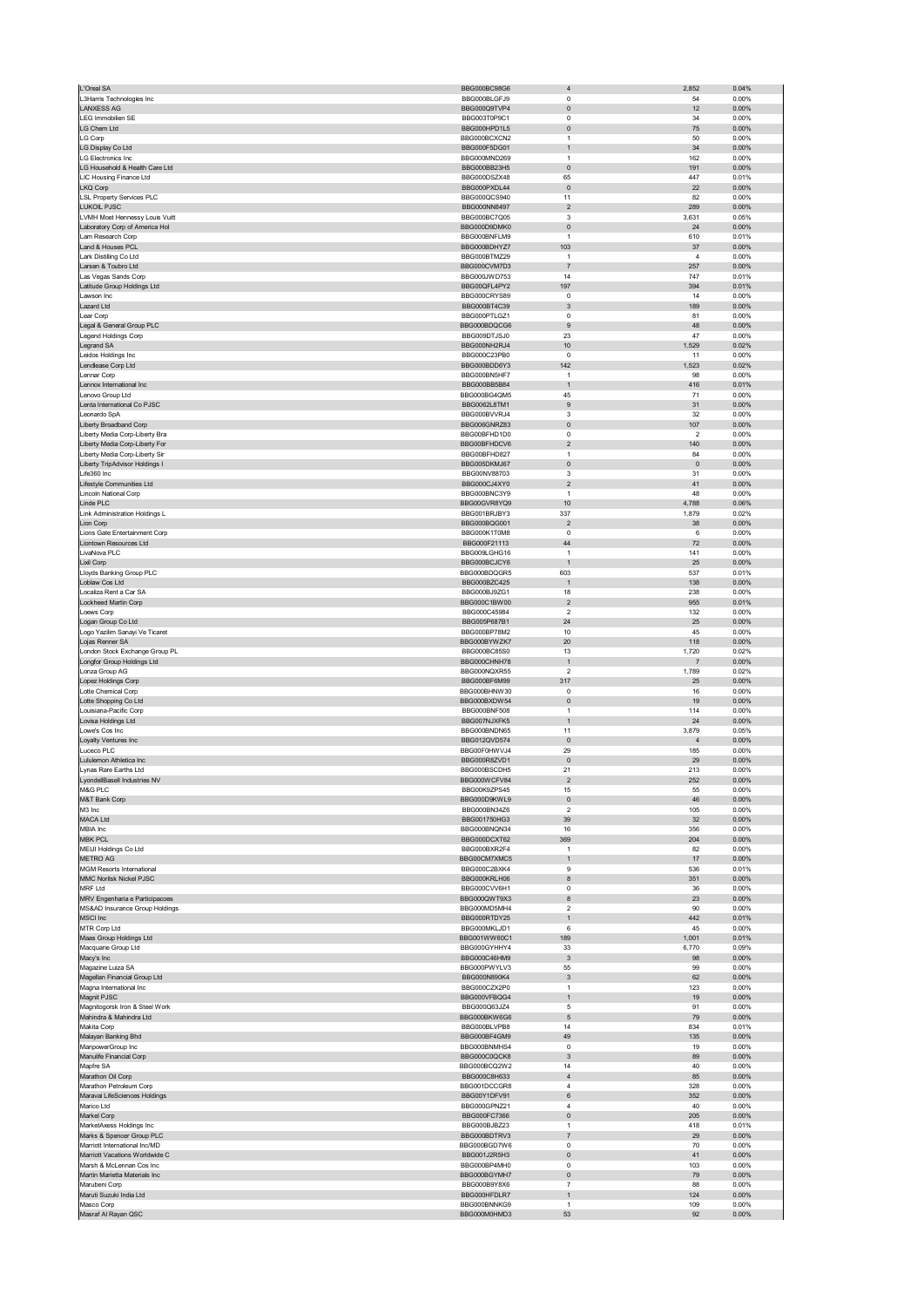| Mastercard Inc                                              | BBG000F1ZSQ2                 | 18                             | 8,984         | 0.12%             |
|-------------------------------------------------------------|------------------------------|--------------------------------|---------------|-------------------|
| Match Group Inc                                             | BBG00VT0KNC3                 | $\pmb{0}$                      | 39            | 0.00%             |
| Matichon PCL                                                | BBG000BKBWX3                 | 25                             | 9             | 0.00%             |
| Mattel Inc                                                  | BBG000BNNYW1                 | $\mathbf{1}$                   | 16            | $0.00\%$          |
| Mayne Pharma Group Ltd<br>Mazda Motor Corp                  | BBG000BLN683                 | 20                             | 6<br>44       | 0.00%<br>0.00%    |
| McCormick & Co Inc/MD                                       | BBG000BMCPZ1<br>BBG000G6Y5W4 | $\sqrt{4}$<br>0                | 34            | 0.00%             |
| McDonald's Corp                                             | BBG000BNSZP1                 | $\sqrt{2}$                     | 667           | 0.01%             |
| McKesson Corp                                               | BBG000DYGNW7                 | $\overline{1}$                 | 211           | 0.00%             |
| McMillan Shakespeare Ltd                                    | BBG000L8XGK4                 | $\overline{c}$                 | 19            | 0.00%             |
| MediaTek Inc                                                | BBG000JLDX96                 | $\mathbf{1}$                   | 48            | 0.00%             |
| Medibank Pvt Ltd                                            | BBG000BL8MW8                 | 125                            | 418           | 0.01%             |
| Medical Developments Internati                              | BBG000CPBHP3                 | $\mathbf{1}$                   | 3             | 0.00%             |
| Mediobanca Banca di Credito Fi                              | BBG000BBKYH7                 | $\overline{\mathbf{c}}$        | 35            | 0.00%             |
| Medtronic PLC                                               | BBG000BNWG87                 | 30                             | 4,234         | 0.05%             |
| Mega Financial Holding Co Ltd                               | BBG000DPT0K5<br>BBG00BK2TJ50 | 12<br>3                        | 22<br>58      | $0.00\%$<br>0.00% |
| Megaport Ltd<br>Meituan                                     | BBG00LLV9WW6                 | $\mathbf{1}$                   | 28            | 0.00%             |
| Melco Resorts & Entertainment                               | BBG000BHP8J4                 | $\overline{2}$                 | 30            | 0.00%             |
| Melrose Industries PLC                                      | BBG00B5C2SM5                 | 416                            | 1,239         | 0.02%             |
| MercadoLibre Inc                                            | BBG000GQPB11                 | $\mathbf 0$                    | 470           | 0.01%             |
| Mercedes-Benz Group AG                                      | BBG000CCVZZ9                 | 5                              | 563           | 0.01%             |
| Merck & Co Inc                                              | BBG000BPD168                 | $\overline{4}$                 | 399           | 0.01%             |
| Merck KGaA                                                  | BBG000BX4S53                 | $\pmb{0}$                      | 90            | 0.00%             |
| Meritz Financial Group Inc                                  | BBG000R4Q930                 | $\pmb{0}$                      | 21            | 0.00%             |
| MetLife Inc                                                 | BBG000BB6KF5                 | $\overline{2}$<br>3            | 156           | 0.00%             |
| Meta Platforms Inc<br>Metallurgical Corp of China Lt        | BBG000MM2P62<br>BBG000BNVDS3 | 124                            | 1,456<br>43   | 0.02%<br>0.00%    |
| Metals X Ltd                                                | BBG000Q6QCT1                 | 27                             | 15            | 0.00%             |
| Metcash Ltd                                                 | BBG000BT7V52                 | 457                            | 2,058         | 0.03%             |
| Metro Inc/CN                                                | BBG000BZNSD8                 | $\overline{1}$                 | 70            | 0.00%             |
| Mettler-Toledo International I                              | BBG000BZCKH3                 | $\pmb{0}$                      | 453           | 0.01%             |
| Michelmersh Brick Holdings PLC                              | BBG000FT6L79                 | 103                            | 245           | 0.00%             |
| Micro Focus International PLC                               | BBG000G4KKD2                 | $\overline{2}$                 | 17            | 0.00%             |
| Microchip Technology Inc                                    | BBG000BHCP19                 | $\overline{4}$                 | 465           | 0.01%             |
| Micron Technology Inc                                       | BBG000C5Z1S3                 | $\,6\,$                        | 827           | 0.01%             |
| Microsoft Corp<br>Middleby Corp/The                         | BBG000BPH459<br>BBG000DQN9R3 | 24<br>$\overline{2}$           | 11,103<br>426 | 0.14%<br>0.01%    |
| Midea Group Co Ltd                                          | BBG00DY63KP5                 | $\overline{0}$                 | 5             | 0.00%             |
| Midland Holdings Ltd                                        | BBG000C0K2Y1                 | 204                            | 34            | 0.00%             |
| Midland IC&I Ltd                                            | BBG000DR25W6                 | 216                            | 5             | 0.00%             |
| Mineral Resources Ltd                                       | BBG000M2YPN2                 | 19                             | 1,061         | 0.01%             |
| Mirae Asset Securities Co Ltd                               | BBG000BCRXT7                 | $\pmb{0}$                      | 5             | 0.00%             |
| Mitsubishi Chemical Holdings C                              | BBG000C02Z05                 | $\overline{4}$                 | 44            | 0.00%             |
| Mitsubishi Corp                                             | BBG000BB8GZ0                 | $\mathbf 5$                    | 224           | 0.00%             |
| Mitsubishi Electric Corp                                    | BBG000BGHX91                 | $\overline{4}$                 | 63            | 0.00%             |
| Mitsubishi Estate Co Ltd                                    | BBG000BGXY46                 | 165                            | 3,149         | 0.04%             |
| Mitsubishi HC Capital Inc<br>Mitsubishi Heavy Industries Lt | BBG000BN2D69<br>BBG000BGPH88 | $\sqrt{2}$<br>$\sqrt{2}$       | 14<br>66      | 0.00%<br>0.00%    |
| Mitsubishi Materials Corp                                   | BBG000BGFBD6                 | $\pmb{0}$                      | 8             | 0.00%             |
| Mitsubishi Motors Corp                                      | BBG000BKHVH7                 | 6                              | 23            | 0.00%             |
| Mitsubishi UFJ Financial Group                              | BBG000D2VLF3                 | 29                             | 216           | 0.00%             |
| Mitsui & Co Ltd                                             | BBG000BTXPK9                 | 3                              | 98            | 0.00%             |
| Mitsui Chemicals Inc                                        | BBG000BG3V90                 | $\pmb{0}$                      | 15            | $0.00\%$          |
| Mitsui Fudosan Co Ltd                                       | BBG000BGXQ34                 | $\overline{1}$                 | 29            | 0.00%             |
| Mizuho Financial Group Inc                                  | BBG000PPN705                 | 6                              | 109           | 0.00%             |
| Moderna Inc                                                 | BBG003PHHZT1                 | 0                              | 51            | 0.00%             |
| Mohawk Industries Inc<br>Molson Coors Beverage Co           | BBG000FLZN98<br>BBG000BS7KS3 | $\pmb{0}$<br>$\overline{1}$    | 111<br>63     | 0.00%<br>0.00%    |
| Monadelphous Group Ltd                                      | BBG000BRSFN8                 | 5                              | 44            | 0.00%             |
| Moncler SpA                                                 | BBG001MCDSD6                 | $\mathbf{1}$                   | 53            | 0.00%             |
| Mondelez International Inc                                  | BBG000D4LWF6                 | $\overline{7}$                 | 644           | 0.01%             |
| Mondi PLC                                                   | BBG000PQKVN8                 | $\overline{2}$                 | 63            | 0.00%             |
| Money3 Corp Ltd                                             | BBG000Q0YSR2                 | 11                             | 38            | 0.00%             |
| MongoDB Inc                                                 | BBG0022FDRY8                 | $\mathbf{1}$                   | 382           | 0.00%             |
| Monolithic Power Systems Inc                                | BBG000C30L48                 | 1                              | 359           | 0.00%             |
| Monster Beverage Corp                                       | BBG008NVB1C0                 | $\overline{1}$                 | 93            | 0.00%             |
| Montauk Renewables Inc<br>Moody's Corp                      | BBG00YVSVT29<br>BBG000F86GP6 | 8<br>$\overline{0}$            | 114<br>77     | 0.00%<br>0.00%    |
| Morgan Stanley                                              | BBG000BLZRJ2                 | 12                             | 1,603         | 0.02%             |
| Mosaic Co/The                                               | <b>BRG000BEXHL6</b>          |                                | 72            | 0.00%             |
| Motherson Sumi Systems Ltd                                  | BBG000CWNKS5                 | 11                             | 44            | 0.00%             |
| Motor Oil Hellas Corinth Refin                              | BBG000DQZ3Q4                 | 10                             | 222           | 0.00%             |
| Motorola Solutions Inc                                      | BBG000BP8Z50                 | $\pmb{0}$                      | 34            | 0.00%             |
| Mount Gibson Iron Ltd                                       | BBG000CBVHD5                 |                                | 17            | 0.00%             |
| Mowi ASA<br>Mr Cooper Group Inc                             |                              | 39                             |               |                   |
|                                                             | BBG000JDLY02                 | $\pmb{0}$                      | 3             | $0.00\%$          |
|                                                             | BBG002V098F7                 | 0                              | 0             | 0.00%             |
| Muenchener Rueckversicherungs-                              | BBG000BD9DM6                 | $\pmb{0}$                      | 141           | 0.00%             |
| Multi Commodity Exchange of In<br>MultiChoice Group         | BBG000Q47HF1<br>BBG00N2W9Y48 | $\overline{4}$<br>5            | 120<br>53     | 0.00%<br>$0.00\%$ |
| Murata Manufacturing Co Ltd                                 | BBG000BM4K18                 | 0                              | 36            | 0.00%             |
| Murphy Oil Corp                                             | BBG000BPMH90                 | $\mathbf{1}$                   | 25            | $0.00\%$          |
| MyState Ltd                                                 | BBG000NLQSV3                 | $\overline{2}$                 | 9             | 0.00%             |
| <b>NAVER Corp</b>                                           | BBG000PF9ZK9                 | $\overline{2}$                 | 987           | 0.01%             |
| NCSoft Corp                                                 | BBG000BZZ983                 | $\mathbf 0$                    | 24            | 0.00%             |
| NEC Corp                                                    | BBG000BGJMB0                 | $\mathbf{1}$                   | 33            | 0.00%             |
| NEXTDC Ltd<br>NIKE Inc                                      | BBG0018WGW19                 | 63<br>20                       | 809           | 0.01%             |
| NIO Inc                                                     | BBG000C5HS04<br>BBG00LPXZB46 | $\overline{1}$                 | 4,621<br>27   | 0.06%<br>0.00%    |
| NIPPON EXPRESS HOLDINGS INC                                 | BBG010J1QJH7                 | $\mathbf 0$                    | 8             | 0.00%             |
| NN Group NV                                                 | BBG006LJBQS1                 | $\sqrt{2}$                     | 126           | 0.00%             |
| NOW Inc                                                     | BBG005BLN209                 | $\overline{2}$                 | 27            | 0.00%             |
| NRW Holdings Ltd                                            | BBG000RTG6P8                 | 8                              | 14            | 0.00%             |
| <b>NSK Ltd</b>                                              | BBG000BFJCN1                 | $\mathbf{1}$                   | 10            | 0.00%             |
| NTPC Ltd                                                    | BBG000BMWKD4                 | 56                             | 129           | 0.00%             |
| NTT Data Corp                                               | BBG000F2WJ74<br>BBG000BBJQV0 | $\mathbf{1}$<br>$\overline{2}$ | 29<br>938     | 0.00%<br>0.01%    |
| <b>NVIDIA Corp</b><br>NXP Semiconductors NV                 | BBG000BND699                 | $9\,$                          | 2,858         | 0.04%             |
| Nan Ya Plastics Corp                                        | BBG000BDP260                 | 20                             | 85            | 0.00%             |
| Nanosonics Ltd                                              | BBG000R7L7X9                 | 15                             | 92            | 0.00%             |
| Nasdaq Inc                                                  | BBG000F5VVB6                 | $\overline{1}$                 | 426           | 0.01%             |
| Naspers Ltd                                                 | BBG000CTYB91                 | $\overline{c}$                 | 455           | 0.01%             |
| NatWest Group PLC                                           | BBG000BDYNG3                 | 35                             | 148           | 0.00%             |
| National Australia Bank Ltd                                 | BBG000CZQSS8                 | 245                            | 7,052         | 0.09%             |
| National Bank of Canada                                     | BBG000BZQ983                 | $^{\circ}$                     | 33            | 0.00%             |
| National Express Group PLC<br>Natura & Co Holding SA        | BBG000BC8163<br>BBG00PSSP219 | 448<br>12                      | 2,146<br>72   | 0.03%<br>0.00%    |
| Navient Corp                                                | BBG004MN1R41                 | $\overline{2}$                 | 70            | 0.00%             |
| Navigator Global Investments L                              | BBG000N61TB3                 | 6                              | 11            | 0.00%             |
| Nearmap Ltd                                                 | BBG000DR2T45                 | 8                              | 12            | 0.00%             |
| Nedbank Group Ltd                                           | BBG000BFSBW3                 | $\sqrt{4}$                     | 61            | 0.00%             |
| Nemetschek SE                                               | BBG000BSYWP0                 | $\mathbf{1}$                   | 258           | 0.00%             |
| Neometals Ltd                                               | BBG000DMJRG9                 | 19                             | 27            | 0.00%             |
| Neste Oyj<br>Nestle India Ltd                               | BBG000C4DP34<br>BBG000CX26S7 | $16\,$<br>0                    | 1,052<br>57   | 0.01%<br>0.00%    |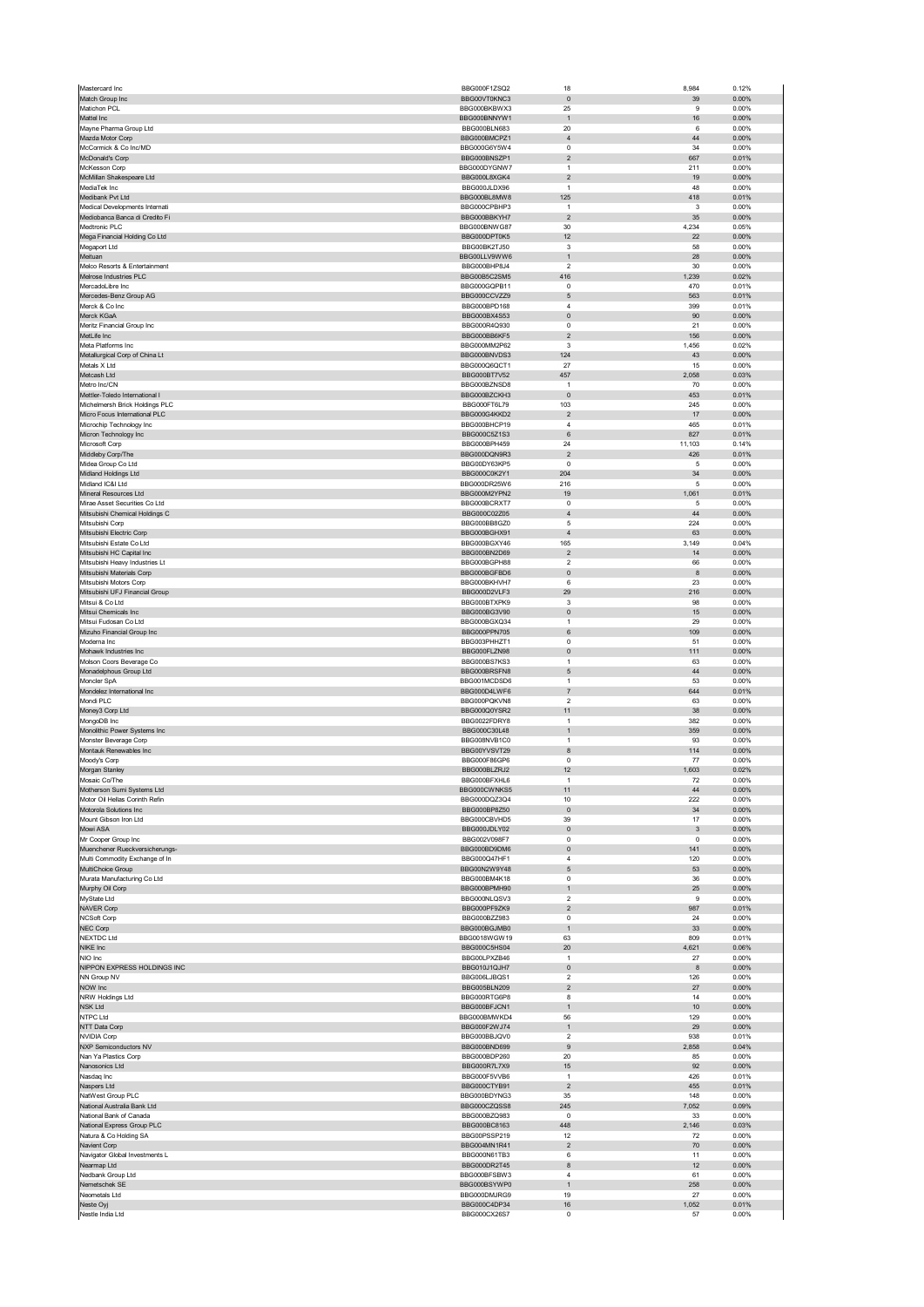| Nestle SA                                                        | BBG000CPBD63                 | 38                             | 7,351                                     | 0.10%             |
|------------------------------------------------------------------|------------------------------|--------------------------------|-------------------------------------------|-------------------|
| Net 1 UEPS Technologies Inc                                      | BBG000BXYSR6                 | 3                              | 20                                        | 0.00%             |
| NetApp Inc                                                       | BBG000FP1N32                 | $\mathbf{1}$                   | 143                                       | 0.00%             |
| NetEase Inc                                                      | BBG000BX72V8                 | 12                             | 384                                       | 0.00%             |
| Netflix Inc                                                      | BBG000CL9VN6                 | $\pmb{0}$                      | 231                                       | 0.00%             |
| Netwealth Group Ltd<br>New China Life Insurance Co Lt            | BBG006Q7PZM3<br>BBG0028VY3J4 | 45<br>17                       | 804<br>64                                 | 0.01%<br>0.00%    |
| New Hope Corp Ltd                                                | BBG000PY2YX4                 | 27                             | 61                                        | 0.00%             |
| New Relic Inc                                                    | BBG001NFKJ68                 | 3                              | 471                                       | 0.01%             |
| New World Development Co Ltd                                     | BBG000BDYD39                 | 44                             | 241                                       | 0.00%             |
| New York Times Co/The                                            | BBG000FFC0B3                 | $\,6\,$                        | 389                                       | 0.01%             |
| Newcrest Mining Ltd                                              | BBG000BQKN15                 | 113                            | 2,764                                     | 0.04%             |
| Newell Brands Inc                                                | BBG000BQC9V2                 | $\mathbf{1}$                   | 22                                        | 0.00%             |
| Newmont Corp                                                     | BBG000BPWXK1                 | $\boldsymbol{2}$               | 162                                       | 0.00%             |
| News Corp                                                        | BBG0035LY913                 | 18                             | 561                                       | 0.01%             |
| Nexon Co Ltd                                                     | BBG001CDRZ53                 | $\overline{1}$                 | 37                                        | 0.00%             |
| Next PLC<br>Nibe Industrier AB                                   | BBG000BDWPY0<br>BBG000BWPL11 | $\mathbf{1}$<br>14             | 143<br>283                                | 0.00%<br>0.00%    |
| Nice Ltd                                                         | BBG000G1WXQ3                 | $\pmb{0}$                      | 65                                        | 0.00%             |
| Nick Scali Ltd                                                   | BBG000N7LN59                 | $\mathbf{1}$                   | 23                                        | 0.00%             |
| Nickel Mines Ltd                                                 | BBG00LCXSCH2                 | 96                             | 138                                       | 0.00%             |
| Nidec Corp                                                       | BBG000BR3NP6                 | 0                              | 12                                        | 0.00%             |
| Nielsen Holdings PLC                                             | BBG0088CYPX8                 | $\mathbf{1}$                   | 18                                        | $0.00\%$          |
| Nihon Kohden Corp                                                | BBG000BM1BV8                 | 10                             | 361                                       | 0.00%             |
| Nikon Corp                                                       | BBG000BGS2B4                 | $\mathbf{1}$                   | 16                                        | 0.00%             |
| Nine Dragons Paper Holdings Lt<br>Nine Entertainment Co Holdings | BBG000LG3J96<br>BBG000Q6NXT8 | 9<br>331                       | 13<br>964                                 | 0.00%<br>0.01%    |
| Nintendo Co Ltd                                                  | BBG000BLCPP4                 | 1                              | 619                                       | 0.01%             |
| Nippon Shinyaku Co Ltd                                           | BBG000BJV019                 | $\pmb{0}$                      | 35                                        | 0.00%             |
| Nippon Steel Corp                                                | BBG000BG9X54                 | 2                              | 45                                        | 0.00%             |
| Nissan Motor Co Ltd                                              | BBG000BGPQB4                 | 23                             | 152                                       | $0.00\%$          |
| Nissin Foods Holdings Co Ltd                                     | BBG000BJ92M7                 | $\pmb{0}$                      | 42                                        | 0.00%             |
| Nitori Holdings Co Ltd                                           | BBG000BC0KD1                 | $\pmb{0}$                      | $\overline{4}$                            | 0.00%             |
| Nitto Denko Corp                                                 | BBG000BGP8R7                 | 0                              | 18                                        | 0.00%             |
| Nokia Oyj<br>Nomura Holdings Inc                                 | BBG000BBWZ54<br>BBG000BGX3Z0 | 40<br>8                        | 347<br>48                                 | 0.00%<br>0.00%    |
| Nomura Real Estate Holdings In                                   | BBG000BL5MY9                 | $\pmb{0}$                      | 9                                         | 0.00%             |
| Nomura Research Institute Ltd                                    | BBG000KPFMH8                 | 0                              | 11                                        | 0.00%             |
| Nongfu Spring Co Ltd                                             | BBG00WR0QPZ7                 | 1                              | $\,6$                                     | $0.00\%$          |
| Nordea Bank Abp                                                  | BBG00LWMJDL7                 | 5                              | 79                                        | 0.00%             |
| Nordic Entertainment Group AB                                    | BBG00NKG5QV4                 | $\mathbf{1}$                   | 65                                        | 0.00%             |
| Nordstrom Inc                                                    | BBG000G8N9C6                 | $\mathbf{1}$                   | 17                                        | 0.00%             |
| Norfolk Southern Corp                                            | BBG000BQ5DS5                 | 14                             | 5,659                                     | 0.07%             |
| Norsk Hydro ASA                                                  | BBG000C34KL7                 | $\boldsymbol{2}$               | 17                                        | 0.00%             |
| Northern Star Resources Ltd                                      | BBG000C82NF9                 | 142                            | 1,337                                     | 0.02%             |
| Northern Trust Corp                                              | BBG000BQ74K1                 | 0                              | 30                                        | 0.00%             |
| Northland Power Inc                                              | BBG000C0R327                 | $\mathbf{1}$                   | 32                                        | $0.00\%$          |
| Northrop Grumman Corp<br>NortonLifeLock Inc                      | BBG000BQ2C28<br>BBG000BH2JM1 | $\pmb{0}$<br>32                | 67                                        | 0.00%<br>0.01%    |
| Novanta Inc                                                      | BBG000JB24Q5                 | $\overline{2}$                 | 1,149<br>373                              | 0.00%             |
| Novartis AG                                                      | BBG000NQV2C4                 | 12                             | 1,499                                     | 0.02%             |
| Novatek PJSC                                                     | BBG000QY6FL3                 | $\pmb{0}$                      | 89                                        | 0.00%             |
| Novo Nordisk A/S                                                 | BBG000F8TZ33                 | $\mathbf 5$                    | 758                                       | 0.01%             |
| Novolipetsk Steel PJSC                                           | BBG000PR0PJ6                 | 3                              | 113                                       | 0.00%             |
| Novonix Ltd                                                      | BBG00B9Q6JZ2                 | $\overline{\mathfrak{c}}$      | 60                                        | 0.00%             |
| Novozymes A/S                                                    | BBG000BLL8K7                 | 13                             | 1,447                                     | 0.02%             |
| Nucor Corp                                                       | BBG000BQ8KV2                 | $\mathbf{1}$                   | 136                                       | 0.00%             |
| Nufarm Ltd/Australia<br>Nuix Ltd                                 | BBG000C3MRL2<br>BBG00Y6QVMW3 | $\overline{7}$<br>3            | 33<br>7                                   | 0.00%<br>0.00%    |
| Nutrien Ltd                                                      | BBG00JM9SL98                 | $\mathbf{1}$                   | 109                                       | 0.00%             |
| O'Reilly Automotive Inc                                          | BBG000BGYWY6                 | $\mathbf{0}$                   | 481                                       | 0.01%             |
| OFX Group Ltd                                                    | BBG005BRS504                 | $\overline{7}$                 | 15                                        | 0.00%             |
| OMV AG                                                           | BBG000BL7SJ1                 | $\mathbf{1}$                   | 83                                        | 0.00%             |
| OPAP SA                                                          | BBG000BCCML5                 | 3                              | 58                                        | 0.00%             |
| ORIX Corp                                                        | BBG000BN25M8                 | $\sqrt{4}$                     | 103                                       | 0.00%             |
| OSK Holdings Bhd                                                 | BBG000BG2WF2                 | 152                            | 44                                        | 0.00%             |
| OTP Bank Nyrt                                                    | BBG000FSWJT3                 | 13                             | 924                                       | 0.01%             |
| OVS SpA                                                          | BBG00840K745<br>BBG000GPHFD0 | 58                             | 231                                       | 0.00%             |
| OZ Minerals Ltd<br>Obayashi Corp                                 | BBG000BFRCY0                 | 20<br>$\overline{4}$           | 565<br>47                                 | 0.01%<br>0.00%    |
| bic Co Ltd                                                       | BBG000BYYCK6                 |                                | 397                                       | 0.01%             |
| Objective Corp Ltd                                               | BBG000C13Y69                 | 3                              | 60                                        | 0.00%             |
| Occidental Petroleum Corp                                        | BBG000BQQ2S6                 | $\mathbf 5$                    | 199                                       | 0.00%             |
| OceanPal Inc                                                     | BBG013384JP8                 | 3                              | 9                                         | 0.00%             |
| Odontoprev SA                                                    | BBG000QBXR73                 | 16                             | 48                                        | 0.00%             |
| Oil & Natural Gas Corp Ltd                                       | BBG000BF0B62                 | 10                             | 26                                        | 0.00%             |
| Oji Holdings Corp                                                | BBG000BFYKK9                 | $\sqrt{2}$                     | 14                                        | $0.00\%$          |
| Okta Inc                                                         | BBG001YV1SM4                 | $\mathbf{1}$                   | 396                                       | 0.01%             |
| Old Mutual Ltd<br>Old Republic International Cor                 | BBG00KRBWLT8<br>BBG000C4PLF7 | 51<br>$\mathbf{1}$             | 58<br>21                                  | 0.00%<br>0.00%    |
| Olympus Corp                                                     | BBG000BGS8G6                 | $\sqrt{4}$                     | 124                                       | $0.00\%$          |
| Omni Bridgeway Ltd                                               | BBG000DXKPM0                 | 14                             | 51                                        | 0.00%             |
| Omnicom Group Inc                                                | BBG000BS9489                 | $\pmb{0}$                      | 29                                        | 0.00%             |
| Omron Corp                                                       | BBG000BGJC59                 | 0                              | 18                                        | 0.00%             |
| OneMain Holdings Inc                                             | BBG005497GZ3                 | $\mathbf{1}$                   | 66                                        | $0.00\%$          |
| Onex Corp                                                        | BBG000BC6SL9                 | $\pmb{0}$                      | 30                                        | 0.00%             |
| Ono Pharmaceutical Co Ltd                                        | BBG000BJY392                 | 0                              | 13                                        | $0.00\%$          |
| Open Text Corp<br>Opthea Ltd                                     | BBG000JXM895<br>BBG000BMBF20 | 0<br>1                         | $\overline{7}$<br>$\overline{\mathbf{c}}$ | 0.00%<br>$0.00\%$ |
| Oracle Corp                                                      | BBG000BQLTW7                 | 13                             | 1,560                                     | 0.02%             |
| Orbia Advance Corp SAB de CV                                     | BBG000C2R1L6                 | 8                              | 29                                        | 0.00%             |
| Orica Ltd                                                        | BBG000BZFVV0                 | 29                             | 392                                       | 0.01%             |
| Orient Securities Co Ltd/China                                   | BBG00D5Z9RW4                 | 14                             | 16                                        | $0.00\%$          |
| Orion Corp/Republic of Korea                                     | BBG00FDGYNT7                 | $\pmb{0}$                      | 53                                        | 0.00%             |
| Orkla ASA                                                        | BBG000BDCCC5                 | $\mathbf{1}$                   | 14                                        | 0.00%             |
| Orora Ltd                                                        | BBG005J6H657                 | 19                             | 66                                        | 0.00%             |
| Otis Worldwide Corp<br>Otsuka Holdings Co Ltd                    | BBG00RP60KV0<br>BBG000DZLC98 | 31<br>3                        | 3,733<br>130                              | 0.05%<br>0.00%    |
| Oversea-Chinese Banking Corp L                                   | BBG000BFDN17                 | 7                              | 85                                        | 0.00%             |
| Ovintiv Inc                                                      | BBG00R2NHR63                 | $\overline{2}$                 | 100                                       | 0.00%             |
| Owens Corning                                                    | BBG000M44VW8                 | $\ensuremath{\mathsf{3}}$      | 418                                       | 0.01%             |
| PACCAR Inc                                                       | BBG000BQVTF5                 | $\mathbf{1}$                   | 84                                        | 0.00%             |
| PI Industries Ltd                                                | BBG000CXGL90                 | $\pmb{0}$                      | 24                                        | 0.00%             |
| PICC Property & Casualty Co Lt                                   | BBG000BYRGX1                 | 38                             | 43                                        | 0.00%             |
| PNC Financial Services Group I                                   | BBG000BRD0D8                 | 1                              | 363                                       | $0.00\%$          |
| POSCO Holdings Inc                                               | BBG000BDVH79                 | $\pmb{0}$                      | 122                                       | 0.00%             |
| PPG Industries Inc<br>PPK Group Ltd                              |                              | $\mathbf{1}$                   | 176                                       | 0.00%             |
|                                                                  | BBG000BRJ809                 |                                |                                           |                   |
|                                                                  | BBG000DR8B57                 | $\overline{2}$                 | 16                                        | 0.00%             |
| PTT Exploration & Production P<br>PTT Global Chemical PCL        | BBG000BTWVY2<br>BBG0025BQ3G3 | $\ensuremath{\mathsf{3}}$<br>5 | 17<br>12                                  | $0.00\%$<br>0.00% |
| PTT PCL                                                          | BBG000MMQYV9                 | 21                             | 33                                        | 0.00%             |
| PVH Corp                                                         | BBG000BRRG02                 | 0                              | 24                                        | 0.00%             |
| PWR Holdings Ltd                                                 | BBG00B6CGRS5                 | $\ensuremath{\mathsf{3}}$      | 28                                        | $0.00\%$          |
| Pacific Basin Shipping Ltd<br>Pacific Current Group Ltd          | BBG000BYXFS2<br>BBG000NCXVV8 | 927<br>$\mathbf{1}$            | 468<br>$10$                               | 0.01%<br>0.00%    |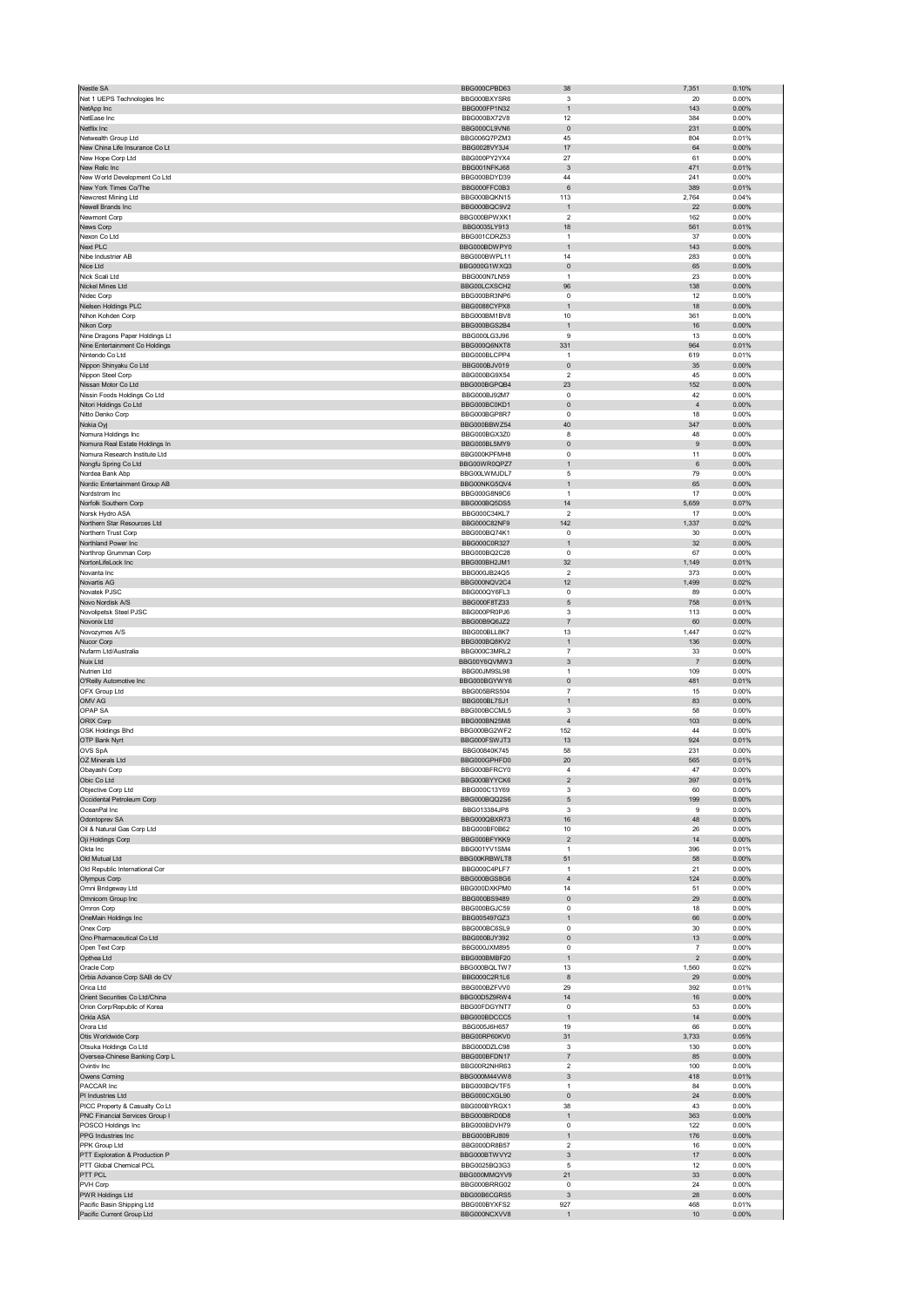| Packaging Corp of America                                   | BBG000BB8SW7                 | $\mathbf 0$               | 66                    | 0.00%             |
|-------------------------------------------------------------|------------------------------|---------------------------|-----------------------|-------------------|
| Pact Group Holdings Ltd                                     | BBG005N1FKF3                 | $\ensuremath{\mathsf{3}}$ | 8                     | 0.00%             |
| Pactiv Evergreen Inc                                        | BBG00WXWG2M6                 | 0                         | 3                     | 0.00%             |
| Page Industries Ltd<br>Pagegroup PLC                        | BBG000PVQ2X4<br>BBG000H7G4L6 | $\pmb{0}$<br>12           | 54<br>139             | $0.00\%$<br>0.00% |
| Paladin Energy Ltd                                          | BBG000BC8GS6                 | 53                        | 47                    | $0.00\%$          |
| Palo Alto Networks Inc                                      | BBG0014GJCT9                 | $\mathbf{1}$              | 429                   | 0.01%             |
| Panasonic Corp                                              | BBG000C267K7                 | $\boldsymbol{9}$          | 130                   | 0.00%             |
| Pandora A/S                                                 | BBG0016S3JL1                 | $\mathbf 0$               | 17                    | 0.00%             |
| Pantheon Infrastructure PLC                                 | BBG012YLR0H2                 | 291                       | 573                   | 0.01%             |
| Pantoro Ltd                                                 | BBG000BWC1X4                 | 47                        | 16                    | 0.00%             |
| Paradigm Biopharmaceuticals Lt<br>Paragon Banking Group PLC | BBG009QNWX21<br>BBG000BY21W2 | $\mathbf 2$<br>16         | $\overline{4}$<br>164 | 0.00%<br>0.00%    |
| Paramount Global                                            | BBG000C496P7                 | $\mathbf{1}$              | 59                    | 0.00%             |
| Parker-Hannifin Corp                                        | BBG000BR3KL6                 | 0                         | 109                   | 0.00%             |
| Partners Group Holding AG                                   | BBG000DYF655                 | $\pmb{0}$                 | 15                    | $0.00\%$          |
| PayPal Holdings Inc                                         | BBG0077VNXV6                 | 12                        | 3,241                 | 0.04%             |
| Paychex Inc                                                 | BBG000BQSQ38                 | $\pmb{0}$                 | 22                    | 0.00%             |
| Pearson PLC                                                 | BBG000BDY8C0                 | $\mathbf{1}$              | 14                    | 0.00%             |
| Pegatron Corp                                               | BBG000F0PKZ2                 | 6                         | 21                    | $0.00\%$          |
| Pendal Group Ltd<br>Pendragon PLC                           | BBG000RVQ6R0                 | 19<br>511                 | 108<br>221            | 0.00%<br>$0.00\%$ |
| Penske Automotive Group Inc                                 | BBG000BFQYW5<br>BBG000H6K1B0 | $\mathbf 0$               | 28                    | 0.00%             |
| Pentair PLC                                                 | BBG000C221G9                 | $\pmb{0}$                 | 15                    | $0.00\%$          |
| People's Insurance Co Group of                              | BBG003MLS984                 | 142                       | 59                    | 0.00%             |
| PeopleIN Ltd                                                | BBG00J001WS5                 | $\ensuremath{\mathsf{3}}$ | 14                    | 0.00%             |
| PepsiCo Inc                                                 | BBG000DH7JK6                 | 8                         | 1,835                 | 0.02%             |
| Perenti Global Ltd                                          | BBG000BF8N04                 | 35                        | 32                    | 0.00%             |
| Permanent TSB Group Holdings P                              | BBG000BMQGD0                 | 25                        | 63                    | 0.00%             |
| Pernod Ricard SA<br>Perpetual Ltd                           | BBG000BC9MR3<br>BBG000BB4K21 | 8<br>3                    | 2,682<br>108          | 0.03%<br>0.00%    |
| Perrigo Co PLC                                              | BBG000CNFQW6                 | $\pmb{0}$                 | 14                    | 0.00%             |
| Perseus Mining Ltd                                          | BBG000Q68231                 | 65                        | 105                   | 0.00%             |
| Persimmon PLC                                               | BBG000BDY6P0                 | 30                        | 1,597                 | 0.02%             |
| PetroChina Co Ltd                                           | BBG000BFNTD0                 | 332                       | 212                   | 0.00%             |
| Petroleo Brasileiro SA                                      | BBG000BF4R45                 | 110                       | 898                   | 0.01%             |
| Pfizer Inc                                                  | BBG000BR2B91                 | 9                         | 709                   | 0.01%             |
| Phillips 66                                                 | BBG00286S4N9                 | $\sqrt{2}$                | 165                   | $0.00\%$          |
| PhosAgro PJSC                                               | BBG001R16GZ5                 | $\mathbf{1}$              | 41                    | 0.00%             |
| Phoslock Environmental Technol<br>Pidilite Industries Ltd   | BBG000NR0M05<br>BBG000CXSFG2 | 24<br>$\mathbf{1}$        | 6<br>46               | 0.00%<br>0.00%    |
| Piedmont Lithium Inc                                        | BBG00YY93H43                 | 23                        | 17                    | 0.00%             |
| Pilbara Minerals Ltd                                        | BBG000RLN524                 | 60                        | 191                   | 0.00%             |
| Pilgrim's Pride Corp                                        | BBG000BFLXV3                 | $\pmb{0}$                 | $\overline{4}$        | 0.00%             |
| Ping An Bank Co Ltd                                         | BBG00DY64HB6                 | $\sqrt{2}$                | 7                     | 0.00%             |
| Ping An Insurance Group Co of                               | BBG000GD4N44                 | 233                       | 2,307                 | 0.03%             |
| Pinnacle Investment Management                              | BBG000F8GKY6                 | 8                         | 119                   | 0.00%             |
| Pinterest Inc                                               | BBG002583CV8                 | $\sqrt{7}$                | 370                   | 0.00%             |
| Pioneer Natural Resources Co                                | BBG000BXRPH1                 | $\overline{\mathfrak{c}}$ | 1,815                 | 0.02%             |
| Piraeus Financial Holdings SA                               | BBG000BVLR50                 | 10                        | 20                    | 0.00%             |
| Piramal Enterprises Ltd                                     | BBG000CX3HS2                 | $\mathbf 0$               | 12                    | 0.00%             |
| Platinum Asset Management Ltd<br>Plug Power Inc             | BBG000RK24T3<br>BBG000C1XSP8 | 28<br>$\mathbf{1}$        | 77<br>21              | 0.00%<br>0.00%    |
| PointsBet Holdings Ltd                                      | BBG00P9CDRZ6                 | $\sqrt{4}$                | 31                    | $0.00\%$          |
| Polski Koncern Naftowy ORLEN S                              | BBG000D0JDP8                 | $\mathbf{1}$              | 30                    | 0.00%             |
| Polskie Gornictwo Naftowe i Ga                              | BBG000DB6KP2                 | 14                        | 29                    | $0.00\%$          |
| PolyNovo Ltd                                                | BBG000C1P0L2                 | 11                        | 17                    | 0.00%             |
| Polymetal International PLC                                 | BBG0025RP8F9                 | 6                         | 152                   | 0.00%             |
| Polyus PJSC                                                 | BBG00H2CS6K7                 | $\mathbf 0$               | 47                    | 0.00%             |
| Pool Corp                                                   | BBG000BCVG28                 | $\pmb{0}$                 | 14                    | 0.00%             |
| Porsche Automobil Holding SE                                | BBG000BCZ5F4                 | $\mathbf{1}$              | 176                   | 0.00%             |
| Porto Seguro SA                                             | BBG000D7JMP3                 | 6                         | 32                    | 0.00%             |
| Postal Savings Bank of China C                              | BBG00DSLKXX3                 | 15<br>$\mathbf{1}$        | 15                    | 0.00%             |
| Poste Italiane SpA<br>Pou Chen Corp                         | BBG009S5S6L1<br>BBG000BBQC07 | 29                        | 13<br>48              | 0.00%<br>0.00%    |
| Power Corp of Canada                                        | BBG000BCC284                 | $\mathbf{1}$              | 59                    | $0.00\%$          |
| Powszechna Kasa Oszczednosci B                              | BBG000BMWXJ0                 | $\sqrt{4}$                | 69                    | 0.00%             |
| Powszechny Zaklad Ubezpieczen                               | BBG000BTY1D9                 | $\overline{4}$            | 51                    | 0.00%             |
| Praemium Ltd                                                | BBG000P363H4                 | 17                        | 24                    | 0.00%             |
| PrairieSky Royalty Ltd                                      | BBG006FD67J9                 | $\mathbf{1}$              | 12                    | 0.00%             |
| Premier Investments Ltd                                     | BBG000BMC1S2                 | $\overline{4}$            | 131                   | 0.00%             |
| Principal Financial Group Inc                               | BBG000NSCNT7                 | 0                         | 43                    | $0.00\%$          |
| Pro Medicus Ltd<br>ProSiebenSat.1 Media SE                  | BBG000C41MZ9<br>BBG000CLKVQ0 | 2<br>$\mathbf 1$          | 133<br>29             | 0.00%<br>0.00%    |
| Procter & Gamble Co/The                                     | BBG000BR2TH3                 | 6                         | 1,319                 | 0.02%             |
| Progressive Corp/The                                        | BBG000BR37X2                 | $\mathbf{1}$              | 112                   | 0.00%             |
| Prosus NV                                                   | BBG00NQKSQ99                 | 0                         | 4                     | 0.00%             |
| Prudential Financial Inc                                    | BBG000HCJMF9                 |                           |                       |                   |
| Prudential PLC                                              |                              | $\mathbf{1}$              | 194                   | $0.00\%$          |
| Prysmian SpA                                                | BBG000BDY322                 | 120                       | 2,848                 | 0.04%             |
|                                                             | BBG000R58W81                 | $\mathbf{1}$              | 32                    | $0.00\%$          |
| Public Bank Bhd                                             | BBG000BB2BD1                 | 173                       | 238                   | 0.00%             |
| Publicis Groupe SA                                          | BBG000BCB3M7                 | $\ensuremath{\mathsf{3}}$ | 268                   | $0.00\%$          |
| PulteGroup Inc                                              | BBG000BR54L0                 | $\mathbf{1}$              | 66                    | 0.00%             |
| Punjab National Bank                                        | BBG000GMJZ78<br>BBG00DY9Z158 | 10<br>36                  | $\overline{7}$<br>43  | 0.00%<br>0.00%    |
| Pushpay Holdings Ltd<br>QBE Insurance Group Ltd             | BBG000BB1VD8                 | 431                       | 4,893                 | 0.06%             |
| QUALCOMM Inc                                                | BBG000CGC1X8                 | $\mathbf{1}$              | 347                   | 0.00%             |
| Qantas Airways Ltd                                          | BBG000BLCWX0                 | 699                       | 3,504                 | 0.05%             |
| Qatar International Islamic Ba                              | BBG000PS8145                 | $\overline{7}$            | 24                    | 0.00%             |
| Qatar Islamic Bank SAQ                                      | BBG000PS7ZP8                 | 10                        | 70                    | 0.00%             |
| Qatar National Bank QPSC                                    | BBG000BBDH91                 | 49                        | 376                   | 0.00%             |
| QinetiQ Group PLC                                           | BBG000HF5083                 | 12                        | 61                    | 0.00%             |
| Qorvo Inc                                                   | BBG007TJF1N7                 | $^{\circ}$                | 16                    | 0.00%             |
| Qualitas Ltd                                                | BBG013ZJJKN2                 | 249                       | 617                   | 0.01%             |
| Quanta Computer Inc<br>Quanta Services Inc                  | BBG000CL1KQ5<br>BBG000BBL8V7 | 9<br>$\pmb{0}$            | 43<br>14              | 0.00%<br>0.00%    |
| Quebecor Inc                                                | BBG000BZTJQ8                 | $\mathbf{1}$              | 27                    | 0.00%             |
| Quest Diagnostics Inc                                       | BBG000BN84F3                 | $\pmb{0}$                 | 28                    | 0.00%             |
| Quinenco SA                                                 | BBG000HSJ2M0                 | 14                        | 36                    | 0.00%             |
| Qurate Retail Inc                                           | BBG000PCQQL6                 | 10                        | 105                   | 0.00%             |
| REA Group Ltd                                               | BBG000C41NH7                 | 10                        | 1,739                 | 0.02%             |
| <b>RELX PLC</b>                                             | BBG000D03XD4                 | 75                        | 3,329                 | 0.04%             |
| RHB Bank Bhd                                                | BBG002HR1PP3                 | 28                        | 49                    | 0.00%             |
| RPM International Inc                                       | BBG000DCNK80                 | $\pmb{0}$<br>8            | 40                    | $0.00\%$          |
| RPMGlobal Holdings Ltd                                      | BBG000F8KMY7                 |                           | 16                    | 0.00%             |
| RTL Group SA<br>Rackspace Technology Inc                    | BBG000BLDDC4<br>BBG00W0JYQQ4 | $\pmb{0}$<br>5            | 21<br>86              | 0.00%<br>0.00%    |
| Radico Khaitan Ltd                                          | BBG000BL2XZ7                 | $\sqrt{4}$                | 99                    | 0.00%             |
| Raia Drogasil SA                                            | BBG000BTXK93                 | 15                        | 88                    | 0.00%             |
| Raiffeisen Bank International                               | BBG000F4LJ27                 | $\mathbf{1}$              | 53                    | 0.00%             |
| Rakuten Group Inc                                           | BBG000CGWW31                 | 3                         | 47                    | 0.00%             |
| Rallye SA                                                   | BBG000BGF6M7                 | $\overline{\mathfrak{z}}$ | 54                    | 0.00%             |
| Ralph Lauren Corp                                           | BBG000BS0ZF1                 | $\Omega$                  | 19                    | 0.00%             |
| Ramelius Resources Ltd<br>Randstad NV                       | BBG000PMB297<br>BBG000BFFZH1 | 46<br>$\mathbf{1}$        | 72<br>74              | $0.00\%$<br>0.00% |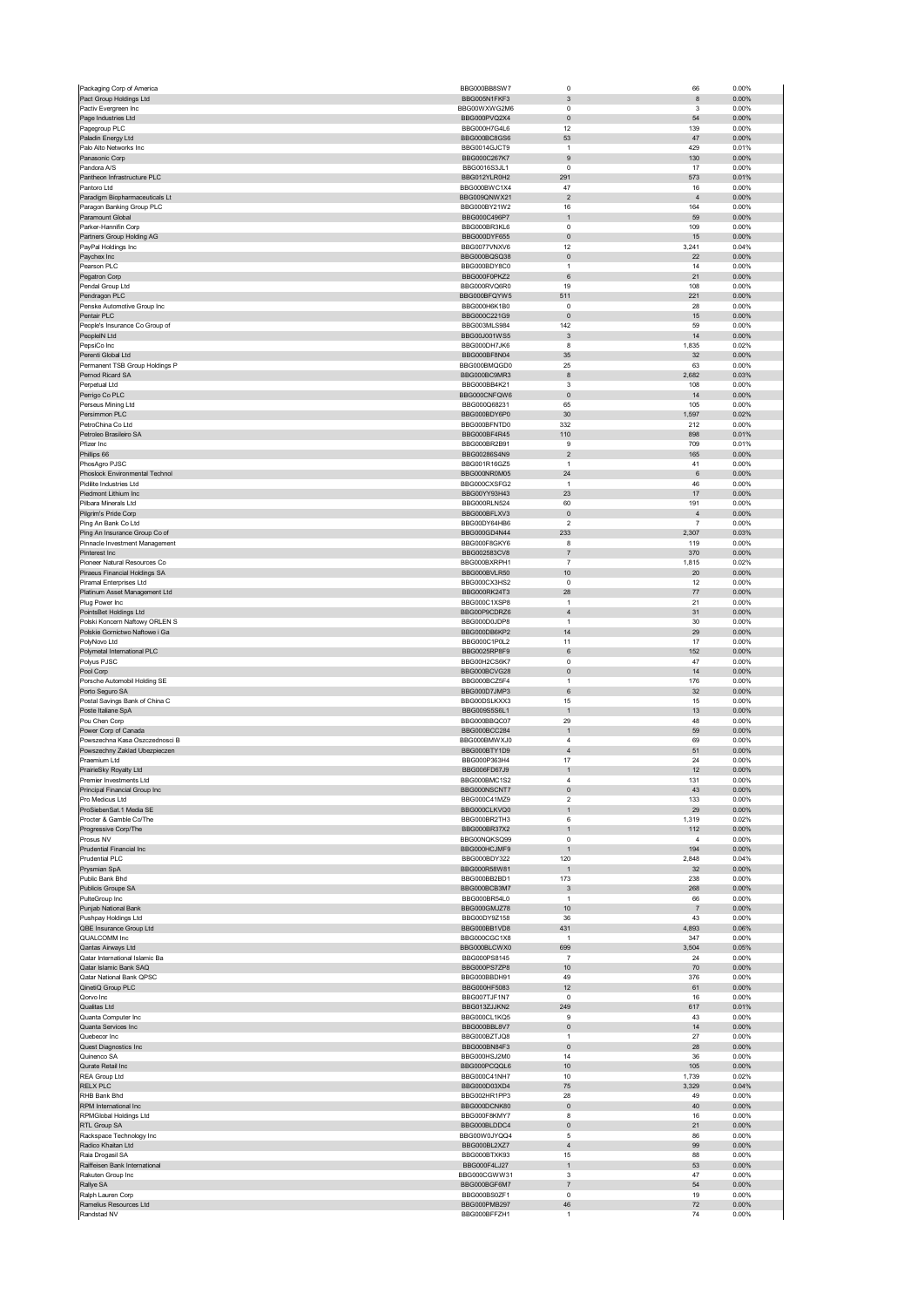|                                                | BBG000C22V73                 | $\pmb{0}$                                 | 291          | 0.00%             |
|------------------------------------------------|------------------------------|-------------------------------------------|--------------|-------------------|
| Raymond James Financial Inc                    | BBG000BS73J1                 | $\pmb{0}$                                 | 32           | 0.00%             |
| Raytheon Technologies Corp                     | BBG000BW8S60                 | 14                                        | 1,644        | 0.02%             |
| Realia Business SA                             | BBG000GTD3N2                 | 51                                        | 63           | 0.00%             |
| Reckitt Benckiser Group PLC                    | BBG000C38NP3                 | $\mathbf 1$                               | 117          | 0.00%             |
| Recordati Industria Chimica e                  | BBG000BC7PF1                 | 3                                         | 262          | 0.00%             |
| Recruit Holdings Co Ltd                        | BBG000F2BCY2                 | $\mathbf{1}$                              | 48           | 0.00%             |
| Red 5 Ltd                                      | BBG000H39TV7                 | 46                                        | 13           | 0.00%             |
| Red Star Macalline Group Corp<br>Redbubble Ltd | BBG009DL1Z82<br>BBG00CRHLVN9 | 10<br>14                                  | 6<br>46      | 0.00%<br>0.00%    |
| Reece Ltd                                      | BBG000BB8QJ6                 | 6                                         | 164          | 0.00%             |
| Regeneron Pharmaceuticals Inc                  | BBG000C734W3                 | 0                                         | 91           | 0.00%             |
| Regions Financial Corp                         | BBG000Q3JN03                 | 14                                        | 410          | 0.01%             |
| Regis Resources Ltd                            | BBG000BLX2J9                 | 41                                        | 79           | 0.00%             |
| Reinet Investments SCA                         | BBG00J36Z0B0                 | $\mathbf{1}$                              | 30           | 0.00%             |
| Reinsurance Group of America I                 | BBG000BDLCQ0                 | $\mathbf 0$                               | 6            | 0.00%             |
| Reliance Industries Ltd                        | BBG000BKVP93                 | 16                                        | 698          | 0.01%             |
| Reliance Steel & Aluminum Co                   | BBG000CJ2181                 | $\pmb{0}$                                 | 15           | 0.00%             |
| Reliance Worldwide Corp Ltd                    | BBG00CNNCST1                 | 17                                        | 106          | $0.00\%$          |
| Remgro Ltd                                     | BBG000C55RJ9                 | 9                                         | 102          | 0.00%             |
| Renault SA                                     | BBG000BKD864                 | $\mathbf 2$                               | 90           | 0.00%             |
| Renesas Electronics Corp                       | BBG000MHQMB8                 | $\boldsymbol{2}$                          | 29           | 0.00%             |
| Renewables Infrastructure Grou                 | BBG004TMT6C3                 | 2,573                                     | 6,442        | 0.08%             |
| Rentokil Initial PLC                           | BBG000BDZZM8                 | 141                                       | 1,539        | 0.02%             |
| Repligen Corp                                  | BBG000BS48J3                 | $\mathbf{1}$                              | 348          | 0.00%             |
| Repsol SA                                      | BBG000C2V6W8                 | $\sqrt{4}$                                | 58           | 0.00%             |
| Republic Services Inc                          | BBG000BPXVJ6                 | $\sqrt{2}$                                | 437          | 0.01%             |
| ResMed Inc                                     | BBG000L4M7F1                 | 167                                       | 6,358        | 0.08%             |
| Resolute Mining Ltd<br>Resona Holdings Inc     | BBG000BT9RX8<br>BBG000C6HT37 | 29<br>$\overline{7}$                      | 11<br>36     | 0.00%<br>0.00%    |
| Restaurant Brands Internationa                 | BBG0076WG2V1                 | $\mathbf{1}$                              | 66           | 0.00%             |
| Rexel SA                                       | BBG000M3SNV3                 | 10                                        | 277          | 0.00%             |
| Richard Pieris & Co PLC                        | BBG000FP8L39                 | 148                                       | 25           | 0.00%             |
| Ricoh Co Ltd                                   | BBG000BKFTL9                 | $\boldsymbol{2}$                          | 23           | 0.00%             |
| Ridley Corp Ltd                                | BBG000BMFXK7                 | 27                                        | 41           | 0.00%             |
| Rio Tinto Ltd                                  | BBG000BYLWT7                 | 21                                        | 2,129        | 0.03%             |
| Rio Tinto PLC                                  | BBG000DZG3K1                 | $\overline{\mathfrak{c}}$                 | 609          | 0.01%             |
| Rite Aid Corp                                  | BBG000BRWGG9                 | $\mathbf{1}$                              | 11           | 0.00%             |
| Robert Half International Inc                  | BBG000BS5DR2                 | $\sqrt{3}$                                | 396          | 0.01%             |
| Roche Holding AG                               | BBG000BNV243                 | $\mathbf{1}$                              | 705          | 0.01%             |
| Rockwell Automation Inc                        | BBG000BBCDZ2                 | $\mathbf{1}$                              | 415          | 0.01%             |
| Rohm Co Ltd                                    | BBG000BGNZR9                 | 3                                         | 392          | 0.01%             |
| Roku Inc                                       | BBG001ZZPQJ6                 | $\pmb{0}$                                 | 23           | 0.00%             |
| Roper Technologies Inc                         | BBG000F1ZSN5                 | $\mathbf{1}$                              | 492          | 0.01%             |
| Rosneft Oil Co PJSC                            | BBG000Q75BV1                 | 17                                        | 189          | 0.00%             |
| Ross Stores Inc                                | BBG000BSBZH7                 | 3                                         | 493          | 0.01%             |
| Rothschild & Co                                | BBG000BVTPN6                 | $\mathbf 1$                               | 51           | 0.00%             |
| Royal Bank of Canada                           | BBG000BCJG31                 | $\mathfrak{p}$                            | 221          | 0.00%             |
| Royal Caribbean Cruises Ltd                    | BBG000BB5792                 | $\pmb{0}$                                 | 25           | 0.00%             |
| Royal Mail PLC                                 | BBG005CM0YV7                 | $\overline{7}$                            | 67           | 0.00%             |
| Royalty Pharma PLC                             | BBG00V1L5YZ5                 | $\pmb{0}$                                 | 14           | 0.00%             |
| Rumo SA                                        | BBG00G6D37M6                 | 17                                        | 73           | 0.00%             |
| Ryanair Holdings PLC                           | BBG000J9CBT0                 | 15                                        | 2,098        | 0.03%             |
| Ryder System Inc                               | BBG000BRVP70                 | $\mathbf{1}$<br>$\mathbf{1}$              | 95           | 0.00%             |
| S&P Global Inc<br>SAP SE                       | BBG000BP1Q11<br>BBG000BG7DY8 | 6                                         | 521<br>1,265 | 0.01%<br>0.02%    |
| <b>SCOR SE</b>                                 | BBG000DZ5LK3                 | $\pmb{0}$                                 | 20           | 0.00%             |
| SEB SA                                         | BBG000BCCKX6                 | 0                                         | 9            | 0.00%             |
| <b>SEEK Ltd</b>                                | BBG000FWNJP8                 | 75                                        | 2,465        | 0.03%             |
| SES SA                                         | BBG000GXK7D7                 | $\mathbf{1}$                              | 14           | 0.00%             |
| <b>SGS SA</b>                                  | BBG000BHR3B1                 | $\mathbf{0}$                              | 18           | 0.00%             |
| SITC International Holdings Co                 | BBG00159JSH2                 | 4                                         | 22           | 0.00%             |
| SK Biopharmaceuticals Co Ltd                   | BBG002Q871F3                 | $\mathbf{1}$                              | 68           | $0.00\%$          |
| SK Bioscience Co Ltd                           | BBG00N9MHSP4                 | $\mathsf 0$                               | 85           | 0.00%             |
| SK Hynix Inc                                   | BBG000GQVT51                 | $\overline{7}$                            | 1,003        | 0.01%             |
| SK Inc                                         | BBG000C2JFR8                 | $\mathbf 0$                               | 87           | 0.00%             |
| SK Square Co Ltd                               | BBG011CLDZ86                 | $\pmb{0}$                                 | 15           | $0.00\%$          |
| SKF AB                                         | BBG000BCD7X4                 | $\pmb{0}$                                 | 15           | 0.00%             |
| SKYCITY Entertainment Group Lt                 |                              |                                           | 22           | 0.00%             |
| SM Investments Corp                            | BBG000HX74B0                 | 8                                         |              |                   |
|                                                | BBG000DKX0B1                 | $\mathbf{1}$                              | 13           | 0.00%             |
| ∋MC Corp                                       | <b>BBG000BLKXN0</b>          | υ                                         | 380          | <b>U.UT%</b>      |
| SODEXO SA PF                                   | BBG012G23H56                 | $\mathbf 0$                               | 16           | 0.00%             |
| SPAR Group Ltd/The                             | BBG000Q8ZZM3                 | $\sqrt{4}$                                | 56           | 0.00%             |
| SSR Mining Inc                                 | BBG00VR71W95                 | 30                                        | 723          | 0.01%             |
| STMicroelectronics NV                          | BBG000BHHK06                 | $\mathbf 5$                               | 330          | $0.00\%$          |
| SVB Financial Group                            | BBG000BT0CM2                 | $\mathsf 0$                               | 371          | 0.00%             |
| Safran SA                                      | BBG000BP01S8                 | $\pmb{0}$                                 | 17           | 0.00%             |
| Saga PLC                                       | BBG006K57CX2                 | 21                                        | 110          | 0.00%             |
| Sage Group PLC/The                             | BBG000BN0PP3<br>BBG000BC9VV8 | 6                                         | 101          | $0.00\%$          |
| Saipem SpA                                     | BBG000BRP3P6                 | 3                                         | 9            | 0.00%             |
| Sampo Oyj<br>Samsung Biologics Co Ltd          | BBG0060N9DS7                 | 3<br>0                                    | 172<br>253   | 0.00%<br>0.00%    |
| Samsung C&T Corp                               | BBG000D5PS68                 | $\mathbf{1}$                              | 73           | $0.00\%$          |
| Samsung Electro-Mechanics Co L                 | BBG000BCXYZ1                 | $^{\circ}$                                | 10           | 0.00%             |
| Samsung Electronics Co Ltd                     | BBG000BCY2S8                 | 40                                        | 3,471        | 0.05%             |
| Samsung Engineering Co Ltd                     | BBG000HTQXQ8                 | $\mathbf{1}$                              | 17           | 0.00%             |
| Samsung Fire & Marine Insuranc                 | BBG000BG7W76                 | 0                                         | 48           | 0.00%             |
| Samsung Life Insurance Co Ltd                  | BBG000FGB8Z9                 | 0                                         | 30           | 0.00%             |
| Samsung SDI Co Ltd                             | BBG000BCY0Q4                 | $\overline{c}$                            | 1,847        | 0.02%             |
| San Miguel Corp                                | BBG000BFHD51                 | 6                                         | 18           | 0.00%             |
| Sandfire Resources Ltd                         | BBG000JTYKD9                 | 98                                        | 647          | 0.01%             |
| Sands China Ltd                                | BBG000PSNMN1                 | 18                                        | 57           | 0.00%             |
| Sandvik AB                                     | BBG000BR0GN6                 | $\mathbf{1}$                              | 31           | $0.00\%$          |
| Sanlam Ltd                                     | BBG000CDQK77                 | 11                                        | 58           | 0.00%             |
| Sanofi                                         | BBG000BWBBP2                 | 15                                        | 2,094        | 0.03%             |
| Santander Bank Polska SA                       | BBG000DP4F92                 | 0<br>$\sqrt{2}$                           | 31           | 0.00%             |
| Santen Pharmaceutical Co Ltd<br>Santos Ltd     | BBG000BJYV90                 | 825                                       | 37           | $0.00\%$<br>0.07% |
| Saputo Inc                                     | BBG000BQKQ90<br>BBG000BHGZT3 | 0                                         | 5,203<br>13  | 0.00%             |
| Sartorius AG                                   | BBG000BGC542                 | 0                                         | 269          | 0.00%             |
| Sartorius Stedim Biotech                       | BBG000FH5WS9                 | $\pmb{0}$                                 | 61           | $0.00\%$          |
| Sasol Ltd                                      | BBG000BTZ0H6                 | 3                                         | 65           | 0.00%             |
| Sberbank of Russia PJSC                        | BBG001VBZR00                 | 35                                        | 773          | 0.01%             |
| Schaeffler AG                                  | BBG00B2FVG27                 | $\overline{\mathfrak{c}}$                 | 81           | 0.00%             |
| Schibsted ASA                                  | BBG000BBMVZ1                 | $\overline{c}$                            | 90           | 0.00%             |
| Schindler Holding AG                           | BBG000BC8JQ2                 | $^{\circ}$                                | 18           | 0.00%             |
| Schlumberger NV                                | BBG000BT41Q8                 | $\sqrt{4}$                                | 183          | 0.00%             |
| Schneider Electric SE                          | BBG000BBWCH2                 | 11                                        | 2,876        | 0.04%             |
| Schroders PLC                                  | BBG000BF0TF3                 | $\pmb{0}$                                 | 32           | $0.00\%$          |
| Scotts Miracle-Gro Co/The                      | BBG000BT5PG5                 | $\pmb{0}$                                 | 99           | 0.00%             |
| Sdcl Energy Efficiency Income                  | BBG00MNLXLX0                 | 2,017                                     | 4,414        | 0.06%             |
| Sea Ltd                                        | BBG00HTBWMG5                 | $\mathbf{1}$                              | 313          | 0.00%             |
| Seagate Technology Holdings PL                 | BBG0113JGQF0                 | $\ensuremath{\mathsf{3}}$<br>$\mathbf{1}$ | 409          | 0.01%             |
| Sealed Air Corp<br>Seazen Group Ltd            | BBG000C22QV7<br>BBG003MJZ5R8 | 8                                         | 52<br>7      | 0.00%<br>$0.00\%$ |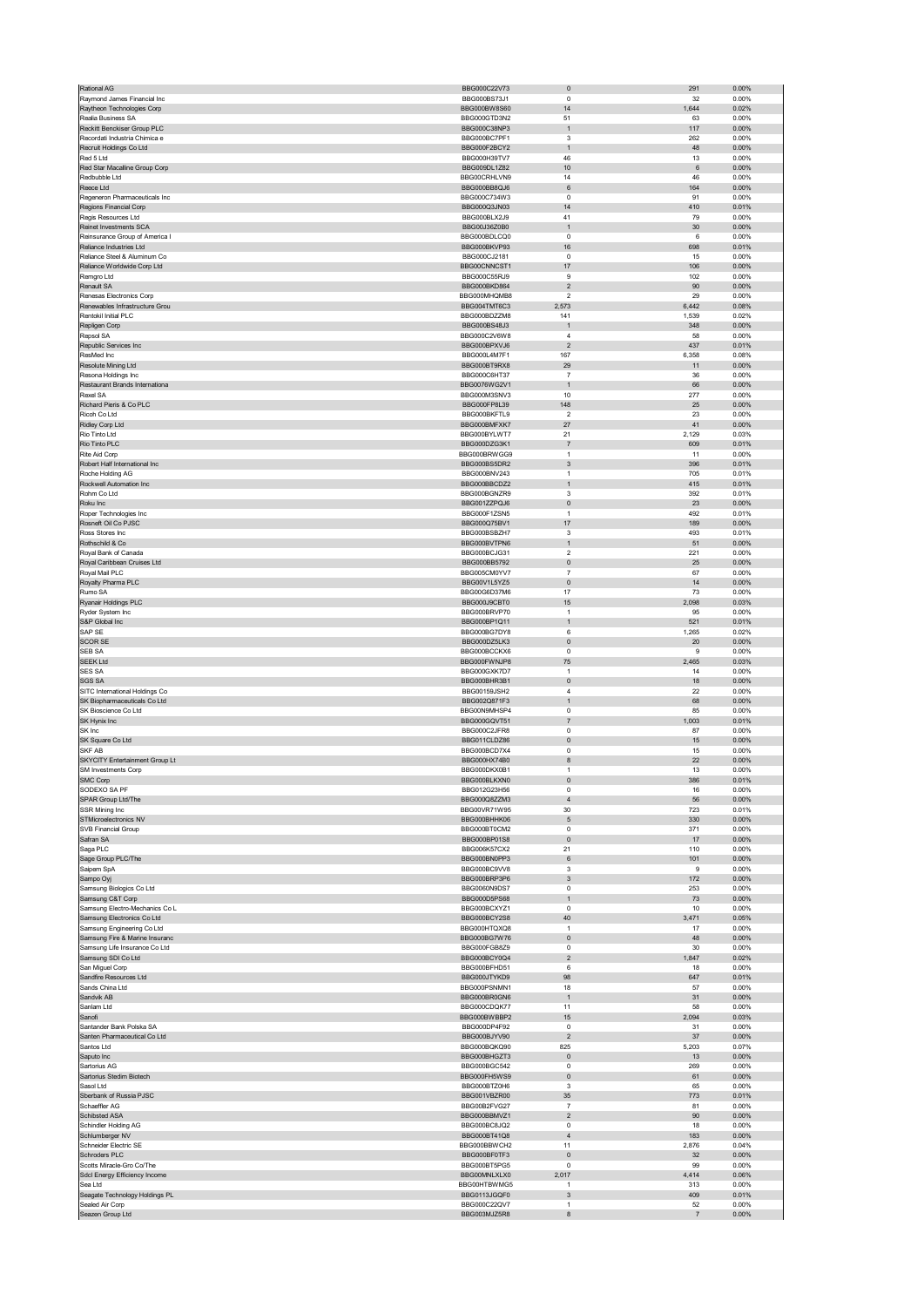| Secom Co Ltd                                                    | BBG000BNHG57                 | 0                                        | 17               | 0.00%             |
|-----------------------------------------------------------------|------------------------------|------------------------------------------|------------------|-------------------|
| Seegene Inc                                                     | BBG0014G4BH0                 | $\mathbf{1}$                             | 44               | 0.00%             |
| Seiko Epson Corp                                                | BBG000PRVGB0                 | $\mathbf{1}$                             | 22               | 0.00%             |
| Sekisui Chemical Co Ltd<br>Sekisui House Ltd                    | BBG000BG5531                 | $\mathbf{1}$<br>$\mathbf{1}$             | 17<br>32         | 0.00%             |
| Select Harvests Ltd                                             | BBG000BFTPN1<br>BBG000HK7XF0 | 6                                        | 35               | 0.00%<br>$0.00\%$ |
| Senex Energy Ltd                                                | BBG000BRSD44                 | 8                                        | 38               | 0.00%             |
| Service Corp International/US                                   | BBG000BTHH16                 | $\sqrt{4}$                               | 406              | 0.01%             |
| Service Stream Ltd                                              | BBG000PLXDY3                 | 28                                       | 22               | 0.00%             |
| ServiceNow Inc                                                  | BBG000M1R011                 | $\sqrt{4}$                               | 3,993            | 0.05%             |
| Seven & i Holdings Co Ltd                                       | BBG000BNCSN6                 | 5                                        | 280              | 0.00%             |
| Seven Group Holdings Ltd                                        | BBG000BJ66K3                 | 3                                        | 73               | 0.00%             |
| Severstal PAO                                                   | BBG000Q3XWC4                 | 5                                        | 149              | 0.00%             |
| Sezzle Inc<br>Shaanxi Coal Industry Co Ltd                      | BBG00PLQBFR8<br>BBG007FFWC39 | $\pmb{0}$<br>33                          | 1<br>87          | 0.00%<br>0.00%    |
| Shanghai Pharmaceuticals Holdi                                  | BBG0015W4KX6                 | $\sqrt{7}$                               | 18               | 0.00%             |
| Shanghai Pudong Development Ba                                  | BBG00709H9J6                 | 12                                       | 22               | 0.00%             |
| Sharp Corp/Japan                                                | BBG000BGL515                 | $\mathbf{1}$                             | 17               | 0.00%             |
| Shaw Communications Inc                                         | BBG000BSR5N9                 | 3                                        | 115              | 0.00%             |
| Shenzhen Overseas Chinese Town                                  | BBG00F1364D9                 | 40                                       | 61               | 0.00%             |
| Sherwin-Williams Co/The                                         | BBG000BSXQV7                 | 6                                        | 3,058            | 0.04%             |
| Shimadzu Corp                                                   | BBG000BGRSS0                 | $\overline{\mathfrak{z}}$                | 393              | 0.01%             |
| Shimao Group Holdings Ltd                                       | BBG000C0T6W5                 | 12                                       | 11               | 0.00%             |
| Shimizu Corp<br>Shin Kong Financial Holding Co                  | BBG000BFRMJ5<br>BBG000BZBZS9 | 3<br>26                                  | 26<br>14         | $0.00\%$<br>0.00% |
| Shin Poong Pharmaceutical Co L                                  | BBG000BG62G3                 | $\pmb{0}$                                | 18               | 0.00%             |
| Shin-Etsu Chemical Co Ltd                                       | BBG000BG24K8                 | $\mathbf 0$                              | 93               | 0.00%             |
| Shinhan Financial Group Co Ltd                                  | BBG000K7N844                 | $\ensuremath{\mathsf{3}}$                | 139              | 0.00%             |
| Shionogi & Co Ltd                                               | BBG000BJQ7X5                 | 0                                        | 27               | 0.00%             |
| Shiseido Co Ltd                                                 | BBG000BG7Y27                 | $\mathbf 2$                              | 137              | 0.00%             |
| Shopify Inc                                                     | BBG004DW5NB8                 | $\pmb{0}$                                | 432              | 0.01%             |
| Shoprite Holdings Ltd                                           | BBG000BFNXZ7                 | 6                                        | 111              | 0.00%             |
| Showa Denko KK<br>Shree Cement Ltd                              | BBG000BG05J9<br>BBG000CZMT73 | 0<br>$\mathbf 0$                         | 5<br>38          | 0.00%<br>$0.00\%$ |
| Shurgard Self Storage SA                                        | BBG00M4QJQ38                 | 24                                       | 2,187            | 0.03%             |
| Siam Cement PCL/The                                             | BBG000BSLLR6                 | $\mathbf{1}$                             | 22               | 0.00%             |
| Siam Commercial Bank PCL/The                                    | BBG000BSLKZ9                 | 5                                        | 28               | 0.00%             |
| Siam Makro PCL                                                  | BBG000M262B7                 | $\mathbf{0}$                             | $\mathbf 0$      | 0.00%             |
| Sibanye Stillwater Ltd                                          | BBG00R3JTQ15                 | 109                                      | 463              | 0.01%             |
| Siemens AG                                                      | BBG000BCCRV3                 | $\sqrt{4}$                               | 862              | 0.01%             |
| Siemens Energy AG                                               | BBG00XLWSW57                 | 11                                       | 379              | 0.00%             |
| Siemens Gamesa Renewable Energ<br>Siemens I td                  | BBG000BH2X22<br>BBG000CZTJS5 | $\mathbf{1}$<br>$\mathbf{1}$             | 31<br>23         | 0.00%<br>0.00%    |
| Sigma Healthcare Ltd                                            | BBG000PBSFN8                 | 27                                       | 13               | 0.00%             |
| Signature Bank/New York NY                                      | BBG000M6TR37                 | 1                                        | 435              | 0.01%             |
| Signet Jewelers Ltd                                             | BBG000C4ZZ10                 | $\mathbf{1}$                             | 77               | 0.00%             |
| Signify NV                                                      | BBG00CTZ9MW1                 | $\mathbf{1}$                             | 35               | 0.00%             |
| Sika AG                                                         | BBG000BC97P8                 | $\mathbf{1}$                             | 387              | 0.01%             |
| Silver Lake Resources Ltd                                       | BBG000DGM5W8                 | 47                                       | 84               | 0.00%             |
| Silver Mines Ltd                                                | BBG000QBM7B4                 | 41                                       | $\boldsymbol{9}$ | $0.00\%$          |
| Sime Darby Bhd                                                  | BBG000F9J6T8                 | 82                                       | 63               | 0.00%             |
| Sime Darby Plantation Bhd<br>Sime Darby Property Bhd            | BBG00J88MJM2<br>BBG00J88MDX3 | 35<br>52                                 | 44<br>10         | 0.00%<br>0.00%    |
| Sims Ltd                                                        | BBG000BSRGJ0                 | 8                                        | 121              | 0.00%             |
| Sinch AB                                                        | BBG00B0DSW69                 | 3                                        | 44               | 0.00%             |
| Sino Land Co Ltd                                                | BBG000BDSR53                 | $\mathsf g$                              | $16\,$           | 0.00%             |
| Sino-Ocean Group Holding Ltd                                    | BBG000PMF346                 | 51                                       | 16               | 0.00%             |
| Sinopharm Group Co Ltd                                          | BBG000VWV3Z5                 | 8                                        | 23               | 0.00%             |
|                                                                 |                              |                                          |                  |                   |
| Sirius XM Holdings Inc                                          | BBG000BT0093                 | 4                                        | 33               | 0.00%             |
| SiteMinder Ltd                                                  | BBG01223RK65                 | 57                                       | 387              | 0.01%             |
| Skandinaviska Enskilda Banken                                   | BBG000BGX763                 | 5                                        | 93               | 0.00%             |
| Skanska AB                                                      | BBG000BCD9M2                 | $\pmb{0}$                                | 12               | 0.00%             |
| Skyworks Solutions Inc<br>SmartGroup Corp Ltd                   | BBG000KLB4Q1<br>BBG002VKXZN7 | 0<br>$\overline{7}$                      | 21<br>55         | 0.00%<br>0.00%    |
| Smith & Nephew PLC                                              | BBG000BF2206                 | $\overline{4}$                           | 100              | 0.00%             |
| Smiths Group PLC                                                | BBG000BF1SQ2                 | 21                                       | 628              | 0.01%             |
| Smurfit Kappa Group PLC                                         | BBG000NCTTW7                 | $\mathbf{1}$                             | 56               | 0.00%             |
| Snap Inc                                                        | BBG00441OM.I7                | $\mathbf{1}$                             | 36               | 0.00%             |
| Snap-on Inc                                                     | BBG000BT7JW9                 | $\pmb{0}$                                | 11               | 0.00%             |
| Snowflake Inc                                                   | BBG007DHGNJ4<br>BBG000BBX6X6 | $\mathbf{1}$                             | 371              | 0.00%             |
| Societe BIC SA<br>Societe Generale SA                           | BBG000BCDQ35                 | 0                                        | 37<br>144        | 0.00%<br>0.00%    |
| Sodexo SA                                                       | BBG000BC1GH5                 | $\ensuremath{\mathsf{3}}$<br>$\mathbf 0$ | 21               | 0.00%             |
| Solvay SA                                                       | BBG000BQ5Z15                 | $\pmb{0}$                                | 64               | 0.00%             |
| Sompo Holdings Inc                                              | BBG000QDQHZ8                 | $\mathbf{1}$                             | 47               | 0.00%             |
| Sonic Healthcare Ltd                                            | BBG000BLHPW1                 | 17                                       | 789              | 0.01%             |
| Sonova Holding AG                                               | BBG000RSPBY9                 | $^{\circ}$                               | $\overline{4}$   | 0.00%             |
| Sony Group Corp                                                 | BBG000C26F38                 | 23                                       | 4,000            | 0.05%             |
| South32 Ltd                                                     | BBG0070L8ZT0<br>BBG000BSHH72 | 205<br>$\overline{2}$                    | 820<br>134       | 0.01%<br>0.00%    |
| Southern Copper Corp<br>Southern Cross Media Group Ltd          | BBG000KNLH78                 | 508                                      | 986              | 0.01%             |
| Spectrum Brands Holdings Inc                                    | BBG000DS5588                 | $\pmb{0}$                                | 10               | 0.00%             |
| Spirit Airlines Inc                                             | BBG000BF6RQ9                 | 1                                        | 24               | 0.00%             |
| Spotify Technology SA                                           | BBG003T4VFC2                 | $\pmb{0}$                                | 38               | $0.00\%$          |
| Square Enix Holdings Co Ltd                                     | BBG000BJXQM7                 | 3                                        | 236              | 0.00%             |
| St Barbara Ltd                                                  | BBG000BS4GC2                 | 40                                       | 58               | 0.00%             |
| Standard Bank Group Ltd                                         | BBG000BQR991                 | 9                                        | 108              | 0.00%             |
| Standard Chartered PLC<br>Stanley Black & Decker Inc            | BBG000BF2QW8<br>BBG000BTQR96 | 6<br>$\pmb{0}$                           | 51<br>28         | 0.00%<br>0.00%    |
| Star Entertainment Grp Ltd/The                                  | BBG0017SCN04                 | 359                                      | 1,323            | 0.02%             |
| Starbucks Corp                                                  | BBG000CTQBF3                 | $\mathbf{1}$                             | 160              | 0.00%             |
| Starpharma Holdings Ltd                                         | BBG000BW3JT0                 | $\mathbf 5$                              | 6                | $0.00\%$          |
| Starwood Property Trust Inc                                     | BBG000M1J270                 | $\mathbf 0$                              | 8                | 0.00%             |
| State Bank of India                                             | BBG000GQ5749                 | 6                                        | 53               | 0.00%             |
| State Street Corp<br>Steadfast Group Ltd                        | BBG000BKFBD7<br>BBG001BHCVX9 | $\mathbf{1}$<br>294                      | 99<br>1,544      | 0.00%<br>0.02%    |
| Steel Dynamics Inc                                              | BBG000HGYNZ9                 | $\overline{2}$                           | 156              | 0.00%             |
| Steinhoff International Holdin                                  | BBG009T5PLG6                 | 430                                      | 186              | 0.00%             |
| Stellantis NV                                                   | BBG00793G288                 | 108                                      | 2,808            | 0.04%             |
| Stora Enso Oyj                                                  | BBG000G1VR87                 | 14                                       | 365              | $0.00\%$          |
| Straumann Holding AG                                            | BBG000C1Y6Q4                 | $\mathbf 0$                              | 244              | 0.00%             |
| Strike Energy Ltd                                               | BBG000F89318                 | 149                                      | 31               | 0.00%             |
| Stryker Corp<br>Subaru Corp                                     | BBG000DN7P92<br>BBG000BGR1H1 | $\mathbf{1}$<br>$\sqrt{2}$               | 480<br>51        | 0.01%<br>0.00%    |
| Sul America SA                                                  | BBG000TDRS53                 | 3                                        | 18               | 0.00%             |
| Sumitomo Chemical Co Ltd                                        | BBG000BG0GJ5                 | 5                                        | 33               | 0.00%             |
| Sumitomo Corp                                                   | BBG000BB6ZY1                 | 2                                        | 46               | 0.00%             |
| Sumitomo Dainippon Pharma Co L                                  | BBG000BG65R4                 | $\mathbf{1}$                             | 8                | $0.00\%$          |
| Sumitomo Electric Industries L                                  | BBG000BLBD45                 | $\overline{2}$                           | 36               | 0.00%             |
| Sumitomo Metal Mining Co Ltd                                    | BBG000BB13F8                 | $\pmb{0}$                                | 11               | 0.00%             |
| Sumitomo Mitsui Financial Grou                                  | BBG000PJ4DL4                 | 3                                        | 142              | 0.00%             |
| Sumitomo Mitsui Trust Holdings<br>Sumitomo Realty & Development | BBG000LN14V1<br>BBG000BGY432 | 26<br>$\mathbf 0$                        | 1,197<br>18      | 0.02%<br>0.00%    |
| Sumitomo Rubber Industries Ltd<br>Sun Art Retail Group Ltd      | BBG000BL18R2<br>BBG001RTXP48 | $\ensuremath{\mathsf{3}}$<br>10          | 43<br>5          | 0.00%<br>0.00%    |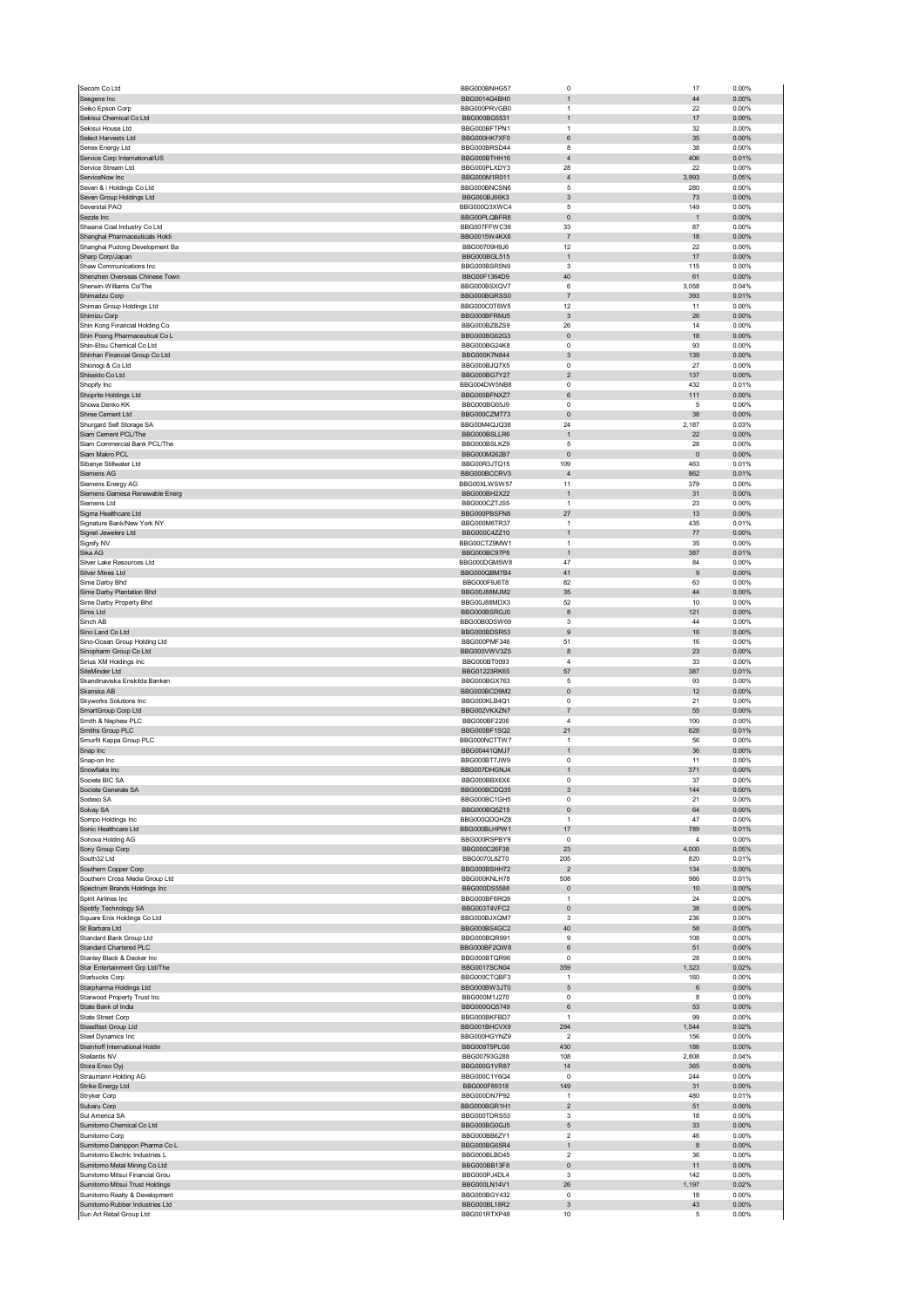| Sun Hung Kai Properties Ltd                                          | BBG000BF0155                 | 113                            | 1,888          | 0.02%             |
|----------------------------------------------------------------------|------------------------------|--------------------------------|----------------|-------------------|
| Sun Life Financial Inc                                               | BBG000LS68P3                 | $\mathbf{1}$                   | 56             | 0.00%             |
| Sun Pharmaceutical Industries                                        | BBG000BV5G16                 | $\sqrt{2}$                     | 29             | 0.00%             |
| Sunac China Holdings Ltd                                             | BBG000PZ8SG7                 | 13                             | 27             | 0.00%             |
| Suncorp Group Ltd<br>Sunny Optical Technology Group                  | BBG000CR4Y89<br>BBG000C16952 | 239<br>$\mathbf{1}$            | 2,643<br>42    | 0.03%<br>0.00%    |
| Suntory Beverage & Food Ltd                                          | BBG004ML6D96                 | $\overline{1}$                 | 62             | $0.00\%$          |
| Super Retail Group Ltd                                               | BBG000BF8GK7                 | 178                            | 2,223          | 0.03%             |
| Surgutneftegas PJSC                                                  | BBG000NNC0N4                 | $\overline{7}$                 | 50             | 0.00%             |
| Suzano SA                                                            | BBG00J5Q0BS0                 | 4                              | 53             | 0.00%             |
| Suzuki Motor Corp                                                    | BBG000BGQTF3                 | 20                             | 1,046          | 0.01%             |
| Svenska Cellulosa AB SCA                                             | BBG000BCCG29                 | 5                              | 118            | 0.00%             |
| Svenska Handelsbanken AB                                             | BBG000BGX8Y0                 | 5                              | 74             | 0.00%             |
| Swatch Group AG/The<br>Swedbank AB                                   | BBG000BVQ866<br>BBG000BQXJJ1 | 0<br>$\sqrt{2}$                | 77<br>42       | 0.00%<br>0.00%    |
| Swire Pacific Ltd                                                    | BBG000BF0315                 | 54                             | 104            | 0.00%             |
| Swire Properties Ltd                                                 | BBG000PQBD21                 | 9                              | 32             | 0.00%             |
| Swiss Life Holding AG                                                | BBG000BRJTZ5                 | 0                              | 38             | 0.00%             |
| Swiss Re AG                                                          | BBG001P1Z4F4                 | $\mathbf{1}$                   | 128            | 0.00%             |
| Switch Inc                                                           | BBG00HPDM5Z2                 | 23                             | 910            | 0.01%             |
| Symbio Holdings Ltd                                                  | BBG000P4T4M9                 | $\sqrt{2}$                     | 16             | 0.00%             |
| Symrise AG                                                           | BBG000N4B6Z1                 | 1                              | 255            | 0.00%             |
| Synchrony Financial                                                  | BBG00658F3P3                 | 8                              | 537            | 0.01%             |
| Synopsys Inc                                                         | BBG000BSFRF3                 | $\boldsymbol{2}$               | 1,267          | 0.02%             |
| Sysco Corp                                                           | BBG000BTVJ25                 | $\mathbf 5$                    | 530            | 0.01%             |
| Sysmex Corp                                                          | BBG000C2SF52<br>BBG000BVMPN3 | $\mathbf{1}$<br>0              | 97<br>42       | 0.00%<br>0.00%    |
| T Rowe Price Group Inc<br>T&D Holdings Inc                           | BBG000BVF804                 | $\mathbf{1}$                   | 23             | 0.00%             |
| <b>TCS Group Holding PLC</b>                                         | BBG005DXJS36                 | 10                             | 1,150          | 0.01%             |
| TDK Corp                                                             | BBG000C26MP9                 | $^{\circ}$                     | 20             | 0.00%             |
| TE Connectivity Ltd                                                  | BBG000RGM5P1                 | 17                             | 3,875          | 0.05%             |
| TJX Cos Inc/The                                                      | BBG000BV8DN6                 | 1                              | 151            | 0.00%             |
| <b>TOMRA Systems ASA</b>                                             | BBG000BCQZM0                 | $\boldsymbol{9}$               | 928            | 0.01%             |
| TOPPAN INC                                                           | BBG000BCN8S7                 | $\overline{1}$                 | 20             | 0.00%             |
| Tabcorp Holdings Ltd                                                 | BBG000CMHCR3                 | 48                             | 239            | 0.00%             |
| Taisei Corp                                                          | BBG000BFR3K5                 | $\boldsymbol{2}$               | 66             | 0.00%             |
| Taiwan Cement Corp                                                   | BBG000BCWQQ9                 | 30                             | 71             | 0.00%             |
| Taiwan Semiconductor Manufactu                                       | BBG000BD8ZK0                 | 46                             | 3,833          | 0.05%             |
| <b>Take-Two Interactive Software</b><br>Takeda Pharmaceutical Co Ltd | BBG000BS1YV5                 | $\overline{\mathbf{c}}$<br>6   | 399<br>243     | 0.01%<br>0.00%    |
| Talanx AG                                                            | BBG000BJPPH4<br>BBG000CRQVF3 | $\mathbf{1}$                   | 47             | 0.00%             |
| Tamburi Investment Partners Sp                                       | BBG000KDCQ25                 | 26                             | 402            | 0.01%             |
| Tapestry Inc                                                         | BBG000BY29C7                 | 0                              | 18             | 0.00%             |
| Target Corp                                                          | BBG000H8TVT2                 | $\mathbf{1}$                   | 224            | 0.00%             |
| Tassal Group Ltd                                                     | BBG000BXPTR4                 | $\overline{4}$                 | 15             | 0.00%             |
| Tata Consultancy Services Ltd                                        | BBG000Q0WCK6                 | 16                             | 1,111          | 0.01%             |
| <b>Tata Consumer Products Ltd</b>                                    | BBG000D1BVC8                 | 3                              | 45             | 0.00%             |
| Tata Motors Ltd                                                      | BBG000D0Z6J2                 | 12                             | 109            | 0.00%             |
| Tata Steel Ltd                                                       | BBG000D0ZDF1                 | $\overline{4}$                 | 73             | 0.00%             |
| Tatneft PJSC                                                         | BBG000B9X7K3                 | 3                              | 154            | 0.00%             |
| Taylor Wimpey PLC                                                    | BBG000BF4KL1                 | 439                            | 1,436          | 0.02%             |
| Tecan Group AG<br>TechnipFMC PLC                                     | BBG000BNP507                 | 0<br>$\sqrt{2}$                | 257            | 0.00%<br>0.00%    |
| Technology One Ltd                                                   | BBG00DL8NMV2<br>BBG000BMDJH4 | 43                             | 14<br>551      | 0.01%             |
| Techtronic Industries Co Ltd                                         | BBG000BFGXV9                 | 30                             | 830            | 0.01%             |
| <b>Teck Resources Ltd</b>                                            | BBG000BCS9D6                 | 6                              | 236            | 0.00%             |
| Teijin Ltd                                                           | BBG000BFXX22                 | $\pmb{0}$                      | $\overline{7}$ | $0.00\%$          |
| <b>Tekfen Holding AS</b>                                             | BBG000TFZRY9                 |                                | 44             | 0.00%             |
|                                                                      |                              | 21                             |                |                   |
| <b>Teladoc Health Inc</b>                                            | BBG0019T5SG0                 | $\mathbf 0$                    | 18             | 0.00%             |
| Teleflex Inc                                                         | BBG000BV59Y6                 | 5                              | 2,110          | 0.03%             |
| Telefonaktiebolaget LM Ericsso                                       | BBG000BX2SW5                 | 19                             | 284            | 0.00%             |
| Teleperformance                                                      | BBG000BC86D4                 | $\overline{\mathbf{c}}$        | 1,215          | 0.02%             |
| <b>Television Broadcasts Ltd</b>                                     | BBG000BF07T6                 | 37                             | 31             | 0.00%             |
| Telix Pharmaceuticals Ltd                                            | BBG00HZHXWM5                 | 4                              | 32             | 0.00%             |
| Temple & Webster Group Ltd                                           | BBG006T0RJQ5                 | $\,6$                          | 62             | 0.00%             |
| <b>Tenaris SA</b>                                                    | BBG000KF3XG0                 | 18                             | 258            | 0.00%             |
| Tencent Holdings Ltd                                                 | BBG000BJ35N5                 | $27\,$                         | 2,143          | 0.03%             |
| Tencent Music Entertainment Gr                                       | BBG00LDC5RK5                 | 52                             | 489            | 0.01%             |
| Teradyne Inc<br>Ternium SA                                           | BBG000BV4DR6<br>BBG000LTPD97 | $\sqrt{2}$<br>$\mathsf 0$      | 398<br>19      | 0.01%<br>0.00%    |
|                                                                      | <b>BBG000BK08X8</b>          |                                | 132            | n nn%             |
| Tesco PLC                                                            | BBG000BF46Y8                 | 69                             | 372            | 0.00%             |
| Tesla Inc                                                            | BBG000N9MNX3                 | $\pmb{0}$                      | 473            | 0.01%             |
| Teva Pharmaceutical Industries                                       | BBG000HVWNL3                 | 8                              | 92             | 0.00%             |
| Texas Instruments Inc                                                | BBG000BVV7G1                 | 10                             | 2,516          | 0.03%             |
| Thai Beverage PCL                                                    | BBG000BQ6ZN0                 | 9                              | 6              | 0.00%             |
| Thanachart Capital PCL                                               | BBG000BDJ6G7                 | 28                             | 44             | $0.00\%$          |
| Thermo Fisher Scientific Inc                                         | BBG000BVDI H9                | 4                              | 3,552          | 0.05%             |
| Thomson Reuters Corp                                                 | BBG000BFK1R9                 | 0                              | 72             | 0.00%             |
| Thor Industries Inc<br>Tiger Brands Ltd                              | BBG000BV6R84<br>BBG000C3KV44 | 3<br>$\ensuremath{\mathsf{3}}$ | 413<br>50      | 0.01%<br>$0.00\%$ |
| Tingyi Cayman Islands Holding                                        | BBG000G5OM75                 | 85                             | 239            | 0.00%             |
| Titan Co Ltd                                                         | BBG000D17Q16                 | $\overline{c}$                 | 83             | 0.00%             |
| Tokio Marine Holdings Inc                                            | BBG000BBN738                 | 22                             | 1,676          | 0.02%             |
| Tokyo Century Corp                                                   | BBG000C4RCK9                 | 0                              | $\overline{2}$ | 0.00%             |
| Tokyo Electron Ltd                                                   | BBG000BB59S7                 | 0                              | 98             | 0.00%             |
| <b>Tokyu Corp</b>                                                    | BBG000BCQ4G6                 | 0                              | $\sqrt{2}$     | $0.00\%$          |
| <b>TopBuild Corp</b>                                                 | BBG0077VS2C0                 | 1                              | 490            | 0.01%             |
| Toray Industries Inc<br>Toronto-Dominion Bank/The                    | BBG000BD5C60<br>BBG000BCRMB0 | 3<br>$\boldsymbol{2}$          | 25<br>220      | 0.00%<br>0.00%    |
| Tosei Corp                                                           | BBG000JPVC11                 | 6                              | 69             | 0.00%             |
| Toshiba Corp                                                         | BBG000BD1N97                 | $\mathbf{1}$                   | 55             | 0.00%             |
| <b>Tosoh Corp</b>                                                    | BBG000BCKVD5                 | $\overline{\mathbf{c}}$        | 44             | 0.00%             |
| <b>TotalEnergies SE</b>                                              | BBG000C1M4K8                 | 29                             | 2,036          | 0.03%             |
| Tourmaline Oil Corp                                                  | BBG0017DRN10                 | $\mathbf{1}$                   | 61             | 0.00%             |
| Toyo Suisan Kaisha Ltd                                               | BBG000BCV7S0                 | $^{\circ}$                     | 23             | 0.00%             |
| Toyo Tire Corp                                                       | BBG000BCLMY1                 | $\overline{\mathbf{c}}$        | 36             | 0.00%             |
| Toyota Industries Corp                                               | BBG000BD9J25<br>BBG000BCM915 | $\mathbf{1}$                   | 138            | 0.00%             |
| Toyota Motor Corp                                                    |                              | 38<br>$\overline{1}$           | 963<br>41      | 0.01%             |
| Toyota Tsusho Corp                                                   | BBG000BDGFD3<br>BBG000BLXZN1 | $\overline{c}$                 | 521            | 0.00%<br>0.01%    |
| Tractor Supply Co<br>Trade Desk Inc/The                              | BBG00629NGT2                 | 3                              | 351            | 0.00%             |
| Trajan Group Holdings Ltd                                            | BBG010Z1D1P3                 | $\overline{4}$                 | 15             | $0.00\%$          |
| Trane Technologies PLC                                               | BBG000BM6788                 | 6                              | 1,723          | 0.02%             |
| TransDigm Group Inc                                                  | BBG000L8CBX4                 | 0                              | 47             | 0.00%             |
| <b>Transocean Ltd</b>                                                | BBG000BH5LT6                 | 6                              | 24             | 0.00%             |
| Travel + Leisure Co                                                  | BBG000PV2L86                 | $\mathsf 0$                    | 15             | 0.00%             |
| Travelers Cos Inc/The                                                | BBG000BJ81C1                 | $\Omega$                       | 84             | 0.00%             |
| <b>Travis Perkins PLC</b>                                            | BBG000BFDB86                 | 52                             | 1,518          | 0.02%             |
| Treasury Wine Estates Ltd                                            | BBG000QZ1QQ6                 | 15<br>6                        | 190            | 0.00%             |
| <b>Treatt PLC</b>                                                    | BBG000BB41Y8                 | 11                             | 141<br>371     | 0.00%<br>0.00%    |
| Trip.com Group Ltd<br><b>Truist Financial Corp</b>                   | BBG000CWKYS8<br>BBG000BYYLS8 | $\overline{\mathbf{c}}$        | 163            | 0.00%             |
| Tryg A/S<br>Tsingtao Brewery Co Ltd                                  | BBG000QMPGL6<br>BBG000BHWDF9 | 2<br>8                         | 58<br>107      | 0.00%<br>$0.00\%$ |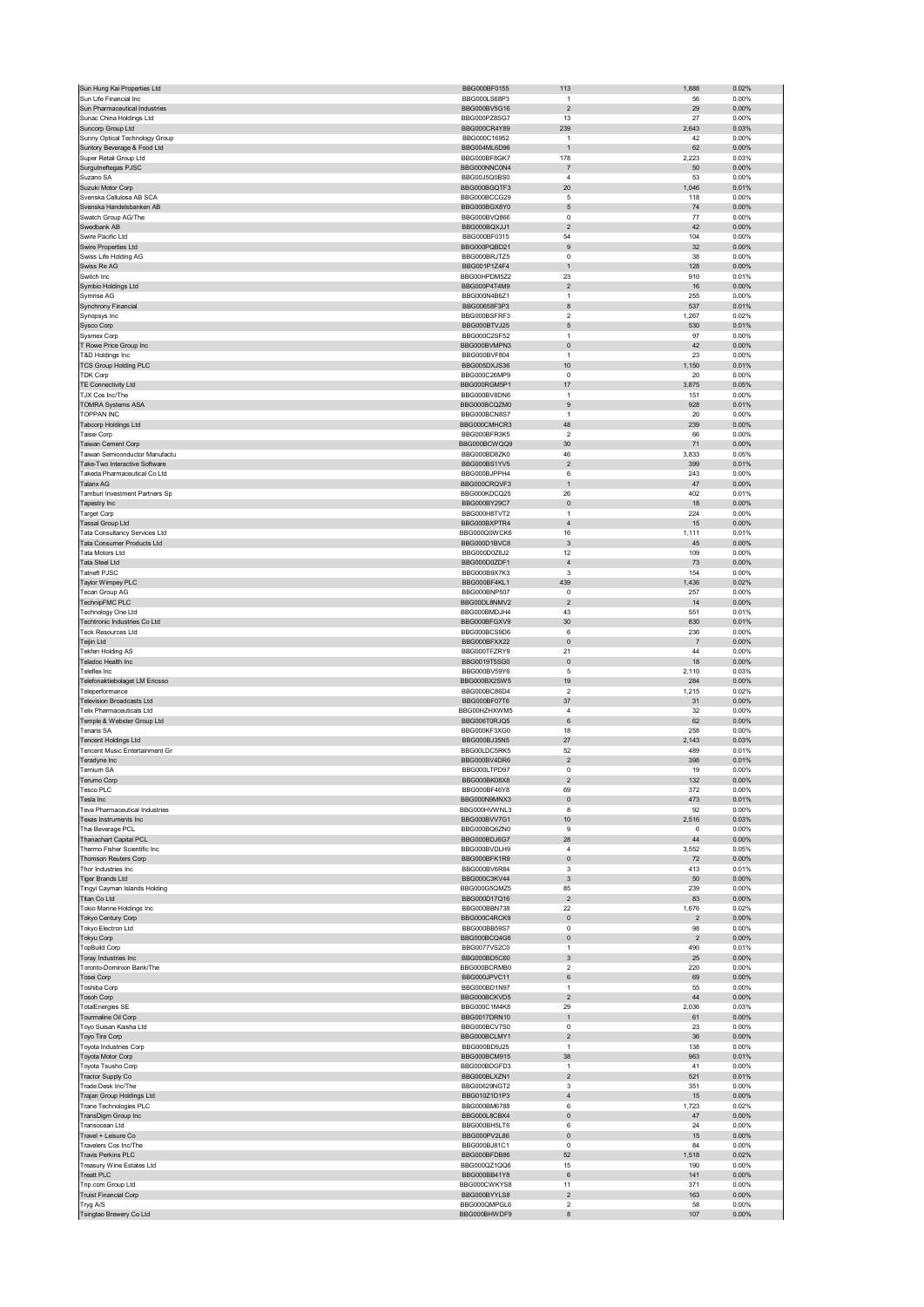| Tsuruha Holdings Inc                                          | BBG000JXTF38                 | $\mathbf 0$                             | 31           | 0.00%             |
|---------------------------------------------------------------|------------------------------|-----------------------------------------|--------------|-------------------|
| Turk Hava Yollari AO                                          | BBG000BVFLX9                 | 6                                       | 13           | 0.00%             |
| Turkiye Garanti Bankasi AS                                    | BBG000BHDJ67                 | 31                                      | 36           | 0.00%             |
| Turkiye Is Bankasi AS                                         | BBG000BVF6R9                 | 22                                      | 17           | $0.00\%$          |
| <b>Twist Bioscience Corp</b>                                  | BBG006KDCHJ4                 | 3                                       | 329<br>17    | 0.00%<br>$0.00\%$ |
| Twitter Inc<br>Tyro Payments Ltd                              | BBG000H6HNW3<br>BBG0062RX132 | $\pmb{0}$<br>180                        | 514          | 0.01%             |
| Tyson Foods Inc                                               | BBG000DKCC19                 | $\mathbf{1}$                            | 103          | 0.00%             |
| <b>UBS Group AG</b>                                           | BBG007936GV2                 | 5                                       | 119          | 0.00%             |
| <b>UCB SA</b>                                                 | BBG000BD8CR4                 | $\mathbf 2$                             | 318          | 0.00%             |
| <b>UOL Group Ltd</b>                                          | BBG000BFDYK2                 | 3                                       | 21           | 0.00%             |
| <b>UPL Ltd</b>                                                | BBG000JN6ZM0                 | $\overline{4}$                          | 53           | 0.00%             |
| UPM-Kymmene Oyj                                               | BBG000GM9CH9                 | $\boldsymbol{9}$                        | 477          | 0.01%<br>0.00%    |
| US Bancorp<br>US Foods Holding Corp                           | BBG000FFDM15<br>BBG00C6H6D40 | 3<br>0                                  | 226<br>9     | 0.00%             |
| Uber Technologies Inc                                         | BBG002B04MT8                 | $\mathbf 2$                             | 127          | $0.00\%$          |
| Ulta Beauty Inc                                               | BBG00FWQ4VD6                 | $\mathbf 0$                             | 10           | 0.00%             |
| UltraTech Cement Ltd                                          | BBG000PZ2JC7                 | $\pmb{0}$                               | 70           | 0.00%             |
| Umicore SA                                                    | BBG000BN6FD2                 | $\mathbf{1}$                            | 67           | 0.00%             |
| Uni-President Enterprises Corp                                | BBG000BF1ZZ6                 | 6                                       | 20           | 0.00%             |
| UniCredit SpA                                                 | BBG000BN0LC6<br>BBG000BDJH37 | $\overline{7}$<br>$\mathbf 2$           | 142<br>116   | 0.00%<br>0.00%    |
| Unicharm Corp<br>Unilever Indonesia Tbk PT                    | BBG000BFGJG7                 | 31                                      | 12           | 0.00%             |
| Unilever PLC                                                  | BBG000C0M8X7                 | 28                                      | 2,039        | 0.03%             |
| Union Pacific Corp                                            | BBG000BW3299                 | 10                                      | 3,507        | 0.05%             |
| Uniper SE                                                     | BBG007NDF7H0                 | $\pmb{0}$                               | 20           | 0.00%             |
| Unipol Gruppo SpA                                             | BBG000BGHKH0                 | 11                                      | 79           | 0.00%             |
| UnipolSai Assicurazioni SpA                                   | BBG000BCR6X1                 | 6                                       | 23           | 0.00%             |
| United Airlines Holdings Inc<br>United Co RUSAL International | BBG000M65M61<br>BBG000W4XX79 | $\mathbf{1}$<br>16                      | 45<br>22     | 0.00%<br>0.00%    |
| United Malt Grp Ltd                                           | BBG00RMVY241                 | 6                                       | 25           | 0.00%             |
| United Microelectronics Corp                                  | BBG000BCWT65                 | $\overline{\mathfrak{c}}$               | 22           | 0.00%             |
| United Overseas Bank Ltd                                      | BBG000BFDWJ8                 | $\boldsymbol{2}$                        | 44           | 0.00%             |
| United Parcel Service Inc                                     | BBG000L9CV04                 | $\mathbf{1}$                            | 259          | 0.00%             |
| United Rentals Inc                                            | BBG000BXMFC3                 | $\mathbf{1}$                            | 388          | 0.01%             |
| <b>United Spirits Ltd</b>                                     | BBG000KGJM66                 | $\mathbf 2$                             | 37           | 0.00%             |
| United Therapeutics Corp                                      | BBG000BV4XJ1<br>BBG000CH5208 | 0                                       | 5            | 0.00%             |
| UnitedHealth Group Inc<br>Unity Software Inc                  | BBG0056JW5G6                 | $\mathbf 5$<br>$\overline{\phantom{a}}$ | 3,761<br>317 | 0.05%<br>0.00%    |
| Universal Music Group NV                                      | BBG012J967J2                 | 29                                      | 1,116        | 0.01%             |
| Unum Group                                                    | BBG000BW2QX0                 | 1                                       | 26           | 0.00%             |
| VF Corp                                                       | BBG000BWCKB6                 | $\pmb{0}$                               | 19           | 0.00%             |
| VK Co Ltd                                                     | BBG00178PGX3                 | $\overline{2}$                          | 25           | 0.00%             |
| VMware Inc                                                    | BBG000BC9938                 | $\pmb{0}$                               | 55           | 0.00%             |
| Vale SA                                                       | BBG000BHNR86<br>BBG000BCGYJ8 | 27                                      | 520          | 0.01%             |
| Valeo                                                         | BBG000BBGGQ1                 | $\mathbf{1}$<br>$\overline{2}$          | 27<br>178    | 0.00%<br>0.00%    |
| Valero Energy Corp<br>Valmet Oyj                              | BBG005PTLS84                 | $\mathbf{1}$                            | 52           | 0.00%             |
| VanEck Gold Miners ETF/USA                                    | BBG000PLNQN7                 | 8                                       | 350          | 0.00%             |
| Vedanta Ltd                                                   | BBG000CZG8N8                 | 6                                       | 40           | 0.00%             |
| Veeco Instruments Inc                                         | BBG000BDCB28                 | $\mathbf 0$                             | 19           | 0.00%             |
| Veeva Systems Inc                                             | BBG001CGB489                 | $\pmb{0}$                               | 38           | 0.00%             |
| Venator Materials PLC                                         | BBG00GNHP3Y0                 | 3                                       | 12           | 0.00%             |
| Ventia Services Group Pty Ltd<br>VeriSign Inc                 | BBG00R6VRJV0<br>BBG000BGKHZ3 | 509<br>$\pmb{0}$                        | 1,019<br>38  | 0.01%<br>0.00%    |
| Verisk Analytics Inc                                          | BBG000BCZL41                 | 0                                       | 40           | 0.00%             |
| Vertex Pharmaceuticals Inc                                    | BBG000C1S2X2                 | 0                                       | 77           | 0.00%             |
| Vestas Wind Systems A/S                                       | BBG000BJBK53                 | $\overline{7}$                          | 289          | 0.00%             |
| Via S/A                                                       | BBG000BWXYF9                 | 34                                      | 44           | 0.00%             |
|                                                               |                              |                                         |              | 0.00%             |
| Viatris Inc                                                   | BBG00Y4RQNH4                 | $\pmb{0}$                               | 8            |                   |
| Vibra Energia SA                                              | BBG00JC2B374                 | 25                                      | 133          | 0.00%             |
| Victoria's Secret & Co                                        | BBG01103B471                 | $\mathbf 0$                             | 16           | 0.00%             |
| Vienna Insurance Group AG Wien                                | BBG000BJKZH7                 | $\mathbf 0$                             | 19           | 0.00%             |
| Vinci SA                                                      | BBG000BDXBJ7                 | $\pmb{0}$                               | 67           | 0.00%             |
| Vipshop Holdings Ltd                                          | BBG002NLDLV8<br>BBG00BNHGK82 | 9<br>27                                 | 100<br>89    | 0.00%<br>$0.00\%$ |
| Virgin Money UK PLC<br>Visa Inc                               | BBG000PSKYX7                 | 8                                       | 2,415        | 0.03%             |
| Vistra Corp                                                   | BBG00DXDL6Q1                 | 3                                       | 105          | 0.00%             |
| Viva Energy Group Ltd                                         | BBG00L7QFD67                 | 543                                     | 1,277        | 0.02%             |
| Vivendi SE                                                    | BBG000BC0R46                 | $\overline{2}$                          | 46           | 0.00%             |
| /olkswagen AG                                                 | BBG000BCH458                 | 13                                      | 3730         | 0.05%             |
| Volvo AB                                                      | BBG000BCH2F1                 | 3                                       | 99           | 0.00%             |
| Vonovia SE<br>Voya Financial Inc                              | BBG000BT0ZM1<br>BBG000BCWKD6 | 32<br>$\pmb{0}$                         | 2,460<br>28  | 0.03%<br>0.00%    |
| Vulcan Energy Resources Ltd                                   | BBG00KXSP9N5                 | 3                                       | 29           | 0.00%             |
| Vulcan Materials Co                                           | BBG000BWGYF8                 | 5                                       | 1,442        | 0.02%             |
| W R Berkley Corp                                              | BBG000BD1HP2                 | 0                                       | 18           | 0.00%             |
| <b>WEGSA</b>                                                  | BBG000BV7KG9                 | 23                                      | 187          | $0.00\%$          |
| WH Group Ltd                                                  | BBG00699M8Q7                 | 47                                      | 41           | 0.00%             |
| WPP PLC                                                       | BBG000BF6B57<br>BBG000BKR1D6 | $\mathbf 2$<br>0                        | 44<br>78     | 0.00%<br>0.00%    |
| WW Grainger Inc<br>Wacker Neuson SE                           | BBG000C6GMF0                 | $\mathbf 2$                             | 92           | $0.00\%$          |
| Wal-Mart de Mexico SAB de CV                                  | BBG000BRQ507                 | 281                                     | 1,437        | 0.02%             |
| Walgreens Boots Alliance Inc                                  | BBG000BWLMJ4                 | $\ensuremath{\mathsf{3}}$               | 202          | 0.00%             |
| Walmart Inc                                                   | BBG000BWXBC2                 | $\overline{4}$                          | 881          | 0.01%             |
| Walt Disney Co/The                                            | BBG000BH4R78                 | $\ensuremath{\mathsf{3}}$               | 552          | 0.01%             |
| Wan Hai Lines Ltd<br>Wanhua Chemical Group Co Ltd             | BBG000GQF9B6<br>BBG00709HM07 | 2<br>$\mathbf{1}$                       | 21<br>29     | 0.00%<br>$0.00\%$ |
| Want Want China Holdings Ltd                                  | BBG000R588R3                 | 10                                      | 13           | 0.00%             |
| Warrior Met Coal Inc                                          | BBG00GD1JMV4                 | $\mathbf{1}$                            | 43           | 0.00%             |
| Wartsila OYJ Abp                                              | BBG000BS65Q9                 | $\boldsymbol{2}$                        | 40           | 0.00%             |
| Waste Connections Inc                                         | BBG000DZ8BC1                 | $\overline{c}$                          | 422          | 0.01%             |
| Waste Management Inc                                          | BBG000BWVSR1                 | $\overline{2}$                          | 483          | 0.01%             |
| Waters Corp<br>Webjet Ltd                                     | BBG000FQRVM3<br>BBG000C93BF2 | $\pmb{0}$<br>8                          | 83<br>39     | 0.00%<br>0.00%    |
| Weichai Power Co Ltd                                          | BBG000L8BY83                 | 21                                      | 57           | $0.00\%$          |
| Wells Fargo & Co                                              | BBG000BWQFY7                 | 28                                      | 1,856        | 0.02%             |
| Wesfarmers Ltd                                                | BBG000BFJYW3                 | 31                                      | 1,858        | 0.02%             |
| West African Resources Ltd                                    | BBG000R17C94                 | 20                                      | 26           | 0.00%             |
| West Fraser Timber Co Ltd                                     | BBG000BD1GP4                 | $\sqrt{4}$                              | 481          | 0.01%             |
| West Japan Railway Co                                         | BBG000H5XXL7                 | 40                                      | 2,291        | 0.03%             |
| West Pharmaceutical Services I                                | BBG000BX24N8                 | $\pmb{0}$                               | 58           | 0.00%             |
| Western Areas Ltd                                             | BBG000BWRT03                 | 12                                      | 41           | 0.00%             |
| Western Digital Corp<br>Western Union Co/The                  | BBG000BWNFZ9<br>BBG000BB5373 | $\mathbf{1}$<br>3                       | 112<br>77    | $0.00\%$<br>0.00% |
| Westgold Resources Ltd                                        | BBG000BG27F7                 | 23                                      | 47           | 0.00%             |
| Westlake Corp                                                 | BBG000PXZFW2                 | 0                                       | 15           | 0.00%             |
| Westpac Banking Corp                                          | BBG000D0JD23                 | 342                                     | 7,301        | 0.09%             |
| Westrock Co                                                   | BBG008NXC572                 | 8                                       | 484          | 0.01%             |
| Wharf Holdings Ltd/The                                        | BBG000BD5H69                 | $\overline{\mathfrak{c}}$               | 31           | 0.00%             |
| Wharf Real Estate Investment C                                | BBG00J76TKS1                 | 16                                      | 114<br>104   | 0.00%<br>0.00%    |
| Wheaton Precious Metals Corp<br>Whirlpool Corp                | BBG000BJCC41<br>BBG000BWSV34 | $\mathbf 2$<br>$\mathbf 0$              | 59           | 0.00%             |
| Wickes Group PLC<br>Williams-Sonoma Inc                       | BBG00ZVX07Y2<br>BBG000FSMWC3 | 47<br>0                                 | 209<br>34    | 0.00%<br>0.00%    |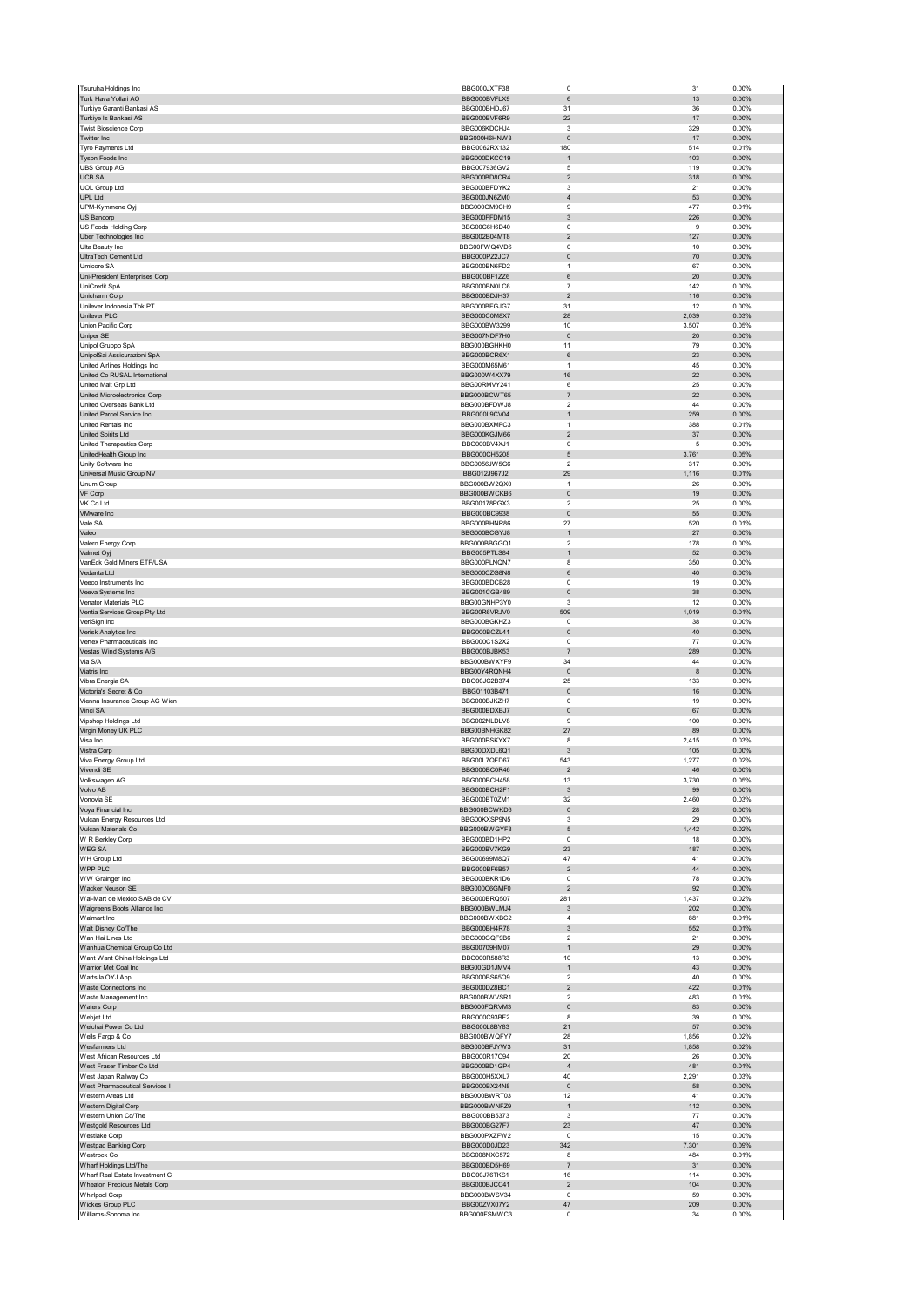| Willis Towers Watson PLC                                 | BBG000DB3KT1 | 8                                | 2,498          | 0.03%  |
|----------------------------------------------------------|--------------|----------------------------------|----------------|--------|
| Wilmar International Ltd                                 | BBG000BM10Z8 | $\overline{7}$                   | 29             | 0.00%  |
| WiseTech Global Ltd                                      | BBG00CJZ0G09 | 50                               | 2,952          | 0.04%  |
| Wix.com Ltd                                              | BBG005CM7J89 | $\mathbf 0$                      | 23             | 0.00%  |
| <b>Wolters Kluwer NV</b>                                 | BBG000BCHRW7 | 3                                | 416            | 0.01%  |
| Woodside Petroleum Ltd                                   | BBG000B9XBS6 | 145                              | 3,174          | 0.04%  |
| Woolworths Group Ltd                                     | BBG000BF9Z06 | 76                               | 2,901          | 0.04%  |
| Woori Financial Group Inc                                | BBG00LLPTRV9 | $\overline{2}$                   | 29             | 0.00%  |
| Worldline SA/France                                      | BBG006N9S3T3 | 1                                | 43             | 0.00%  |
| Worley Ltd                                               | BBG000F1Q350 | 121                              | 1,289          | 0.02%  |
| Wuestenrot & Wuerttembergische                           | BBG000C23MM5 | $\overline{1}$                   | 31             | 0.00%  |
| Wuliangye Yibin Co Ltd                                   | BBG00DY65RX9 | $\mathbf{1}$                     | 49             | 0.00%  |
| Wuxi Biologics Cayman Inc                                | BBG00GTY47H0 | $\overline{4}$                   | 58             | 0.00%  |
| X5 Retail Group NV                                       | BBG000DSM6V1 | 5                                | 174            | 0.00%  |
| XP Inc                                                   | BBG012PQXTR0 | $\mathbf 0$                      | 11             | 0.00%  |
| XPO Logistics Inc                                        | BBG000L5CJF3 | $\mathbf 0$                      | 8              | 0.00%  |
| Xero Ltd                                                 | BBG003LRCPZ3 | 35                               | 5,011          | 0.07%  |
| Xerox Holdings Corp                                      | BBG00NNG2ZJ8 | $\overline{1}$                   | 29             | 0.00%  |
| Xiaomi Corp                                              | BBG00KVTBY91 | 23                               | 78             | 0.00%  |
| Xinyi Glass Holdings Ltd                                 | BBG000LG6G08 | 8                                | 27             | 0.00%  |
| Yakult Honsha Co Ltd                                     | BBG000BCSQK0 | $\overline{1}$                   | 43             | 0.00%  |
| Yamada Holdings Co Ltd                                   | BBG000BL6414 | 10                               | 46             | 0.00%  |
| Yamaha Motor Co Ltd                                      | BBG000BDDSG5 | 1                                | 25             | 0.00%  |
| Yamazaki Baking Co Ltd                                   | BBG000BCSDX5 | $^{\circ}$                       | 8              | 0.00%  |
| Yandex NV                                                | BBG001NVJ6W4 | 6                                | 538            | 0.01%  |
|                                                          |              | 6                                | 37             | 0.00%  |
| Yang Ming Marine Transport Cor                           | BBG000BJR7Y3 | 15                               |                | 0.00%  |
| Yankuang Energy Group Co Ltd<br>Yapi ve Kredi Bankasi AS | BBG000BKZ1H3 | 39                               | 41<br>14       | 0.00%  |
|                                                          | BBG000BVFT99 |                                  |                |        |
| Yara International ASA                                   | BBG000KDG7R6 | $\overline{1}$<br>$\overline{2}$ | 59             | 0.00%  |
| Yihai International Holding Lt                           | BBG00D7FS688 |                                  | 13<br>12       | 0.00%  |
| Yue Yuen Industrial Holdings L                           | BBG000BG82F2 | 5                                |                | 0.00%  |
| Yuhan Corp                                               | BBG000BDQQP5 | $\mathbf{1}$                     | 91             | 0.00%  |
| Yum China Holdings Inc                                   | BBG00B8N0HG1 | 12                               | 852            | 0.01%  |
| Yum! Brands Inc                                          | BBG000BH3GZ2 | $\overline{2}$                   | 473            | 0.01%  |
| ZTE Corp                                                 | BBG000FK8474 | $\overline{7}$                   | 25             | 0.00%  |
| ZTO Express Cayman Inc                                   | BBG00DY7QWH1 | $\mathbf{1}$                     | 42             | 0.00%  |
| Zalando SE                                               | BBG001XVXHF2 | $\mathbf 0$                      | 14             | 0.00%  |
| Zebra Technologies Corp                                  | BBG000CC7LQ7 | $\mathbf 0$                      | 406            | 0.01%  |
| Zenkoku Hosho Co Ltd                                     | BBG000C0PPJ2 | $\overline{1}$                   | 73             | 0.00%  |
| Zijin Mining Group Co Ltd                                | BBG000DCTP29 | 20                               | 32             | 0.00%  |
| Zillow Group Inc                                         | BBG009NRSWJ4 | $\mathbb O$                      | 27             | 0.00%  |
| Zimmer Biomet Holdings Inc                               | BBG000BKPL53 | $\mathbf 0$                      | 8              | 0.00%  |
| Zions Bancorp NA                                         | BBG000BX9WL1 | $\mathbf 5$                      | 408            | 0.01%  |
| Zip Co Ltd                                               | BBG000PX4996 | 10                               | 42             | 0.00%  |
| Zoetis Inc                                               | BBG0039320N9 | $\mathbf 5$                      | 1,610          | 0.02%  |
| ZoomInfo Technologies Inc                                | BBG00S1HJ3M8 | $\overline{4}$                   | 343            | 0.00%  |
| Zurich Insurance Group AG                                | BBG000DM6PM0 | $\overline{7}$                   | 4.389          | 0.06%  |
| a2 Milk Co Ltd/The                                       | BBG0089XM0W0 | 118                              | 643            | 0.01%  |
| abrdn plc                                                | BBG000N2C023 | $\,6\,$                          | 27             | 0.00%  |
| adidas AG                                                | BBG000FR1Q22 | $\overline{1}$                   | 356            | 0.00%  |
| carsales.com Ltd                                         | BBG000CJYVC5 | 80                               | 2,013          | 0.03%  |
| eBay Inc                                                 | BBG000C43RR5 | 3                                | 288            | 0.00%  |
| iA Financial Corp Inc                                    | BBG00K6988R4 | $\mathbb O$                      | 17             | 0.00%  |
| iHeartMedia Inc                                          | BBG00P2FSNZ9 | $\mathbf 0$                      | 0              | 0.00%  |
| ioneer Ltd                                               | BBG000TS1VS6 | 47                               | 38             | 0.00%  |
| nib holdings Ltd/Australia                               | BBG000TS8052 | 198                              | 1,385          | 0.02%  |
| oOh!media Ltd                                            | BBG007N467L5 | 12                               | 21             | 0.00%  |
| salesforce.com Inc                                       | BBG000BN2DC2 | 5                                | 1,830          | 0.02%  |
| thyssenkrupp AG                                          | BBG000BHPST9 | $\Omega$                         | $\overline{7}$ | 0.00%  |
| voestalpine AG                                           | BBG000FJH743 | 6                                | 301            | 0.00%  |
| Total                                                    |              |                                  | 911,441        | 11.83% |

| <b>UNLISTED EQUITY</b>                                                |             |               |
|-----------------------------------------------------------------------|-------------|---------------|
| Investment in non-associated entities;                                |             |               |
| Held directly or by associated entities or by PSTs                    |             |               |
| <b>Externally managed</b>                                             |             |               |
| Name of Fund Manager                                                  | Value (AUD) | Weighting (%) |
| Afterpay Touch Group Ltd                                              | 5.123       | 0.07%         |
| Class Ltd                                                             |             | 0.00%         |
| Doosan Heavy Industries & Construction Co Ltd                         | $\Omega$    | 0.00%         |
| Xilinx Inc                                                            | 425         | 0.01%         |
| Nedbank Group Ltd                                                     |             | 0.00%         |
| <b>HollyFrontier Corp</b>                                             | 13          | 0.00%         |
| MMC Norilsk Nickel PJSC                                               | 141         | 0.00%         |
| Athene Holding Ltd                                                    | 27          | 0.00%         |
| Santander Consumer USA Holdings Inc                                   | 40          | 0.00%         |
| <b>BHP Billiton PLC</b>                                               | 645         | 0.01%         |
| Schroder International Selection Fund - Asian Equity Yield            | 4.857       | 0.06%         |
| ICA Gruppen AB                                                        | 67          | 0.00%         |
| Sberbank of Russia PJSC                                               | 48          | 0.00%         |
| Schroder International Selection Fund - Emerging Markets Equity Alpha | 6.264       | 0.08%         |
| Royal Dutch Shell PLC                                                 | 1,020       | 0.01%         |
| Schroder ISF Global Equity                                            | 17,117      | 0.22%         |
| Lendi Pty Ltd                                                         | 653         | 0.01%         |
| <b>IHS Markit Ltd</b>                                                 | 63          | 0.00%         |
| Cordiant Digital Infrastructure Ltd                                   | 336         | 0.00%         |
| McAfee Corp                                                           | 14          | 0.00%         |
| Schroder ISF QEP Global ESG                                           | 3,709       | 0.05%         |
| CIT Group Inc                                                         | 17          | 0.00%         |
| <b>Total</b>                                                          | 40,588      | 0.53%         |

| <b>LISTED PROPERTY</b>               |                            |                   |             |               |
|--------------------------------------|----------------------------|-------------------|-------------|---------------|
| Name/kind of investment item         | <b>Security Identifier</b> | <b>Units held</b> | Value (AUD) | Weighting (%) |
| Abacus Property Group                | BBG000BSY5T5               | 9                 | 33          | 0.00%         |
| Alexandria Real Estate Equitie       | BBG000BC33T9               | 10                | 2,973       | 0.04%         |
| American Campus Communities In       | BBG000M9KP89               | 18                | 1,453       | 0.02%         |
| American Tower Corp                  | BBG000B9XYV2               | 9                 | 3,421       | 0.04%         |
| Arena REIT                           | BBG004K7CX70               | 18                | 91          | 0.00%         |
| Assura PLC                           | BBG000CPPKR9               | 891               | 1,158       | 0.02%         |
| AvalonBay Communities Inc            | BBG000BLPBL5               | $^{\circ}$        | 113         | 0.00%         |
| <b>BBGI Global Infrastructure SA</b> | BBG002B287V0               | 307               | 1,005       | 0.01%         |
| <b>BWP Trust</b>                     | BBG000C5PJD1               | 26                | 110         | 0.00%         |
| <b>Big Yellow Group PLC</b>          | BBG000BJYJG9               | 60                | 1,904       | 0.02%         |
| Bluefield Solar Income Fund Lt       | BBG004RV8H70               | 269               | 624         | 0.01%         |
| <b>Boston Properties Inc</b>         | BBG000BS5CM9               | $\mathbf 0$       | 76          | 0.00%         |
| British Land Co PLC/The              | BBG000BD7DW7               | $^{\circ}$        |             | 0.00%         |
| Camden Property Trust                | BBG000BB0V03               | 8                 | 1,883       | 0.02%         |
| Canadian Apartment Properties        | BBG000BGHJ83               | 32                | 2,099       | 0.03%         |
| CapitaLand Integrated Commerci       | BBG000HR2RM5               | 26                | 54          | 0.00%         |
| Centuria Capital Group               | BBG00DZQQRX1               | 31                | 110         | 0.00%         |
| Centuria Industrial REIT             | BBG003Q1QNZ5               | 12                | 50          | 0.00%         |
| Centuria Office REIT                 | BBG007HVZ954               | 9                 | 22          | 0.00%         |
| Charter Hall Group                   | BBG000FJ5657               | 10                | 203         | 0.00%         |
| Charter Hall Long Wale REIT          | BBG00DY7NVH6               | 13                | 67          | 0.00%         |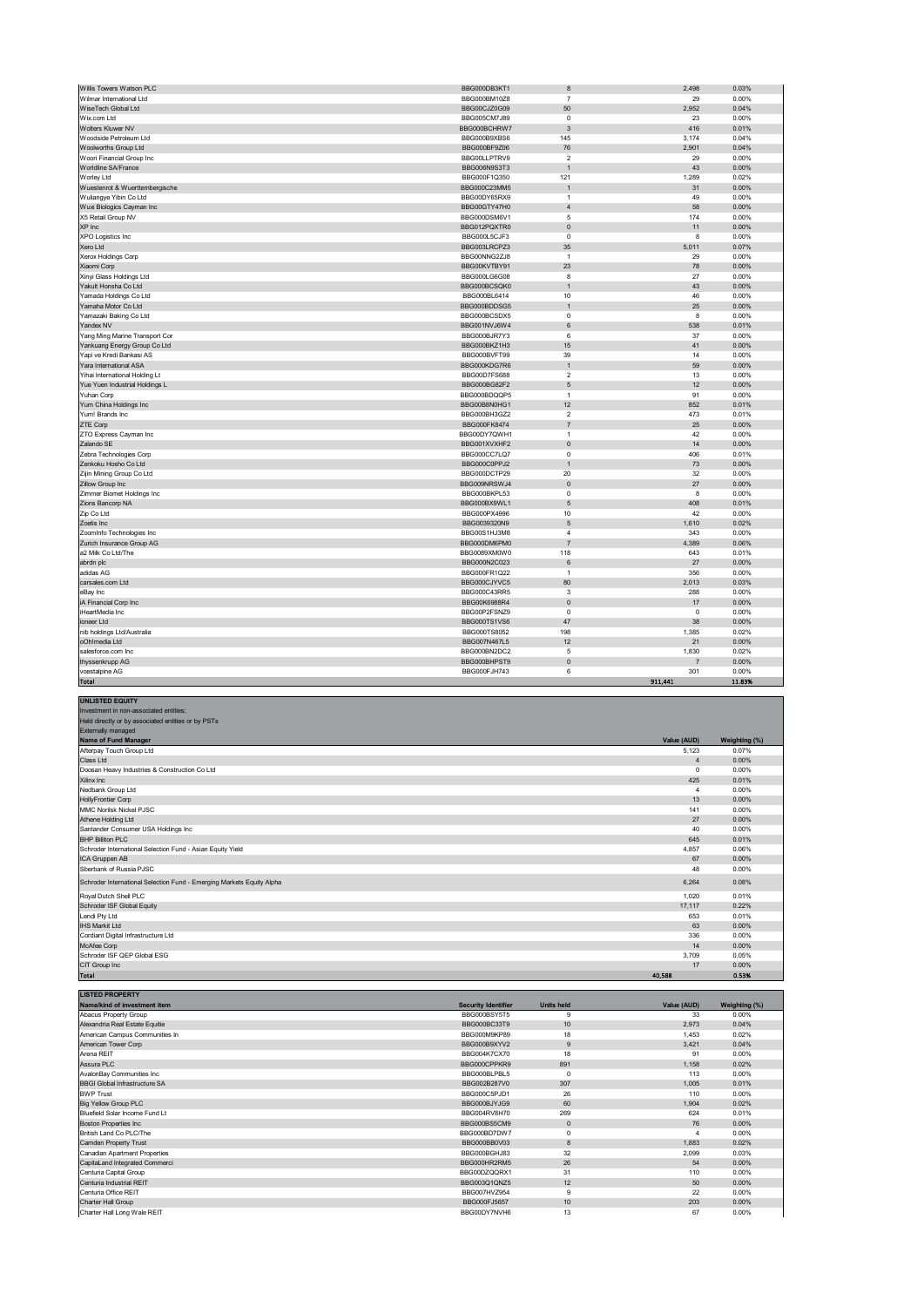| Charter Hall Retail REIT<br>Charter Hall Social Infrastruc | BBG000KWGX79<br>BBG000PRQLD3 | 11<br>19                         | 48<br>79       | 0.00%<br>0.00% |
|------------------------------------------------------------|------------------------------|----------------------------------|----------------|----------------|
| Cofinimmo SA                                               | BBG000DXV7K0                 | 6                                | 1,404          | 0.02%          |
| Covivio                                                    | BBG000BJ2HD1                 | $\Omega$                         | 11             | 0.00%          |
| <b>Cromwell Property Group</b>                             | BBG000BYDS97                 | 29                               | 25             | 0.00%          |
| Crown Castle International Cor                             | BBG000FV1Z23                 | 10                               | 2,828          | 0.04%          |
| CubeSmart                                                  | BBG000HF28Q9                 | 40                               | 3,092          | 0.04%          |
| CyrusOne Inc                                               | BBG0038V5TX1                 | $\overline{2}$                   | 280            | 0.00%          |
| Daiwa House REIT Investment Co                             | BBG000DD3HR6                 | $\pmb{0}$                        | 34             | 0.00%          |
| Derwent London PLC                                         | BBG000BDFV58                 | 28                               | 1,809          | 0.02%          |
| Dexus                                                      | <b>BBG011KHG482</b>          | 23                               | 256            | 0.00%          |
| Dexus Convenience Retail REIT                              | BBG00H1LLJ27                 | $\overline{4}$                   | 14             | 0.00%          |
| Dexus Industria REIT                                       | BBG005KPLPB9                 | $\mathbf 5$                      | 16             | 0.00%          |
| Digital Realty Trust Inc                                   | BBG000Q5ZRM7                 | $\mathbf{1}$                     | 128            | 0.00%          |
| Duke Realty Corp                                           | BBG000BHD8S7                 | $\mathbf{1}$                     | 78             | 0.00%          |
| Elanor Commercial Property Fun                             | BBG00QT8WBP6                 | 8                                | 9              | 0.00%          |
| Equinix Inc                                                | BBG000MBDGM6                 | 6                                | 6,869          | 0.09%          |
| Equity LifeStyle Properties In                             | BBG000BB7SX7                 | 19                               | 2,275          | 0.03%          |
| <b>Equity Residential</b>                                  | BBG000BG8M31                 | 28<br>10                         | 3,501          | 0.05%          |
| Essex Property Trust Inc<br>Extra Space Storage Inc        | BBG000CGJMB9<br>BBG000PV27K3 | $\pmb{0}$                        | 4,981<br>79    | 0.06%<br>0.00% |
| Federal Realty Investment Trus                             | BBG000BJVN28                 | 14                               | 2,541          | 0.03%          |
| Fibra Uno Administracion SA de                             | BBG001F4V2C0                 | $\overline{4}$                   |                | 0.00%          |
| GCP Infrastructure Investments                             | BBG000BL2KX7                 | 1,057                            | 2,134          | 0.03%          |
| <b>GDI Property Group</b>                                  | BBG001J2N6K1                 | 21                               | 24             | 0.00%          |
| GPT Group/The                                              | BBG000BBTG05                 | 41                               | 221            | 0.00%          |
| Gecina SA                                                  | BBG000BC2R35                 | $\mathbf 0$                      | 13             | 0.00%          |
| Goodman Group                                              | BBG000QT5K61                 | 36                               | 958            | 0.01%          |
| Greencoat UK Wind PLC/Funds                                | BBG0043PV6Q6                 | 2,420                            | 6,338          | 0.08%          |
| <b>Growthpoint Properties Austral</b>                      | BBG000NM50P2                 | 6                                | 28             | 0.00%          |
| Healthcare Trust of America In                             | BBG000PRJCX9                 | 16                               | 737            | 0.01%          |
| <b>Healthpeak Properties Inc</b>                           | BBG000BKYDP9                 | 58                               | 2,893          | 0.04%          |
| Home Consortium Ltd                                        | BBG013KLVRC6                 | 13                               | 101            | 0.00%          |
| HomeCo Daily Needs REIT                                    | BBG00XVDH1K1                 | 11                               | 17             | 0.00%          |
| Host Hotels & Resorts Inc                                  | BBG000BL8804                 | 93                               | 2,220          | 0.03%          |
| <b>Hotel Property Investments</b>                          | BBG000PWTZX6                 | $\sqrt{4}$                       | 15             | 0.00%          |
| Ingenia Communities Group                                  | BBG000BJ32Z9                 | 18                               | 114            | 0.00%          |
| Inmobiliaria Colonial Socimi S<br>Invitation Homes Inc     | BBG000BR8552<br>BBG00FQH6BS9 | 5<br>100                         | 64<br>6,252    | 0.00%<br>0.08% |
| Iron Mountain Inc                                          | BBG000KCZPC3                 | $\overline{1}$                   | 78             | 0.00%          |
| Irongate Group                                             | BBG00P2JPR94                 | 10                               | 17             | 0.00%          |
| Japan Metropolitan Fund Invest                             | BBG000BLFT55                 | $^{\circ}$                       | 19             | 0.00%          |
| Kilroy Realty Corp                                         | BBG000BLMXN8                 | 29                               | 2,662          | 0.03%          |
| Kimco Realty Corp                                          | BBG000CN3S73                 | 147                              | 4,991          | 0.06%          |
| Klepierre SA                                               | BBG000BDX939                 | 47                               | 1,547          | 0.02%          |
| Land Securities Group PLC                                  | BBG000BDPHS3                 | 3                                | 48             | 0.00%          |
| Link REIT                                                  | BBG000P9D267                 | 229                              | 2,771          | 0.04%          |
| Macerich Co/The                                            | BBG000BL9C59                 | $\mathbf{1}$                     | 16             | 0.00%          |
| Medical Properties Trust Inc                               | BBG000BGRB25                 | $\mathbf{1}$                     | 30             | 0.00%          |
| Mid-America Apartment Communit                             | BBG000BLMY92                 | 0                                | 91             | 0.00%          |
| Mirvac Group                                               | BBG000BK3JL4                 | 533                              | 1,550          | 0.02%          |
| National Storage REIT                                      | BBG005M8TBY3                 | 306                              | 813            | 0.01%          |
| Nippon Building Fund Inc                                   | BBG000HG80M2                 | $\pmb{0}$                        | 26             | 0.00%          |
| Nippon Prologis REIT Inc                                   | BBG003TFHQK0                 | $\mathsf 0$                      | 2,101          | 0.03%          |
| Nomura Real Estate Master Fund                             | BBG009XZY7T2                 | $\pmb{0}$                        | 20             | 0.00%          |
| Prologis Inc                                               | BBG000B9Z0J8                 | 43                               | 9,866          | 0.13%          |
| Public Storage                                             | BBG000BPPN67                 | $\overline{4}$                   | 1,880          | 0.02%          |
| RAM Essential Services Propert                             | BBG012NNBB29                 | 13                               | 14             | 0.00%<br>0.01% |
|                                                            |                              |                                  |                |                |
| Rayonier Inc                                               | BBG000BG7L34                 | 20                               | 1,112          |                |
| Realty Income Corp                                         | BBG000DHPN63                 | $\mathbf{1}$                     | 116            | 0.00%          |
| Regency Centers Corp                                       | BBG000BL46Q4                 | $\overline{1}$                   | 54             | 0.00%          |
| Rexford Industrial Realty Inc                              | BBG004MB82R0                 | 32                               | 3,603          | 0.05%          |
| Rural Funds Group                                          | BBG005ZQ5M44                 | 8                                | 25             | 0.00%          |
| SBA Communications Corp                                    | BBG000D2M0Z7                 | $\pmb{0}$                        | 129            | 0.00%          |
| SL Green Realty Corp                                       | BBG000BVP5P2                 | $\sqrt{2}$                       | 219            | 0.00%<br>0.04% |
| Scentre Group                                              | BBG0064P2D05                 | 859                              | 2,714          |                |
| Segro PLC<br>Shaftesbury PLC                               | BBG000BF1HY7<br>BBG000BF1332 | 81<br>246                        | 2,177<br>2,819 | 0.03%<br>0.04% |
| Shopping Centres Australasia P                             | BBG003GQCDD2                 | 24                               | 71             | 0.00%          |
| Simon Property Group Inc                                   | BBG000BJ2D31                 | $\mathbf{1}$                     | 208            | 0.00%          |
| Stockland                                                  | BBG000BC24D5                 | 146                              | 619            | 0.01%          |
| Sun Communities Inc                                        | BBG000BLJWF3                 | 0                                | 73             | 0.00%          |
| Terreno Realty Corp                                        | BBG000PV3J62                 | $\sqrt{5}$                       | 584            | 0.01%          |
| UDR Inc                                                    | BBG000C41023                 | $\mathbf{1}$                     | 49             | 0.00%          |
| UNITE Group PLC/The                                        | BBG000BWQ5J6                 | 41                               | 847            | 0.01%          |
| Unibail-Rodamco-Westfield                                  | BBG00L16FN29                 | 500                              | 2,428          | 0.03%          |
| Urban Edge Properties                                      | BBG006BFYQN0                 | 65                               | 1,688          | 0.02%          |
| Urban Logistics REIT PLC                                   | BBG00CJT80V6                 | 314                              | 1,095          | 0.01%          |
| VICI Properties Inc                                        | BBG00HVVB499                 | $\overline{c}$                   | 96             | 0.00%          |
| Ventas Inc                                                 | BBG000FRVHB9                 | $\mathbf{1}$                     | 81             | 0.00%          |
| <b>Vicinity Centres</b>                                    | BBG000HH1RP5                 | 329<br>$\mathbf{1}$              | 556            | 0.01%          |
| Vornado Realty Trust                                       | BBG000BWHD54                 |                                  | 46             | 0.00%          |
| WP Carey Inc<br>Warehouses De Pauw CVA                     | BBG000BCQM58<br>BBG000BXFW61 | $\pmb{0}$<br>26                  | 47<br>1,692    | 0.00%<br>0.02% |
| Waypoint REIT Ltd                                          | BBG00D9Z8FS2                 | 36                               | 102            | 0.00%          |
| Welltower Inc                                              | BBG000BKY1G5                 | 43                               | 5,063          | 0.07%          |
| Weyerhaeuser Co                                            | BBG000BX3BL3                 | $\sqrt{2}$                       | 133            | 0.00%          |
| <b>Total</b>                                               |                              |                                  | 126,934        | 1.65%          |
|                                                            |                              |                                  |                |                |
| <b>UNLISTED PROPERTY</b>                                   |                              |                                  |                |                |
| Investment in non-associated entities;                     |                              |                                  |                |                |
| Held directly or by associated entities or by PSTs         |                              |                                  |                |                |
| <b>Externally managed</b>                                  |                              |                                  |                |                |
| Name of Fund Manager                                       |                              |                                  | Value (AUD)    | Weighting (%)  |
| AMP                                                        |                              |                                  | 84,811         | 1.10%          |
| APN Development Fund 2                                     |                              |                                  | 1,573          | 0.02%          |
| Vicinity                                                   |                              |                                  | 81,704         | 1.06%          |
| Aventus Retail Property Fund Ltd                           |                              |                                  | 33             | 0.00%          |
| Barwon                                                     |                              |                                  | 44,398         | 0.58%          |
| Total                                                      |                              |                                  | 212,519        | 2.76%          |
| <b>LISTED INFRASTRUCTURE</b>                               |                              |                                  |                |                |
| Name/kind of investment item                               | <b>Security Identifier</b>   | <b>Units held</b>                | Value (AUD)    | Weighting (%)  |
| A2A SpA                                                    | BBG000BFQXY5                 | 832                              | 2,238          | 0.03%          |
| AGL Energy Ltd                                             | BBG000KB8C89                 | 13                               | 83             | 0.00%          |
| APA Group                                                  | BBG000BC42W6                 | 172                              | 1,730          | 0.02%          |
| AT&T Inc                                                   | BBG000BSJK37                 | 18                               | 617            | 0.01%          |
| Acciona SA                                                 | BBG000BMJCK9                 | $\mathbf 0$                      | 16             | 0.00%          |
| Adani Ports & Special Economic                             | BBG000L4ZG49                 | 5                                | 74             | 0.00%          |
| Adani Total Gas Ltd                                        | BBG005MVWTN1                 | 3                                | 109            | 0.00%          |
| Adani Transmission Ltd                                     | BBG008396QB3                 | 3                                | 94             | 0.00%          |
| Advanced Info Service PCL                                  | BBG000BL8TQ0                 | 20                               | 185            | 0.00%          |
| Aena SME SA                                                | BBG003T4Y470                 | $\sqrt{4}$                       | 956            | 0.01%          |
| Algonquin Power & Utilities Co<br>Alliant Energy Corp      | BBG000BLZFL5<br>BBG000DW4Q75 | $\boldsymbol{2}$<br>$\mathbf{1}$ | 43<br>69       | 0.00%<br>0.00% |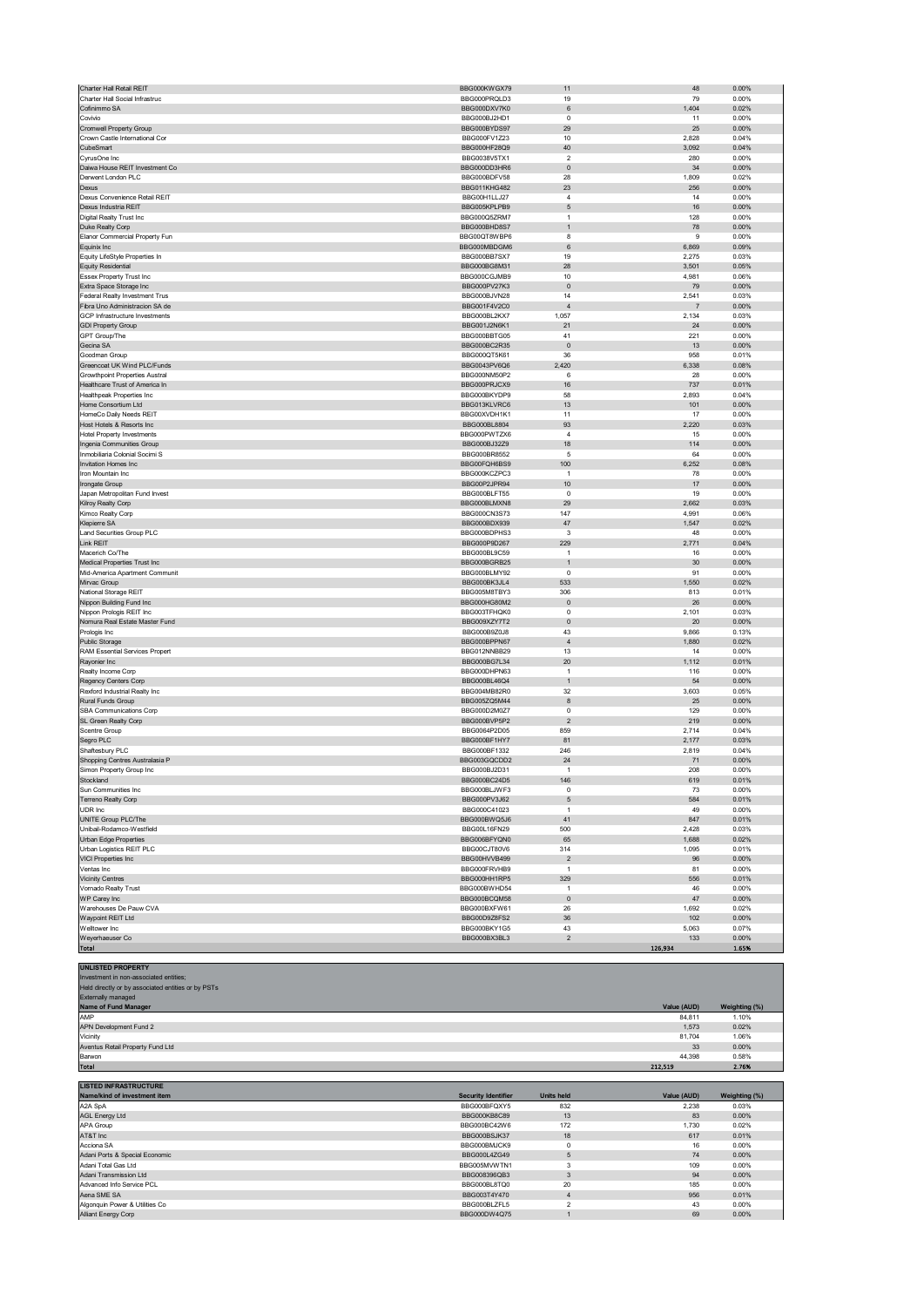| Ameren Corp                                              | BBG000B9X8C0                 | $\overline{1}$               | 72             | 0.00%             |
|----------------------------------------------------------|------------------------------|------------------------------|----------------|-------------------|
| America Movil SAB de CV                                  | BBG000CYPVX9                 | 314                          | 502            | 0.01%             |
| American Electric Power Co Inc                           | BBG000BB9KF2                 | 5                            | 582            | 0.01%             |
| American Water Works Co Inc                              | BBG000TRJ294                 | $\mathbf 2$                  | 551            | 0.01%             |
| Atlantia SpA<br>Atlas Arteria Ltd                        | BBG000PW1303                 | 3<br>183                     | 80             | 0.00%<br>0.02%    |
| Atmos Energy Corp                                        | BBG000BCT4P3<br>BBG000BRNGM2 | 3                            | 1,264<br>498   | 0.01%             |
| Auckland International Airport                           | BBG000K0S531                 | $\mathbf 5$                  | 36             | 0.00%             |
| Aussie Broadband Ltd                                     | BBG001Y03WG8                 | $\overline{7}$               | 35             | 0.00%             |
| Avangrid Inc                                             | BBG00B8NWRF5                 | 37                           | 2,509          | 0.03%             |
| Axiata Group Bhd                                         | BBG000NXP8K4                 | $\overline{4}$               | 5              | 0.00%             |
| <b>BCE Inc</b>                                           | BBG000DQ7170                 | $\mathbf 2$                  | 108            | 0.00%             |
| <b>BT Group PLC</b>                                      | BBG000C05R82                 | 69                           | 219            | 0.00%             |
| <b>Bharti Airtel Ltd</b>                                 | BBG000DX1FT6                 | 30                           | 375            | 0.00%             |
| <b>CCR SA</b><br>CK Infrastructure Holdings Ltd          | BBG000LVGQW7<br>BBG000H3CDH4 | 19<br>10                     | 53<br>91       | 0.00%<br>$0.00\%$ |
| CLP Holdings Ltd                                         | BBG000BDV566                 | 20                           | 279            | 0.00%             |
| CMS Energy Corp                                          | BBG000BFVXX0                 | $\mathbf{1}$                 | 81             | 0.00%             |
| COSCO SHIPPING Energy Transpor                           | BBG000BLPS92                 | 24                           | 12             | 0.00%             |
| CPFL Energia SA                                          | BBG000Q99216                 | 6                            | 38             | 0.00%             |
| Canadian Utilities Ltd                                   | BBG000BYDP11                 | $\pmb{0}$                    | 19             | 0.00%             |
| Cellnex Telecom SA                                       | BBG008G74Z89                 | 22                           | 1,757          | 0.02%             |
| CenterPoint Energy Inc<br>Centrais Eletricas Brasileiras | BBG000FDBX90<br>BBG000BDG493 | $\overline{2}$<br>$\sqrt{2}$ | 68<br>14       | 0.00%<br>0.00%    |
| Centrica PLC                                             | BBG000BPFPZ1                 | 104                          | 139            | 0.00%             |
| Cheniere Energy Inc                                      | BBG000C3HSR0                 | 16                           | 2,228          | 0.03%             |
| China Gas Holdings Ltd                                   | BBG000C2ZS65                 | 14                           | 41             | 0.00%             |
| China Merchants Port Holdings                            | BBG000BGBQC8                 | 6                            | 16             | 0.00%             |
| China Mobile Ltd                                         | BBG000BZWNT2                 | 11                           | 89             | 0.00%             |
| China Resources Gas Group Ltd                            | BBG000DP29N2                 | 6                            | 45             | 0.00%             |
| China Suntien Green Energy Cor                           | BBG001657YZ9                 | 25                           | 27             | 0.00%             |
| China Telecom Corp Ltd<br>China Tower Corp Ltd           | BBG000BL05Q0<br>BBG00LD1QR26 | 44<br>151                    | 20<br>23       | 0.00%<br>0.00%    |
| China Unicom Hong Kong Ltd                               | BBG000D70577                 | 97                           | 66             | 0.00%             |
| Chorus Ltd                                               | BBG00282P8M3                 | 19                           | 127            | 0.00%             |
| Chubu Electric Power Co Inc                              | BBG000BNBHR7                 | 14                           | 198            | 0.00%             |
| Chugoku Electric Power Co Inc/                           | BBG000BNC5C8                 | $\mathbf{1}$                 | $\overline{7}$ | 0.00%             |
| Chunghwa Telecom Co Ltd                                  | BBG000D2FM87                 | 60                           | 347            | $0.00\%$          |
| Consolidated Edison Inc                                  | BBG000BHLYS1                 | 22                           | 2,602          | 0.03%             |
| Contact Energy Ltd                                       | BBG00B2W76N6                 | 16                           | 126            | 0.00%             |
| <b>DHT Holdings Inc</b><br>DT Midstream Inc              | BBG000G3RXX7<br>BBG0112Z58J3 | 24<br>$\pmb{0}$              | 169<br>8       | 0.00%<br>0.00%    |
| DTE Energy Co                                            | BBG000BB29X4                 | $\mathbf{1}$                 | 96             | 0.00%             |
| Dalrymple Bay Infrastructure L                           | BBG00Y52L2Q9                 | 5                            | 11             | 0.00%             |
| Deutsche Telekom AG                                      | BBG000HJTKL0                 | 10                           | 259            | 0.00%             |
| Dialog Axiata PLC                                        | BBG000QMQF55                 | 774                          | 57             | 0.00%             |
| Dominion Energy Inc                                      | BBG000BGVW60                 | $\overline{2}$               | 226            | 0.00%             |
| Duke Energy Corp                                         | BBG000BHGDH5                 | 19                           | 2,764          | 0.04%             |
| E.ON SE                                                  | BBG000BR7M47                 | 147                          | 2,807          | 0.04%             |
| EDP - Energias de Portugal SA<br>ENN Energy Holdings Ltd | BBG000BPCKW8<br>BBG000N6X3L4 | 33<br>3                      | 248<br>72      | 0.00%<br>0.00%    |
| Edison International                                     | BBG000D7RKJ5                 | $\mathbf{1}$                 | 109            | 0.00%             |
| Electricite de France SA                                 | BBG000BJNCV9                 | 2                            | 39             | 0.00%             |
| Emera Inc                                                | BBG000BJJ834                 | $\mathbf{1}$                 | 77             | 0.00%             |
| Emirates Telecommunications Gr                           | BBG000C0ZM17                 | $\mathbf{1}$                 | 15             | 0.00%             |
| Enagas SA                                                | BBG000BD5B99                 | 77                           | 2,455          | 0.03%             |
|                                                          |                              |                              | 251            | 0.00%             |
| Enbridge Inc                                             | BBG000C7P7N2                 | 5                            |                |                   |
| Endesa SA                                                | BBG000C1Q594                 | 81                           | 2,544          | 0.03%             |
| Enel Americas SA                                         | BBG000BKWZS9                 | 133                          | 20             | 0.00%             |
| Enel SpA                                                 | BBG000BK43F5                 | 32                           | 350            | 0.00%             |
| Engie SA<br><b>Entergy Corp</b>                          | BBG000BJNPL1<br>BBG000C1FQS9 | 10<br>$\mathbf{1}$           | 200<br>102     | 0.00%<br>0.00%    |
| Equitrans Midstream Corp                                 | BBG00K53L394                 | $\mathbf{1}$                 | 19             | 0.00%             |
| <b>Essential Utilities Inc.</b>                          | BBG000BRMJN6                 | $\mathbf{1}$                 | 61             | 0.00%             |
| Estia Health Ltd                                         | BBG005PCNG03                 | 6                            | 14             | 0.00%             |
| Evergy Inc                                               | BBG00H433CR2                 | $\mathbf{1}$                 | $72\,$         | $0.00\%$          |
| Eversource Energy                                        | BBG000BQ87N0                 | 24                           | 2,941          | 0.04%             |
| Exelon Corp                                              | BBG000J6XT05                 | 8                            | 661            | 0.01%             |
| <b>FLEX LNG Ltd</b><br>Far EasTone Telecommunications    | BBG000R4RKQ9<br>BBG000CK1XH9 | 2<br>28                      | 66<br>89       | 0.00%<br>0.00%    |
| FirstEnergy Corp                                         | <b>BRG000BB6M98</b>          |                              | 113            | 0.00%             |
| Fortis Inc/Canada                                        | BBG000BYTHG6                 | $\overline{\mathbf{c}}$      | 117            | 0.00%             |
| Fortum Oyj                                               | BBG000CKYDQ7                 | 0                            | 19             | 0.00%             |
| G8 Education Ltd                                         | BBG000TRZ900                 | 541                          | 600            | 0.01%             |
| <b>GAIL India Ltd</b>                                    | BBG000B9Y2W0                 | 18                           | 43             | 0.00%             |
| Getlink SE                                               | BBG000TVW0V9                 | $\sqrt{4}$                   | 100            | 0.00%             |
| Global Ports Investments PLC<br>Globe Telecom Inc        | BBG001QSKQG0<br>BBG000BFXK57 | 30<br>$\mathbf 2$            | 152<br>181     | 0.00%<br>$0.00\%$ |
| Golar LNG Ltd                                            | BBG000K14TT5                 | 3                            | 51             | 0.00%             |
| Grupo Aeroportuario del Pacifi                           | BBG000BLDJX8                 | 5                            | 90             | 0.00%             |
| Grupo Aeroportuario del Surest                           | BBG000C98YD9                 | 4                            | 128            | 0.00%             |
| Guangdong Investment Ltd<br><b>HCA Healthcare Inc</b>    | BBG000BDW8M1                 | 26<br>$\mathbf{1}$           | 45             | $0.00\%$          |
| HK Electric Investments & HK E                           | BBG000QW7VC1<br>BBG005Q0XWK0 | $\sqrt{4}$                   | 184<br>5       | 0.00%<br>0.00%    |
| HKT Trust & HKT Ltd                                      | BBG00226B1T3                 | 9                            | 17             | 0.00%             |
| Hafnia Ltd                                               | BBG00N2XW7Z5                 | 45                           | 121            | 0.00%             |
| Hawaiian Electric Industries I                           | BBG000BL0P40                 | 42                           | 2,424          | 0.03%             |
| <b>Helios Towers PLC</b>                                 | BBG00K7MFFV5                 | 14                           | 46             | $0.00\%$          |
| Hera SpA                                                 | BBG000J8JWT9                 | 426                          | 2,438          | 0.03%             |
| Hong Kong & China Gas Co Ltd<br>Hydro One Ltd            | BBG000BDWT45<br>BBG00B0VKL16 | 115<br>3                     | 245<br>94      | 0.00%<br>0.00%    |
| <b>IDP Education Ltd</b>                                 | BBG00BF0ZND5                 | 30                           | 1,033          | 0.01%             |
| Iberdrola SA                                             | BBG000BC49N1                 | 17                           | 278            | 0.00%             |
| Indosat Tbk PT                                           | BBG000DL53H8                 | 42                           | 25             | 0.00%             |
| Indraprastha Gas Ltd                                     | BBG000BZWF19                 | 4                            | 35             | 0.00%             |
| Indus Towers Ltd                                         | BBG000TDKBZ4                 | 8                            | 35             | 0.00%             |
| Infrastrutture Wireless Italia                           | BBG0099WFQ42<br>BBG003MN93C9 | 160<br>$\sqrt{4}$            | 2,667          | 0.03%<br>0.00%    |
| International Seaways Inc<br><b>KDDI Corp</b>            | BBG000BJ7JH8                 | 6                            | 75<br>259      | 0.00%             |
| <b>KT Corp</b>                                           | BBG000BMQ2T4                 | $\overline{2}$               | 87             | 0.00%             |
| Kansai Electric Power Co Inc/T                           | BBG000BNBVX9                 | 13                           | 171            | 0.00%             |
| Keypath Education Internationa                           | BBG010Z1TJY7                 | 180                          | 423            | 0.01%             |
| Kinder Morgan Inc                                        | BBG0019JZ882                 | 9                            | 198            | 0.00%             |
| Koninklijke KPN NV                                       | BBG000BBDX14                 | 13<br>$\mathbf{1}$           | 57             | $0.00\%$          |
| Korea Gas Corp                                           | BBG000C4WJ73                 |                              | 41             | 0.00%             |
| Kunlun Energy Co Ltd<br>Kyushu Electric Power Co Inc     | BBG000BDW4H6<br>BBG000BND3H7 | 40<br>$\mathbf{1}$           | 52<br>15       | 0.00%<br>0.00%    |
| LG Uplus Corp                                            | BBG000F8XL84                 | $\mathbf{1}$                 | 24             | 0.00%             |
| Laureate Education Inc                                   | BBG00B4Z2YX0                 | 10                           | 162            | 0.00%             |
| Liberty Global PLC                                       | BBG000BXWBN9                 | 41                           | 1,564          | 0.02%             |
| Liberty Latin America Ltd                                | BBG00JHP6GP5                 | 3                            | 53             | 0.00%             |
| Lumen Technologies Inc                                   | BBG000BGLRN3                 | 8                            | 133            | 0.00%             |
| MD Medical Group Investments P<br>MTN Group Ltd          | BBG003GTN5S5<br>BBG000C4S5Y8 | 6<br>27                      | 80<br>402      | 0.00%<br>0.01%    |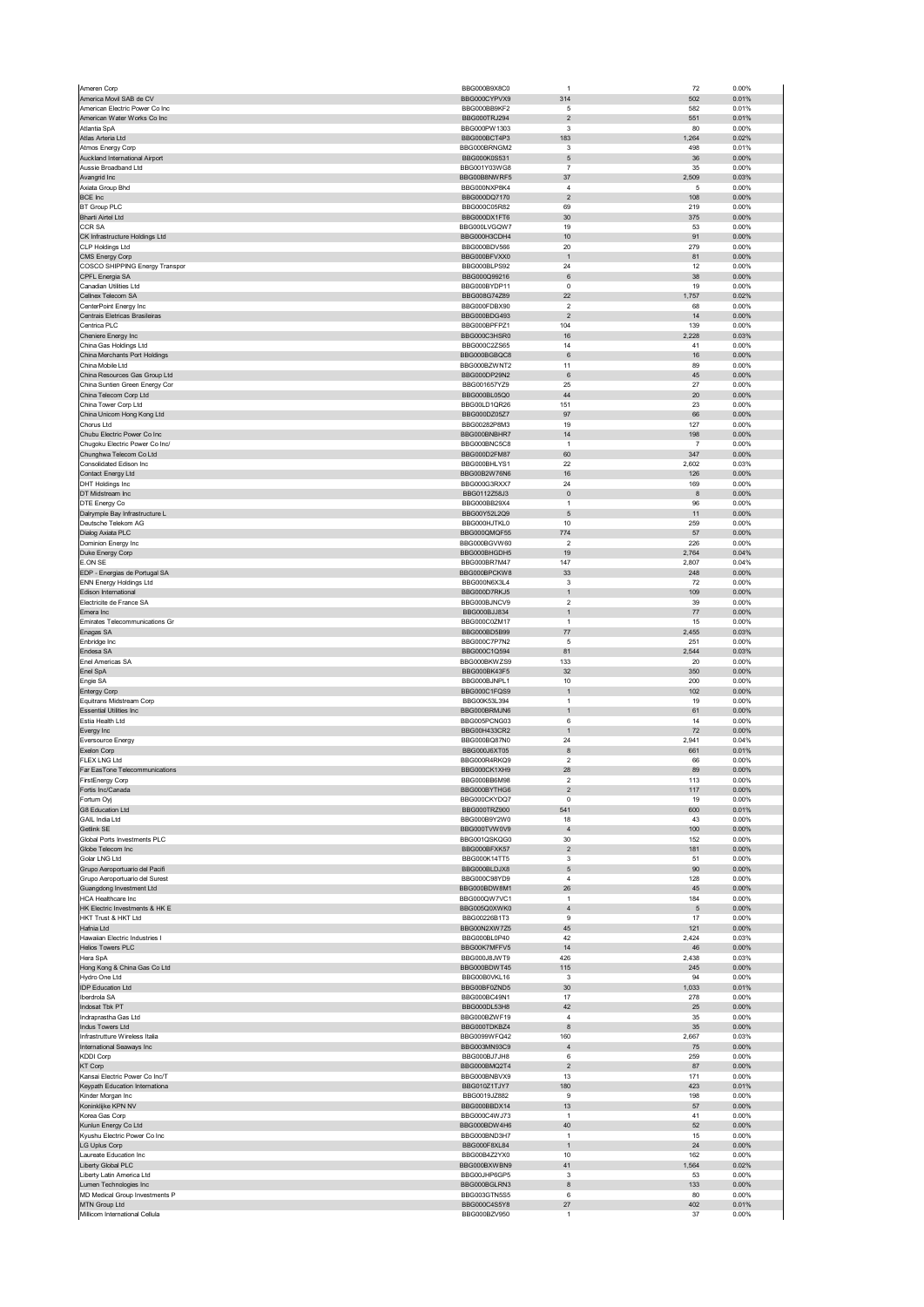| Monash IVF Group Ltd                                                                                                                                 | BBG006KY3513                 | 10                        | 11             | 0.00%             |
|------------------------------------------------------------------------------------------------------------------------------------------------------|------------------------------|---------------------------|----------------|-------------------|
| NRG Energy Inc                                                                                                                                       | BBG000D8RG11                 | 3                         | 161            | 0.00%             |
| National Grid PLC                                                                                                                                    | BBG000FV67Q4                 | 155                       | 3,053          | 0.04%             |
| Naturgy Energy Group SA                                                                                                                              | BBG000BWYKD0                 | 56                        | 2,509          | 0.03%             |
| NetLink NBN Trust                                                                                                                                    | BBG00H1NYR49                 | 2,259                     | 2,305          | 0.03%             |
| NextEra Energy Inc                                                                                                                                   | BBG000BJSBJ0                 | $\overline{4}$            | 518            | 0.01%             |
| NiSource Inc                                                                                                                                         | BBG000BPZBB6                 | $\mathbf{1}$              | 48             | 0.00%             |
| Nippon Telegraph & Telephone C                                                                                                                       | BBG000BHBZL6                 | $\overline{7}$            | 273            | 0.00%             |
| NorthWestern Corp                                                                                                                                    | BBG000Q1NMJ4                 | 30                        | 2,397          | 0.03%             |
| ONE Gas Inc                                                                                                                                          | BBG004WQKD07                 | $\sqrt{4}$                | 417            | 0.01%             |
| ONEOK Inc                                                                                                                                            | BBG000BQHGR6                 | $\overline{2}$            | 135            | 0.00%             |
| Orange SA                                                                                                                                            | BBG000DQSHL6                 | 11                        | 158            | 0.00%             |
| Origin Energy Ltd                                                                                                                                    | BBG000C3W502                 | 816                       | 4,275          | 0.06%             |
| Orsted AS                                                                                                                                            | BBG00B2HPN16                 | 10                        | 1,671          | 0.02%             |
| Osaka Gas Co Ltd                                                                                                                                     | BBG000BH2Y84                 | 114                       | 2,588          | 0.03%             |
| PCCW Ltd                                                                                                                                             | BBG000MDQKJ3                 | 11                        | 8              | 0.00%             |
| PG&E Corp                                                                                                                                            | BBG000BQWPC5                 | 3                         | 47             | 0.00%             |
| PGE Polska Grupa Energetyczna                                                                                                                        | BBG000BP0PD1                 | 12                        | 33             | 0.00%             |
| PLDT Inc                                                                                                                                             | BBG000BFF220                 | $\mathbf 0$               | 15             | 0.00%             |
| PPL Corp                                                                                                                                             | BBG000BRJL00                 | 63                        | 2,593          | 0.03%             |
| Pembina Pipeline Corp                                                                                                                                | BBG000BS6M19                 | $\overline{\mathbf{c}}$   | 71             | 0.00%             |
| Pennon Group PLC                                                                                                                                     | BBG000BZT2X7                 | 110                       | 2,386          | 0.03%             |
| Petronet LNG Ltd                                                                                                                                     | BBG000F53YT2                 | 6                         | 25             | 0.00%             |
| Pinnacle West Capital Corp                                                                                                                           | BBG000BRDSX5                 | 27                        | 2,649          | 0.03%             |
| Power Assets Holdings Ltd                                                                                                                            | BBG000BDWNL9                 | 19                        | 167            | 0.00%             |
| Power Grid Corp of India Ltd                                                                                                                         | BBG000CZ35Q5                 | 38                        | 143            | 0.00%             |
| Proximus SADP                                                                                                                                        | BBG000H72BJ8                 | $\mathbf 0$               | $\overline{7}$ | 0.00%             |
| Public Service Enterprise Grou                                                                                                                       | BBG000BQZMH4                 | $10$                      | 924            | 0.01%             |
| Qube Holdings Ltd                                                                                                                                    | BBG000QG5CW8                 | 41                        | 129            | 0.00%             |
| <b>RWE AG</b>                                                                                                                                        | BBG000BBQ012                 | 38                        | 2,105          | 0.03%             |
| Ramsay Health Care Ltd                                                                                                                               | BBG000BB3TB3                 | 37                        | 2,680          | 0.03%             |
| Red Electrica Corp SA                                                                                                                                | BBG000C2V319                 | 85                        | 2,517          | 0.03%             |
| Rogers Communications Inc.                                                                                                                           | BBG000BCG226                 | 6                         | 384            | 0.00%             |
| Rostelecom PJSC                                                                                                                                      | BBG000NNBY79                 | $\pmb{0}$                 | $\overline{4}$ | 0.00%             |
| SK Telecom Co Ltd                                                                                                                                    | BBG000BG79W9                 | $\mathbf 0$               | 27             | 0.00%             |
| SSE PLC                                                                                                                                              | BBG000C03056                 | 82                        | 2,509          | 0.03%             |
| Scorpio Tankers Inc                                                                                                                                  | BBG000Q1TVZ0                 | 5                         | 81             | 0.00%             |
| Sempra Energy                                                                                                                                        | BBG000C2ZCH8                 | $\mathbf{1}$              | 146            | 0.00%             |
| Singapore Telecommunications L                                                                                                                       | BBG000BKXVZ9                 | 8                         | 18             | 0.00%             |
|                                                                                                                                                      |                              |                           |                |                   |
| Sistema PJSFC                                                                                                                                        | BBG000G7B4C2                 | 10                        | 85             | 0.00%             |
| SmarTone Telecommunications Ho                                                                                                                       | BBG000BLHZR5                 | 80                        | 59             | 0.00%             |
| Snam SpA                                                                                                                                             | BBG000FBNMF8                 | 306                       | 2,536          | 0.03%             |
| SoftBank Corp                                                                                                                                        | BBG00MJLWHH3                 | 8                         | 137            | 0.00%             |
| SoftBank Group Corp                                                                                                                                  | BBG000CLY2D3                 | $\sqrt{4}$                | 231            | 0.00%             |
| Southern Co/The                                                                                                                                      | BBG000BT9DW0                 | 3                         | 293            | 0.00%             |
| Spark New Zealand Ltd                                                                                                                                | BBG000CCF4G7                 | $\mathbf 5$               | 22             | 0.00%             |
| Swisscom AG                                                                                                                                          | BBG000CWDCF8                 | $\mathbf 0$               | 21             | 0.00%             |
| T-Mobile US Inc                                                                                                                                      | BBG000NDV1D4                 | $\mathbf 0$               | 47             | 0.00%             |
| TC Energy Corp                                                                                                                                       | BBG000D07ZQ1                 | $\overline{2}$            | 122            | 0.00%             |
| <b>TELUS Corp</b>                                                                                                                                    | BBG000BZYZB2                 | 3                         | 97             | 0.00%             |
| <b>TIM SA/Brazil</b>                                                                                                                                 | BBG000BMG9B9                 | $\overline{4}$            | 12             | 0.00%             |
| TIME dotCom Bhd                                                                                                                                      | BBG000CXR4D1                 | 24                        | 36             | 0.00%             |
| TPG Telecom Ltd                                                                                                                                      | BBG001BRJMN1                 | 204                       | 1,202          | 0.02%             |
| Taiwan Mobile Co Ltd                                                                                                                                 | BBG000BM2K92                 | $30\,$                    | 149            | 0.00%             |
| Targa Resources Corp                                                                                                                                 | BBG0015XMW40                 | $\pmb{0}$                 | 27             | 0.00%             |
| Tata Power Co Ltd/The                                                                                                                                | BBG000D0ZK56                 | $9\,$                     | 37             | 0.00%             |
| Tele2 AB                                                                                                                                             | BBG000ND1YG2                 | 5                         | 105            | 0.00%             |
| Telecom Italia SpA/Milano                                                                                                                            | BBG000BC91H0                 | 116                       | 79             | 0.00%             |
| Telefonica Brasil SA                                                                                                                                 | BBG000C9BDQ7                 | $\sqrt{4}$                | 47             | 0.00%             |
| Telefonica Deutschland Holding                                                                                                                       | BBG003G4DHL2                 | 6                         | 24             | 0.00%             |
| Telefonica SA                                                                                                                                        | BBG000C20331                 | 36                        | 214            | 0.00%             |
| Telekom Austria AG                                                                                                                                   | BBG000FDL9D7                 | 1                         | 13             | 0.00%             |
| <b>Telenor ASA</b>                                                                                                                                   |                              | 6                         | 127            | 0.00%             |
|                                                                                                                                                      | BBG000BBPV51<br>BBG000BV0VK7 | $\pmb{0}$                 | 9              | 0.00%             |
| Telephone and Data Systems Inc                                                                                                                       |                              |                           |                |                   |
| Telia Co AB                                                                                                                                          | BBG000M3HZX6                 | 33                        | 178            | 0.00%             |
| Telkom Indonesia Persero Tbk P                                                                                                                       | BBG000BSZXP7                 | 58                        | 23             | 0.00%             |
| Telstra Corp Ltd                                                                                                                                     | BBG000BTKG69                 | 1,015                     | 4,244          | 0.06%             |
| Tenaga Nasional Bhd                                                                                                                                  | BBG000BBBLC0                 | 7                         | 22             | 0.00%             |
| Tenet Healthcare Corp                                                                                                                                | BBG000CPHYL4                 | $\mathbf 0$               | 53             | 0.00%             |
| Terna - Rete Elettrica Naziona                                                                                                                       | BBG000BBM454                 | 231                       | 2,567          | 0.03%             |
| Tohoku Electric Power Co Inc                                                                                                                         | BBG000BNCLQ8                 | $\overline{2}$            | 20             | 0.00%             |
| Tokyo Electric Power Co Holdin                                                                                                                       | BBG000BKJW74                 | 37                        | 132            | 0.00%             |
| Tokyo Gas Co Ltd                                                                                                                                     | BBG000BNDP42                 | 106                       | 2,607          | 0.03%             |
| Transurban Group                                                                                                                                     | BBG000BW7HG4                 | 332                       | 4,595          | 0.06%             |
| Turk Telekomunikasyon AS                                                                                                                             | BBG000BR8WS8                 | 75                        | 75             | 0.00%             |
| Turkcell lletisim Hizmetleri A                                                                                                                       | BBG000F101G0                 | $\sqrt{5}$                | 10             | $0.00\%$          |
| UGI Corp                                                                                                                                             | BBG000BVYN55                 | $\mathbf{1}$              | 48             | 0.00%             |
| Ultrapar Participacoes SA                                                                                                                            | BBG000C2XTR2                 | 10                        | 34             | 0.00%             |
| United Internet AG                                                                                                                                   | BBG000F45Y40                 | $^{\circ}$                | 8              | 0.00%             |
| United Utilities Group PLC                                                                                                                           | BBG000BBFLV5                 | 124                       | 2,516          | 0.03%             |
| Uniti Group Ltd                                                                                                                                      | BBG00GBPC2M4                 | 29                        | 130            | 0.00%             |
| Universal Health Services Inc                                                                                                                        | BBG000CB8Q50                 | $\mathbf 0$               | 35             | 0.00%             |
| <b>VEON Ltd</b>                                                                                                                                      | BBG000QCW561                 | 49                        | 115            | 0.00%             |
| Veolia Environnement SA                                                                                                                              | BBG000CSHJP7                 | $\ensuremath{\mathsf{3}}$ | 146            | $0.00\%$          |
| Verizon Communications Inc                                                                                                                           | BBG000HS77T5                 | $\overline{7}$            | 498            | 0.01%             |
| Virtus Health Ltd                                                                                                                                    | BBG001XG1XP4                 | 138                       | 947            | 0.01%             |
| Vodacom Group Ltd                                                                                                                                    | BBG000BD5GF1                 | 11                        | 132            | 0.00%             |
| Vodafone Group PLC                                                                                                                                   | BBG000C4R6H6                 | 139                       | 1,227          | 0.02%             |
| Vodafone Idea Ltd                                                                                                                                    | BBG000FR5515                 | 223                       | 63             | 0.00%             |
| WEC Energy Group Inc                                                                                                                                 | BBG000BWP7D9                 | $\mathbf{1}$              | 97             | 0.00%             |
| Williams Cos Inc/The                                                                                                                                 | BBG000BWVCP8                 | 5                         | 177            | 0.00%             |
| Xcel Energy Inc                                                                                                                                      | BBG000BCTQ65                 | $\overline{c}$            | 144            | $0.00\%$          |
| d'Amico International Shipping                                                                                                                       | BBG000Q2KQ15                 | 325                       | 48             | 0.00%             |
| Total                                                                                                                                                |                              |                           | 120,442        | 1.56%             |
|                                                                                                                                                      |                              |                           |                |                   |
| UNLISTED INFRASTRUCTURE<br>Investment in non-associated entities;<br>Held directly or by associated entities or by PSTs<br><b>Externally managed</b> |                              |                           |                |                   |
| Name of Fund Manager<br>Patrizia                                                                                                                     |                              |                           | Value (AUD)    | Weighting (%)     |
|                                                                                                                                                      |                              |                           |                |                   |
|                                                                                                                                                      |                              |                           | 212,194        | 2.76%             |
| Suez<br><b>Sydney Airport</b>                                                                                                                        |                              |                           | 25<br>499      | $0.00\%$<br>0.01% |

Mobile TeleSystems PJSC **147** 0.00%

| <b>AusNet Services</b>         |                            |                   | 108         | 0.00%         |
|--------------------------------|----------------------------|-------------------|-------------|---------------|
| <b>Total</b>                   |                            |                   | 212.826     | 2.76%         |
|                                |                            |                   |             |               |
| <b>LISTED ALTERNATIVES</b>     |                            |                   |             |               |
| Name/kind of investment item   | <b>Security Identifier</b> | <b>Units held</b> | Value (AUD) | Weighting (%) |
| UBS ETF CMCI Composite SF UCIT | BBG005NCMN74               | 60                | 7.183       | 0.09%         |
| WisdomTree Carbon              | BBG012G076F9               | 47                | 2,002       | 0.03%         |
| <b>WisdomTree Copper</b>       | BBG000BL3W79               | 75                | 4.031       | 0.05%         |
| WisdomTree WTI Crude Oil       | BBG000BL4FN7               | 614               | 6.052       | 0.08%         |
| iShares Physical Silver ETC    | BBG001M8F4G3               | 42                | 1.275       | 0.02%         |

Total  $20,543$   $0.27$ %  $0.27$